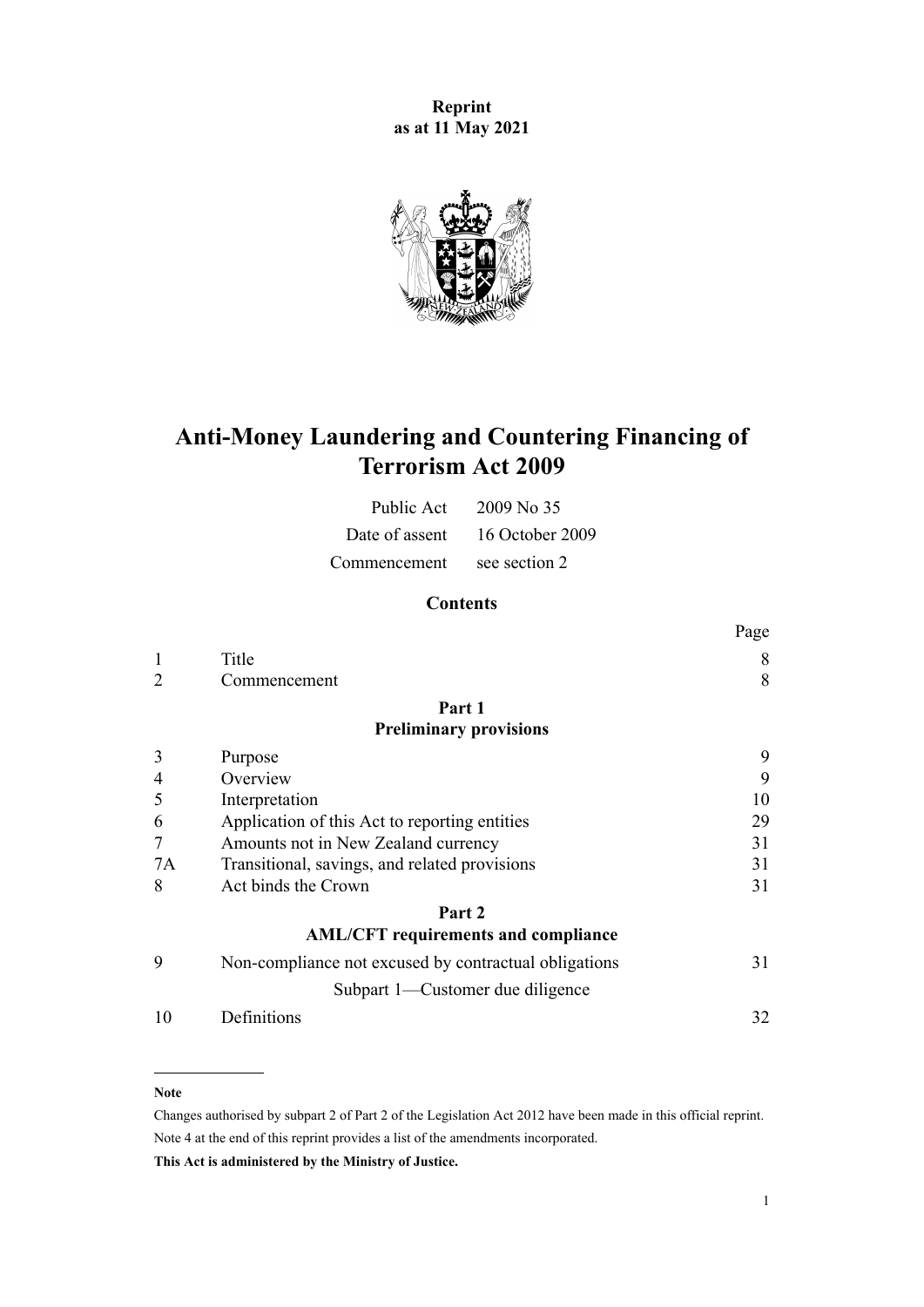|     | <b>Anti-Money Laundering and Countering Financing of</b><br><b>Terrorism Act 2009</b>                     | Reprinted as at<br>11 May 2021 |
|-----|-----------------------------------------------------------------------------------------------------------|--------------------------------|
| 11  | Customer due diligence                                                                                    | 32                             |
| 12  | Reliance on risk assessment when establishing level of risk                                               | 33                             |
| 13  | Basis for verifying identity                                                                              | 33                             |
|     | Standard customer due diligence                                                                           |                                |
| 14  | Circumstances when standard customer due diligence applies                                                | 33                             |
| 15  | Standard customer due diligence: identity requirements                                                    | 34                             |
| 16  | Standard customer due diligence: verification of identity<br>requirements                                 | 34                             |
| 17  | Standard customer due diligence: other requirements                                                       | 35                             |
|     | Simplified customer due diligence                                                                         |                                |
| 18  | Circumstances when simplified customer due diligence applies                                              | 35                             |
| 19  | Simplified customer due diligence: identity requirements                                                  | 37                             |
| 20  | Simplified customer due diligence: verification of identity<br>requirements                               | 37                             |
| 21  | Simplified customer due diligence: other requirements                                                     | 38                             |
|     | Enhanced customer due diligence                                                                           |                                |
| 22  | Circumstances when enhanced customer due diligence applies                                                | 38                             |
| 22A | Enhanced customer due diligence required for certain activities<br>requiring suspicious activities report | 39                             |
| 23  | Enhanced customer due diligence: identity requirements                                                    | 40                             |
| 24  | Enhanced customer due diligence: verification of identity<br>requirements                                 | 40                             |
| 25  | Enhanced customer due diligence: other requirements                                                       | 41                             |
| 26  | Politically exposed person                                                                                | 41                             |
| 27  | Wire transfers: identity requirements                                                                     | 41                             |
| 27A | Other identifying information prescribed in relation to wire<br>transfers                                 | 42                             |
| 28  | Wire transfers: verification of identity requirements                                                     | 43                             |
| 29  | Correspondent banking relationships                                                                       | 43                             |
| 30  | New or developing technologies, or products, that might favour<br>anonymity                               | 44                             |
|     | Ongoing customer due diligence and account monitoring                                                     |                                |
| 31  | Ongoing customer due diligence and account monitoring                                                     | 44                             |
|     | Reliance on third parties                                                                                 |                                |
| 32  | Reliance on member of designated business group                                                           | 45                             |
| 33  | Reliance on other reporting entities or persons in another country                                        | 46                             |
| 34  | Reliance on agents                                                                                        | 48                             |
| 35  | Use of information obtained from third party conducting customer<br>due diligence                         | 48                             |
| 36  | Protection of personal information and designated business groups                                         | 48                             |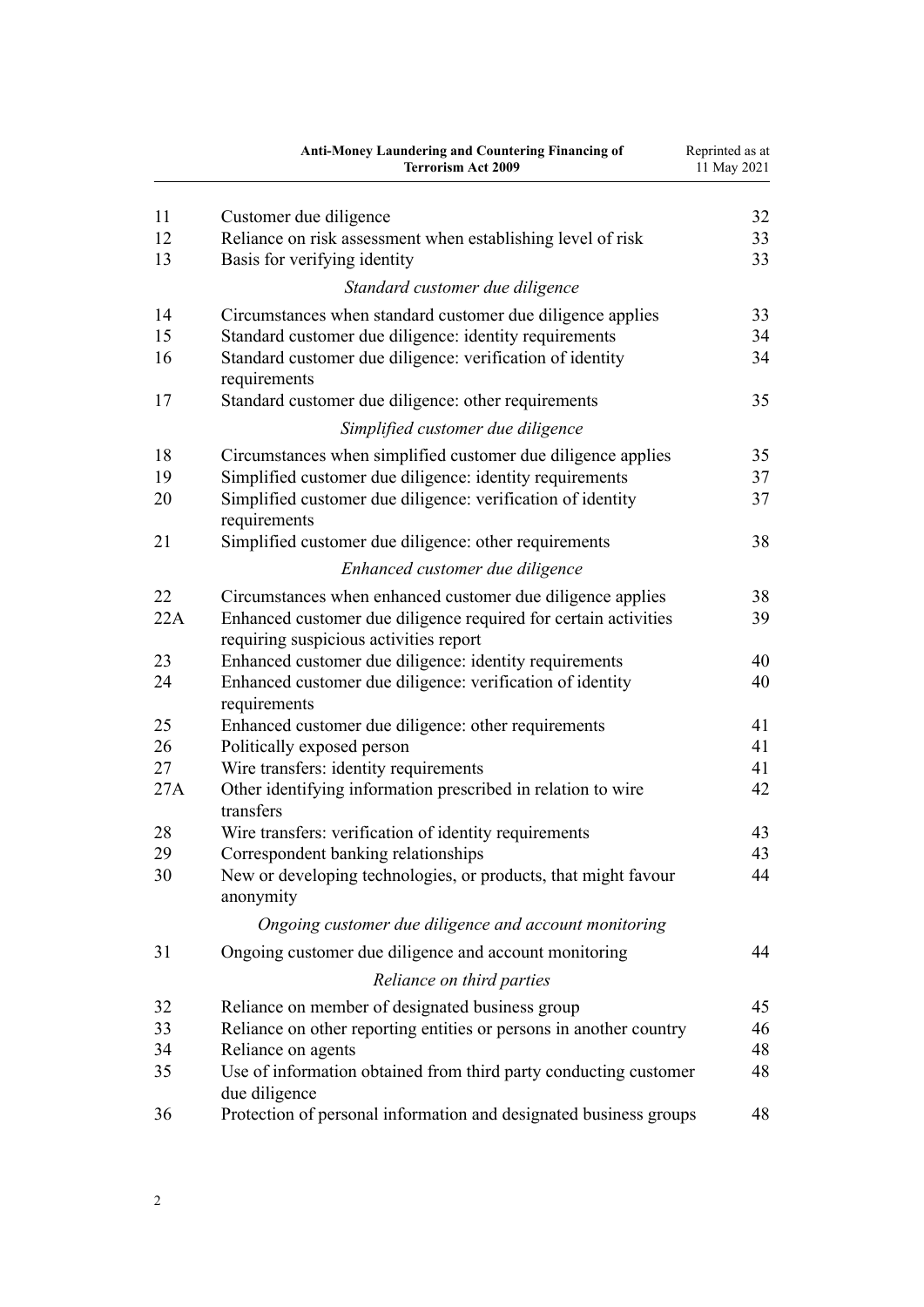| Reprinted as at | <b>Anti-Money Laundering and Countering Financing of</b> |
|-----------------|----------------------------------------------------------|
| 11 May 2021     | <b>Terrorism Act 2009</b>                                |

# *[Prohibitions](#page-48-0)*

| 37  | Prohibitions if customer due diligence not conducted                                               | 49 |
|-----|----------------------------------------------------------------------------------------------------|----|
| 38  | Prohibition on false customer names and customer anonymity                                         | 49 |
| 39  | Prohibition on establishing or continuing business relationship<br>involving shell bank            | 50 |
|     | Subpart 2—Suspicious activity reports                                                              |    |
| 39A | Interpretation                                                                                     | 51 |
| 40  | Reporting entities to report suspicious activities                                                 | 51 |
| 41  | Nature of suspicious activity report                                                               | 52 |
| 42  | Privileged communication defined                                                                   | 52 |
| 43  | Auditors may report suspicious activities                                                          | 53 |
| 44  | Protection of persons reporting suspicious activities                                              | 54 |
| 45  | Immunity from liability for disclosure of information relating to<br>money laundering transactions | 55 |
| 46  | Disclosure of information relating to suspicious activity reports                                  | 55 |
| 47  | Disclosure of information in proceedings                                                           | 56 |
| 48  | Disclosure of personal information relating to employees or senior<br>managers                     | 57 |
|     | Subpart 2A—Prescribed transaction reports                                                          |    |
| 48A | Reporting entities to report certain prescribed transactions                                       | 57 |
| 48B | Prescribed transaction reports                                                                     | 58 |
| 48C | Sections 43 to 48 apply to prescribed transactions                                                 | 58 |
|     | Subpart 3—Record keeping                                                                           |    |
| 49  | Obligation to keep transaction records                                                             | 59 |
| 49A | Obligation to keep reports of suspicious activities                                                | 59 |
| 50  | Obligation to keep identity and verification records                                               | 60 |
| 51  | Obligation to keep other records                                                                   | 60 |
| 52  | How records to be kept                                                                             | 61 |
| 53  | When records need not be kept                                                                      | 61 |
| 54  | Destruction of records                                                                             | 61 |
| 55  | Other laws not affected                                                                            | 62 |
|     | Subpart 4-Compliance with AML/CFT requirements                                                     |    |
| 56  | Reporting entity must have AML/CFT programme and AML/CFT<br>compliance officer                     | 62 |
| 57  | Minimum requirements for AML/CFT programmes                                                        | 63 |
| 58  | Risk assessment                                                                                    | 64 |
| 59  | Review and audit of risk assessment and AML/CFT programmes                                         | 65 |
| 59A | Audit of compliance with AML/CFT obligations                                                       | 65 |
| 59B | Who carries out audit                                                                              | 65 |
| 60  | Annual AML/CFT report                                                                              | 66 |
| 61  | Reporting entities to ensure that branches and subsidiaries comply                                 | 66 |
|     | with AML/CFT requirements                                                                          |    |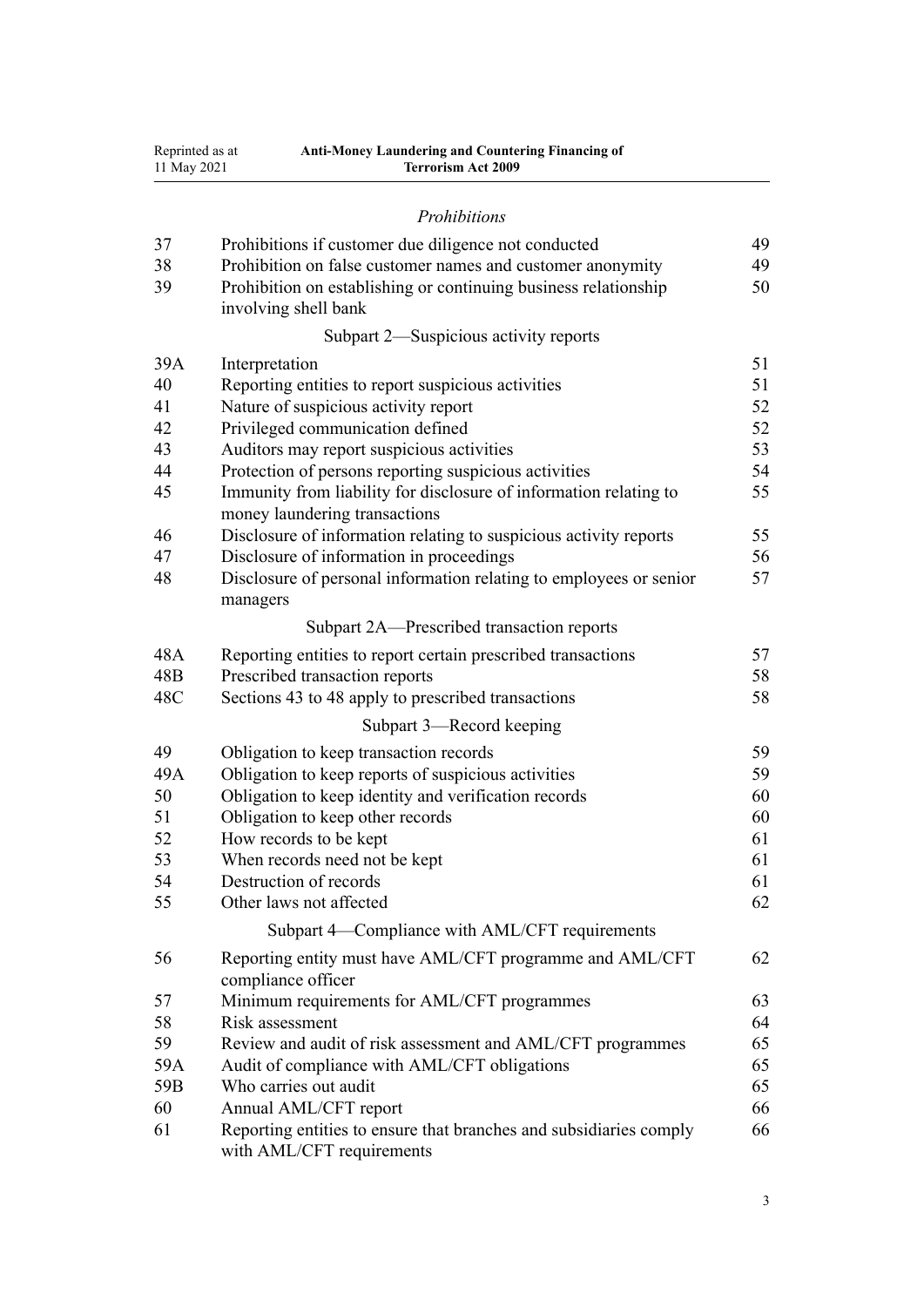| Subpart 5—Codes of practice<br>66<br>62<br>Interpretation<br>67<br>63<br>AML/CFT supervisors to prepare codes of practice for relevant<br>sectors<br>64<br>Procedure for approval and publication of codes of practice<br>67<br>65<br>Amendment and revocation of codes of practice<br>68<br>Proof of codes of practice<br>69<br>66<br>Legal effect of codes of practice<br>69<br>67<br>Subpart 6-Cross-border transportation of cash<br>68<br>Reports about movement of cash into or out of New Zealand<br>69<br>69<br>Reports about receipt of cash from outside New Zealand<br>70<br>Reporting requirements<br>70<br>70<br>Information to be forwarded to Commissioner<br>71<br>70<br>Part 3<br><b>Enforcement</b><br>Subpart 1—General provisions relating to Part<br>Proceedings for civil penalties<br>71<br>72<br>When and how civil penalty proceedings brought<br>Relationship between civil penalty and criminal proceedings<br>71<br>73<br>Relationship between concurrent civil penalty proceedings and<br>criminal proceedings<br>One penalty only rule<br>72<br>74<br>Restriction on use of evidence given in civil penalty proceedings<br>72<br>75<br><i>Immunities</i><br>Protection for AML/CFT supervisors<br>72<br>76<br>Protection for reporting entities, officers, etc, acting in compliance<br>73<br>77<br>with this Act<br>Subpart 2-Civil liability<br>Meaning of civil liability act<br>78<br>73<br>73<br>79<br>Possible responses to civil liability act<br>Formal warnings<br>74<br>80<br>Formal warnings<br>Enforceable undertakings<br>81<br>Enforceable undertakings<br>74<br>82<br>Enforcement of undertakings<br>74<br>83<br>Assessment of compensation for breach of undertakings<br>74<br><i>Injunctions</i><br>84<br>Powers of High Court not affected<br>75<br>85<br>Performance injunctions<br>75 | Anti-Money Laundering and Countering Financing of<br><b>Terrorism Act 2009</b> | Reprinted as at<br>11 May 2021 |
|-----------------------------------------------------------------------------------------------------------------------------------------------------------------------------------------------------------------------------------------------------------------------------------------------------------------------------------------------------------------------------------------------------------------------------------------------------------------------------------------------------------------------------------------------------------------------------------------------------------------------------------------------------------------------------------------------------------------------------------------------------------------------------------------------------------------------------------------------------------------------------------------------------------------------------------------------------------------------------------------------------------------------------------------------------------------------------------------------------------------------------------------------------------------------------------------------------------------------------------------------------------------------------------------------------------------------------------------------------------------------------------------------------------------------------------------------------------------------------------------------------------------------------------------------------------------------------------------------------------------------------------------------------------------------------------------------------------------------------------------------------------------------------------------------------------------------------------------|--------------------------------------------------------------------------------|--------------------------------|
|                                                                                                                                                                                                                                                                                                                                                                                                                                                                                                                                                                                                                                                                                                                                                                                                                                                                                                                                                                                                                                                                                                                                                                                                                                                                                                                                                                                                                                                                                                                                                                                                                                                                                                                                                                                                                                         |                                                                                |                                |
|                                                                                                                                                                                                                                                                                                                                                                                                                                                                                                                                                                                                                                                                                                                                                                                                                                                                                                                                                                                                                                                                                                                                                                                                                                                                                                                                                                                                                                                                                                                                                                                                                                                                                                                                                                                                                                         |                                                                                |                                |
|                                                                                                                                                                                                                                                                                                                                                                                                                                                                                                                                                                                                                                                                                                                                                                                                                                                                                                                                                                                                                                                                                                                                                                                                                                                                                                                                                                                                                                                                                                                                                                                                                                                                                                                                                                                                                                         |                                                                                |                                |
|                                                                                                                                                                                                                                                                                                                                                                                                                                                                                                                                                                                                                                                                                                                                                                                                                                                                                                                                                                                                                                                                                                                                                                                                                                                                                                                                                                                                                                                                                                                                                                                                                                                                                                                                                                                                                                         |                                                                                |                                |
|                                                                                                                                                                                                                                                                                                                                                                                                                                                                                                                                                                                                                                                                                                                                                                                                                                                                                                                                                                                                                                                                                                                                                                                                                                                                                                                                                                                                                                                                                                                                                                                                                                                                                                                                                                                                                                         |                                                                                |                                |
|                                                                                                                                                                                                                                                                                                                                                                                                                                                                                                                                                                                                                                                                                                                                                                                                                                                                                                                                                                                                                                                                                                                                                                                                                                                                                                                                                                                                                                                                                                                                                                                                                                                                                                                                                                                                                                         |                                                                                |                                |
|                                                                                                                                                                                                                                                                                                                                                                                                                                                                                                                                                                                                                                                                                                                                                                                                                                                                                                                                                                                                                                                                                                                                                                                                                                                                                                                                                                                                                                                                                                                                                                                                                                                                                                                                                                                                                                         |                                                                                |                                |
|                                                                                                                                                                                                                                                                                                                                                                                                                                                                                                                                                                                                                                                                                                                                                                                                                                                                                                                                                                                                                                                                                                                                                                                                                                                                                                                                                                                                                                                                                                                                                                                                                                                                                                                                                                                                                                         |                                                                                |                                |
|                                                                                                                                                                                                                                                                                                                                                                                                                                                                                                                                                                                                                                                                                                                                                                                                                                                                                                                                                                                                                                                                                                                                                                                                                                                                                                                                                                                                                                                                                                                                                                                                                                                                                                                                                                                                                                         |                                                                                |                                |
|                                                                                                                                                                                                                                                                                                                                                                                                                                                                                                                                                                                                                                                                                                                                                                                                                                                                                                                                                                                                                                                                                                                                                                                                                                                                                                                                                                                                                                                                                                                                                                                                                                                                                                                                                                                                                                         |                                                                                |                                |
|                                                                                                                                                                                                                                                                                                                                                                                                                                                                                                                                                                                                                                                                                                                                                                                                                                                                                                                                                                                                                                                                                                                                                                                                                                                                                                                                                                                                                                                                                                                                                                                                                                                                                                                                                                                                                                         |                                                                                |                                |
|                                                                                                                                                                                                                                                                                                                                                                                                                                                                                                                                                                                                                                                                                                                                                                                                                                                                                                                                                                                                                                                                                                                                                                                                                                                                                                                                                                                                                                                                                                                                                                                                                                                                                                                                                                                                                                         |                                                                                |                                |
|                                                                                                                                                                                                                                                                                                                                                                                                                                                                                                                                                                                                                                                                                                                                                                                                                                                                                                                                                                                                                                                                                                                                                                                                                                                                                                                                                                                                                                                                                                                                                                                                                                                                                                                                                                                                                                         |                                                                                |                                |
|                                                                                                                                                                                                                                                                                                                                                                                                                                                                                                                                                                                                                                                                                                                                                                                                                                                                                                                                                                                                                                                                                                                                                                                                                                                                                                                                                                                                                                                                                                                                                                                                                                                                                                                                                                                                                                         |                                                                                |                                |
|                                                                                                                                                                                                                                                                                                                                                                                                                                                                                                                                                                                                                                                                                                                                                                                                                                                                                                                                                                                                                                                                                                                                                                                                                                                                                                                                                                                                                                                                                                                                                                                                                                                                                                                                                                                                                                         |                                                                                |                                |
|                                                                                                                                                                                                                                                                                                                                                                                                                                                                                                                                                                                                                                                                                                                                                                                                                                                                                                                                                                                                                                                                                                                                                                                                                                                                                                                                                                                                                                                                                                                                                                                                                                                                                                                                                                                                                                         |                                                                                |                                |
|                                                                                                                                                                                                                                                                                                                                                                                                                                                                                                                                                                                                                                                                                                                                                                                                                                                                                                                                                                                                                                                                                                                                                                                                                                                                                                                                                                                                                                                                                                                                                                                                                                                                                                                                                                                                                                         |                                                                                |                                |
|                                                                                                                                                                                                                                                                                                                                                                                                                                                                                                                                                                                                                                                                                                                                                                                                                                                                                                                                                                                                                                                                                                                                                                                                                                                                                                                                                                                                                                                                                                                                                                                                                                                                                                                                                                                                                                         |                                                                                |                                |
|                                                                                                                                                                                                                                                                                                                                                                                                                                                                                                                                                                                                                                                                                                                                                                                                                                                                                                                                                                                                                                                                                                                                                                                                                                                                                                                                                                                                                                                                                                                                                                                                                                                                                                                                                                                                                                         |                                                                                |                                |
|                                                                                                                                                                                                                                                                                                                                                                                                                                                                                                                                                                                                                                                                                                                                                                                                                                                                                                                                                                                                                                                                                                                                                                                                                                                                                                                                                                                                                                                                                                                                                                                                                                                                                                                                                                                                                                         |                                                                                |                                |
|                                                                                                                                                                                                                                                                                                                                                                                                                                                                                                                                                                                                                                                                                                                                                                                                                                                                                                                                                                                                                                                                                                                                                                                                                                                                                                                                                                                                                                                                                                                                                                                                                                                                                                                                                                                                                                         |                                                                                |                                |
|                                                                                                                                                                                                                                                                                                                                                                                                                                                                                                                                                                                                                                                                                                                                                                                                                                                                                                                                                                                                                                                                                                                                                                                                                                                                                                                                                                                                                                                                                                                                                                                                                                                                                                                                                                                                                                         |                                                                                |                                |
|                                                                                                                                                                                                                                                                                                                                                                                                                                                                                                                                                                                                                                                                                                                                                                                                                                                                                                                                                                                                                                                                                                                                                                                                                                                                                                                                                                                                                                                                                                                                                                                                                                                                                                                                                                                                                                         |                                                                                |                                |
|                                                                                                                                                                                                                                                                                                                                                                                                                                                                                                                                                                                                                                                                                                                                                                                                                                                                                                                                                                                                                                                                                                                                                                                                                                                                                                                                                                                                                                                                                                                                                                                                                                                                                                                                                                                                                                         |                                                                                |                                |
|                                                                                                                                                                                                                                                                                                                                                                                                                                                                                                                                                                                                                                                                                                                                                                                                                                                                                                                                                                                                                                                                                                                                                                                                                                                                                                                                                                                                                                                                                                                                                                                                                                                                                                                                                                                                                                         |                                                                                |                                |
|                                                                                                                                                                                                                                                                                                                                                                                                                                                                                                                                                                                                                                                                                                                                                                                                                                                                                                                                                                                                                                                                                                                                                                                                                                                                                                                                                                                                                                                                                                                                                                                                                                                                                                                                                                                                                                         |                                                                                |                                |
|                                                                                                                                                                                                                                                                                                                                                                                                                                                                                                                                                                                                                                                                                                                                                                                                                                                                                                                                                                                                                                                                                                                                                                                                                                                                                                                                                                                                                                                                                                                                                                                                                                                                                                                                                                                                                                         |                                                                                |                                |
|                                                                                                                                                                                                                                                                                                                                                                                                                                                                                                                                                                                                                                                                                                                                                                                                                                                                                                                                                                                                                                                                                                                                                                                                                                                                                                                                                                                                                                                                                                                                                                                                                                                                                                                                                                                                                                         |                                                                                |                                |
|                                                                                                                                                                                                                                                                                                                                                                                                                                                                                                                                                                                                                                                                                                                                                                                                                                                                                                                                                                                                                                                                                                                                                                                                                                                                                                                                                                                                                                                                                                                                                                                                                                                                                                                                                                                                                                         |                                                                                |                                |
|                                                                                                                                                                                                                                                                                                                                                                                                                                                                                                                                                                                                                                                                                                                                                                                                                                                                                                                                                                                                                                                                                                                                                                                                                                                                                                                                                                                                                                                                                                                                                                                                                                                                                                                                                                                                                                         |                                                                                |                                |
|                                                                                                                                                                                                                                                                                                                                                                                                                                                                                                                                                                                                                                                                                                                                                                                                                                                                                                                                                                                                                                                                                                                                                                                                                                                                                                                                                                                                                                                                                                                                                                                                                                                                                                                                                                                                                                         |                                                                                |                                |
|                                                                                                                                                                                                                                                                                                                                                                                                                                                                                                                                                                                                                                                                                                                                                                                                                                                                                                                                                                                                                                                                                                                                                                                                                                                                                                                                                                                                                                                                                                                                                                                                                                                                                                                                                                                                                                         |                                                                                |                                |
|                                                                                                                                                                                                                                                                                                                                                                                                                                                                                                                                                                                                                                                                                                                                                                                                                                                                                                                                                                                                                                                                                                                                                                                                                                                                                                                                                                                                                                                                                                                                                                                                                                                                                                                                                                                                                                         |                                                                                |                                |
|                                                                                                                                                                                                                                                                                                                                                                                                                                                                                                                                                                                                                                                                                                                                                                                                                                                                                                                                                                                                                                                                                                                                                                                                                                                                                                                                                                                                                                                                                                                                                                                                                                                                                                                                                                                                                                         |                                                                                |                                |
|                                                                                                                                                                                                                                                                                                                                                                                                                                                                                                                                                                                                                                                                                                                                                                                                                                                                                                                                                                                                                                                                                                                                                                                                                                                                                                                                                                                                                                                                                                                                                                                                                                                                                                                                                                                                                                         |                                                                                |                                |
|                                                                                                                                                                                                                                                                                                                                                                                                                                                                                                                                                                                                                                                                                                                                                                                                                                                                                                                                                                                                                                                                                                                                                                                                                                                                                                                                                                                                                                                                                                                                                                                                                                                                                                                                                                                                                                         |                                                                                |                                |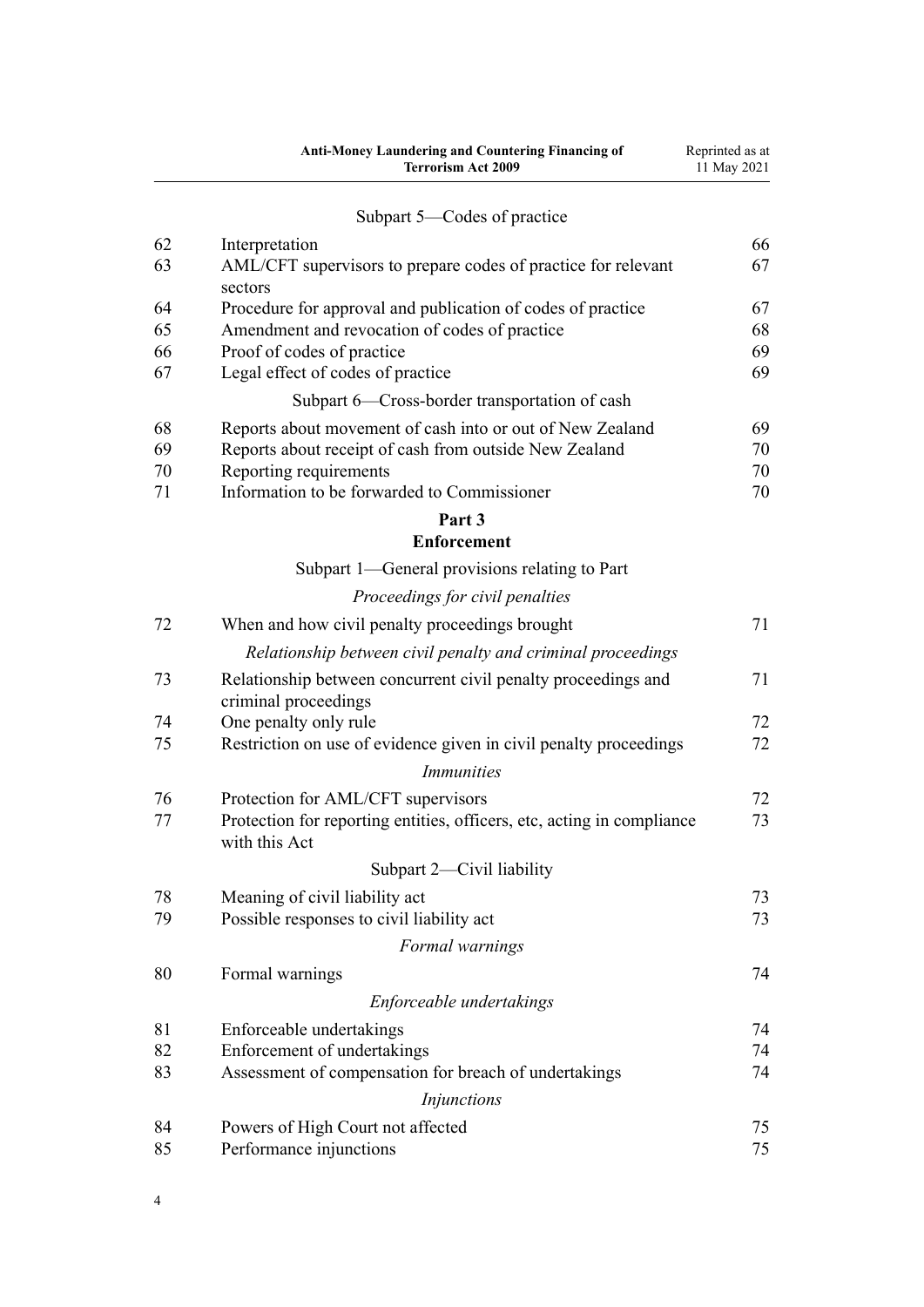| Reprinted as at<br>11 May 2021 | <b>Anti-Money Laundering and Countering Financing of</b><br><b>Terrorism Act 2009</b>                                  |          |
|--------------------------------|------------------------------------------------------------------------------------------------------------------------|----------|
| 86                             | When High Court may grant performance injunctions                                                                      | 75       |
| 87                             | Restraining injunctions                                                                                                | 76       |
| 88                             | When High Court may grant restraining injunctions and interim                                                          | 76       |
|                                | injunctions                                                                                                            |          |
| 89                             | Undertaking as to damages not required by AML/CFT supervisor                                                           | 76       |
|                                | Pecuniary penalties                                                                                                    |          |
| 90                             | Pecuniary penalties for civil liability act                                                                            | 76       |
|                                | Subpart 3-Offences                                                                                                     |          |
|                                | Offence and penalties relating to civil liability act                                                                  |          |
| 91                             | Offence and penalties for civil liability act                                                                          | 77       |
|                                | Offences relating to suspicious activity reports and prescribed<br>transaction reports                                 |          |
| 92                             | Failing to report suspicious activity                                                                                  | 77       |
| 93                             | Providing false or misleading information in connection with                                                           | 78       |
|                                | suspicious activity reports or prescribed transaction reports                                                          |          |
| 94                             | Unlawful disclosure of suspicious activity reports or prescribed<br>transaction reports                                | 79       |
| 95                             | Failure to keep or retain adequate records relating to suspicious                                                      | 80       |
|                                | activities or prescribed transactions                                                                                  |          |
| 96                             | Obstruction of investigation relating to suspicious activity reports                                                   | 80       |
|                                | or prescribed transaction reports                                                                                      |          |
| 97                             | Contravention of section $47(1)$ or $48A(1)$<br>Defence                                                                | 80       |
| 98<br>99                       | Time limit for prosecution of offences relating to civil liability act                                                 | 81<br>81 |
|                                | and suspicious activity reports or prescribed transaction reports                                                      |          |
| 100                            | Penalties                                                                                                              | 82       |
|                                | Other offences relating to non-compliance with AML/CFT<br>requirements                                                 |          |
| 101                            | Structuring transaction to avoid application of AML/CFT<br>requirements                                                | 82       |
| 102                            | Offence to obstruct AML/CFT supervisor                                                                                 | 82       |
| 103                            | Offence to provide false or misleading information to AML/CFT<br>supervisor                                            | 82       |
| 104                            | Time limit for prosecution of offences relating to non-compliance<br>with AML/CFT requirements                         | 83       |
| 105                            | Penalties                                                                                                              | 83       |
|                                | Offences relating to cross-border transportation of cash                                                               |          |
| 106                            | Failure to report cash equal to or above applicable threshold value<br>moved into or out of New Zealand                | 83       |
| 107                            | Failure to report cash equal to or above applicable threshold value<br>received by person in New Zealand from overseas | 84       |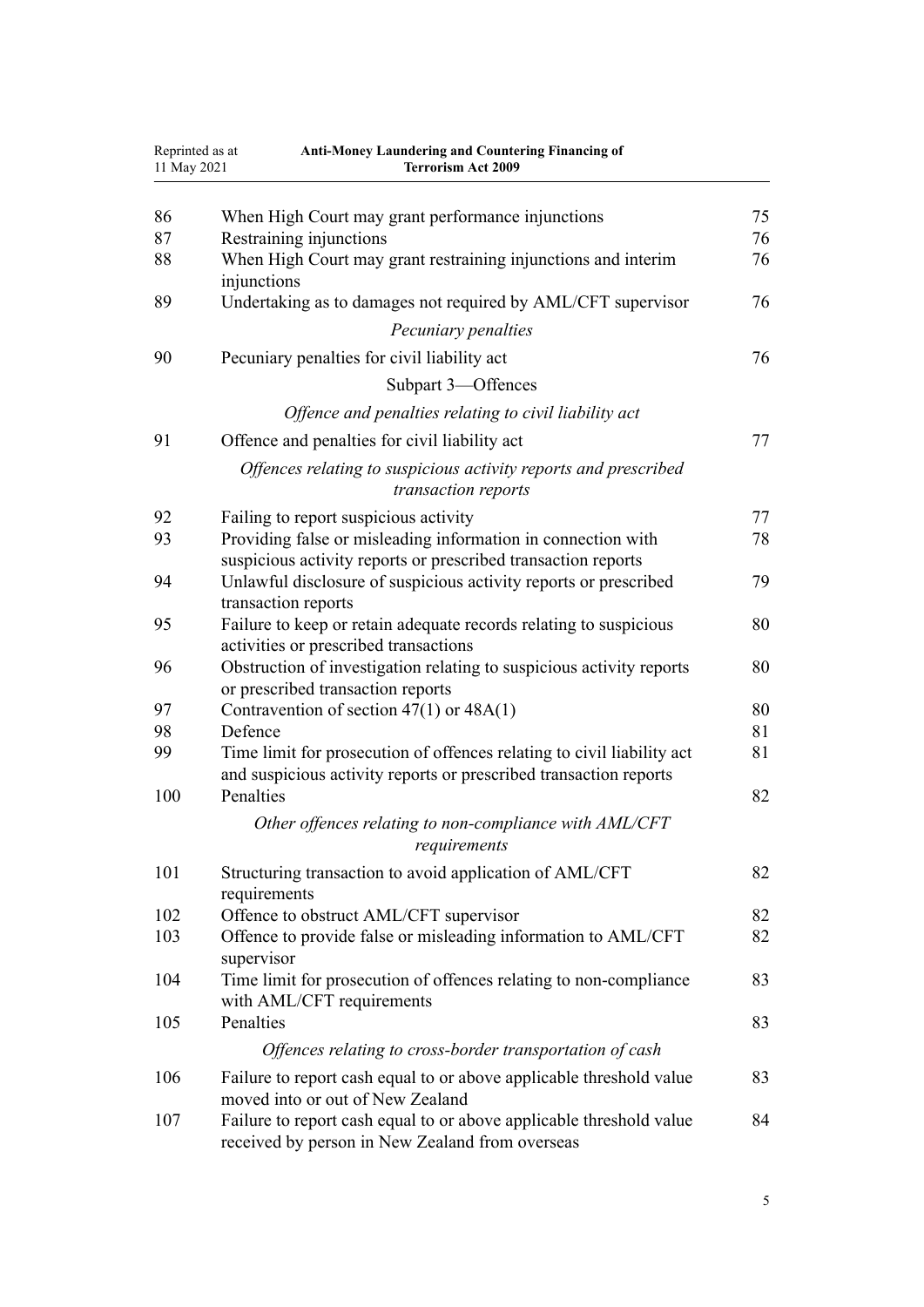|            | Anti-Money Laundering and Countering Financing of<br><b>Terrorism Act 2009</b>                           | Reprinted as at<br>11 May 2021 |
|------------|----------------------------------------------------------------------------------------------------------|--------------------------------|
| 108        | Structuring cross-border transportation to avoid application of<br>AML/CFT requirements                  | 84                             |
| 109        | Defence                                                                                                  | 84                             |
| 110        | Providing false or misleading information in connection with cash<br>report                              | 84                             |
| 111        | Offence to obstruct or not to answer questions from Customs<br>officer                                   | 84                             |
| 112        | Penalties                                                                                                | 85                             |
| 113        | Chief executive of New Zealand Customs Service may deal with<br>cash reporting offences                  | 85                             |
|            | Relationship with Customs and Excise Act 2018                                                            |                                |
| 114        | Relationship with Customs and Excise Act 2018                                                            | 85                             |
|            | Stored value instrument searches by Customs officer                                                      |                                |
| 115        | Duty to assist Customs officer to access stored value instruments                                        | 86                             |
|            | Subpart 4—Search and seizure                                                                             |                                |
| 116        | Definitions                                                                                              | 87                             |
|            |                                                                                                          |                                |
|            | Search warrants                                                                                          |                                |
| 117<br>118 | Search warrant<br>Powers under search warrant                                                            | 88<br>88                       |
|            |                                                                                                          |                                |
|            | Conduct of entry, search, and seizure                                                                    |                                |
| 119<br>120 | Assistance with searches [Repealed]                                                                      | 89<br>89                       |
| 121        | Enforcement officers to show identity card on request [Repealed]<br>Announcement before entry [Repealed] | 90                             |
| 122        | Details of warrant to be given to occupier [Repealed]                                                    | 90                             |
| 123        | Occupier entitled to be present during search                                                            | 90                             |
| 124        | Use of electronic equipment                                                                              | 90                             |
| 125        | Copies of documents seized to be provided [Repealed]                                                     | 90                             |
| 126        | Receipts for things seized [Repealed]                                                                    | 90                             |
| 127        | Application of sections 198A and 198B of Summary Proceedings<br>Act 1957 [Repealed]                      | 90                             |
|            | Return and retention of things seized                                                                    |                                |
|            | [Repealed]                                                                                               |                                |
| 128        | Return and retention of things seized [Repealed]                                                         | 91                             |
| 129        | Order to retain things seized [Repealed]                                                                 | 91                             |
|            | Part 4                                                                                                   |                                |
|            | <b>Institutional arrangements and miscellaneous provisions</b>                                           |                                |
|            | Subpart 1-Institutional arrangements                                                                     |                                |
|            | AML/CFT supervisors                                                                                      |                                |
| 130        | AML/CFT supervisors                                                                                      | 91                             |
| 131        | Functions                                                                                                | 92                             |

6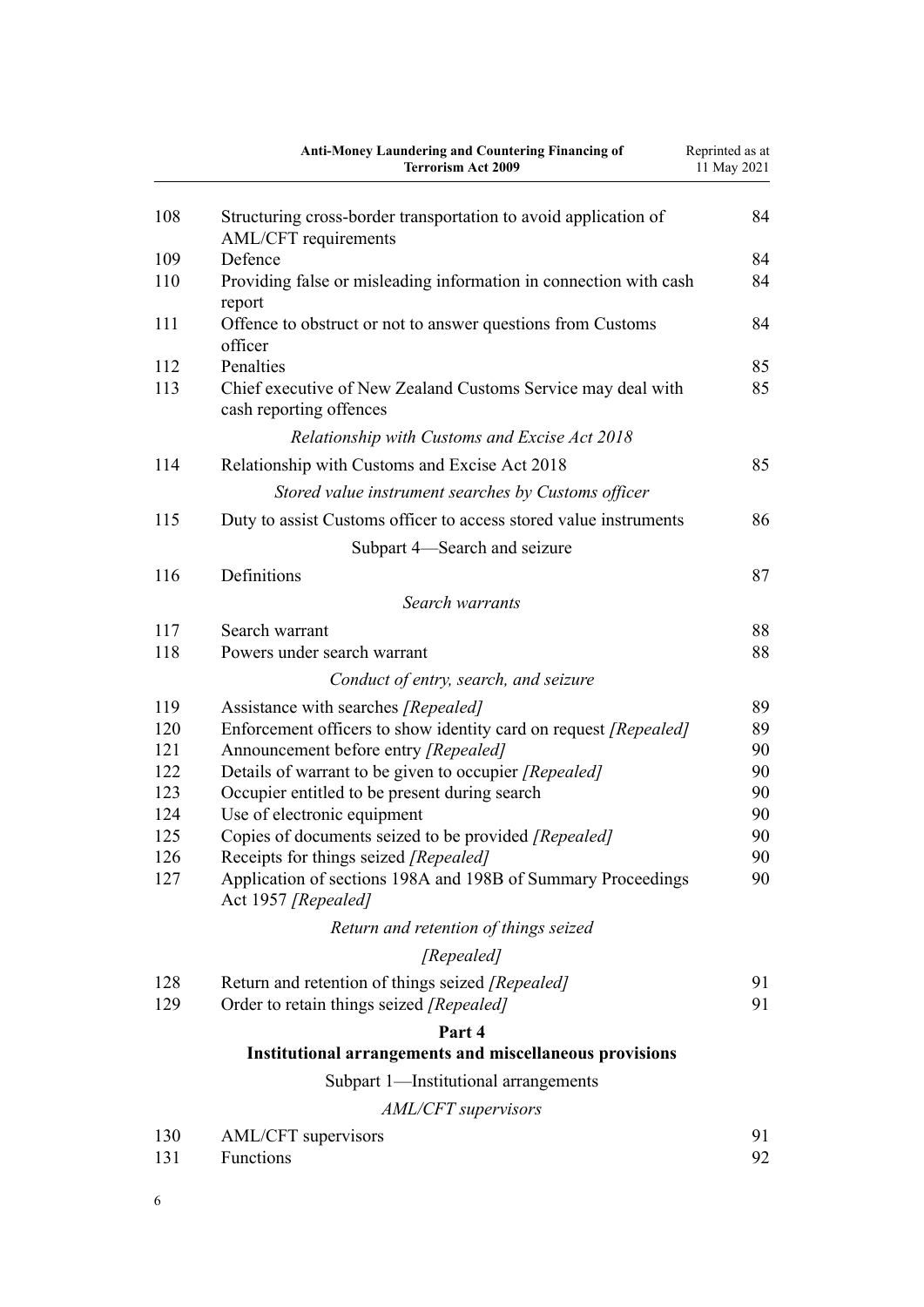| Reprinted as at<br>11 May 2021 | <b>Anti-Money Laundering and Countering Financing of</b><br><b>Terrorism Act 2009</b>      |     |
|--------------------------------|--------------------------------------------------------------------------------------------|-----|
|                                |                                                                                            |     |
| 132                            | Powers                                                                                     | 93  |
| 133                            | Matters relating to conduct of on-site inspections                                         | 94  |
| 134                            | Delegation of supervisory function and powers                                              | 94  |
| 135                            | Authority to act as delegate                                                               | 95  |
| 136                            | Effect of delegation                                                                       | 95  |
|                                | Use and disclosure of information                                                          |     |
| 137                            | Power to use information obtained as AML/CFT supervisor in                                 | 96  |
|                                | other capacity and vice versa                                                              |     |
| 138                            | Restriction on power to use information under section 137                                  | 97  |
| 139                            | Power to disclose information                                                              | 97  |
| 139A                           | Regulations relating to information sharing                                                | 98  |
| 140                            | Power to use and disclose information supplied or obtained under                           | 98  |
|                                | other enactments for AML/CFT purposes                                                      |     |
| 141                            | Enforcement officers                                                                       | 100 |
|                                | Financial intelligence functions of Commissioner                                           |     |
| 142                            | Financial intelligence functions of Commissioner                                           | 100 |
| 143                            | Powers relating to financial intelligence functions of                                     | 102 |
|                                | Commissioner                                                                               |     |
| 144                            | Delegation of powers of Commissioner                                                       | 102 |
| 145                            | Guidelines relating to reporting of suspicious activities                                  | 103 |
| 146                            | Consultation on proposed guidelines                                                        | 104 |
| 147                            | Availability of guidelines                                                                 | 105 |
| 148                            | Review of guidelines                                                                       | 105 |
|                                | Co-ordination                                                                              |     |
| 149                            | Role of Ministry                                                                           | 105 |
| 150                            | AML/CFT co-ordination committee                                                            | 106 |
| 151                            | Role of AML/CFT co-ordination committee                                                    | 106 |
| 152                            | Functions                                                                                  | 106 |
|                                | Subpart 2—Miscellaneous provisions                                                         |     |
|                                |                                                                                            |     |
|                                | Regulations                                                                                |     |
| 153                            | Regulations                                                                                | 107 |
| 154                            | Regulations relating to application of Act                                                 | 108 |
| 155                            | Regulations relating to countermeasures                                                    | 110 |
| 156                            | Consultation not required for consolidation of certain regulations<br>and minor amendments | 111 |
|                                | Review provision                                                                           |     |
| 156A                           | Review of operation of Act                                                                 | 111 |
|                                | Ministerial exemptions                                                                     |     |
| 157                            | Minister may grant exemptions                                                              | 112 |
| 158                            | Minister must consult before granting exemption                                            | 113 |
| 159                            | Requirements relating to exemptions                                                        | 113 |
|                                |                                                                                            |     |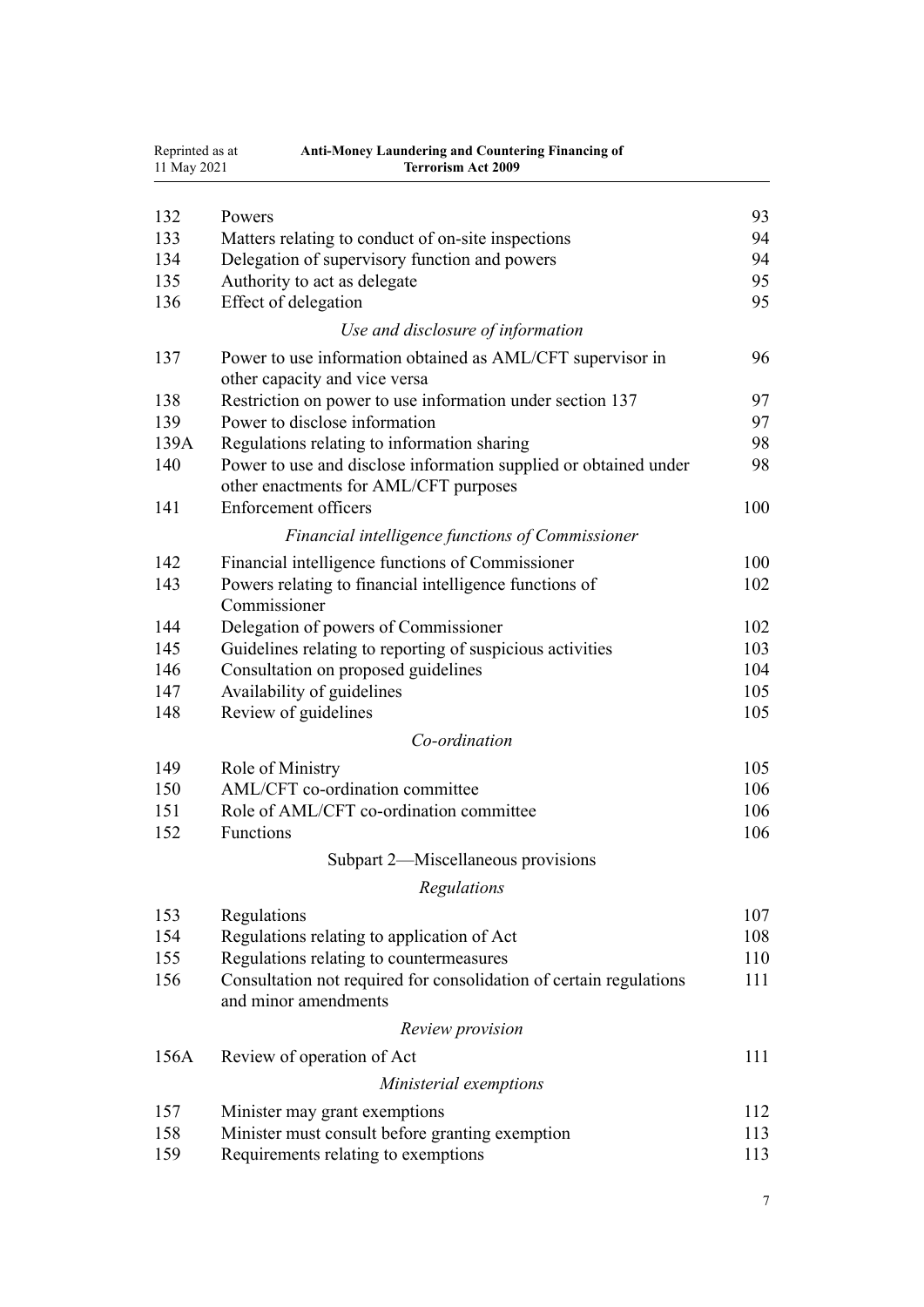<span id="page-7-0"></span>

| s 1  | <b>Anti-Money Laundering and Countering Financing of</b><br><b>Terrorism Act 2009</b>                                | Reprinted as at<br>11 May 2021 |
|------|----------------------------------------------------------------------------------------------------------------------|--------------------------------|
|      | Resolution of disputes about privilege                                                                               |                                |
| 159A | Procedure for testing assertions that document privileged                                                            | 114                            |
|      | Transitional and savings provisions                                                                                  |                                |
|      | [Repealed]                                                                                                           |                                |
| 160  | Transitional and savings provisions [Repealed]                                                                       | 114                            |
|      | Consequential amendments, repeals, and revocation                                                                    |                                |
| 161  | Amendments to other enactments                                                                                       | 114                            |
| 162  | Amendment to Financial Transactions Reporting Act 1996<br>consequential on bringing into force of Part 2 [Repealed]  | 115                            |
| 163  | Amendment to Financial Transactions Reporting Act 1996 relating<br>to cross-border transportation of cash [Repealed] | 115                            |
|      | <b>Schedule 1</b>                                                                                                    | 116                            |
|      | <b>Transitional savings, and related provisions</b>                                                                  |                                |
|      | <b>Schedule 2</b><br><b>Consequential amendments</b>                                                                 | 119                            |

# **The Parliament of New Zealand enacts as follows:**

#### **1 Title**

This Act is the Anti-Money Laundering and Countering Financing of Terrorism Act 2009.

#### **2 Commencement**

- (1) [Parts 1](#page-8-0) and [4](#page-90-0) (except [section 162](#page-114-0)) come into force on the day after the date that this Act receives the Royal assent.
- (2) [Sections 68 to 71,](#page-68-0) [106 to 115,](#page-82-0) and [163](#page-114-0) come into force 12 months after the date on which this Act receives the Royal assent.
- (3) Except as provided in subsection (5), the rest of this Act comes into force on a date to be appointed by the Governor-General by Order in Council.
- (4) One or more Orders in Council may be made appointing different dates for the commencement of different provisions.
- (5) However, [section 162](#page-114-0) may not be brought into force unless every provision of [Part 2](#page-30-0) has been brought into force.

Section 2: subpart 5 of Part 2 brought into force, on 30 June 2011, by [clause 2\(1\)](http://legislation.govt.nz/pdflink.aspx?id=DLM3831005) of the Anti-Money Laundering and Countering Financing of Terrorism Act Commencement Order 2011 (SR 2011/221).

Section 2: the rest of this Act (except section 162) not in force immediately after the commencement of subpart 5 of Part 2 brought into force, on 30 June 2013, by [clause 2\(2\)](http://legislation.govt.nz/pdflink.aspx?id=DLM3831005) of the Anti-Money Laundering and Countering Financing of Terrorism Act Commencement Order 2011 (SR 2011/221).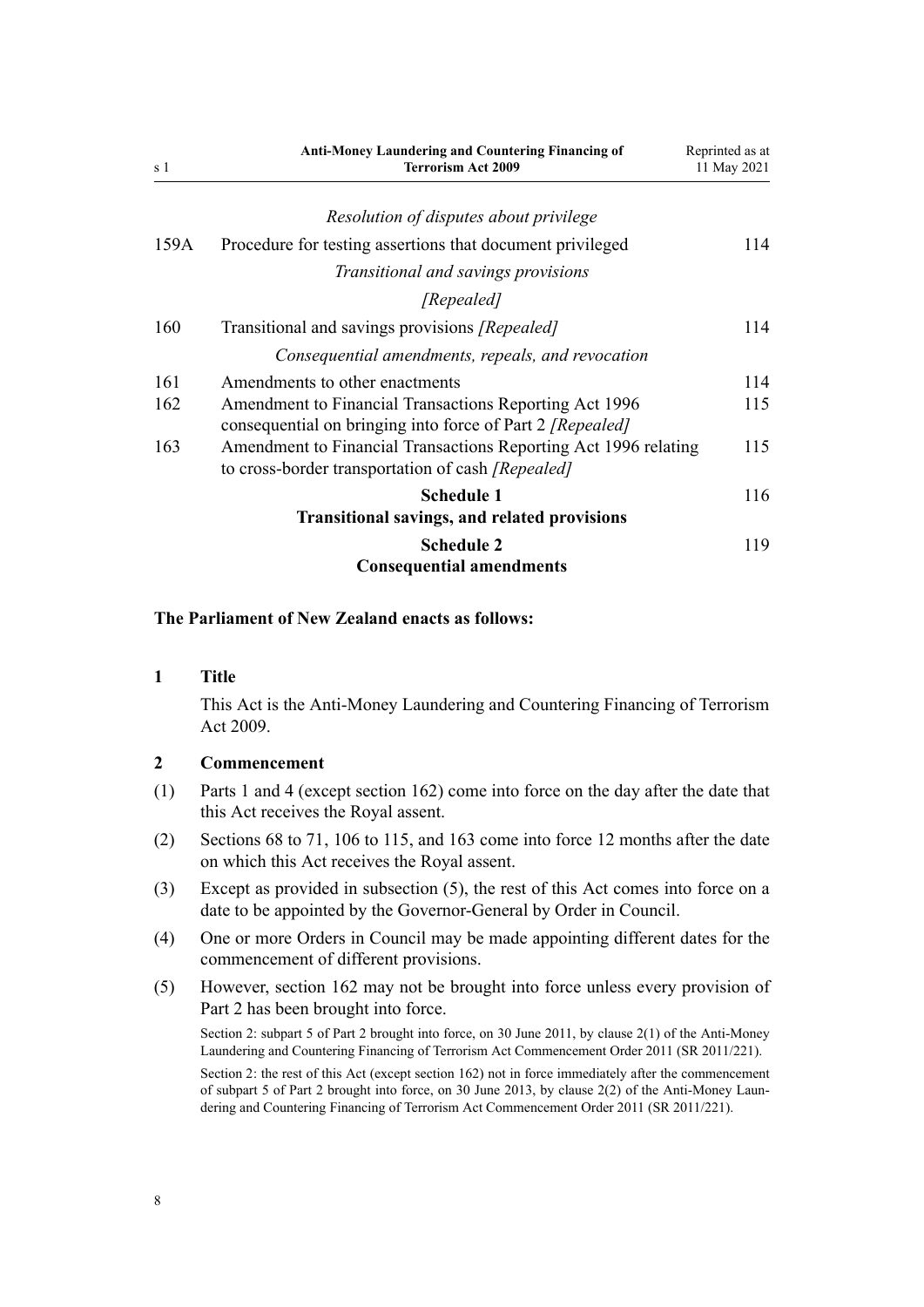<span id="page-8-0"></span>Section 2: section 162 brought into force, on 30 June 2013 (immediately after the rest of this Act commenced by clause 2(2) of the order), by [clause 2\(3\)](http://legislation.govt.nz/pdflink.aspx?id=DLM3831005) of the Anti-Money Laundering and Counter‐ ing Financing of Terrorism Act Commencement Order 2011 (SR 2011/221).

# **Part 1**

# **Preliminary provisions**

## **3 Purpose**

- (1) The purposes of this Act are—
	- (a) to detect and deter money laundering and the financing of terrorism; and
	- (b) to maintain and enhance New Zealand's international reputation by adopting, where appropriate in the New Zealand context, recommenda‐ tions issued by the Financial Action Task Force; and
	- (c) to contribute to public confidence in the financial system.
- (2) Accordingly, this Act facilitates co-operation amongst reporting entities, AML/CFT supervisors, and various government agencies, in particular law enforcement and regulatory agencies.

# **4 Overview**

- (1) This section is a guide to the general scheme and effect of this Act, but does not affect the interpretation or application of the other provisions of the Act.
- (2) Part 1 deals with preliminary matters such as definitions of terms used in the Act. It sets out the purpose of the Act and the extent to which it applies to reporting entities.
- (3) [Part 2](#page-30-0) deals with AML/CFT requirements and compliance and has 7 subparts, as follows:
	- (a) [subpart 1](#page-31-0) includes provisions dealing with requirements on reporting entities to conduct due diligence on customers and certain other persons, the ability of reporting entities to rely on third parties to carry out cus‐ tomer due diligence and other AML/CFT functions, and prohibitions on establishing or continuing business relationships and setting up facilities in certain circumstances:
	- (b) [subpart 2](#page-50-0) includes provisions dealing with requirements on reporting entities to report suspicious activities and protection of persons making suspicious activity reports:
	- (ba) [subpart 2A](#page-56-0) sets out requirements on reporting entities to report certain prescribed transactions:
	- (c) [subpart 3](#page-58-0) sets out requirements on reporting entities to keep records and includes provisions concerning the storage and destruction of records:
	- (d) [subpart 4](#page-61-0) deals with reporting entities' internal policies and procedures relating to the prevention of money laundering and the financing of ter‐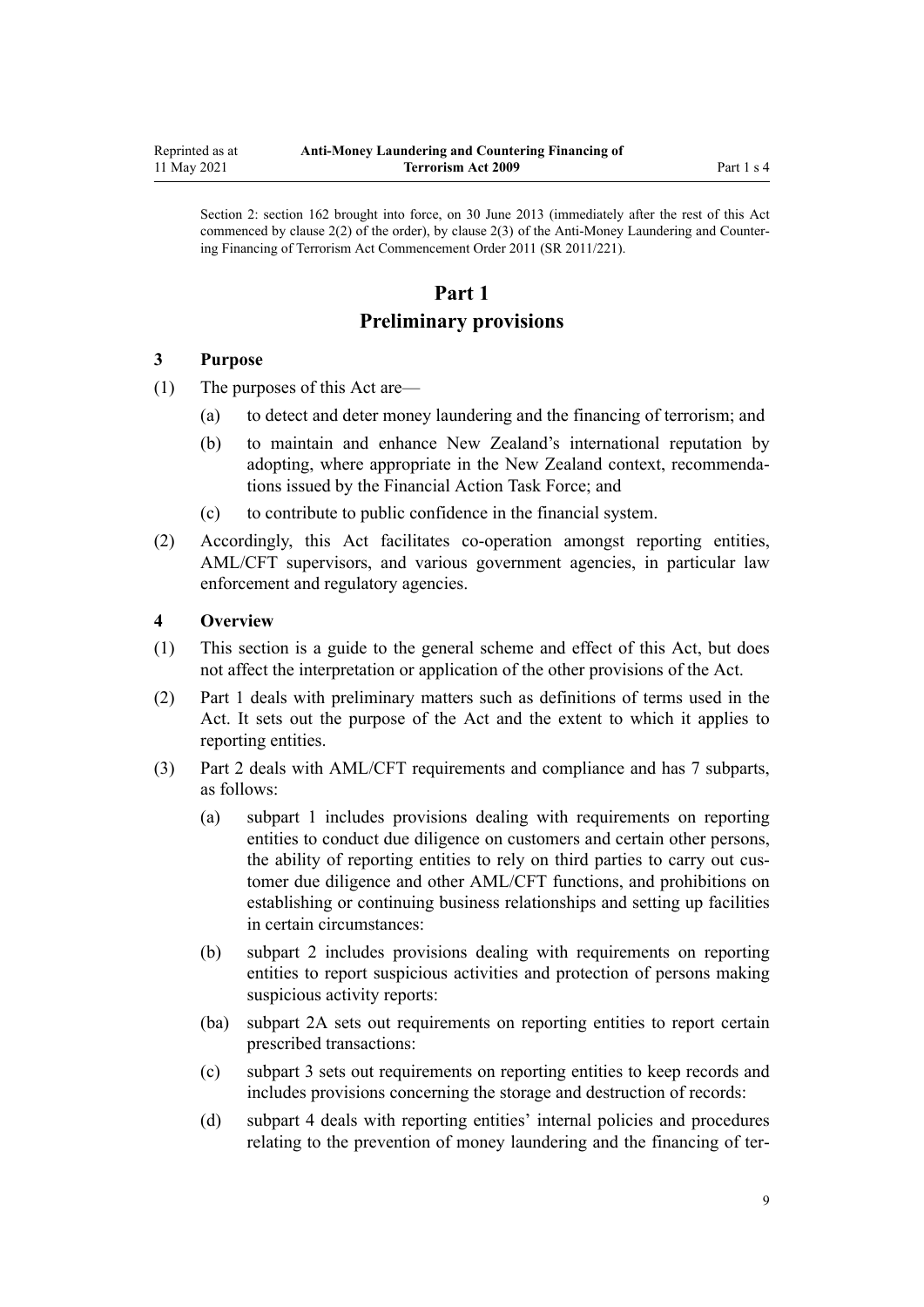<span id="page-9-0"></span>rorism, including provisions setting out requirements for reporting entities to have an AML/CFT programme for detecting and managing the risk of money laundering and the financing of terrorism, to carry out a risk assessment before conducting customer due diligence or establish‐ ing an AML/CFT programme, and to review, audit, and report on their risk assessment and AML/CFT programmes:

- (e) [subpart 5](#page-65-0) deals with codes of practice and includes provisions relating to the preparation of codes by AML/CFT supervisors, approval of codes of practice, and their legal effect:
- (f) [subpart 6](#page-68-0) contains provisions relating to the reporting of certain move‐ ments of cash into and out of New Zealand.
- (4) [Part 3](#page-70-0) deals with enforcement and contains provisions relating to civil liability acts, offences, search and seizure, penalties, and immunity of certain persons from civil and criminal proceedings.
- (5) [Part 4](#page-90-0) deals with institutional arrangements and miscellaneous matters and has 2 subparts, as follows:
	- (a) [subpart 1](#page-90-0) includes provisions that identify the AML/CFT supervisors and their functions, powers, and ability to delegate supervisory func‐ tions; the financial intelligence functions of the Commissioner of Police and a requirement on that person to issue guidelines relating to the reporting of suspicious activities and prescribed transactions; the roles and responsibilities of the Ministry, the AML/CFT co-ordination com‐ mittee required to be established by the chief executive of the Ministry, and other agencies concerning monitoring, evaluating, and advising on the operation of the AML/CFT regulatory system:
	- (b) [subpart 2](#page-106-0) includes regulation-making powers and provisions relating to the Minister's power to grant exemptions from the requirements of the  $\Delta$  ct.

Section 4(3): amended, on 1 July 2017, by [section 4\(1\)](http://legislation.govt.nz/pdflink.aspx?id=DLM6602208) of the Anti-Money Laundering and Countering Financing of Terrorism Amendment Act 2015 (2015 No 96).

Section  $4(3)(b)$ : replaced, on 11 August 2017, by section  $4(1)$  of the Anti-Money Laundering and Countering Financing of Terrorism Amendment Act 2017 (2017 No 35).

Section  $4(3)(ba)$ : inserted, on 1 July 2017, by section  $4(2)$  of the Anti-Money Laundering and Countering Financing of Terrorism Amendment Act 2015 (2015 No 96).

Section  $4(5)(a)$ : amended, on 11 August 2017, by section  $4(2)$  of the Anti-Money Laundering and Countering Financing of Terrorism Amendment Act 2017 (2017 No 35).

## **5 Interpretation**

(1) In this Act, unless the context otherwise requires,—

#### **accounting practice** means—

(a) an accountant in public practice on his or her own account in sole prac‐ tice: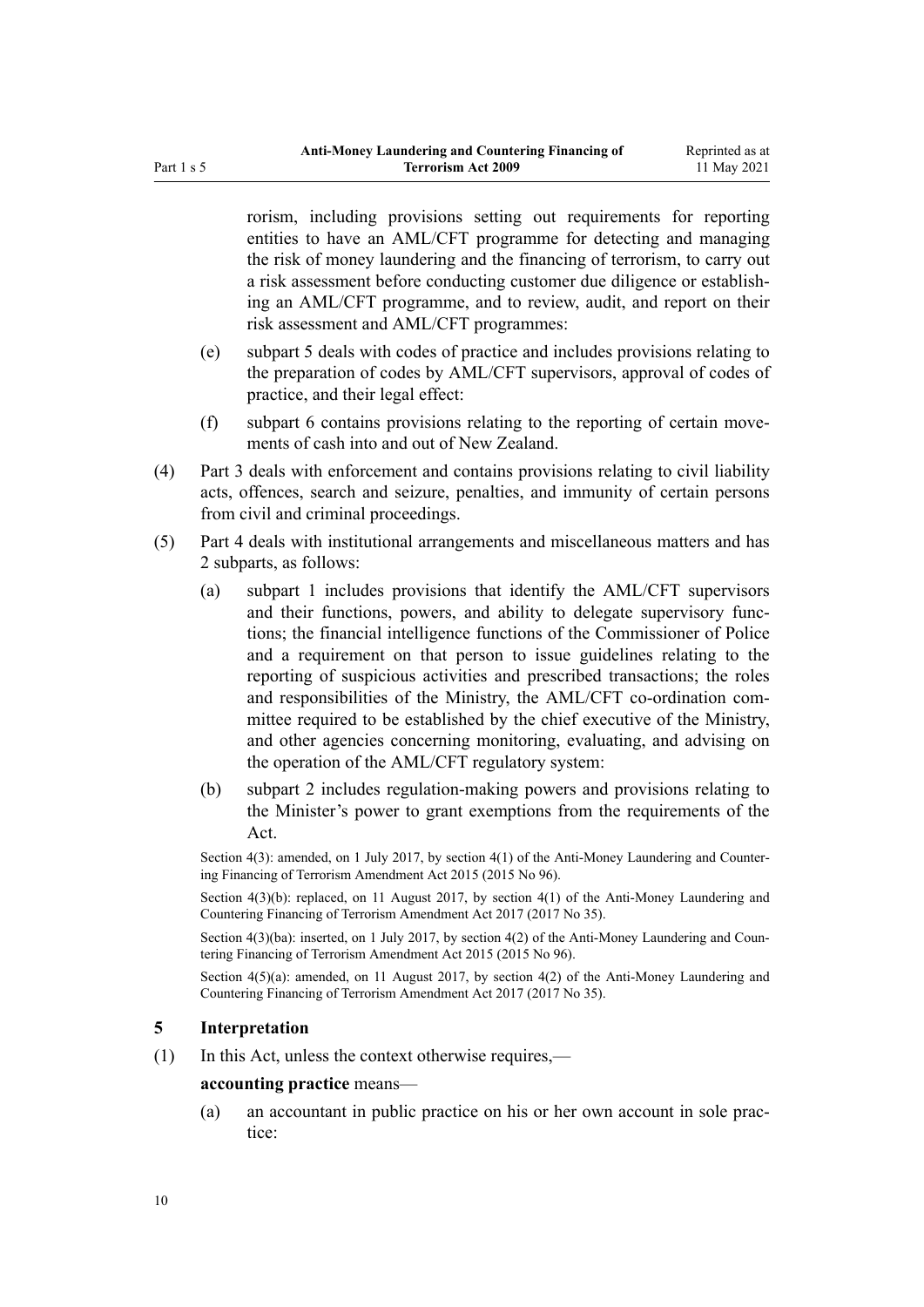- (b) in relation to 2 or more accountants in public practice, and practising in partnership, the partnership:
- (c) an incorporated accounting practice

**AML/CFT** means anti-money laundering and countering the financing of ter‐ rorism

**AML/CFT programme** means a compliance programme established under section  $56(1)$ 

**AML/CFT requirements** means the requirements set out in [Part 2](#page-30-0)

**AML/CFT supervisor**, in relation to a reporting entity, means the person referred to in [section 130\(1\)](#page-90-0) that is responsible for supervising the reporting entity under [Parts 3](#page-70-0) and [4](#page-90-0)

**applicable threshold value** means the threshold value that—

- (a) is prescribed in regulations; and
- (b) applies to a particular person, class of persons, transaction, class of transactions, financial activity, or class of financial activities prescribed in regulations

**approved entity** means an entity—

- (a) that is prescribed by regulations as an approved entity; or
- (b) that comes within a class of entities prescribed by regulations as a class of approved entities

**bearer-negotiable instrument** means—

- (a) a bill of exchange; or
- (b) a cheque; or
- (c) a promissory note; or
- (d) a bearer bond; or
- (e) a traveller's cheque; or
- (f) a money order, postal order, or similar order; or
- (g) any other instrument prescribed by regulations

**beneficial owner** means the individual who—

- (a) has effective control of a customer or person on whose behalf a transaction is conducted; or
- (b) owns a prescribed threshold of the customer or person on whose behalf a transaction is conducted

**beneficiary institution**, in relation to a wire transfer from an ordering institution, means any person who receives those funds and then makes those funds available to a person (the **payee**) by—

(a) crediting it to an account held by the payee; or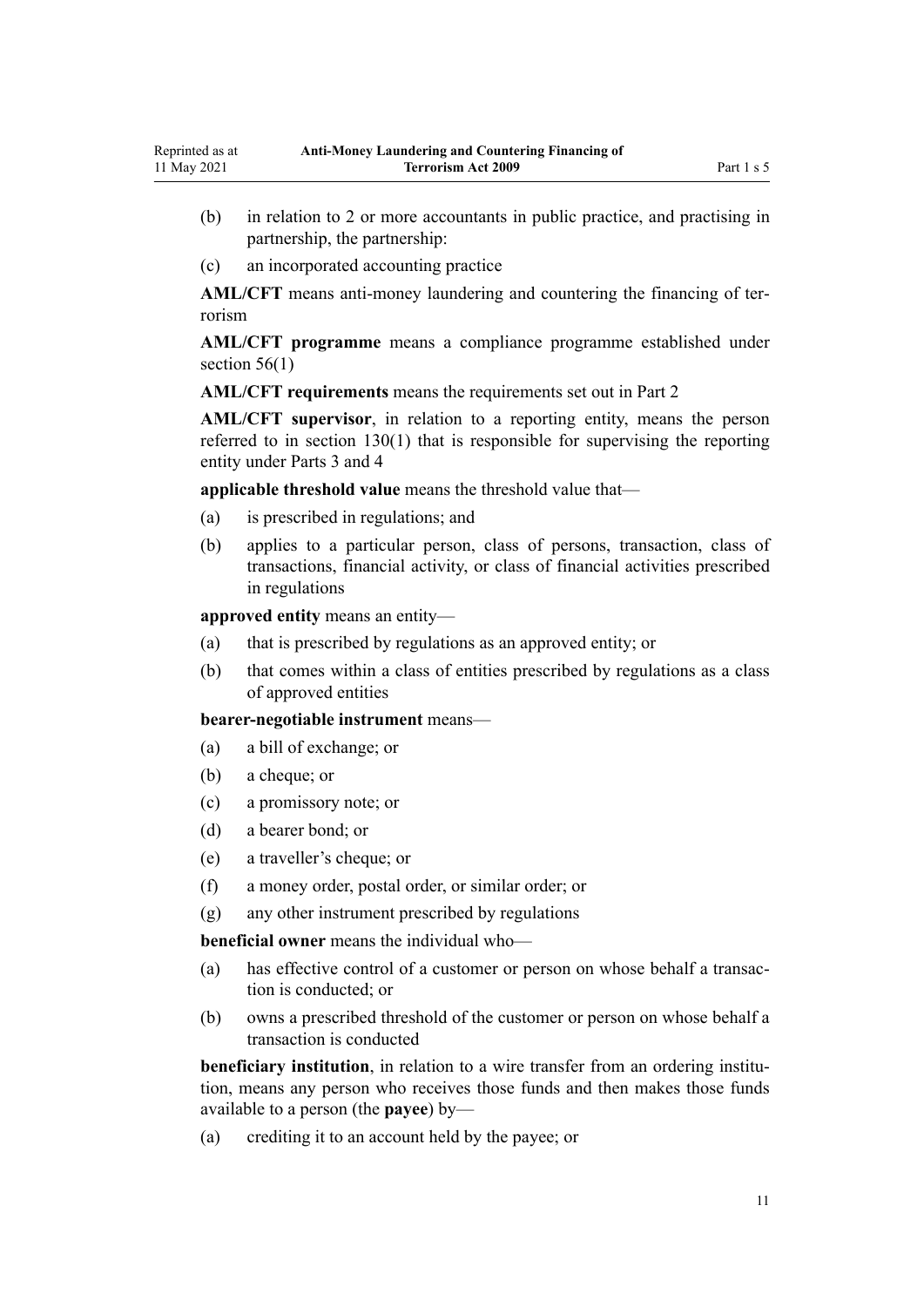#### (b) paying it to the payee

**business relationship** means a business, professional, or commercial relationship between a reporting entity and a customer that has an element of duration or that is expected by the reporting entity, at the time when contact is established, to have an element of duration

**cash** means—

- (a) physical currency:
- (b) bearer-negotiable instruments

**cash report** means a report made under [subpart 6](#page-68-0) of Part 2

**casino** means the holder of a casino operator's licence under the [Gambling Act](http://legislation.govt.nz/pdflink.aspx?id=DLM207496) [2003](http://legislation.govt.nz/pdflink.aspx?id=DLM207496)

**chief executive** means the chief executive of the Ministry

**civil liability act** has the meaning set out in [section 78](#page-72-0)

**code of practice** and **proposed code of practice** have the meanings set out in [section 62](#page-65-0)

**Commissioner** means the Commissioner of Police

**constable** has the same meaning as in [section 4](http://legislation.govt.nz/pdflink.aspx?id=DLM1102132) of the Policing Act 2008

**conveyancing practitioner** has the meaning given to it by [section 6](http://legislation.govt.nz/pdflink.aspx?id=DLM364948) of the Lawyers and Conveyancers Act 2006

**correspondent banking relationship** has the meaning set out in [section 29\(3\)](#page-42-0)

**country** includes any State, territory, province, or other part of a country

#### **customer**—

- (a) means a new customer or an existing customer; and
- (b) includes—
	- (i) a facility holder:
	- (ii) a person conducting or seeking to conduct an occasional transac‐ tion or activity through a reporting entity:
	- (iii) a junket organiser as defined in [section 4\(1\)](http://legislation.govt.nz/pdflink.aspx?id=DLM207804) of the Gambling Act 2003:
	- (iv) a person or class of persons declared by regulations to be a cus‐ tomer for the purposes of this Act; but
- (c) excludes a person or class of persons that is declared by regulations not to be a customer for the purposes of this Act

**Customs officer** has the same meaning as in [section 5\(1\)](http://legislation.govt.nz/pdflink.aspx?id=DLM7038971) of the Customs and Excise Act 2018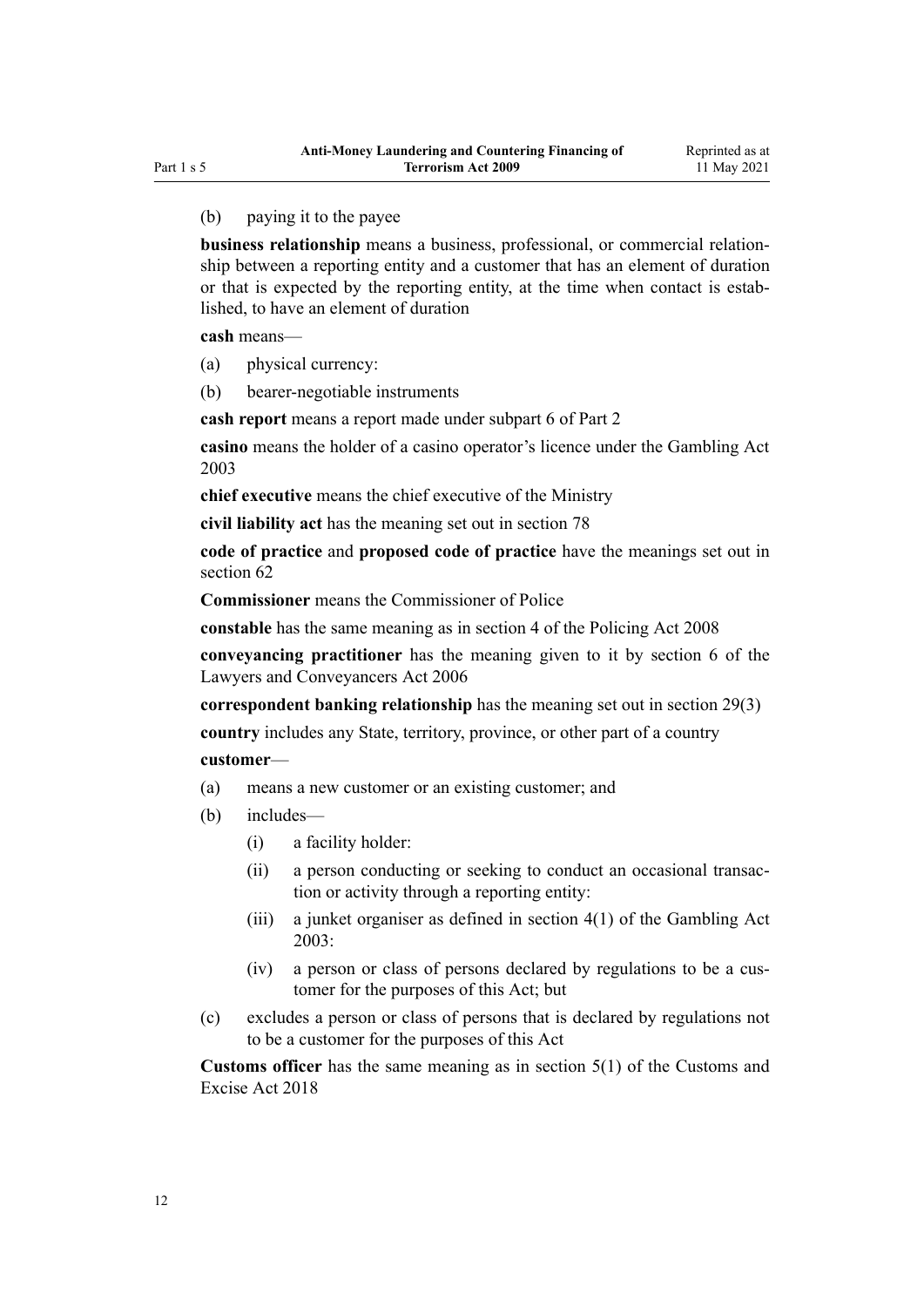**designated business group** means a group of 2 or more persons in which—

- (a) each member of the group has elected, in writing, to be a member of the group and the election is in force; and
- (b) each election was made in accordance with regulations (if any); and
- (c) no member of the group is a member of another designated business group; and
- (d) each member of the group is—

Reprinted as at 11 May 2021

- (i) related to each other member of the group within the meaning of [section 2\(3\)](http://legislation.govt.nz/pdflink.aspx?id=DLM319576) of the Companies Act 1993 and is—
	- (A) a reporting entity resident in New Zealand; or
	- (B) a person that is resident in a country that has sufficient AML/CFT systems and is supervised or regulated for AML/CFT purposes; or
- (ii) providing a service under a joint venture agreement to which each member of the group is a party; or
- (iii) a public service agency as defined in [section 5](http://legislation.govt.nz/pdflink.aspx?id=LMS356868) of the Public Ser‐ vice Act 2020, a State enterprise under the [State-Owned Enterpri‐](http://legislation.govt.nz/pdflink.aspx?id=DLM97376) [ses Act 1986,](http://legislation.govt.nz/pdflink.aspx?id=DLM97376) or a Crown entity under [section 7](http://legislation.govt.nz/pdflink.aspx?id=DLM329641) of the Crown Entities Act 2004; or
- (iv) related to 1 or more of the entities referred to in subparagraph (iii) through the provision of common products or services; or
- (v) a body corporate that is—
	- (A) either a company (within the meaning of [section 2\(1\)](http://legislation.govt.nz/pdflink.aspx?id=DLM319576) of the Companies Act 1993) or an overseas company within the meaning of that section; and
	- (B) related (within the meaning of section  $12(2)$  of the Financial Markets Conduct Act 2013) to every body corporate in the designated business group or proposed designated business group; and
	- (C) either a reporting entity resident in New Zealand or a per‐ son who is resident in a country that has sufficient AML/CFT systems and that is supervised or regulated for AML/CFT purposes; or
- (vi) a related law firm, or a subsidiary of a law firm, that is a reporting entity in New Zealand (or the equivalent body in another country that has sufficient AML/CFT systems and that is supervised or regulated for AML/CFT purposes); or
- (vii) a related conveyancer, or a subsidiary of a conveyancer, that is a reporting entity in New Zealand (or the equivalent body in another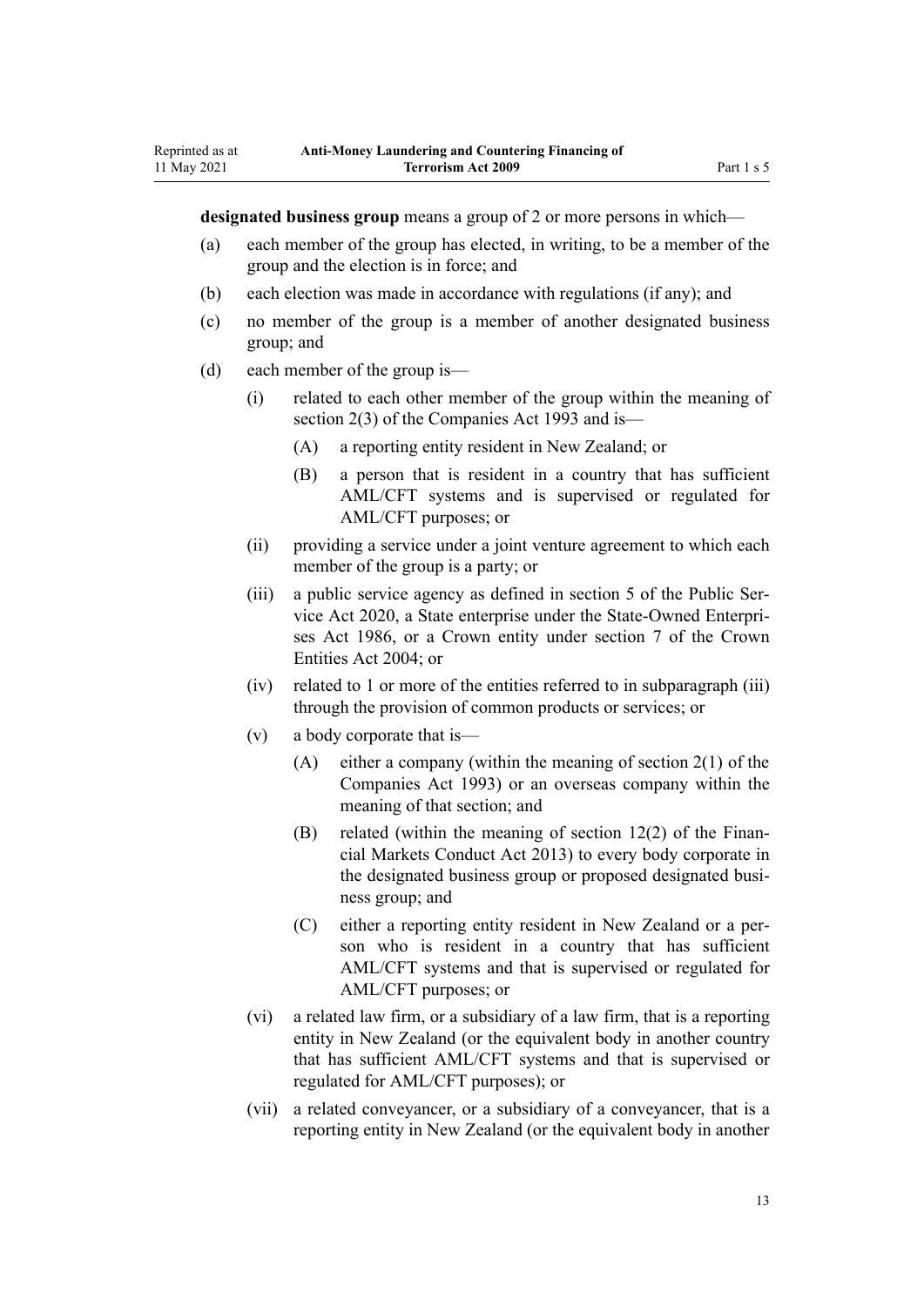country that has sufficient AML/CFT systems and that is super‐ vised or regulated for AML/CFT purposes); or

- (viii) a related accounting practice, or a subsidiary of an accounting practice, that is a reporting entity in New Zealand (or the equivalent body in another country that has sufficient AML/CFT systems and that is supervised or regulated for AML/CFT purposes); or
- (ix) a related trust and company service provider, or a subsidiary of a trust and company service provider, that is a reporting entity in New Zealand (or the equivalent body in another country that has sufficient AML/CFT systems and that is supervised or regulated for AML/CFT purposes); or
- (x) a related real estate agent, or a subsidiary of a real estate agent, that is a reporting entity in New Zealand (or the equivalent in another country that has sufficient AML/CFT systems and that is supervised or regulated for AML/CFT purposes); or
- (xi) a related high-value dealer, or a subsidiary of a high-value dealer, that is a reporting entity in New Zealand (or an equivalent person resident outside New Zealand in a country that has sufficient AML/CFT systems and that is supervised or regulated for AML/CFT purposes); or
- (xii) a group of reporting entities, if the entities are each money trans‐ fer agents or sub-agents and each entity is related to every other entity in the designated business group or proposed designated business group in either of the following ways:
	- (A) one of those entities is a money transfer agent and the other entities are the sub-agents of those agents:
	- (B) those entities are each sub-agents of the same money transfer agent; or
- (xiii) an entity or a class of entities prescribed by regulations; and
- (e) each member of the group satisfies any conditions in subsection (3) that apply to that member

#### **designated non-financial business or profession** means—

- (a) a law firm, a conveyancing practitioner, an incorporated conveyancing firm, an accounting practice, a real estate agent, or a trust and company service provider, who, in the ordinary course of business, carries out 1 or more of the following activities:
	- (i) acting as a formation agent of legal persons or legal arrangements:
	- (ii) acting as, or arranging for a person to act as, a nominee director or nominee shareholder or trustee in relation to legal persons or legal arrangements: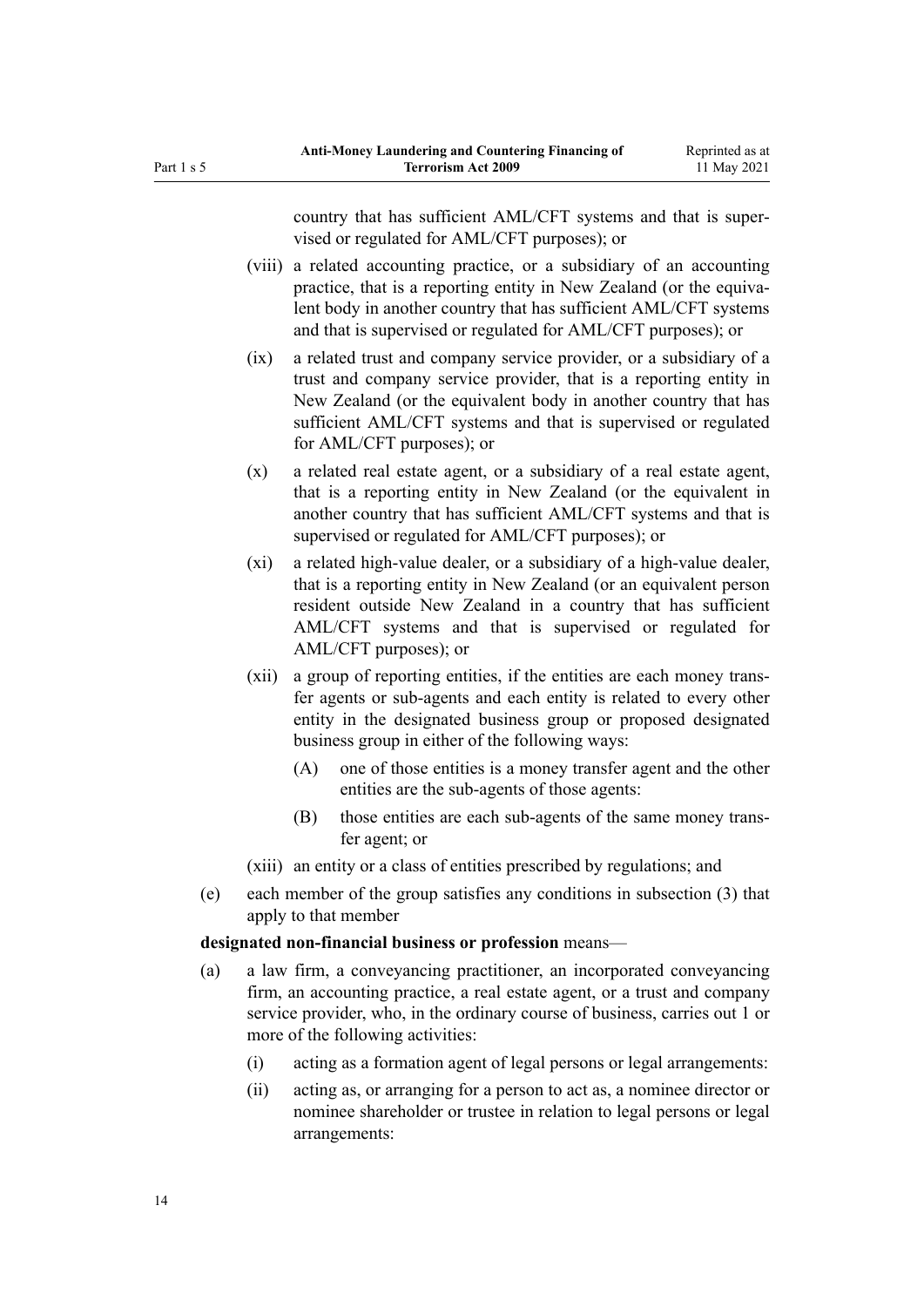| (iii) | providing a registered office or a business address, a correspond-<br>ence address, or an administrative address for a company, or a<br>partnership, or for any other legal person or arrangement, unless<br>the office or address is provided solely as an ancillary service to<br>the provision of other services (being services that do not consti-<br>tute an activity listed in this subparagraph or subparagraphs (i),<br>$(ii)$ , and $(iv)$ to $(vi)$ : |                                                                                                                                                                                                                    |  |  |
|-------|------------------------------------------------------------------------------------------------------------------------------------------------------------------------------------------------------------------------------------------------------------------------------------------------------------------------------------------------------------------------------------------------------------------------------------------------------------------|--------------------------------------------------------------------------------------------------------------------------------------------------------------------------------------------------------------------|--|--|
| (iv)  |                                                                                                                                                                                                                                                                                                                                                                                                                                                                  | managing client funds (other than sums paid as fees for professio-<br>nal services), accounts, securities, or other assets:                                                                                        |  |  |
| (v)   | providing real estate agency work (within the meaning of section<br>4(1) of the Real Estate Agents Act 2008) to effect a transaction<br>(within the meaning of section 4(1) of the Real Estate Agents Act<br>$2008$ :                                                                                                                                                                                                                                            |                                                                                                                                                                                                                    |  |  |
| (vi)  |                                                                                                                                                                                                                                                                                                                                                                                                                                                                  | engaging in or giving instructions on behalf of a customer to<br>another person for-                                                                                                                               |  |  |
|       | (A)                                                                                                                                                                                                                                                                                                                                                                                                                                                              | any conveyancing (within the meaning of section 6 of the<br>Lawyers and Conveyancers Act 2006) to effect a transac-<br>tion (within the meaning of section $4(1)$ of the Real Estate<br>Agents Act 2008), namely,- |  |  |
|       |                                                                                                                                                                                                                                                                                                                                                                                                                                                                  | the sale, the purchase, or any other disposal or<br>acquisition of a freehold estate or interest in land:                                                                                                          |  |  |
|       |                                                                                                                                                                                                                                                                                                                                                                                                                                                                  | the grant, sale, or purchase or any other disposal or<br>acquisition of a leasehold estate or interest in land<br>(other than a tenancy to which the Residential Tenan-<br>cies Act 1986 applies):                 |  |  |
|       |                                                                                                                                                                                                                                                                                                                                                                                                                                                                  | the grant, sale, or purchase or any other disposal or<br>acquisition of a licence that is registrable under the<br>Land Transfer Act 1952:                                                                         |  |  |
|       |                                                                                                                                                                                                                                                                                                                                                                                                                                                                  | the grant, sale, or purchase or any other disposal or<br>acquisition of an occupation right agreement within<br>the meaning of section 5 of the Retirement Villages<br>Act 2003:                                   |  |  |
|       | (B)                                                                                                                                                                                                                                                                                                                                                                                                                                                              | a transaction (within the meaning of section $4(1)$ of the<br>Real Estate Agents Act 2008); or                                                                                                                     |  |  |
|       | (C)                                                                                                                                                                                                                                                                                                                                                                                                                                                              | the transfer of a beneficial interest in land or other real<br>property; or                                                                                                                                        |  |  |

(D) a transaction on behalf of any person in relation to the buying, transferring, or selling of a business or legal person (for example, a company) and any other legal arrangement; or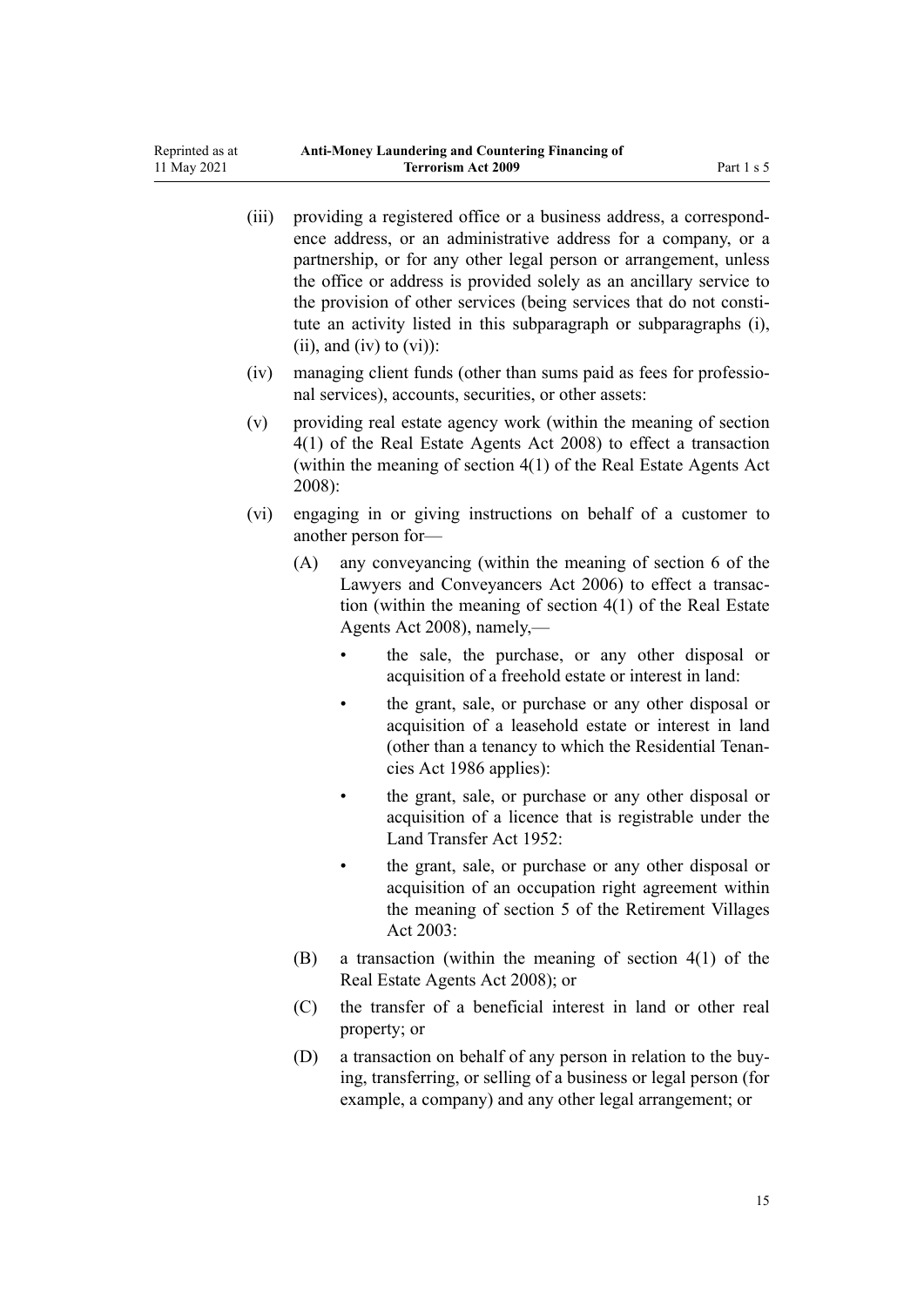- (E) a transaction on behalf of a customer in relation to creating, operating, and managing a legal person (for example, a company) and any other legal arrangement; and
- (b) includes a person or class of persons declared by regulations to be a des‐ ignated non-financial business or profession for the purposes of this Act; but
- (c) excludes a person or class of persons declared by regulations not to be a designated non-financial business or profession for the purposes of this Act

**domestic physical cash transaction** means a transaction in New Zealand involving the use of physical currency

**domestic wire transfer** has the meaning set out in [section 27\(7\)](#page-40-0)

**existing customer**, in relation to a reporting entity, means a person who was in a business relationship with the reporting entity immediately before any provi‐ sions of this Act began to apply to the reporting entity

#### **facility**—

- (a) means any account or arrangement—
	- (i) that is provided by a reporting entity; and
	- (ii) through which a facility holder may conduct 2 or more transactions; and
- (b) without limiting paragraph (a), includes—
	- (i) a life insurance policy:
	- (ii) membership of a superannuation scheme, workplace savings scheme, or KiwiSaver scheme:
	- (iii) the provision, by a reporting entity, of facilities for safe custody, including (without limitation) a safety deposit box:
	- (iv) an account or arrangement declared by regulations to be a facility for the purposes of this Act; but
- (c) excludes an account or arrangement declared by regulations not to be a facility for the purposes of this Act

**facility holder**, in relation to a facility,—

- (a) means the person in whose name the facility is established; or
- (b) if that facility is a life insurance policy, means any person who for the time being is the legal holder of that policy; or
- (c) if that facility consists of membership of a superannuation scheme, workplace savings scheme, or KiwiSaver scheme, means the product holder of the managed investment product in the scheme (within the meanings of product holder and managed investment product in [section](http://legislation.govt.nz/pdflink.aspx?id=DLM4090590) [6\(1\)](http://legislation.govt.nz/pdflink.aspx?id=DLM4090590) of the Financial Markets Conduct Act 2013)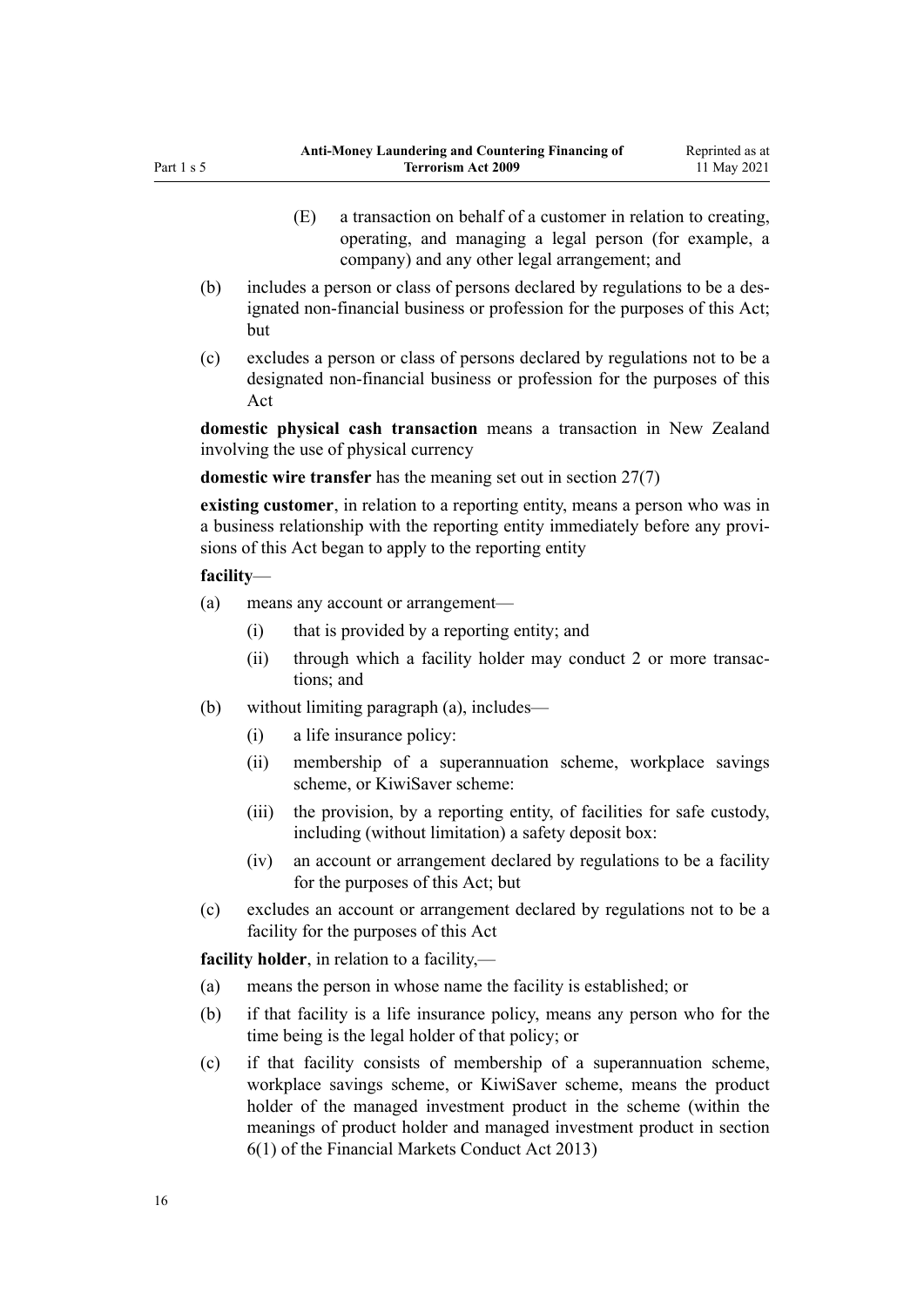- (a) means a person who, in the ordinary course of business, carries on 1 or more of the following financial activities:
	- (i) accepting deposits or other repayable funds from the public:
	- (ii) lending to or for a customer, including consumer credit, mortgage credit, factoring (with or without recourse), and financing of com‐ mercial transactions (including forfeiting):
	- (iii) financial leasing (excluding financial leasing arrangements in relation to consumer products):
	- (iv) transferring money or value for, or on behalf of, a customer:
	- (v) issuing or managing the means of payment (for example, credit or debit cards, cheques, traveller's cheques, money orders, bankers' drafts, or electronic money):
	- (vi) undertaking financial guarantees and commitments:
	- (vii) trading for, or on behalf of, a customer in any of the following using the person's account or the customer's account:
		- (A) money market instruments (for example, cheques, bills, certificates of deposit, or derivatives):
		- (B) foreign exchange:
		- (C) exchange, interest rate, or index instruments:
		- (D) transferable securities:
		- (E) commodity futures trading:
	- (viii) participating in securities issues and the provision of financial services related to those issues:
	- (ix) managing individual or collective portfolios:
	- (x) safe keeping or administering of cash or liquid securities on behalf of other persons:
	- (xi) investing, administering, or managing funds or money on behalf of other persons:
	- (xii) issuing, or undertaking liability under, life insurance policies as an insurer:
	- (xiii) money or currency changing; and
- (b) includes a person or class of persons declared by regulations to be a financial institution for the purposes of this Act; but
- (c) excludes a person or class of persons declared by regulations not to be a financial institution for the purposes of this Act

**financing of terrorism** has the same meaning as in [section 4\(1\)](http://legislation.govt.nz/pdflink.aspx?id=DLM152400) of the Terrorism Suppression Act 2002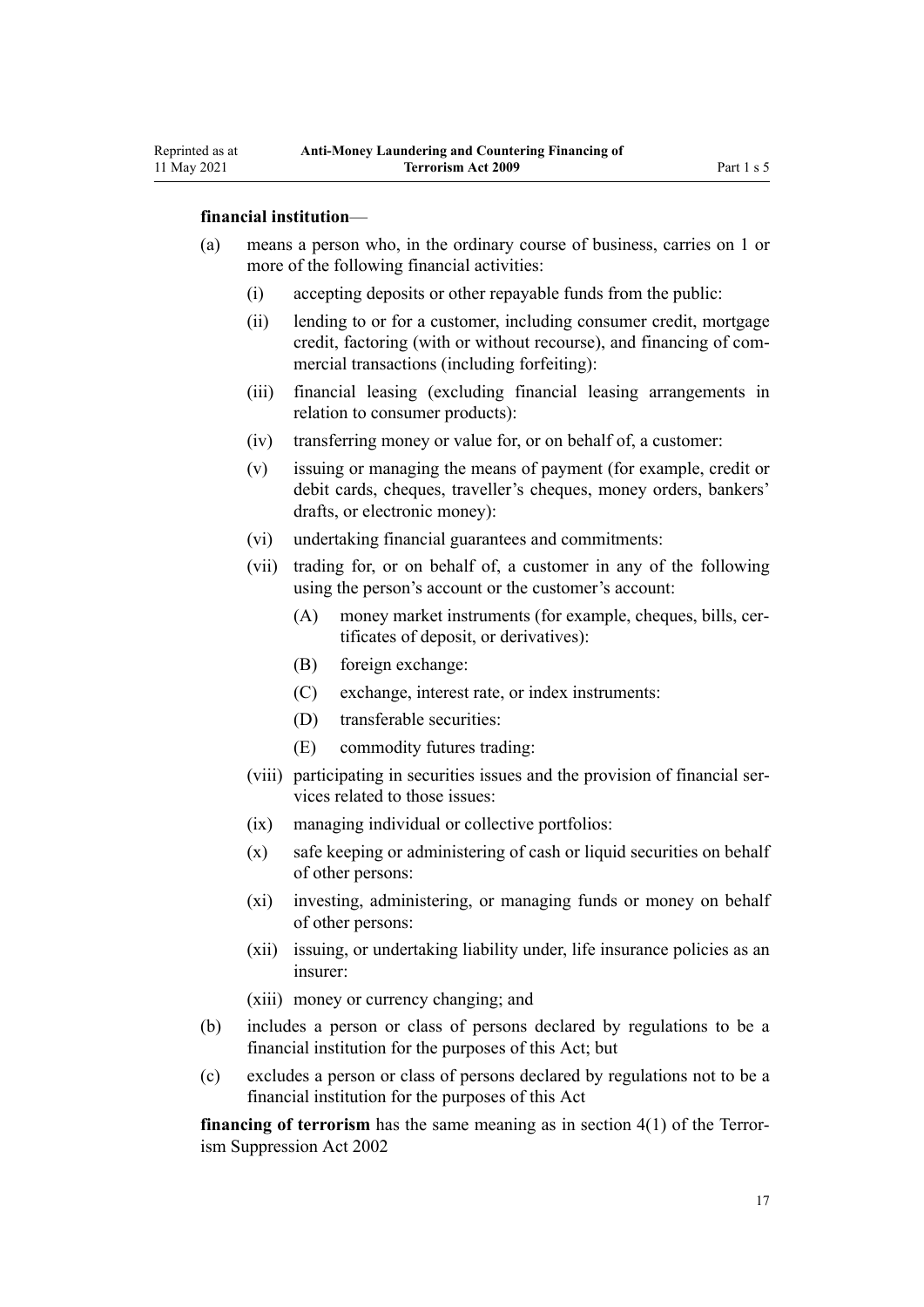**gambling inspector** has the same meaning as in [section 4\(1\)](http://legislation.govt.nz/pdflink.aspx?id=DLM207804) of the Gambling Act 2003

**government agency** means—

- (a) a public service agency as defined in [section 5](http://legislation.govt.nz/pdflink.aspx?id=LMS356868) of the Public Service Act 2020; or
- (b) a Crown entity under [section 7](http://legislation.govt.nz/pdflink.aspx?id=DLM329641) of the Crown Entities Act 2004; or
- (c) the Reserve Bank, the Parliamentary Counsel Office, and the New Zea‐ land Police; or
- (d) any overseas country's counterpart of any of the entities in paragraphs  $(a)$  to  $(c)$

#### **high-value dealer**—

- (a) means a person who is in trade and in the ordinary course of business, buys or sells all or any of the following articles by way of a cash transac‐ tion or a series of related cash transactions, if the total value of that transaction or those transactions is equal to or above the applicable threshold value:
	- (i) iewellery:
	- (ii) watches:
	- (iii) gold, silver, or other precious metals:
	- (iv) diamonds, sapphires, or other precious stones:
	- (v) paintings:
	- (vi) prints:
	- (vii) protected foreign objects (within the meaning of [section 2\(1\)](http://legislation.govt.nz/pdflink.aspx?id=DLM432125) of the Protected Objects Act 1975):
	- (viii) protected New Zealand objects (within the meaning of [section](http://legislation.govt.nz/pdflink.aspx?id=DLM432125) [2\(1\)](http://legislation.govt.nz/pdflink.aspx?id=DLM432125) of the Protected Objects Act 1975):
	- (ix) sculptures:
	- (x) photographs:
	- (xi) carvings in any medium:
	- (xii) other artistic or cultural artefacts:
	- $(xiii)$  motor vehicles (within the meaning of section  $6(1)$  of the Motor Vehicle Sales Act 2003):
	- $(xiv)$  ships (within the meaning of [section 2\(1\)](http://legislation.govt.nz/pdflink.aspx?id=DLM334667) of the Maritime Transport Act 1994); and
- (b) includes any person who carries out the activities referred to in paragraph (a) as a registered auctioneer (within the meaning of [section 4\(1\)](http://legislation.govt.nz/pdflink.aspx?id=DLM5788508) of the Auctioneers Act 2013); but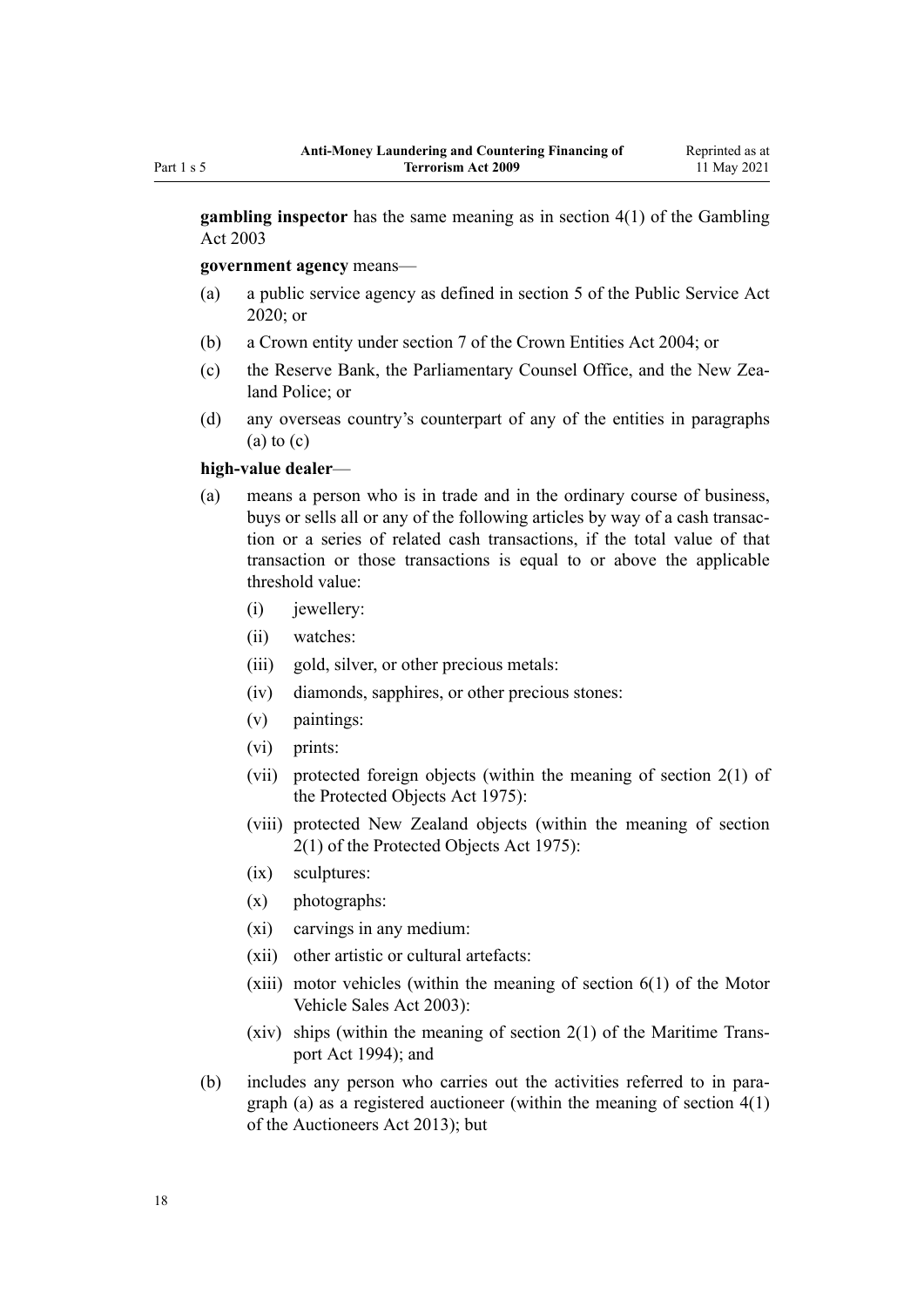- (c) does not include any person, to the extent that the person is engaged in providing services other than the buying or selling of articles referred to in paragraph (a), including the following services:
	- (i) mining precious metals or precious stones:
	- (ii) manufacturing jewellery:
	- (iii) crafting or polishing precious stones; and
- (d) does not include any person to the extent that the person is engaged in the buying or selling of precious metals or precious stones for industrial purposes

**identity information** means information obtained under [sections 15](#page-33-0), [19](#page-36-0), [23](#page-39-0), and [27\(1\) and \(2\)](#page-40-0) and any other information relating to identity prescribed by sections  $29(2)(g)$  and  $30(b)$ 

**incorporated conveyancing firm** has the meaning given to it by [section 6](http://legislation.govt.nz/pdflink.aspx?id=DLM364948) of the Lawyers and Conveyancers Act 2006

**incorporated law firm** has the meaning given to it by [section 6](http://legislation.govt.nz/pdflink.aspx?id=DLM364948) of the Lawyers and Conveyancers Act 2006

**individual** means a natural person, other than a deceased natural person

**intermediary institution**, in relation to a wire transfer, is a person that participates in a transfer of funds that takes place through more than 1 institution but is not an ordering institution or a beneficiary institution

**international wire transfer** means a wire transfer where—

- (a) at least 1 of the following institutions is in New Zealand:
	- (i) the ordering institution:
	- (ii) the intermediary institution:
	- (iii) the beneficiary institution; and
- (b) at least 1 of the following institutions is outside New Zealand:
	- (i) the ordering institution:
	- (ii) the intermediary institution:
	- (iii) the beneficiary institution

**KiwiSaver scheme** has the same meaning as in [section 6\(1\)](http://legislation.govt.nz/pdflink.aspx?id=DLM4090590) of the Financial Markets Conduct Act 2013

**law enforcement purposes** means—

- (a) the prevention, disruption, detection, investigation, and prosecution of—
	- (i) any offence under this Act; or
	- (ii) a money laundering offence; or
	- (iii) any offence within the meaning of that term in [section 243\(1\)](http://legislation.govt.nz/pdflink.aspx?id=DLM330289) of the Crimes Act 1961; or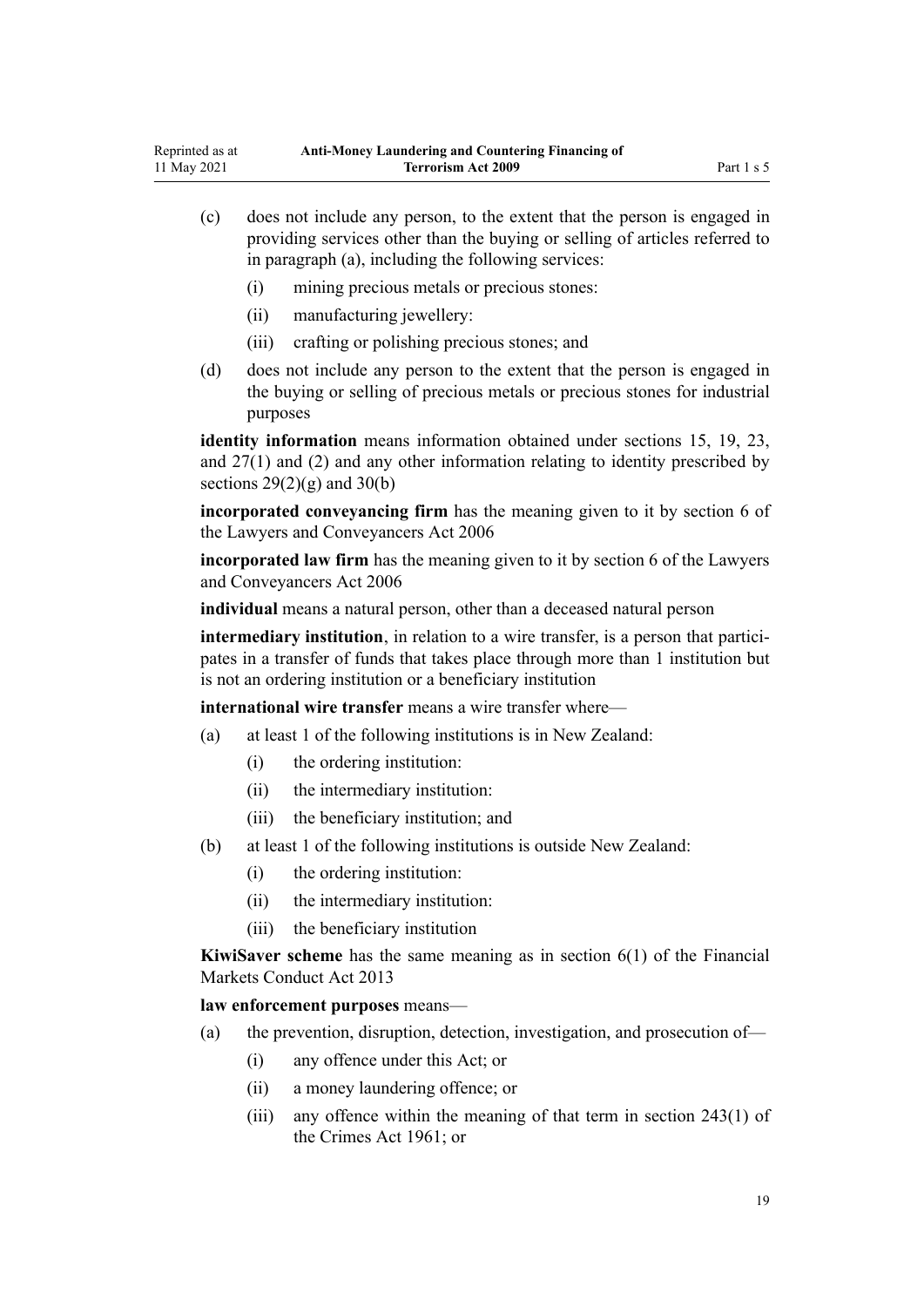- (iv) an offence under the [Terrorism Suppression Act 2002:](http://legislation.govt.nz/pdflink.aspx?id=DLM151490)
- (b) the enforcement and administration of—
	- (i) this Act:
	- (ii) the [Criminal Proceeds \(Recovery\) Act 2009](http://legislation.govt.nz/pdflink.aspx?id=BILL-SCDRAFT-7242):
	- (iii) the [Misuse of Drugs Act 1975](http://legislation.govt.nz/pdflink.aspx?id=DLM436100):
	- (iv) the [Terrorism Suppression Act 2002:](http://legislation.govt.nz/pdflink.aspx?id=DLM151490)
	- (v) the [Mutual Assistance in Criminal Matters Act 1992](http://legislation.govt.nz/pdflink.aspx?id=DLM273056):
	- (vi) the [Customs and Excise Act 1996:](http://legislation.govt.nz/pdflink.aspx?id=DLM377336)
- (c) the performance by the New Zealand Security Intelligence Service or the Government Communications Security Bureau of its functions under the [Intelligence and Security Act 2017:](http://legislation.govt.nz/pdflink.aspx?id=DLM6920802)
- (d) the detection and prevention of the harms specified in [section 58\(2\)](http://legislation.govt.nz/pdflink.aspx?id=DLM7118931) of the Intelligence and Security Act 2017:
- (e) any purpose or action referred to in paragraphs (a) to (d) relating to, or taken in respect of, legislation of an overseas jurisdiction that is broadly equivalent to the enactments referred to in those paragraphs

## **law firm** means—

- (a) a barrister or a barrister and solicitor who is practising on the barrister's or barrister and solicitor's own account in sole practice:
- (b) in relation to 2 or more barristers and solicitors practising law in partner‐ ship, the partnership:
- (c) an incorporated law firm

lawyer has the meaning given to it by [section 6](http://legislation.govt.nz/pdflink.aspx?id=DLM364948) of the Lawyers and Conveyancers Act 2006

## **legal arrangement** means—

- (a) a trust:
- (b) a partnership:
- (c) a charitable entity (within the meaning of section  $4(1)$  of the Charities Act 2005):
- (d) any other prescribed arrangement (being an arrangement that involves a risk of money laundering or the financing of terrorism)

**life insurance policy** means a life policy within the meaning of [section 6\(1\)](http://legislation.govt.nz/pdflink.aspx?id=DLM2478128) of the Insurance (Prudential Supervision) Act 2010

**Minister** means the Minister who is, with the authority of the Prime Minister, for the time being responsible for the administration of this Act

**Ministry** means the department of State that, with the authority of the Prime Minister, is for the time being responsible for the administration of this Act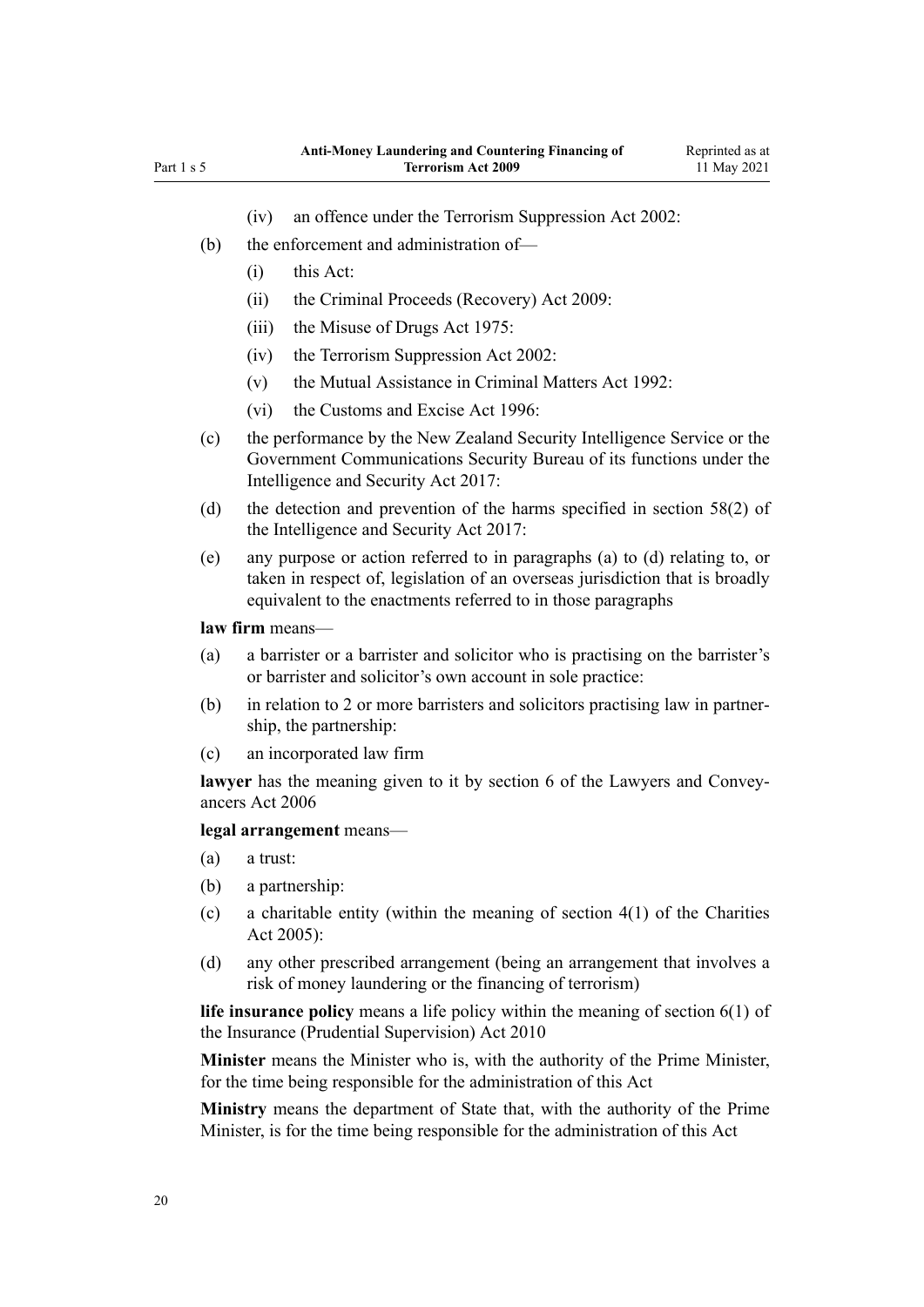**money laundering offence** means an offence against [section 243](http://legislation.govt.nz/pdflink.aspx?id=DLM330289) of the Crimes Act 1961 or [section 12B](http://legislation.govt.nz/pdflink.aspx?id=DLM436285) of the Misuse of Drugs Act 1975 or any act committed overseas that, if committed in New Zealand, would be an offence under those sections of those Acts

**non-bank deposit taker** has the meaning given to NBDT by [section 5](http://legislation.govt.nz/pdflink.aspx?id=DLM3918989) of the Non-bank Deposit Takers Act 2013

#### **occasional activity**—

Reprinted as at 11 May 2021

- (a) means an activity—
	- $(i)$  that is specified in section  $6(4)$  in relation to a reporting entity (other than an occasional transaction); and
	- (ii) that does not involve a business relationship between the reporting entity and the reporting entity's customer; and
- (b) includes an activity or a class of activities declared by regulations to be an occasional activity for the purposes of this Act; but
- (c) excludes an activity or a class of activities declared by regulations not to be an occasional activity for the purposes of this Act

#### **occasional transaction**—

- (a) means a cash transaction that occurs outside of a business relationship and is equal to or above the applicable threshold value (whether the transaction is carried out in a single operation or several operations that appear to be linked); and
- (b) includes a transaction or class of transactions declared by regulations to be an occasional transaction for the purposes of this Act; but
- (c) excludes—
	- (i) cheque deposits; and
	- (ii) a transaction or class of transactions declared by regulations not to be an occasional transaction for the purposes of this Act

#### **occasional transaction or activity** means—

- (a) an occasional transaction:
- (b) an occasional activity

## **ordering institution**—

- (a) means any person who has been instructed by a person (the **payer**) to electronically transfer funds controlled by the payer to a person (the **payee**) who may or may not be the payer on the basis that the transferred funds will be made available to the payee by a beneficiary institution; and
- (b) includes a person declared by regulations to be an ordering institution for the purposes of this Act; but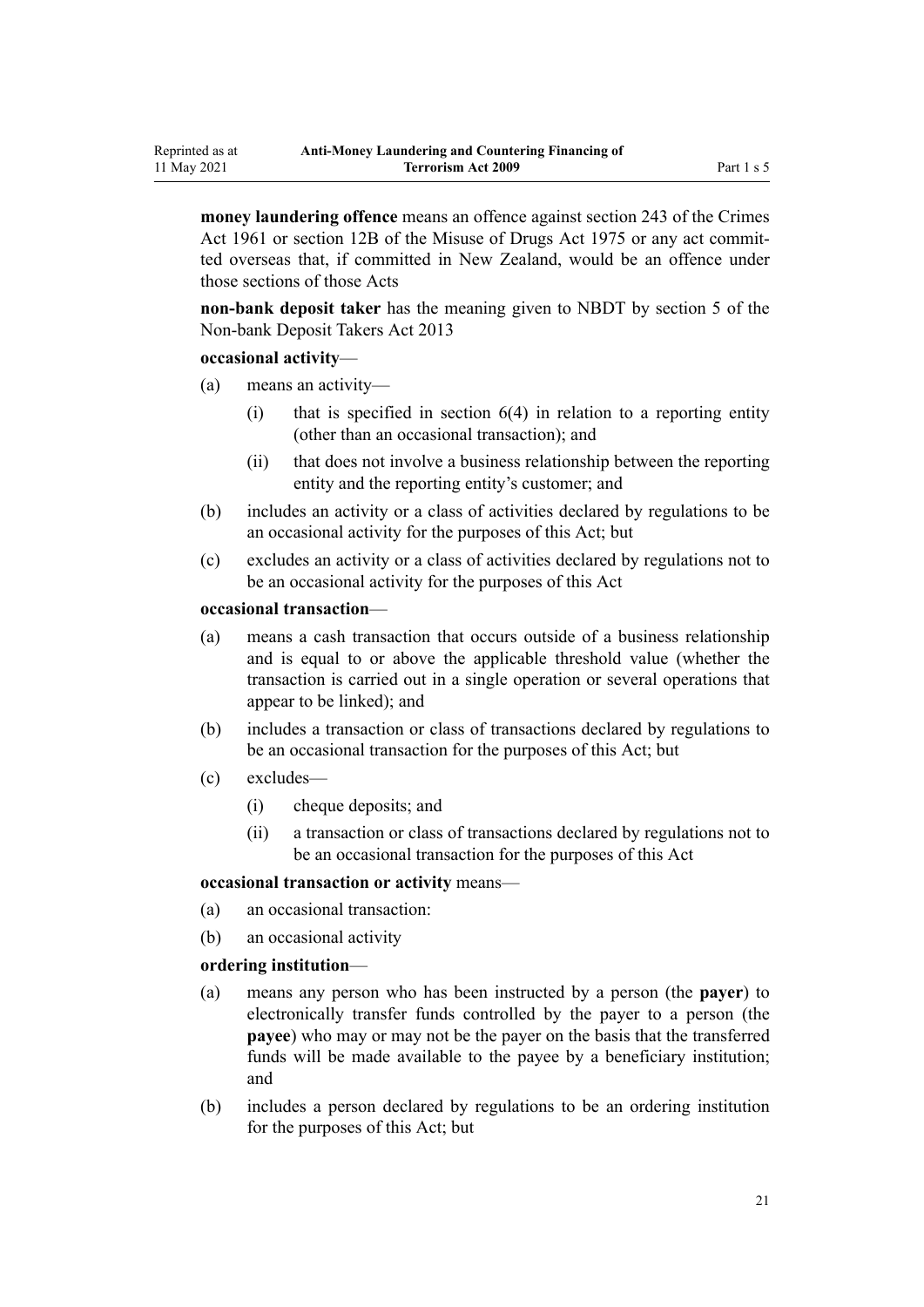(c) excludes a person or class of persons declared by regulations not to be an ordering institution for the purposes of this Act

**physical currency** means the coin and printed money (whether of New Zealand or of a foreign country) that—

- (a) is designated as legal tender; and
- (b) circulates as, and is customarily used and accepted as, a medium of exchange in the country of issue

**Police employee** has the same meaning as in [section 4](http://legislation.govt.nz/pdflink.aspx?id=DLM1102132) of the Policing Act 2008

# **politically exposed person** means—

- (a) an individual who holds, or has held at any time in the preceding 12 months, in any overseas country the prominent public function of—
	- (i) Head of State or head of a country or government; or
	- (ii) government minister or equivalent senior politician; or
	- (iii) Supreme Court Judge or equivalent senior Judge; or
	- (iv) governor of a central bank or any other position that has compar‐ able influence to the Governor of the Reserve Bank of New Zealand; or
	- (v) senior foreign representative, ambassador, or high commissioner; or
	- (vi) high-ranking member of the armed forces; or
	- (vii) board chair, chief executive, or chief financial officer of, or any other position that has comparable influence in, any State enter‐ prise; and
- (b) an immediate family member of a person referred to in paragraph (a), including—
	- (i) a spouse; or
	- (ii) a partner, being a person who is considered by the relevant national law as equivalent to a spouse; or
	- (iii) a child and a child's spouse or partner; or
	- (iv) a parent; and
- (c) having regard to information that is public or readily available,—
	- (i) any individual who is known to have joint beneficial ownership of a legal entity or legal arrangement, or any other close relationship, with a person referred to in paragraph (a); or
	- (ii) any individual who has sole beneficial ownership of a legal entity or legal arrangement that is known to exist for the benefit of a per‐ son described in paragraph (a)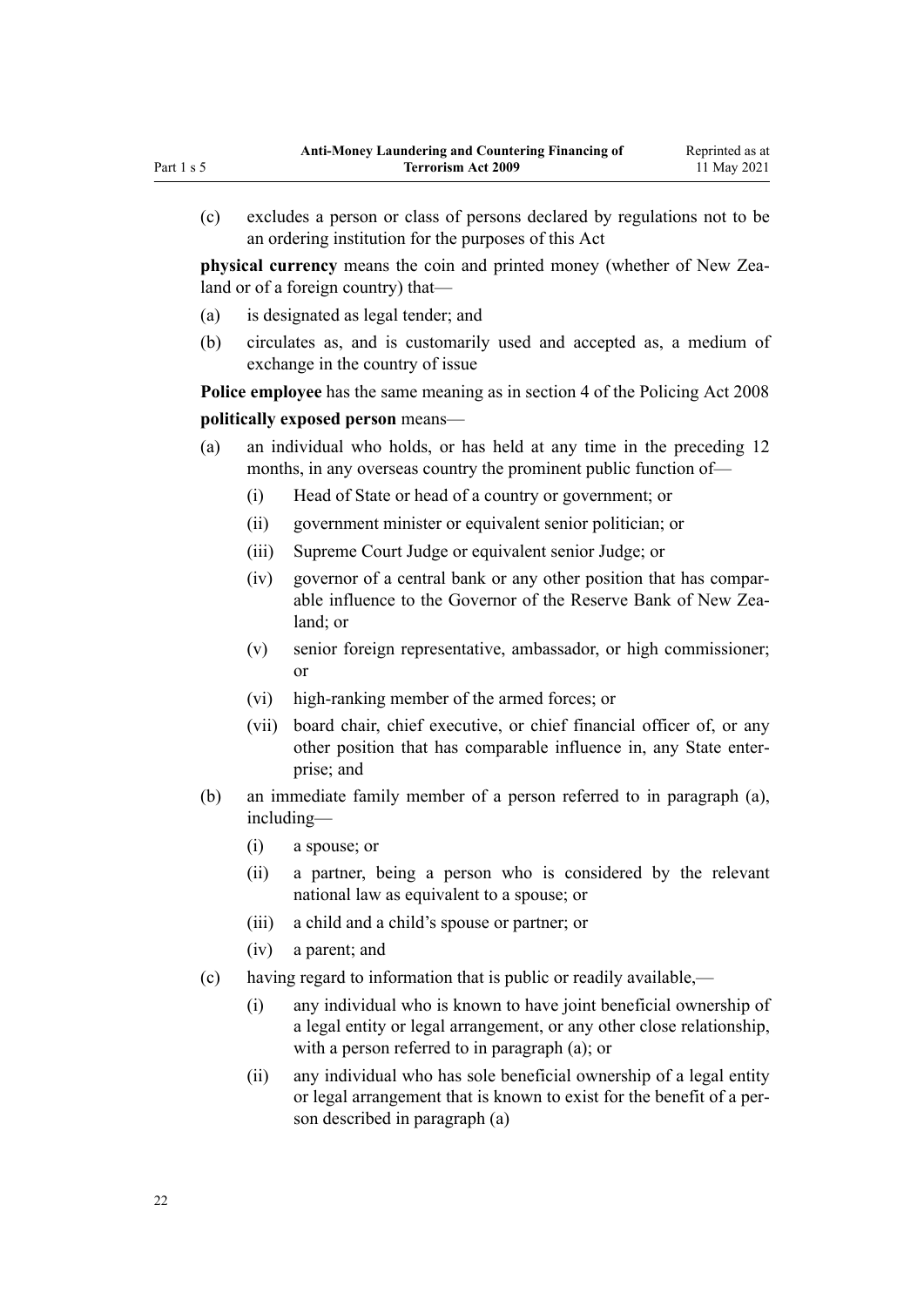**prescribed transaction**, in relation to a reporting entity, means a transaction conducted through the reporting entity in respect of—

- (a) an international wire transfer of a value equal to or above the applicable threshold value; or
- (b) a domestic physical cash transaction of a value equal to or above the applicable threshold value

**prescribed transaction report** means a report made under [section 48A](#page-56-0)

**privileged communication** has the meaning set out in [section 42](#page-51-0)

**real estate agency work** has the same meaning as in the definition of that term in [section 4\(1\)](http://legislation.govt.nz/pdflink.aspx?id=DLM1151928) of the Real Estate Agents Act 2008

**real estate agent** has the same meaning as the definition of agent in [section](http://legislation.govt.nz/pdflink.aspx?id=DLM1151928) [4\(1\)](http://legislation.govt.nz/pdflink.aspx?id=DLM1151928) of the Real Estate Agents Act 2008

**registered bank** has the same meaning as in [section 2\(1\)](http://legislation.govt.nz/pdflink.aspx?id=DLM199370) of the Reserve Bank of New Zealand Act 1989

**regulations** means regulations made under this Act

#### **regulator**—

- (a) means a professional body responsible under any New Zealand enactment for enforcing the regulatory obligations of a particular industry or profession whose members are subject to this Act; and
- (b) includes any other body prescribed in regulations

#### **reporting entity**—

- (a) means—
	- (i) a casino:
	- (ii) a designated non-financial business or profession:
	- (iii) a financial institution:
	- (iv) a high-value dealer:
	- (v) TAB NZ; and
- (b) includes—
	- (i) a person or class of persons declared by regulations to be a report‐ ing entity for the purposes of this Act; and
	- (ii) any other person that is required by any enactment to comply with this Act as if it were a reporting entity; but
- (c) excludes a person or class of persons declared by regulations not to be a reporting entity for the purposes of this Act

**search warrant** means a warrant issued under [section 117](#page-87-0)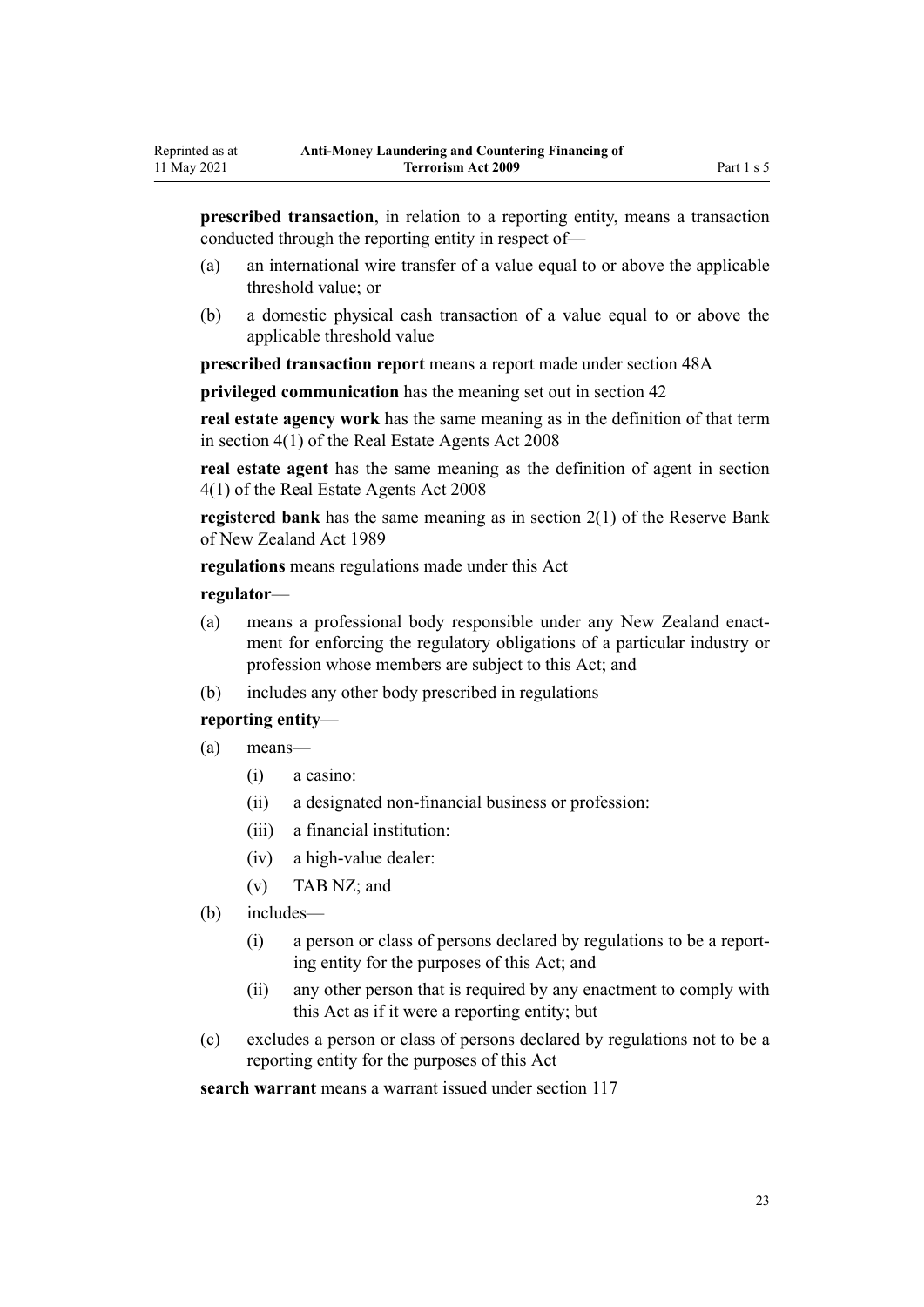- (a) in relation to a reporting entity that is a company, a director within the meaning of [section 126](http://legislation.govt.nz/pdflink.aspx?id=DLM320630) of the Companies Act 1993; and
- (b) in relation to a reporting entity that is not a company, a person who occupies a position comparable to that of a director (for example, a trustee or partner); and
- (c) any other person who occupies a position within a reporting entity that allows that person to exercise an influence over the management or administration of the reporting entity (for example, a chief executive or a chief financial officer)

**shell bank** has the meaning set out in [section 39\(2\)](#page-49-0)

**superannuation scheme** has the same meaning as in [section 6\(1\)](http://legislation.govt.nz/pdflink.aspx?id=DLM4090590) of the Financial Markets Conduct Act 2013

#### **suspicious activity report**—

- (a) means a report made under [section 40:](#page-50-0)
- (b) includes—
	- (i) a suspicious transaction report made under this Act; and
	- (ii) a suspicious transaction report made under the [Financial Transac‐](http://legislation.govt.nz/pdflink.aspx?id=DLM373803) [tions Reporting Act 1996](http://legislation.govt.nz/pdflink.aspx?id=DLM373803)

**suspicious property report** has the same meaning as in [section 4\(1\)](http://legislation.govt.nz/pdflink.aspx?id=DLM152400) of the Terrorism Suppression Act 2002

#### **transaction**—

- (a) means any deposit, withdrawal, exchange, or transfer of funds (in any denominated currency), whether—
	- (i) in cash; or
	- (ii) by cheque, payment order, or other instrument; or
	- (iii) by electronic or other non-physical means; and
- (b) without limiting paragraph (a), includes—
	- (i) any payment made in satisfaction, in whole or in part, of any contractual or other legal obligation; and
	- (ii) a transaction or class of transactions declared by regulations to be a transaction for the purposes of this Act; but
- (c) excludes the following:
	- (i) the placing of any bet unless authorised under the [Racing Industry](http://legislation.govt.nz/pdflink.aspx?id=LMS291909) [Act 2020:](http://legislation.govt.nz/pdflink.aspx?id=LMS291909)
	- (ii) participation in gambling (as defined in section  $4(1)$  of the Gambling Act 2003) unless authorised under the [Racing Industry Act](http://legislation.govt.nz/pdflink.aspx?id=LMS291909) [2020](http://legislation.govt.nz/pdflink.aspx?id=LMS291909):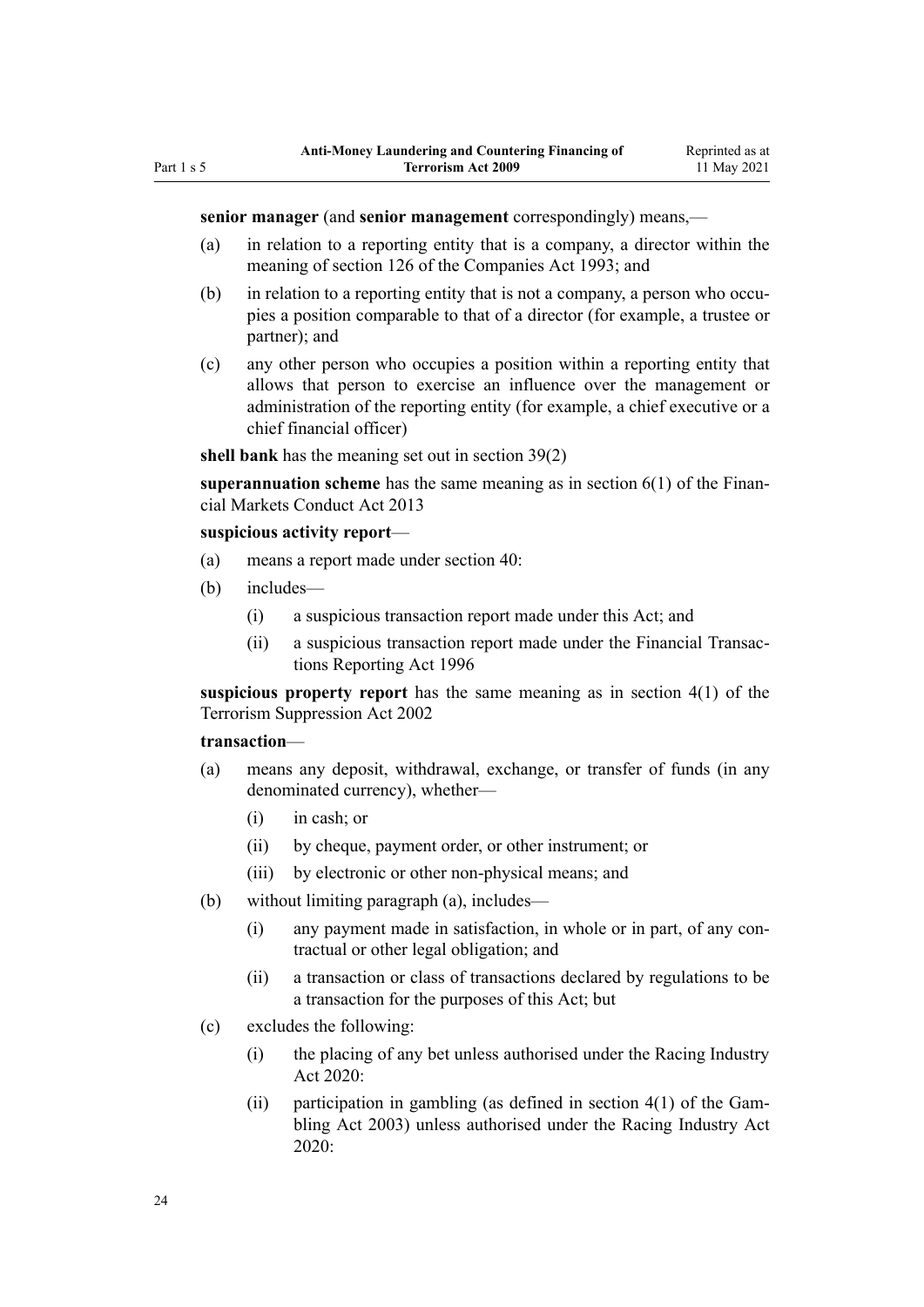(iii) a transaction or class of transactions declared by regulations not to be a transaction for the purposes of this Act

**trust and company service provider** means a person (other than a law firm, a conveyancing practitioner, an incorporated conveyancing firm, an accounting practice, or a real estate agent) who carries out any of the activities described in paragraphs (a)(i) to (vi) of the definition of designated non-financial business or profession

**trustee** has the same meaning as in [section 9](http://legislation.govt.nz/pdflink.aspx?id=DLM7382827) of the Trusts Act 2019

**verification information** means information obtained under [sections 16](#page-33-0), [20](#page-36-0), [24,](#page-39-0) and [28](#page-42-0)

**wire transfer**—

- (a) means a transaction carried out on behalf of a person (the **originator**) through a reporting entity by electronic means with a view to making an amount of money available to a beneficiary (who may also be the origin‐ ator) at another reporting entity; and
- (b) includes a transfer or transaction, or class of transfers or transactions, declared by regulations to be a wire transfer for the purposes of this Act; but
- (c) excludes—
	- (i) transfers and settlements between financial institutions or other reporting entities if both the originator and the beneficiary are financial institutions or other reporting entities acting on their own behalf; and
	- (ii) credit and debit card transactions if the credit or debit card num‐ ber accompanies the transaction; and
	- (iii) any other transfer or transaction or class of transfers or transac‐ tions declared by regulations not to be a wire transfer for the pur‐ poses of this Act.

**workplace savings scheme** has the same meaning as in [section 6\(1\)](http://legislation.govt.nz/pdflink.aspx?id=DLM4090590) of the Financial Markets Conduct Act 2013

(2) For the purposes of paragraph (d)(xii) of the definition of **designated business group** in subsection (1),—

**money transfer agent**, in relation to a money transfer provider, means a reporting entity that has a representation agreement with a money transfer provider

**money transfer provider** means a person who, under a representation agreement, authorises a money transfer agent to carry on money transfer services on behalf of the money transfer provider and to engage sub-agents for the purpose of carrying on those services in New Zealand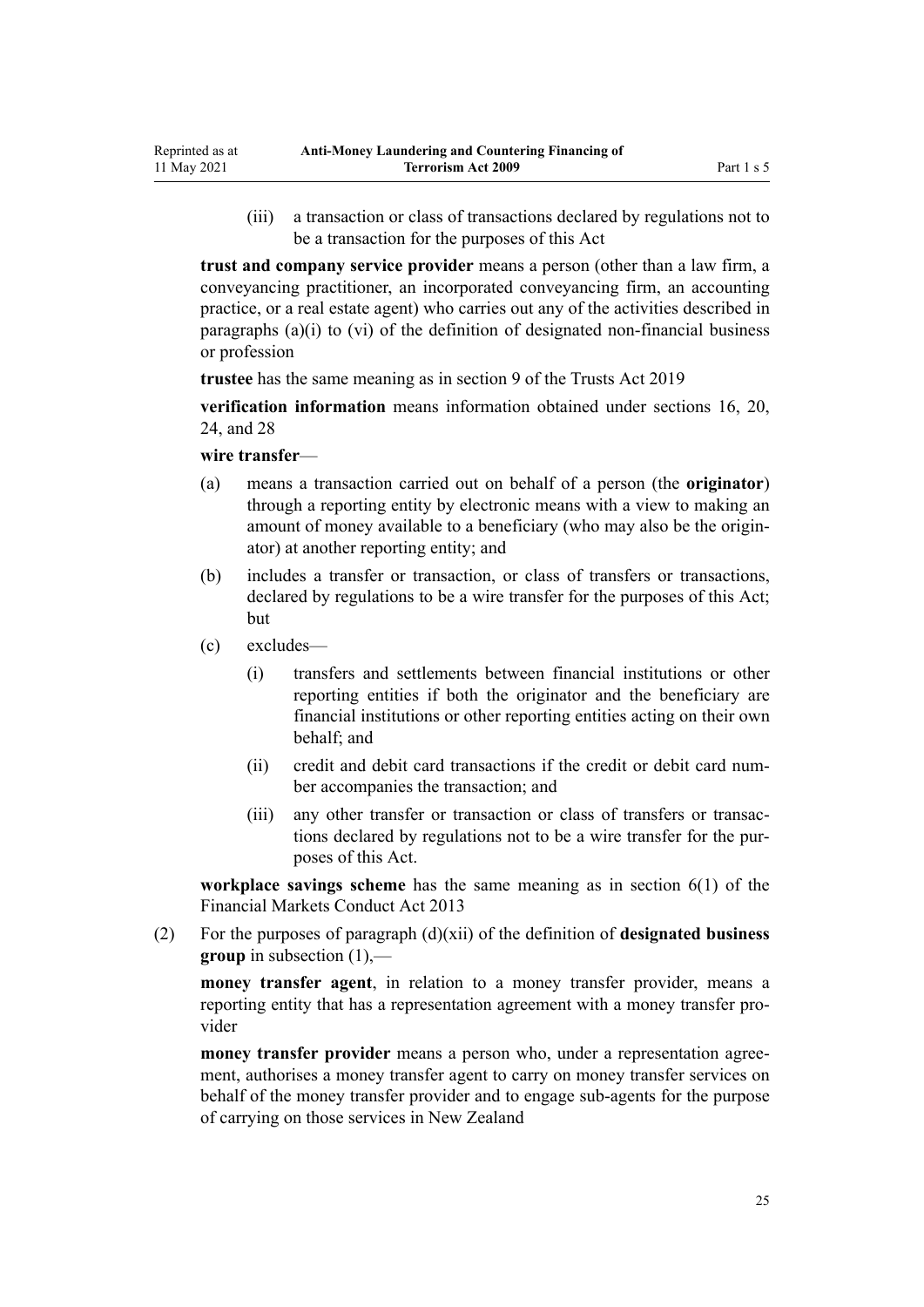**money transfer services** means the provision of remittance services that are carried on, otherwise than by a bank, under a single brand, trade mark, or business name

**representation agreement** means a written agreement between a money trans‐ fer provider and a money transfer agent, or between a money transfer agent and a sub-agent, that states the terms on which the money transfer agent, or the subagent, carries on money transactions for customers relating to creating, operating, and managing companies

**sub-agent** means a reporting entity that has a representation agreement with a money transfer agent.

- (3) For the purposes of paragraph (e) of the definition of **designated business group** in subsection (1), a condition of membership is that the contact person of a designated business group must notify the relevant AML/CFT supervisor, in writing within 30 days, of any of the following:
	- (a) the withdrawal of a member from the designated business group:
	- (b) the termination of the designated business group:
	- (c) any other change in the details previously notified to any AML/CFT supervisor in respect of the designated business group.
- (4) For the purpose of applying the definitions of **designated non-financial busi‐ ness or profession** and **designated business group**, a reporting entity must take into account guidance (if any) on the application of those definitions issued by the relevant AML/CFT supervisor.

Section 5(1) **accounting practice**: inserted, on 11 August 2017, by [section 5\(1\)](http://legislation.govt.nz/pdflink.aspx?id=DLM7161216) of the Anti-Money Laundering and Countering Financing of Terrorism Amendment Act 2017 (2017 No 35).

Section 5(1) **approved entity**: inserted, on 11 August 2017, by [section 5\(1\)](http://legislation.govt.nz/pdflink.aspx?id=DLM7161216) of the Anti-Money Laundering and Countering Financing of Terrorism Amendment Act 2017 (2017 No 35).

Section 5(1) **conveyancing practitioner**: inserted, on 11 August 2017, by [section 5\(1\)](http://legislation.govt.nz/pdflink.aspx?id=DLM7161216) of the Anti-Money Laundering and Countering Financing of Terrorism Amendment Act 2017 (2017 No 35).

Section 5(1) **customer** paragraph (b)(ii): amended, on 11 August 2017, by [section 68](http://legislation.govt.nz/pdflink.aspx?id=DLM7340644) of the Anti-Money Laundering and Countering Financing of Terrorism Amendment Act 2017 (2017 No 35).

Section 5(1) **Customs officer**: amended, on 1 October 2018, by [section 443\(3\)](http://legislation.govt.nz/pdflink.aspx?id=DLM7039957) of the Customs and Excise Act 2018 (2018 No 4).

Section 5(1) **designated business group**: replaced, on 11 August 2017, by [section 5\(2\)](http://legislation.govt.nz/pdflink.aspx?id=DLM7161216) of the Anti-Money Laundering and Countering Financing of Terrorism Amendment Act 2017 (2017 No 35).

Section 5(1) **designated business group** paragraph (d)(iii): amended, on 7 August 2020, by [section](http://legislation.govt.nz/pdflink.aspx?id=LMS176959) [135](http://legislation.govt.nz/pdflink.aspx?id=LMS176959) of the Public Service Act 2020 (2020 No 40).

Section 5(1) designated non-financial business or profession: inserted, on 11 August 2017, by sec[tion 5\(1\)](http://legislation.govt.nz/pdflink.aspx?id=DLM7161216) of the Anti-Money Laundering and Countering Financing of Terrorism Amendment Act 2017 (2017 No 35).

Section 5(1) **domestic physical cash transaction**: inserted, on 1 July 2017, by [section 5\(1\)](http://legislation.govt.nz/pdflink.aspx?id=DLM6602209) of the Anti-Money Laundering and Countering Financing of Terrorism Amendment Act 2015 (2015 No 96).

Section 5(1) **existing customer**: replaced, on 11 August 2017, by [section 5\(3\)](http://legislation.govt.nz/pdflink.aspx?id=DLM7161216) of the Anti-Money Laundering and Countering Financing of Terrorism Amendment Act 2017 (2017 No 35).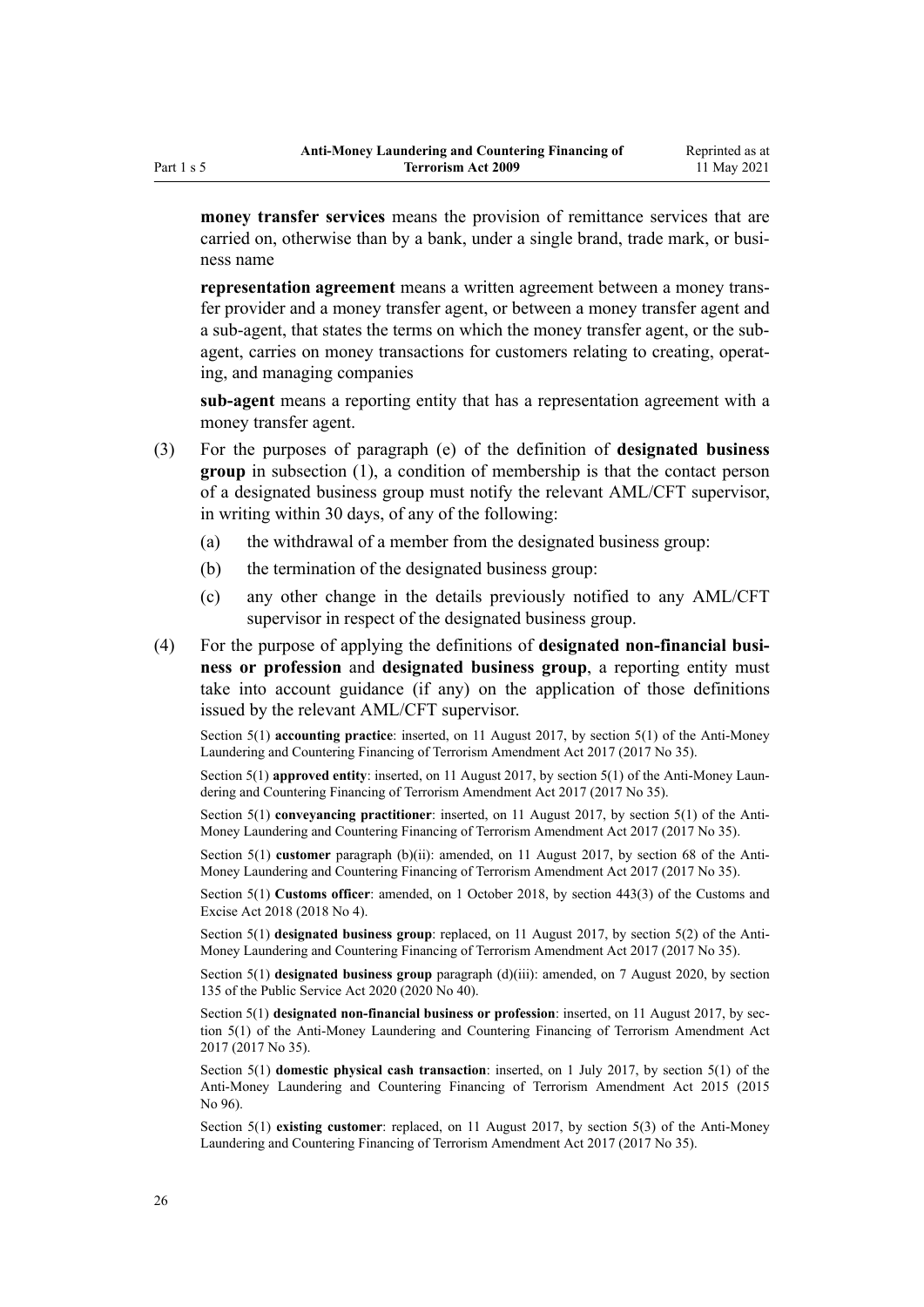Section 5(1) **facility** paragraph (b)(ii): replaced, on 1 December 2014, by [section 150](http://legislation.govt.nz/pdflink.aspx?id=DLM5561603) of the Financial Markets (Repeals and Amendments) Act 2013 (2013 No 70).

Section 5(1) **facility holder** paragraph (c): replaced, on 1 December 2014, by [section 150](http://legislation.govt.nz/pdflink.aspx?id=DLM5561603) of the Financial Markets (Repeals and Amendments) Act 2013 (2013 No 70).

Section 5(1) **financial institution** paragraph (a)(vii): amended, on 11 August 2017, by [section 5\(4\)](http://legislation.govt.nz/pdflink.aspx?id=DLM7161216) of the Anti-Money Laundering and Countering Financing of Terrorism Amendment Act 2017 (2017 No 35).

Section 5(1) **financial institution** paragraph (a)(xii): substituted, on 1 February 2011, by [section](http://legislation.govt.nz/pdflink.aspx?id=DLM2478612) [241\(2\)](http://legislation.govt.nz/pdflink.aspx?id=DLM2478612) of the Insurance (Prudential Supervision) Act 2010 (2010 No 111).

Section 5(1) **government agency** paragraph (a): replaced, on 7 August 2020, by [section 135](http://legislation.govt.nz/pdflink.aspx?id=LMS176959) of the Public Service Act 2020 (2020 No 40).

Section 5(1) **government agency** paragraph (c): replaced, on 28 September 2017, by [section 335](http://legislation.govt.nz/pdflink.aspx?id=DLM6921475) of the Intelligence and Security Act 2017 (2017 No 10).

Section 5(1) **government agency** paragraph (d): replaced, on 5 December 2013, by [section 4](http://legislation.govt.nz/pdflink.aspx?id=DLM5621507) of the Anti-Money Laundering and Countering Financing of Terrorism Amendment Act 2013 (2013 No 106).

Section 5(1) **high-value dealer**: inserted, on 11 August 2017, by [section 5\(1\)](http://legislation.govt.nz/pdflink.aspx?id=DLM7161216) of the Anti-Money Laundering and Countering Financing of Terrorism Amendment Act 2017 (2017 No 35).

Section 5(1) **incorporated conveyancing firm**: inserted, on 11 August 2017, by [section 5\(1\)](http://legislation.govt.nz/pdflink.aspx?id=DLM7161216) of the Anti-Money Laundering and Countering Financing of Terrorism Amendment Act 2017 (2017 No 35).

Section 5(1) **incorporated law firm**: inserted, on 11 August 2017, by [section 5\(1\)](http://legislation.govt.nz/pdflink.aspx?id=DLM7161216) of the Anti-Money Laundering and Countering Financing of Terrorism Amendment Act 2017 (2017 No 35).

Section 5(1) **international wire transfer**: inserted, on 1 July 2017, by [section 5\(1\)](http://legislation.govt.nz/pdflink.aspx?id=DLM6602209) of the Anti-Money Laundering and Countering Financing of Terrorism Amendment Act 2015 (2015 No 96).

Section 5(1) **KiwiSaver scheme**: inserted, on 1 December 2014, by [section 150](http://legislation.govt.nz/pdflink.aspx?id=DLM5561603) of the Financial Markets (Repeals and Amendments) Act 2013 (2013 No 70).

Section 5(1) **law enforcement purposes**: replaced, on 11 August 2017, by [section 5\(5\)](http://legislation.govt.nz/pdflink.aspx?id=DLM7161216) of the Anti-Money Laundering and Countering Financing of Terrorism Amendment Act 2017 (2017 No 35).

Section 5(1) **law firm**: inserted, on 11 August 2017, by [section 5\(1\)](http://legislation.govt.nz/pdflink.aspx?id=DLM7161216) of the Anti-Money Laundering and Countering Financing of Terrorism Amendment Act 2017 (2017 No 35).

Section 5(1) **lawyer**: inserted, on 11 August 2017, by [section 5\(1\)](http://legislation.govt.nz/pdflink.aspx?id=DLM7161216) of the Anti-Money Laundering and Countering Financing of Terrorism Amendment Act 2017 (2017 No 35).

Section 5(1) **legal arrangement**: inserted, on 11 August 2017, by [section 5\(1\)](http://legislation.govt.nz/pdflink.aspx?id=DLM7161216) of the Anti-Money Laundering and Countering Financing of Terrorism Amendment Act 2017 (2017 No 35).

Section 5(1) **life insurance policy**: inserted, on 1 February 2011, by [section 241\(2\)](http://legislation.govt.nz/pdflink.aspx?id=DLM2478612) of the Insurance (Prudential Supervision) Act 2010 (2010 No 111).

Section 5(1) **non-bank deposit taker**: inserted, on 11 August 2017, by [section 5\(1\)](http://legislation.govt.nz/pdflink.aspx?id=DLM7161216) of the Anti-Money Laundering and Countering Financing of Terrorism Amendment Act 2017 (2017 No 35).

Section 5(1) **occasional activity**: inserted, on 11 August 2017, by [section 5\(1\)](http://legislation.govt.nz/pdflink.aspx?id=DLM7161216) of the Anti-Money Laundering and Countering Financing of Terrorism Amendment Act 2017 (2017 No 35).

Section 5(1) **occasional transaction** paragraph (a): amended, on 11 August 2017, by [section 5\(6\)](http://legislation.govt.nz/pdflink.aspx?id=DLM7161216) of the Anti-Money Laundering and Countering Financing of Terrorism Amendment Act 2017 (2017 No 35).

Section 5(1) **occasional transaction or activity**: inserted, on 11 August 2017, by [section 5\(1\)](http://legislation.govt.nz/pdflink.aspx?id=DLM7161216) of the Anti-Money Laundering and Countering Financing of Terrorism Amendment Act 2017 (2017 No 35).

Section 5(1) **prescribed transaction**: inserted, on 1 July 2017, by [section 5\(1\)](http://legislation.govt.nz/pdflink.aspx?id=DLM6602209) of the Anti-Money Laundering and Countering Financing of Terrorism Amendment Act 2015 (2015 No 96).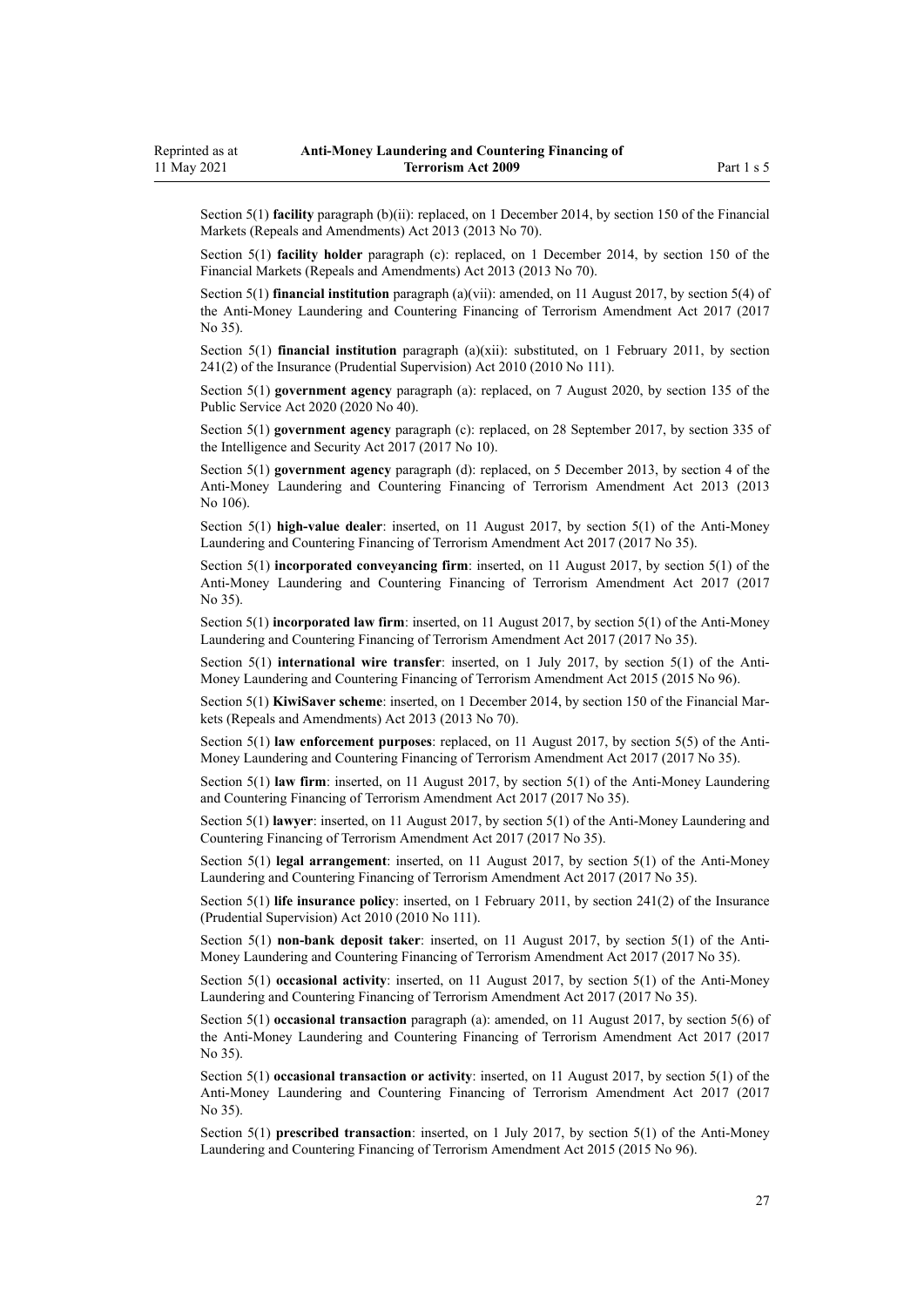Section 5(1) **prescribed transaction** paragraph (a): amended, on 11 August 2017, by [section 5\(7\)](http://legislation.govt.nz/pdflink.aspx?id=DLM7161216) of the Anti-Money Laundering and Countering Financing of Terrorism Amendment Act 2017 (2017 No 35).

Section 5(1) **prescribed transaction** paragraph (b): amended, on 11 August 2017, by [section 5\(7\)](http://legislation.govt.nz/pdflink.aspx?id=DLM7161216) of the Anti-Money Laundering and Countering Financing of Terrorism Amendment Act 2017 (2017 No 35).

Section 5(1) **prescribed transaction report**: inserted, on 1 July 2017, by [section 5\(1\)](http://legislation.govt.nz/pdflink.aspx?id=DLM6602209) of the Anti-Money Laundering and Countering Financing of Terrorism Amendment Act 2015 (2015 No 96).

Section 5(1) **privileged communication**: inserted, on 11 August 2017, by [section 5\(1\)](http://legislation.govt.nz/pdflink.aspx?id=DLM7161216) of the Anti-Money Laundering and Countering Financing of Terrorism Amendment Act 2017 (2017 No 35).

Section 5(1) **real estate agency work**: inserted, on 11 August 2017, by [section 5\(1\)](http://legislation.govt.nz/pdflink.aspx?id=DLM7161216) of the Anti-Money Laundering and Countering Financing of Terrorism Amendment Act 2017 (2017 No 35).

Section 5(1) **real estate agent**: inserted, on 11 August 2017, by [section 5\(1\)](http://legislation.govt.nz/pdflink.aspx?id=DLM7161216) of the Anti-Money Laundering and Countering Financing of Terrorism Amendment Act 2017 (2017 No 35).

Section 5(1) **regulator**: inserted, on 11 August 2017, by [section 5\(1\)](http://legislation.govt.nz/pdflink.aspx?id=DLM7161216) of the Anti-Money Laundering and Countering Financing of Terrorism Amendment Act 2017 (2017 No 35).

Section 5(1) **reporting entity** paragraph (a): replaced, on 11 August 2017, by [section 5\(8\)](http://legislation.govt.nz/pdflink.aspx?id=DLM7161216) of the Anti-Money Laundering and Countering Financing of Terrorism Amendment Act 2017 (2017 No 35).

Section 5(1) **reporting entity** paragraph (a)(v): amended, on 1 August 2020, by [section 129](http://legislation.govt.nz/pdflink.aspx?id=LMS292230) of the Racing Industry Act 2020 (2020 No 28).

Section 5(1) **search warrant**: inserted, on 11 August 2017, by [section 5\(1\)](http://legislation.govt.nz/pdflink.aspx?id=DLM7161216) of the Anti-Money Laundering and Countering Financing of Terrorism Amendment Act 2017 (2017 No 35).

Section 5(1) **security**: repealed, on 28 September 2017, by [section 335](http://legislation.govt.nz/pdflink.aspx?id=DLM6921475) of the Intelligence and Security Act 2017 (2017 No 10).

Section 5(1) **superannuation scheme**: inserted, on 1 December 2014, by [section 150](http://legislation.govt.nz/pdflink.aspx?id=DLM5561603) of the Financial Markets (Repeals and Amendments) Act 2013 (2013 No 70).

Section 5(1) **suspicious activity report**: inserted, on 11 August 2017, by [section 5\(1\)](http://legislation.govt.nz/pdflink.aspx?id=DLM7161216) of the Anti-Money Laundering and Countering Financing of Terrorism Amendment Act 2017 (2017 No 35).

Section 5(1) **suspicious transaction report**: repealed, on 11 August 2017, by [section 5\(9\)](http://legislation.govt.nz/pdflink.aspx?id=DLM7161216) of the Anti-Money Laundering and Countering Financing of Terrorism Amendment Act 2017 (2017 No 35).

Section 5(1) **transaction** paragraph (c): replaced, on 11 August 2017, by [section 5\(10\)](http://legislation.govt.nz/pdflink.aspx?id=DLM7161216) of the Anti-Money Laundering and Countering Financing of Terrorism Amendment Act 2017 (2017 No 35).

Section 5(1) **transaction** paragraph (c)(i): amended, on 1 August 2020, by [section 129](http://legislation.govt.nz/pdflink.aspx?id=LMS292230) of the Racing Industry Act 2020 (2020 No 28).

Section 5(1) **transaction** paragraph (c)(ii): amended, on 1 August 2020, by [section 129](http://legislation.govt.nz/pdflink.aspx?id=LMS292230) of the Racing Industry Act 2020 (2020 No 28).

Section 5(1) **trust and company service provider**: inserted, on 11 August 2017, by [section 5\(1\)](http://legislation.govt.nz/pdflink.aspx?id=DLM7161216) of the Anti-Money Laundering and Countering Financing of Terrorism Amendment Act 2017 (2017 No 35).

Section 5(1) **trustee**: amended, on 30 January 2021, by [section 161](http://legislation.govt.nz/pdflink.aspx?id=DLM7383110) of the Trusts Act 2019 (2019 No 38).

Section 5(1) wire transfer: replaced, on 11 August 2017, by [section 5\(11\)](http://legislation.govt.nz/pdflink.aspx?id=DLM7161216) of the Anti-Money Laundering and Countering Financing of Terrorism Amendment Act 2017 (2017 No 35).

Section 5(1) **workplace savings scheme**: inserted, on 1 December 2014, by [section 150](http://legislation.govt.nz/pdflink.aspx?id=DLM5561603) of the Financial Markets (Repeals and Amendments) Act 2013 (2013 No 70).

Section  $5(2)$ : inserted, on 11 August 2017, by section  $5(12)$  of the Anti-Money Laundering and Countering Financing of Terrorism Amendment Act 2017 (2017 No 35).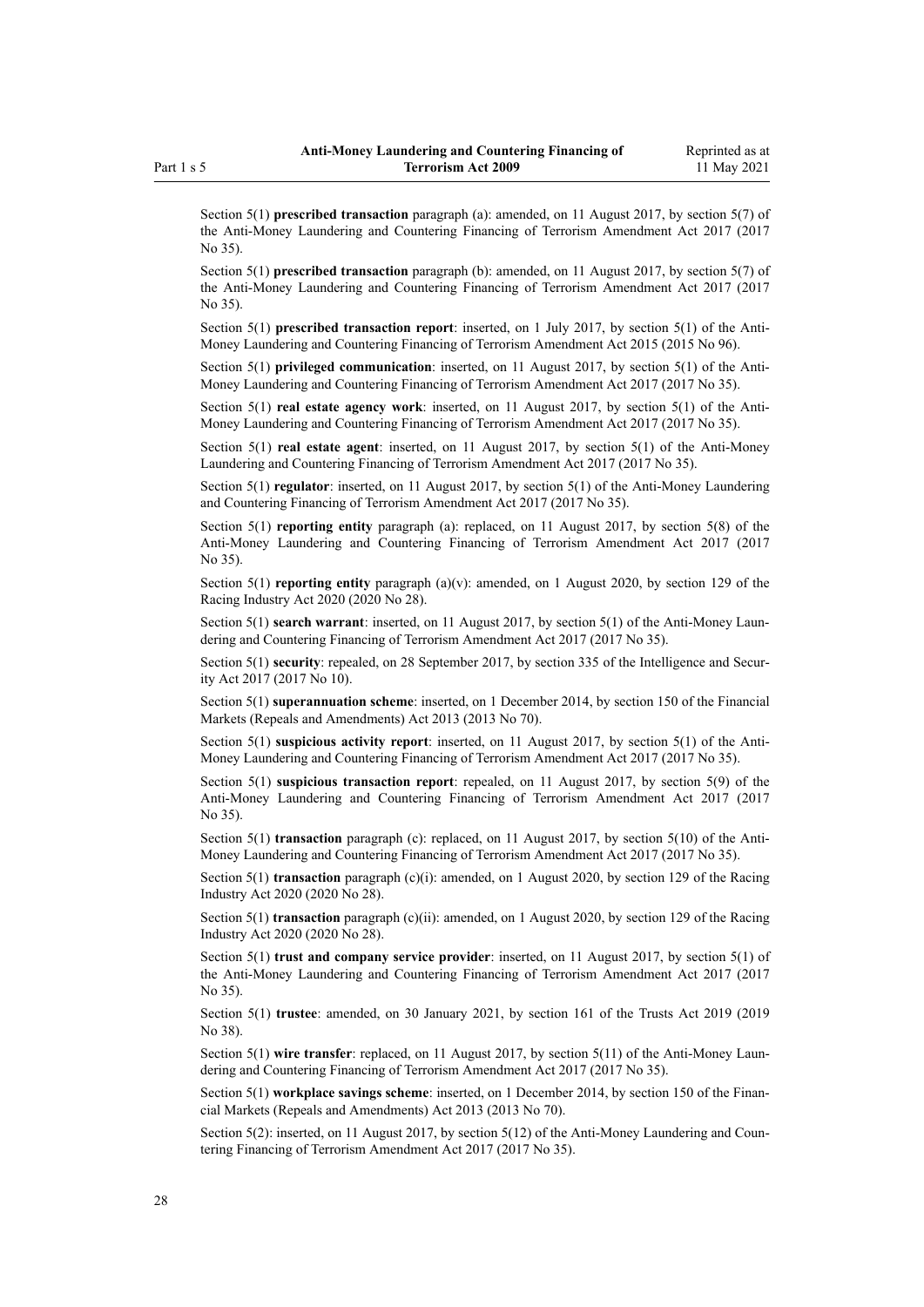<span id="page-28-0"></span>Section  $5(3)$ : inserted, on 11 August 2017, by section  $5(12)$  of the Anti-Money Laundering and Countering Financing of Terrorism Amendment Act 2017 (2017 No 35).

Section 5(4): inserted, on 11 August 2017, by [section 5\(12\)](http://legislation.govt.nz/pdflink.aspx?id=DLM7161216) of the Anti-Money Laundering and Countering Financing of Terrorism Amendment Act 2017 (2017 No 35).

### **6 Application of this Act to reporting entities**

- (1) Subject to subsections (2) and (3) and to [Schedule 1](#page-115-0), this Act (as amended by the [Anti-Money Laundering and Countering Financing of Terrorism Amend‐](http://legislation.govt.nz/pdflink.aspx?id=DLM7161200) [ment Act 2017](http://legislation.govt.nz/pdflink.aspx?id=DLM7161200)) applies to any reporting entity that is in existence at the commencement of this section or that comes into existence on or after the commencement of this section.
- (2) [Sections 39A to 41](#page-50-0) and [43 to 47](#page-52-0) (as inserted by [section 25](http://legislation.govt.nz/pdflink.aspx?id=DLM7161289) of the Anti-Money Laundering and Countering Financing of Terrorism Amendment Act 2017) do not apply until 1 July 2018 or an earlier date appointed by the Governor-General by Order in Council.
- (3) This Act—
	- (a) does not apply to a law firm, a conveyancing practitioner, or an incorpor‐ ated conveyancing firm until 1 July 2018 or an earlier date set by the Governor-General by Order in Council:
	- (b) does not apply to an accounting practice until 1 October 2018 or an earlier date set by the Governor-General by Order in Council:
	- (c) does not apply to a real estate agent until 1 January 2019 or an earlier date set by the Governor-General by Order in Council:
	- (d) does not apply to TAB NZ or a high-value dealer until 1 August 2019 or an earlier date set by the Governor-General by Order in Council:
	- (e) in the case of a trust and company service provider that immediately before the commencement of this section was a reporting entity under [regulation 17](http://legislation.govt.nz/pdflink.aspx?id=DLM3845869) of the Anti-Money Laundering and Countering Financing of Terrorism (Definitions) Regulations 2011, applies on and after the date on which this section comes into force:
	- $(f)$  in the case of a trust or company service provider to which paragraph  $(e)$ does not apply, applies on 1 July 2018 or an earlier date set by the Governor-General by Order in Council.
- (4) This Act applies to a reporting entity only to the extent that,—
	- (a) in the case of a reporting entity that is a financial institution, the finan‐ cial activities undertaken by that entity fall within the activities described in the definition of financial institution in [section 5\(1\):](#page-9-0)
	- (b) in the case of TAB NZ, it carries out the following:
		- (i) the conduct of betting under [section 74](http://legislation.govt.nz/pdflink.aspx?id=LMS292132) of the Racing Industry Act 2020:
		- (ii) the operation of accounts or provision of vouchers: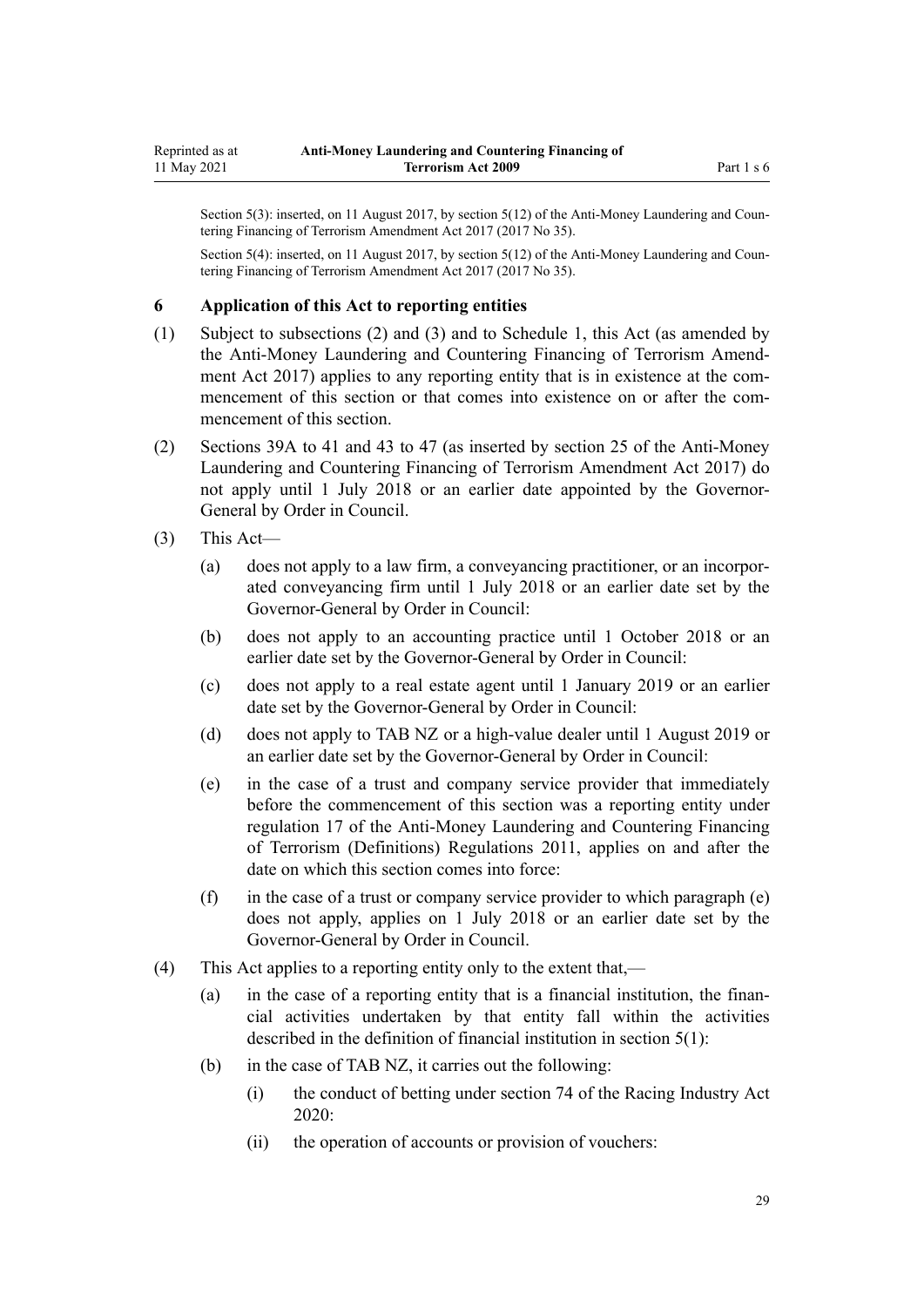| (c) |      |                   | in the case of a law firm, conveyancer, incorporated conveyancing firm,<br>accounting practice, real estate agent, or other designated non-financial<br>business or profession, the activities carried out by that reporting entity<br>are activities described in the definition of designated non-financial busi-<br>ness or profession in section $5(1)$ : |
|-----|------|-------------------|---------------------------------------------------------------------------------------------------------------------------------------------------------------------------------------------------------------------------------------------------------------------------------------------------------------------------------------------------------------|
| (d) |      |                   | in the case of a high-value dealer,—                                                                                                                                                                                                                                                                                                                          |
|     | (i)  |                   | the high-value dealer carries out activities described in the defin-<br>ition of high-value dealer in section $5(1)$ ; and                                                                                                                                                                                                                                    |
|     | (ii) |                   | if subparagraph (i) applies, the high-value dealer—                                                                                                                                                                                                                                                                                                           |
|     |      | (A)               | must conduct standard customer due diligence under sec-<br>tions $14(1)(b)$ , 15, and 16:                                                                                                                                                                                                                                                                     |
|     |      | (B)               | may rely on third parties under sections 32 to 34:                                                                                                                                                                                                                                                                                                            |
|     |      | (C)               | must comply with the prohibitions under section 37 if the<br>high-value dealer is unable to conduct standard customer<br>due diligence:                                                                                                                                                                                                                       |
|     |      | (D)               | may report suspicious activities to the Commissioner under<br>section $40(5)$ (in which case sections 44 to 46 (which relate<br>to suspicious activities) apply to the high-value dealer):                                                                                                                                                                    |
|     |      | (E)               | must report prescribed transactions equal to or above the<br>applicable cash threshold under sections 48A and 48B:                                                                                                                                                                                                                                            |
|     |      | (F)               | must keep records of any suspicious activity reports under<br>section 49A:                                                                                                                                                                                                                                                                                    |
|     |      | $\left( G\right)$ | must keep identity and verification records under section 50<br>when standard customer due diligence is conducted:                                                                                                                                                                                                                                            |
|     |      | (H)               | must keep records of any audits under section $51(1)(b)$ , (2),<br>and $(3)$ :                                                                                                                                                                                                                                                                                |
|     |      | (I)               | must audit its AML/CFT compliance obligations under sec-<br>tion 59A if requested by an AML/CFT supervisor:                                                                                                                                                                                                                                                   |
| (e) |      |                   | in the case of a casino, the casino carries out activities that may give rise<br>to a risk of money laundering or financing of terrorism.                                                                                                                                                                                                                     |
|     |      |                   |                                                                                                                                                                                                                                                                                                                                                               |

Section 6: replaced, on 11 August 2017, by [section 6](http://legislation.govt.nz/pdflink.aspx?id=DLM7161276) of the Anti-Money Laundering and Countering Financing of Terrorism Amendment Act 2017 (2017 No 35).

Section 6(3)(d): amended, on 1 August 2020, by [section 129](http://legislation.govt.nz/pdflink.aspx?id=LMS292230) of the Racing Industry Act 2020 (2020) No 28).

Section 6(4)(b): amended, on 1 August 2020, by [section 129](http://legislation.govt.nz/pdflink.aspx?id=LMS292230) of the Racing Industry Act 2020 (2020 No 28).

Section 6(4)(b)(i): amended, on 1 August 2020, by [section 129](http://legislation.govt.nz/pdflink.aspx?id=LMS292230) of the Racing Industry Act 2020 (2020 No 28).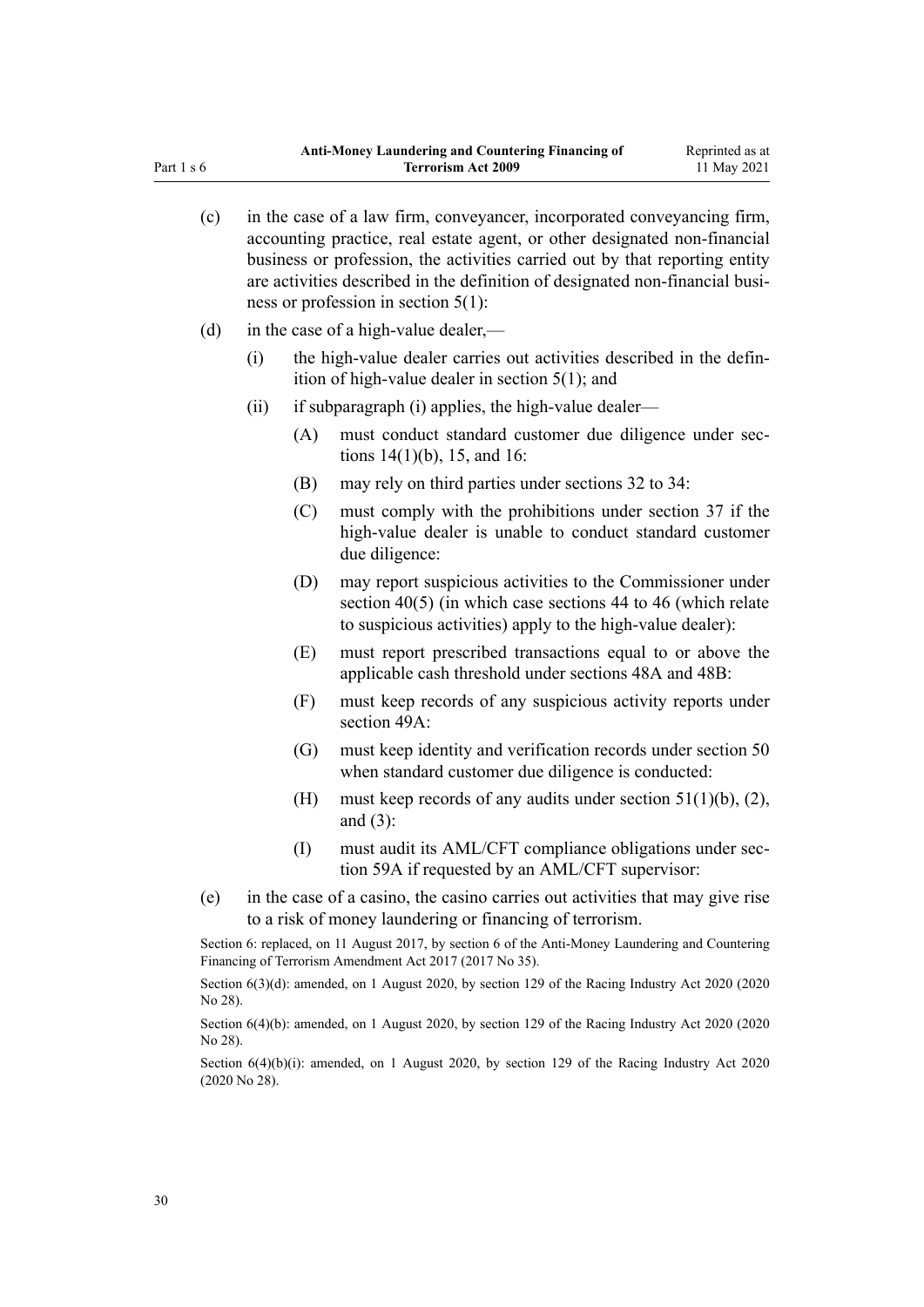# <span id="page-30-0"></span>**7 Amounts not in New Zealand currency**

- $(1)$  This section applies if, for the purposes of this Act or regulations, it is necessary to determine whether the amount of any cash (whether alone or together with any other amount of cash)—
	- (a) is equal to or above the applicable threshold value; and
	- (b) is denominated in a currency other than New Zealand currency.
- (2) If this section applies, the amount of the cash is taken to be the equivalent in New Zealand currency,—
	- (a) calculated at the rate of exchange on the date of the determination; or
	- (b) if there is more than 1 rate of exchange on that date, calculated at the average of those rates.
- (3) For the purposes of this section, a written certificate purporting to be signed by an officer of any bank in New Zealand that a specified rate of exchange pre‐ vailed between currencies on a specified day, and that at such rate a specified sum in a particular currency is equivalent to a specified sum in terms of the currency of New Zealand, is sufficient evidence of the rate of exchange so pre‐ vailing and of the equivalent sums in terms of the respective currencies.

Compare: 1996 No 9 [s 4](http://legislation.govt.nz/pdflink.aspx?id=DLM373879)

Section 7(1): amended, on 11 August 2017, by [section 7\(1\)](http://legislation.govt.nz/pdflink.aspx?id=DLM7161278) of the Anti-Money Laundering and Countering Financing of Terrorism Amendment Act 2017 (2017 No 35).

Section 7(1)(a): amended, on 11 August 2017, by [section 7\(2\)](http://legislation.govt.nz/pdflink.aspx?id=DLM7161278) of the Anti-Money Laundering and Countering Financing of Terrorism Amendment Act 2017 (2017 No 35).

## **7A Transitional, savings, and related provisions**

The transitional, savings, and related provisions set out in [Schedule 1](#page-115-0) have effect according to their terms.

Section 7A: inserted, on 11 August 2017, by [section 8](http://legislation.govt.nz/pdflink.aspx?id=DLM7340617) of the Anti-Money Laundering and Countering Financing of Terrorism Amendment Act 2017 (2017 No 35).

#### **8 Act binds the Crown**

This Act binds the Crown.

# **Part 2**

## **AML/CFT requirements and compliance**

#### **9 Non-compliance not excused by contractual obligations**

- (1) This Act has effect despite anything to the contrary in any contract or agree‐ ment.
- (2) No person is excused from compliance with any requirement of this Act or regulations by reason only that compliance with that requirement would constitute breach of any contract or agreement.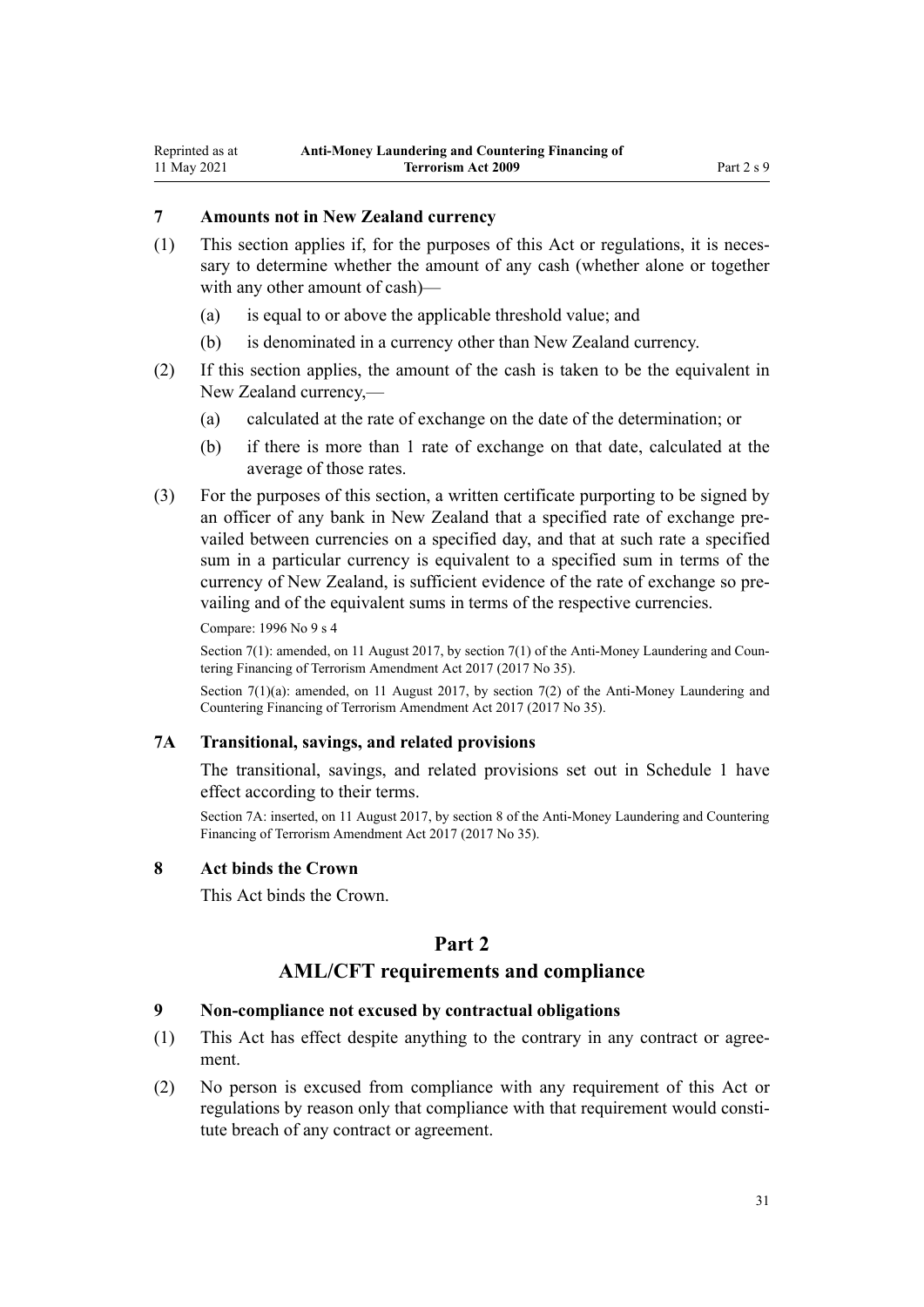# Subpart 1—Customer due diligence

### <span id="page-31-0"></span>**10 Definitions**

In this subpart, unless the context otherwise requires,—

**enhanced customer due diligence** means customer due diligence in accord‐ ance with the requirements set out in [sections 23 to 30](#page-39-0) and any other requirements prescribed by regulations

simplified customer due diligence means customer due diligence in accordance with the requirements set out in [sections 19 to 21](#page-36-0) and any other requirements prescribed by regulations

**standard customer due diligence** means customer due diligence in accord‐ ance with the requirements set out in [sections 15 to 17](#page-33-0) and any other requirements prescribed by regulations.

#### **11 Customer due diligence**

- (1) A reporting entity must conduct customer due diligence on—
	- (a) a customer:
	- (b) any beneficial owner of a customer:
	- (c) any person acting on behalf of a customer.
- (2) For the purposes of subsection (1)(b), a customer who is an individual and who the reporting entity believes on reasonable grounds is not acting on behalf of another person is to be treated as if he or she were also the beneficial owner unless the reporting entity has reasonable grounds to suspect that that customer is not the beneficial owner.
- (3) The type of customer due diligence that must be conducted by a reporting entity is,—
	- (a) in the circumstances described in [section 14](#page-32-0), at least standard customer due diligence:
	- (b) in the circumstances described in [section 18,](#page-34-0) at least simplified customer due diligence:
	- (c) in the circumstances described in [section 22,](#page-37-0) enhanced customer due dil‐ igence.
- (4) A reporting entity that is required to conduct customer due diligence in the circumstances described in [sections 14](#page-32-0), [18,](#page-34-0) and [22](#page-37-0) is not required to obtain or verify any documents, data, or information that it has previously obtained and verified for the purposes of carrying out customer due diligence in accordance with this Act, unless there are reasonable grounds for the reporting entity to doubt the adequacy or veracity of the documents, data, or information previously obtained.
- (5) Nothing in subsection (4) affects the obligation to conduct ongoing customer due diligence in accordance with [section 31](#page-43-0).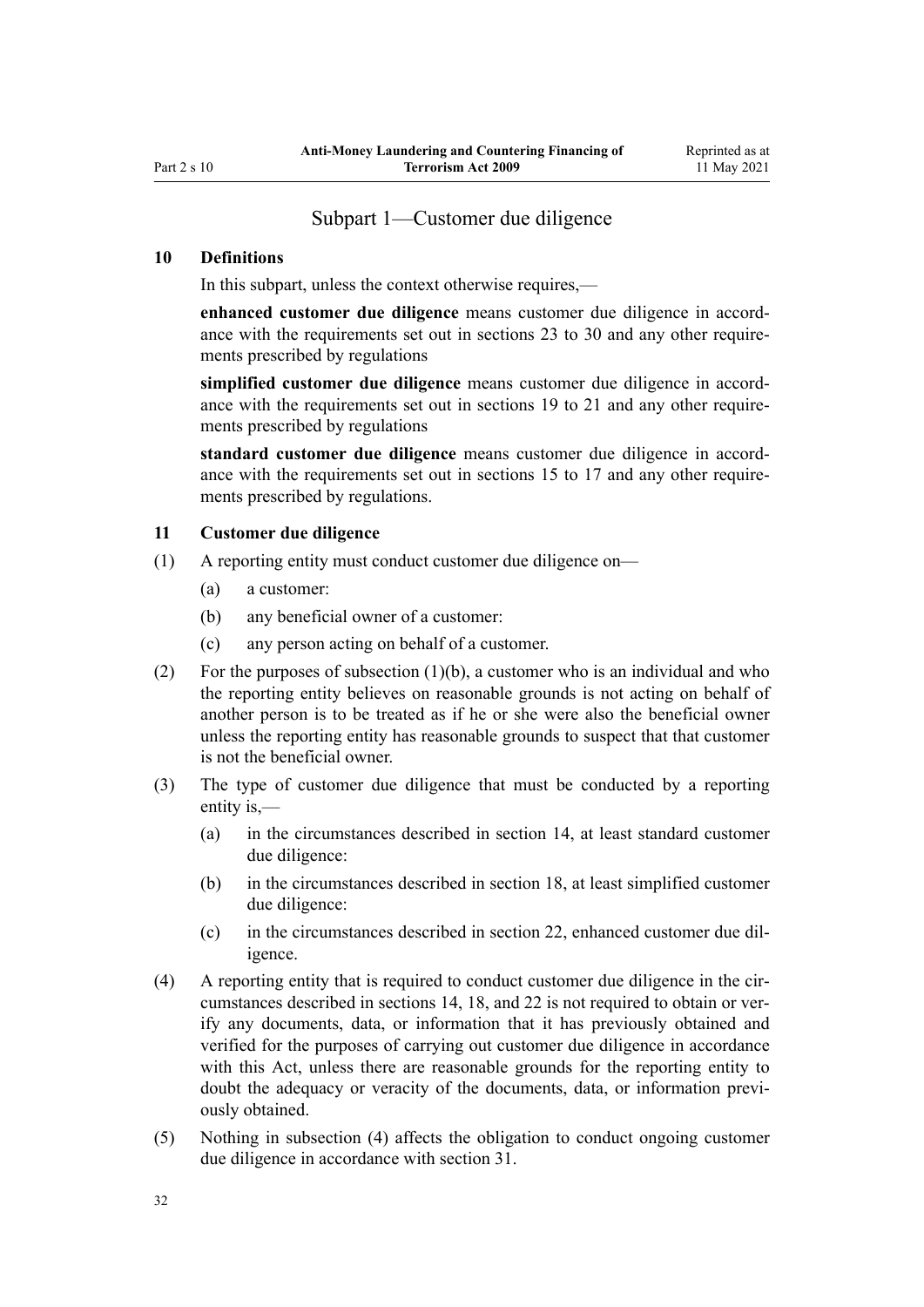<span id="page-32-0"></span>(6) Subsections (1) and (3) and sections 14 to 31 do not apply in relation to the provision of services by a reporting entity to a customer that, in relation to that reporting entity, are not, under [section 6\(4\)](#page-28-0), activities to which this Act applies.

Section 11(6): inserted, on 11 August 2017, by [section 9](http://legislation.govt.nz/pdflink.aspx?id=DLM7340619) of the Anti-Money Laundering and Countering Financing of Terrorism Amendment Act 2017 (2017 No 35).

#### **12 Reliance on risk assessment when establishing level of risk**

When establishing the level of risk involved for the purposes of this subpart, a reporting entity must rely on its AML/CFT programme and its risk assessment undertaken in accordance with [section 58.](#page-63-0)

# **13 Basis for verifying identity**

Verification of identity must be done on—

- (a) the basis of documents, data, or information issued by a reliable and independent source; or
- (b) any other basis applying to a specified situation, customer, product, service, business relationship, or transaction prescribed by regulations.

# *Standard customer due diligence*

#### **14 Circumstances when standard customer due diligence applies**

- (1) A reporting entity must conduct standard customer due diligence in the follow‐ ing circumstances:
	- (a) if the reporting entity establishes a business relationship with a new customer:
	- (b) if a customer seeks to conduct an occasional transaction or activity through the reporting entity:
	- (c) if, in relation to an existing customer, and according to the level of risk involved,—
		- (i) there has been a material change in the nature or purpose of the business relationship; and
		- (ii) the reporting entity considers that it has insufficient information about the customer:
	- (d) any other circumstances specified in subsection (2) or in regulations.
- (2) For the purposes of subsection  $(1)(d)$ , as soon as practicable after a reporting entity becomes aware that an existing account is anonymous, the reporting entity must conduct standard customer due diligence in respect of that account.
- (3) Despite subsections (1) and (2), a real estate agent must conduct standard customer due diligence at the times, and with any other modifications, specified in regulations.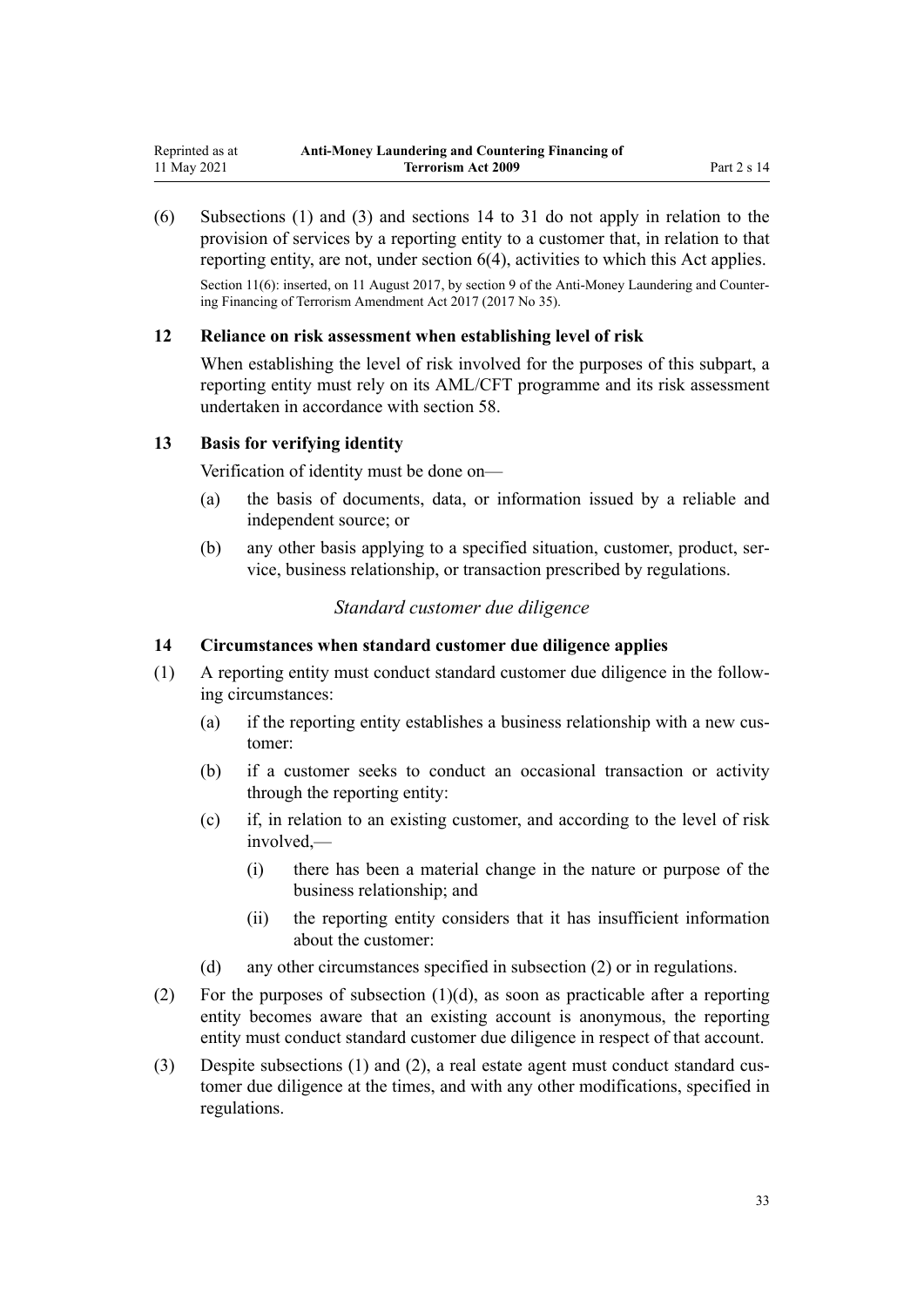<span id="page-33-0"></span>Section 14(1)(b): amended, on 11 August 2017, by [section 68](http://legislation.govt.nz/pdflink.aspx?id=DLM7340644) of the Anti-Money Laundering and Countering Financing of Terrorism Amendment Act 2017 (2017 No 35).

Section 14(1)(d): replaced, on 11 August 2017, by [section 10\(1\)](http://legislation.govt.nz/pdflink.aspx?id=DLM7161279) of the Anti-Money Laundering and Countering Financing of Terrorism Amendment Act 2017 (2017 No 35).

Section 14(2): inserted, on 11 August 2017, by [section 10\(2\)](http://legislation.govt.nz/pdflink.aspx?id=DLM7161279) of the Anti-Money Laundering and Countering Financing of Terrorism Amendment Act 2017 (2017 No 35).

Section 14(3): inserted, on 11 August 2017, by [section 10\(2\)](http://legislation.govt.nz/pdflink.aspx?id=DLM7161279) of the Anti-Money Laundering and Countering Financing of Terrorism Amendment Act 2017 (2017 No 35).

## **15 Standard customer due diligence: identity requirements**

A reporting entity must obtain the following identity information in relation to the persons referred to in [section 11\(1\):](#page-31-0)

- (a) the person's full name; and
- (b) the person's date of birth; and
- (c) if the person is not the customer, the person's relationship to the customer; and
- (d) the person's address or registered office; and
- (e) the person's company identifier or registration number; and
- (f) any information prescribed by regulations.

#### **16 Standard customer due diligence: verification of identity requirements**

- (1) A reporting entity must—
	- (a) take reasonable steps to satisfy itself that the information obtained under section 15 is correct; and
	- (b) according to the level of risk involved, take reasonable steps to verify any beneficial owner's identity so that the reporting entity is satisfied that it knows who the beneficial owner is; and
	- (c) if a person is acting on behalf of the customer, according to the level of risk involved, take reasonable steps to verify the person's identity and authority to act on behalf of the customer so that the reporting entity is satisfied it knows who the person is and that the person has authority to act on behalf of the customer; and
	- (d) verify any other information prescribed by regulations.
- (2) Except as provided in subsection (3), a reporting entity must carry out verifica‐ tion of identity before establishing a business relationship or conducting an occasional transaction or activity.
- (3) Verification of identity may be completed after the business relationship has been established if—
	- (a) it is essential not to interrupt normal business practice; and
	- (b) money laundering and financing of terrorism risks are effectively managed through procedures of transaction limitations and account monitor‐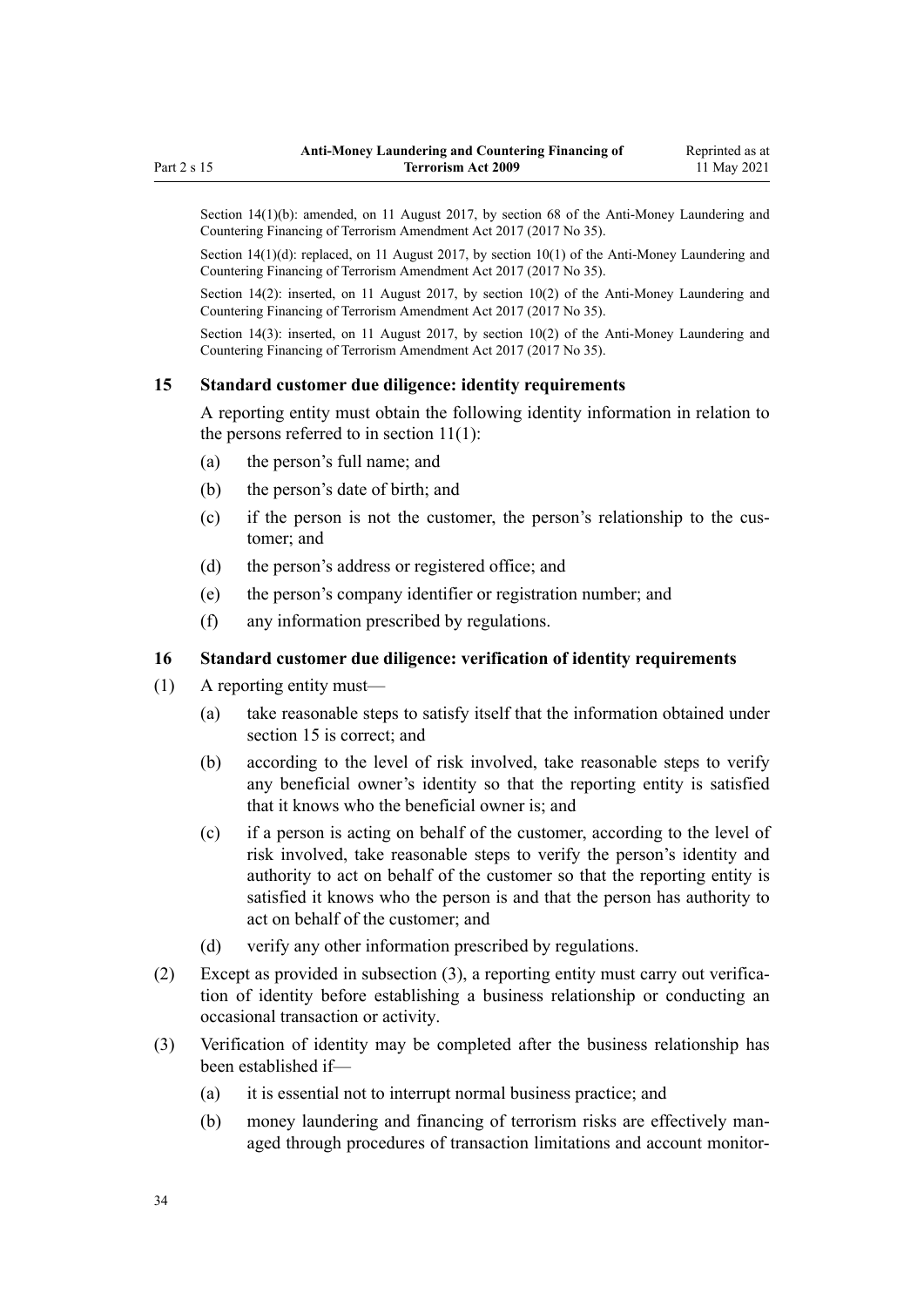ing or (if the reporting entity is not a financial institution) through other appropriate risk management procedures; and

(c) verification of identity is completed as soon as is practicable once the business relationship has been established.

Section 16(1)(a): amended, on 5 December 2013, by [section 5](http://legislation.govt.nz/pdflink.aspx?id=DLM5621509) of the Anti-Money Laundering and Countering Financing of Terrorism Amendment Act 2013 (2013 No 106).

Section  $16(2)$ : amended, on 11 August 2017, by [section 68](http://legislation.govt.nz/pdflink.aspx?id=DLM7340644) of the Anti-Money Laundering and Countering Financing of Terrorism Amendment Act 2017 (2017 No 35).

Section 16(3)(b): amended, on 11 August 2017, by [section 11](http://legislation.govt.nz/pdflink.aspx?id=DLM7340620) of the Anti-Money Laundering and Countering Financing of Terrorism Amendment Act 2017 (2017 No 35).

## **17 Standard customer due diligence: other requirements**

A reporting entity must also obtain—

<span id="page-34-0"></span>Reprinted as at 11 May 2021

- (a) information on the nature and purpose of the proposed business relation‐ ship between the customer and the reporting entity; and
- (b) sufficient information to determine whether the customer should be subject to enhanced customer due diligence.

# *Simplified customer due diligence*

#### **18 Circumstances when simplified customer due diligence applies**

- (1) A reporting entity may conduct simplified customer due diligence if—
	- (a) it establishes a business relationship with one of the customers specified in subsection (2); or
	- (b) one of the customers specified in subsection (2) conducts an occasional transaction or activity through the reporting entity; or
	- (c) a customer conducts a transaction or obtains a product or service speci‐ fied in regulations through the reporting entity.
- (2) The following are customers for the purposes of subsection (1):
	- (a) a listed issuer (within the meaning of section  $6(1)$  of the Financial Markets Conduct Act 2013) that is the issuer of quoted voting products (within the meaning of that Act):
	- (b) a public service agency as defined in [section 5](http://legislation.govt.nz/pdflink.aspx?id=LMS356868) of the Public Service Act 2020:
	- (c) a local authority, as defined in [section 5\(2\)](http://legislation.govt.nz/pdflink.aspx?id=DLM170881) of the Local Government Act 2002:
	- (d) the New Zealand Police:
	- (e) a State enterprise (within the meaning of [section 2](http://legislation.govt.nz/pdflink.aspx?id=DLM97382) of the State-Owned Enterprises Act 1986) and a new State enterprise (as listed in [Schedule 2](http://legislation.govt.nz/pdflink.aspx?id=DLM98602) of that Act):
	- (f) a body that—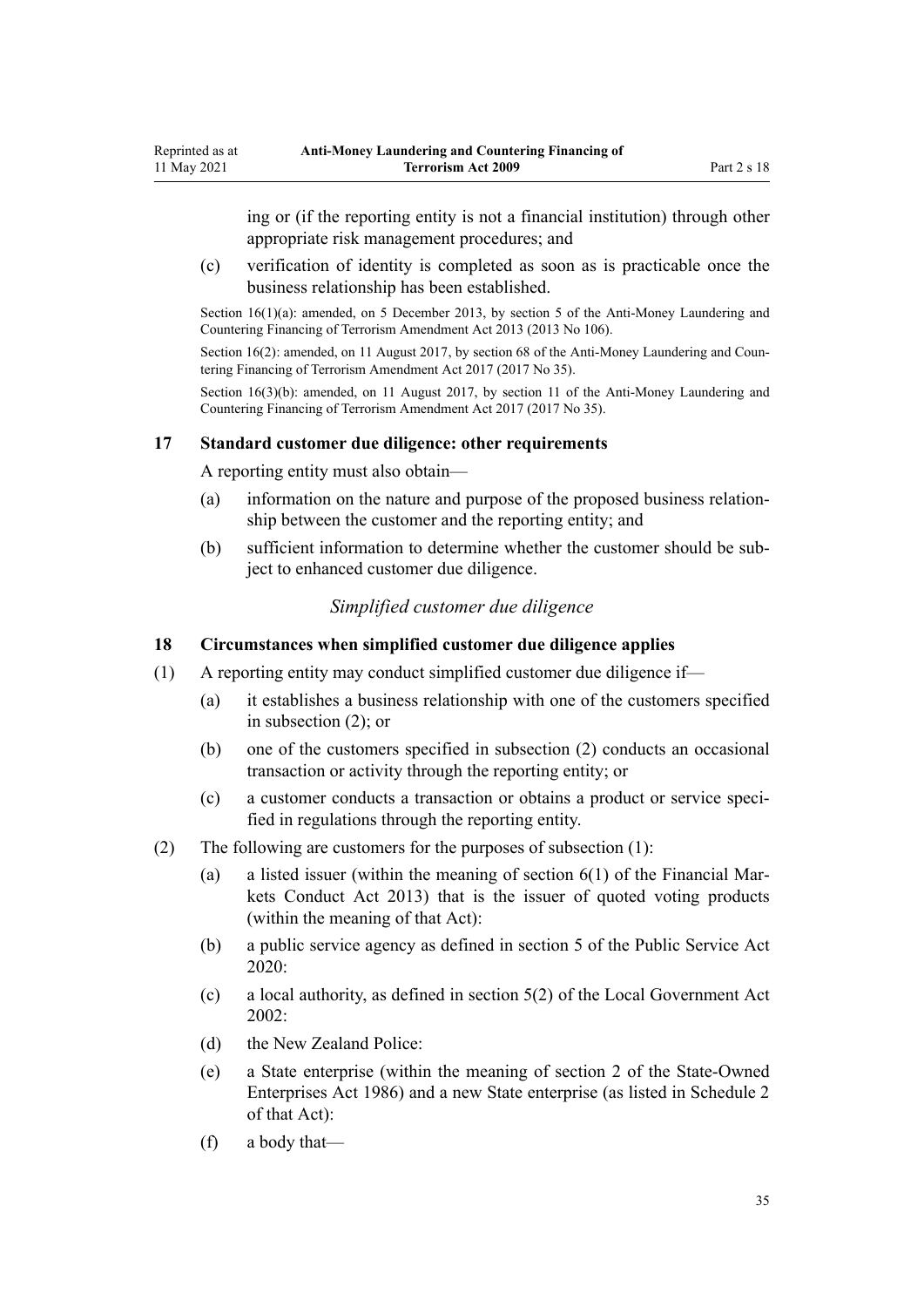|     |                                                                                                                                        | (i)                                                                                                                                                                   | corresponds to a State enterprise or a new State enterprise (as<br>defined in paragraph (e); and                                            |  |
|-----|----------------------------------------------------------------------------------------------------------------------------------------|-----------------------------------------------------------------------------------------------------------------------------------------------------------------------|---------------------------------------------------------------------------------------------------------------------------------------------|--|
|     |                                                                                                                                        | (ii)                                                                                                                                                                  | is located in a country that has sufficient AML/CFT systems:                                                                                |  |
|     | (g)                                                                                                                                    | [Repealed]                                                                                                                                                            |                                                                                                                                             |  |
|     | (h)                                                                                                                                    | a person licensed to be a supervisor or statutory supervisor under the<br>Financial Markets Supervisors Act 2011, when the person acts for itself:                    |                                                                                                                                             |  |
|     | (i)                                                                                                                                    | a trustee corporation, within the meaning of section $2(1)$ of the Adminis-<br>tration Act 1969, when the trustee corporation acts for itself:                        |                                                                                                                                             |  |
|     | (j)                                                                                                                                    | a Crown entity, as defined in section $7(1)$ of the Crown Entities Act<br>2004:                                                                                       |                                                                                                                                             |  |
|     | (k)                                                                                                                                    | an organisation named in Schedule 4 of the Public Finance Act 1989:                                                                                                   |                                                                                                                                             |  |
|     | (1)                                                                                                                                    | a company named in Schedule 4A of the Public Finance Act 1989:                                                                                                        |                                                                                                                                             |  |
|     | (m)                                                                                                                                    | a government body that—                                                                                                                                               |                                                                                                                                             |  |
|     |                                                                                                                                        | (i)                                                                                                                                                                   | corresponds to a public service agency as defined in section 5 of<br>the Public Service Act 2020; and                                       |  |
|     |                                                                                                                                        | (ii)                                                                                                                                                                  | is located in an overseas jurisdiction that has sufficient AML/CFT<br>systems:                                                              |  |
|     | (n)                                                                                                                                    | a registered bank within the meaning of section $2(1)$ of the Reserve Bank<br>of New Zealand Act 1989:                                                                |                                                                                                                                             |  |
|     | $\circ$                                                                                                                                | a licensed insurer within the meaning of section $6(1)$ of the Insurance<br>(Prudential Supervision) Act 2010:                                                        |                                                                                                                                             |  |
|     | (p)                                                                                                                                    |                                                                                                                                                                       | a company, or a subsidiary (within the meaning of section $5(1)$ of the<br>Companies Act 1993) of that company,—                            |  |
|     |                                                                                                                                        | (i)                                                                                                                                                                   | whose equity securities are listed in New Zealand or on an over-<br>seas stock exchange that has sufficient disclosure requirements;<br>and |  |
|     |                                                                                                                                        | (ii)                                                                                                                                                                  | that is located in a country that has sufficient AML/CFT systems<br>in place:                                                               |  |
|     | (q)                                                                                                                                    | any other entity or class of entities specified in regulations.                                                                                                       |                                                                                                                                             |  |
| (3) | A reporting entity may also conduct simplified customer due diligence on a<br>person who purports to act on behalf of a customer when— |                                                                                                                                                                       |                                                                                                                                             |  |
|     | (a)                                                                                                                                    | the reporting entity already has a business relationship with the customer<br>at the time the person acts on behalf of the customer; and                              |                                                                                                                                             |  |
|     | (b)                                                                                                                                    | the reporting entity has conducted one of the specified types of customer<br>due diligence on the customer in accordance with this Act and regula-<br>tions (if any). |                                                                                                                                             |  |
|     |                                                                                                                                        |                                                                                                                                                                       |                                                                                                                                             |  |

(3A) Despite subsections (1) to (3), a real estate agent must conduct simplified customer due diligence at the times, and with any other modifications, specified in regulations.

Part 2 s 18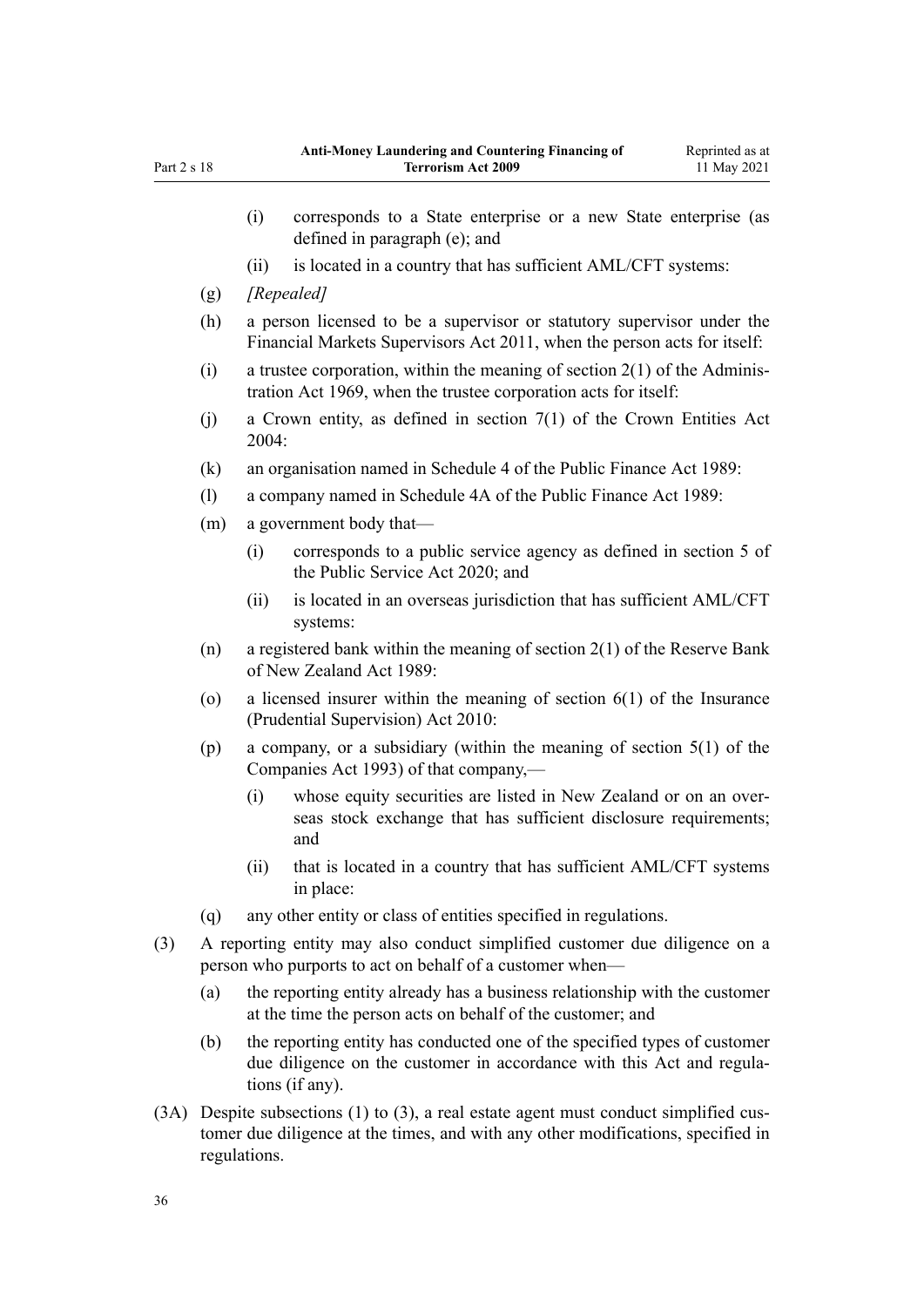<span id="page-36-0"></span>(4) For the avoidance of doubt, nothing in this subpart requires identification or verification of identity of a beneficial owner of a customer in respect of whom a reporting entity may conduct simplified customer due diligence.

Section 18(1)(b): amended, on 11 August 2017, by [section 68](http://legislation.govt.nz/pdflink.aspx?id=DLM7340644) of the Anti-Money Laundering and Countering Financing of Terrorism Amendment Act 2017 (2017 No 35).

Section 18(1)(c): amended, on 5 December 2013, by [section 6](http://legislation.govt.nz/pdflink.aspx?id=DLM5621510) of the Anti-Money Laundering and Countering Financing of Terrorism Amendment Act 2013 (2013 No 106).

Section 18(2): replaced, on 11 August 2017, by [section 12\(1\)](http://legislation.govt.nz/pdflink.aspx?id=DLM7161280) of the Anti-Money Laundering and Countering Financing of Terrorism Amendment Act 2017 (2017 No 35).

Section 18(2)(b): replaced, on 7 August 2020, by [section 135](http://legislation.govt.nz/pdflink.aspx?id=LMS176959) of the Public Service Act 2020 (2020) No 40).

Section  $18(2)(g)$ : repealed, on 28 September 2017, by [section 335](http://legislation.govt.nz/pdflink.aspx?id=DLM6921475) of the Intelligence and Security Act 2017 (2017 No 10).

Section  $18(2)(m)(i)$ : amended, on 7 August 2020, by [section 135](http://legislation.govt.nz/pdflink.aspx?id=LMS176959) of the Public Service Act 2020 (2020 No 40).

Section 18(3A): inserted, on 11 August 2017, by [section 12\(2\)](http://legislation.govt.nz/pdflink.aspx?id=DLM7161280) of the Anti-Money Laundering and Countering Financing of Terrorism Amendment Act 2017 (2017 No 35).

### **19 Simplified customer due diligence: identity requirements**

A reporting entity must obtain the following identity information in relation to a person acting on behalf of the customer:

- (a) the person's full name; and
- (b) the person's date of birth; and
- (c) the person's relationship to the customer; and
- (d) any information prescribed by regulations.

### **20 Simplified customer due diligence: verification of identity requirements**

- (1) A reporting entity must, according to the level of risk involved, verify the iden‐ tity of a person acting on behalf of a customer and that person's authority to act for the customer so that it is satisfied it knows who the person is and that the person has authority to act on behalf of the customer.
- (2) Verification of identity must be carried out before the business relationship is established or the occasional transaction or activity is conducted or the person acts on behalf of the customer.
- (3) For the purposes of verifying a person's authority to act in the circumstances described in [section 18](#page-34-0), a reporting entity may rely on an authority provided in an application form or other document provided to the reporting entity that shows a person's authority to act or transact on an account.

Section 20(2): amended, on 11 August 2017, by [section 68](http://legislation.govt.nz/pdflink.aspx?id=DLM7340644) of the Anti-Money Laundering and Countering Financing of Terrorism Amendment Act 2017 (2017 No 35).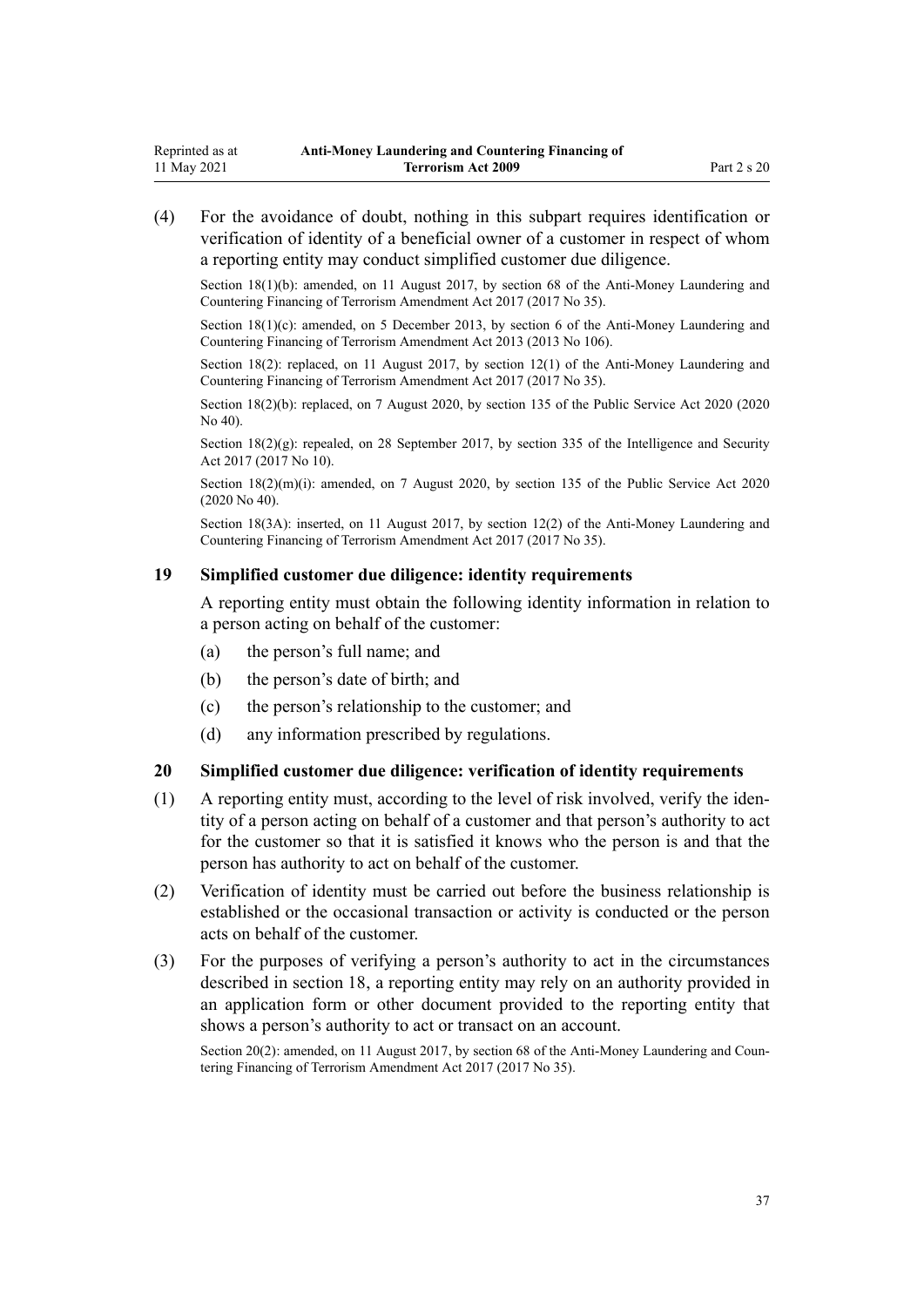### <span id="page-37-0"></span>**21 Simplified customer due diligence: other requirements**

In the circumstances described in section  $18(1)(a)$ , a reporting entity must also obtain information on the nature and purpose of the proposed business relation‐ ship between the customer and the reporting entity.

#### *Enhanced customer due diligence*

#### **22 Circumstances when enhanced customer due diligence applies**

- (1) A reporting entity must conduct enhanced customer due diligence in accord‐ ance with [sections 23](#page-39-0) and [24](#page-39-0) in the following circumstances:
	- (a) if the reporting entity establishes a business relationship with a customer that is—
		- (i) a trust or another vehicle for holding personal assets:
		- (ii) a non-resident customer from a country that has insufficient antimoney laundering and countering financing of terrorism systems or measures in place:
		- (iii) a company with nominee shareholders or shares in bearer form:
	- (b) if a customer seeks to conduct an occasional transaction or activity through the reporting entity and that customer is—
		- (i) a trust or another vehicle for holding personal assets:
		- (ii) a non-resident customer from a country that has insufficient antimoney laundering and countering financing of terrorism systems or measures in place:
		- (iii) a company with nominee shareholders or shares in bearer form:
	- (c) if a customer seeks to conduct, through the reporting entity, a complex, unusually large transaction or unusual pattern of transactions that have no apparent or visible economic or lawful purpose:
	- (d) when a reporting entity considers that the level of risk involved is such that enhanced due diligence should apply to a particular situation:
	- (e) any other circumstances specified in [section 22A](#page-38-0) or regulations.
- (2) A reporting entity must conduct enhanced customer due diligence in accord‐ ance with [section 26](#page-40-0) if—
	- (a) it establishes a business relationship with a customer who it has deter‐ mined is a politically exposed person; or
	- (b) a customer who it has determined is a politically exposed person seeks to conduct an occasional transaction or activity through the reporting entity.
- (3) A reporting entity must conduct enhanced customer due diligence in accord‐ ance with [sections 27](#page-40-0) and [28](#page-42-0) if it is an ordering institution, an intermediary institution, or a beneficiary institution in relation to a wire transfer.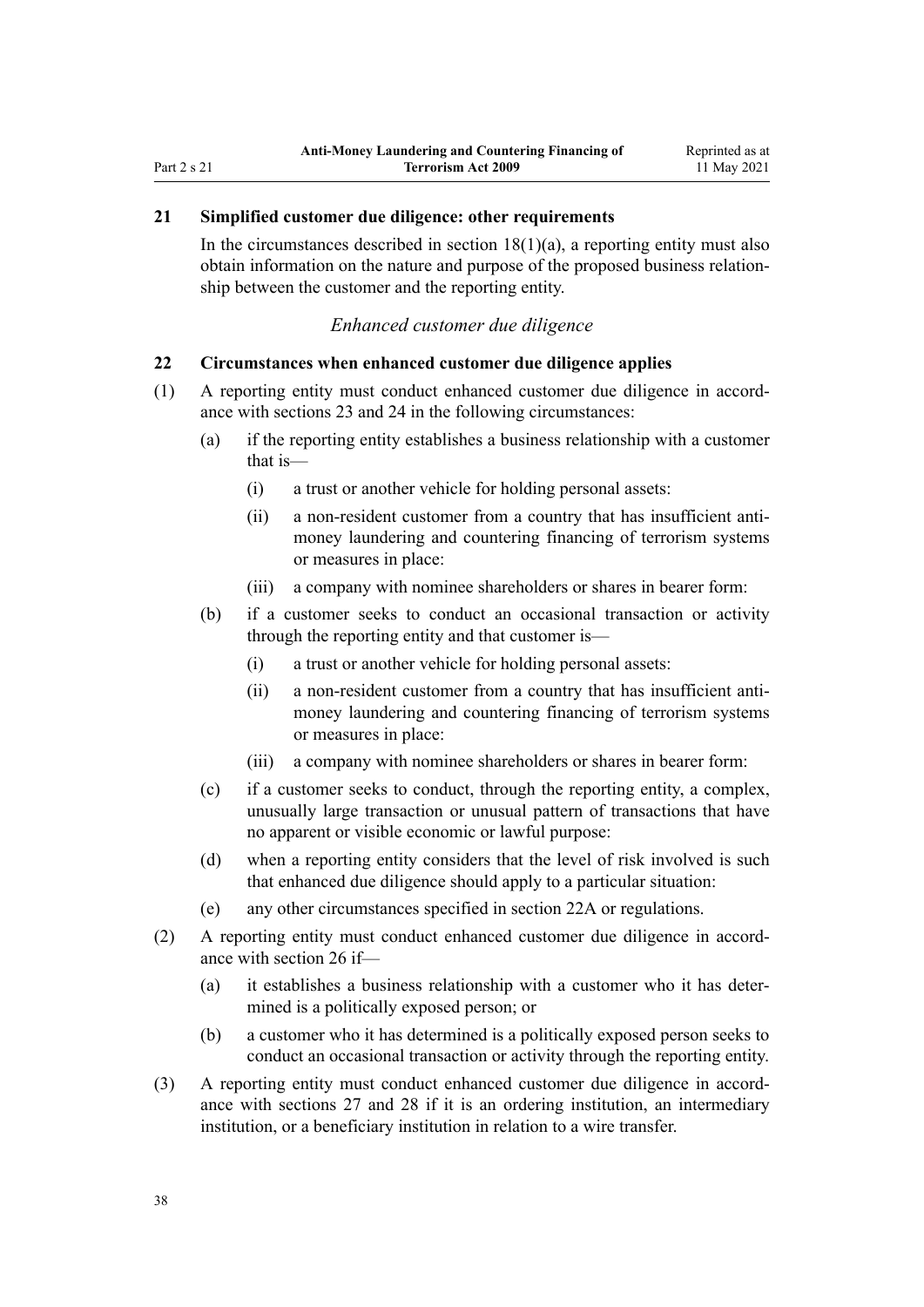- <span id="page-38-0"></span>(4) A reporting entity must conduct enhanced customer due diligence in accord‐ ance with [section 29](#page-42-0) if it has, or proposes to have, a correspondent banking relationship.
- (5) A reporting entity must conduct enhanced due diligence in accordance with [section 30](#page-43-0) if—
	- (a) it establishes a business relationship with a customer that involves new or developing technologies, or new or developing products, that might favour anonymity; or
	- (b) a customer seeks to conduct an occasional transaction or activity through the reporting entity that involves new or developing technologies, or new or developing products, that might favour anonymity.
- (6) Despite subsections (1) to (5), a real estate agent must conduct enhanced customer due diligence at the times, in the circumstances, and with any other modifications specified in regulations.

Section 22(1)(e): amended, on 11 August 2017, by [section 13\(1\)](http://legislation.govt.nz/pdflink.aspx?id=DLM7161281) of the Anti-Money Laundering and Countering Financing of Terrorism Amendment Act 2017 (2017 No 35).

Section 22(2)(b): amended, on 11 August 2017, by [section 68](http://legislation.govt.nz/pdflink.aspx?id=DLM7340644) of the Anti-Money Laundering and Countering Financing of Terrorism Amendment Act 2017 (2017 No 35).

Section 22(5)(b): amended, on 11 August 2017, by [section 68](http://legislation.govt.nz/pdflink.aspx?id=DLM7340644) of the Anti-Money Laundering and Countering Financing of Terrorism Amendment Act 2017 (2017 No 35).

Section 22(6): inserted, on 11 August 2017, by [section 13\(2\)](http://legislation.govt.nz/pdflink.aspx?id=DLM7161281) of the Anti-Money Laundering and Countering Financing of Terrorism Amendment Act 2017 (2017 No 35).

### **22A Enhanced customer due diligence required for certain activities requiring suspicious activities report**

- (1) This section applies to an activity—
	- (a) that the reporting entity concerned (other than a high-value dealer) is required to report to the Commissioner under [section 40](#page-50-0); and
	- (b) that is not otherwise exempt from the customer due diligence requirements or from all the requirements of the Act; and
	- (c) that is conducted, or sought to be conducted,—
		- (i) by an existing customer; or
		- (ii) by a customer engaging in an occasional transaction or activity.
- (2) For the purposes of section  $22(1)(e)$ , as soon as practicable after a reporting entity becomes aware that the reporting entity must report the suspicious activity under [section 40,](#page-50-0) a circumstance occurs in which the reporting entity must conduct enhanced customer due diligence in respect of that activity.

Section 22A: inserted, on 11 August 2017, by [section 14](http://legislation.govt.nz/pdflink.aspx?id=DLM7340621) of the Anti-Money Laundering and Counter‐ ing Financing of Terrorism Amendment Act 2017 (2017 No 35).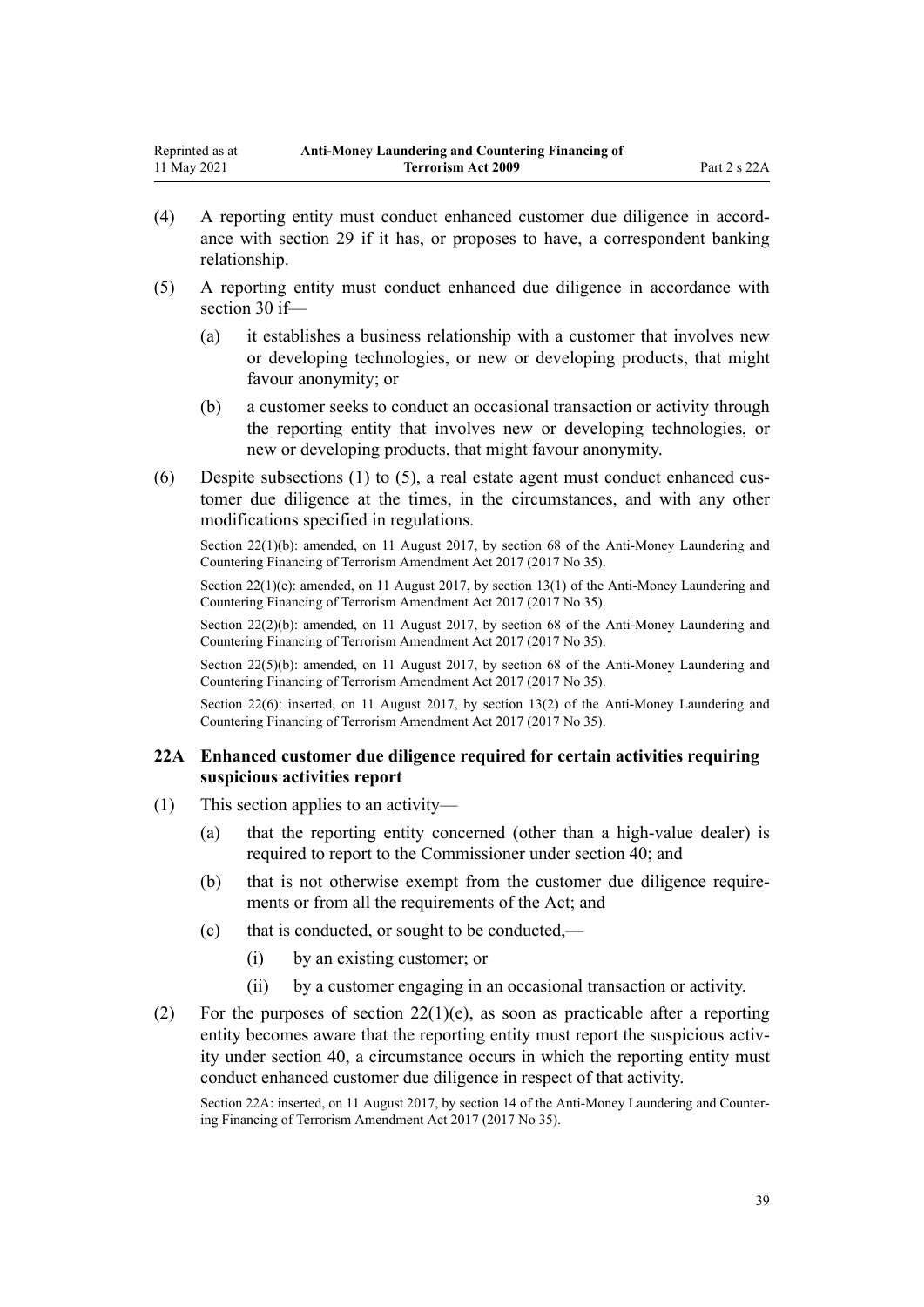#### <span id="page-39-0"></span>**23 Enhanced customer due diligence: identity requirements**

- (1) A reporting entity must, in relation to a person referred to in [section 11\(1\)](#page-31-0), obtain the information required under [section 15](#page-33-0) and the following additional information:
	- (a) information relating to the source of the funds or the wealth of the cus‐ tomer; and
	- (b) the additional information referred to in subsection (2) and any addi‐ tional information prescribed by regulations.
- (2) For the purposes of subsection  $(1)(b)$ , a reporting entity must obtain,—
	- (a) in the case of a trust other than a trust to which paragraph (b) applies, the name and the date of birth of each beneficiary of the trust:
	- (b) in the case of a customer that is a discretionary trust or a charitable trust or a trust that has more than 10 beneficiaries, a description of—
		- (i) each class or type of beneficiary:
		- (ii) if the trust is a charitable trust, the objects of the trust.

Section 23(1)(b): replaced, on 11 August 2017, by [section 15\(1\)](http://legislation.govt.nz/pdflink.aspx?id=DLM7161282) of the Anti-Money Laundering and Countering Financing of Terrorism Amendment Act 2017 (2017 No 35).

Section 23(2): inserted, on 11 August 2017, by [section 15\(2\)](http://legislation.govt.nz/pdflink.aspx?id=DLM7161282) of the Anti-Money Laundering and Countering Financing of Terrorism Amendment Act 2017 (2017 No 35).

#### **24 Enhanced customer due diligence: verification of identity requirements**

- (1) A reporting entity must—
	- (a) conduct the verification of identity requirements for standard customer due diligence set out in [section 16;](#page-33-0) and
	- (b) according to the level of risk involved, take reasonable steps to verify the information obtained under section  $23(1)(a)$ ; and
	- (c) verify any other information prescribed by regulations.
- $(2)$  Except as provided in subsection  $(3)$ , a reporting entity must carry out verification of identity before establishing a business relationship or conducting an occasional transaction or activity.
- (3) Verification of identity may be completed after the business relationship has been established if—
	- (a) it is essential not to interrupt normal business practice; and
	- (b) money laundering and financing of terrorism risks are effectively managed through procedures of transaction limitations and account monitor‐ ing or (if the reporting entity is not a financial institution) through other appropriate risk management procedures; and
	- (c) verification of identity is completed as soon as is practicable once the business relationship has been established.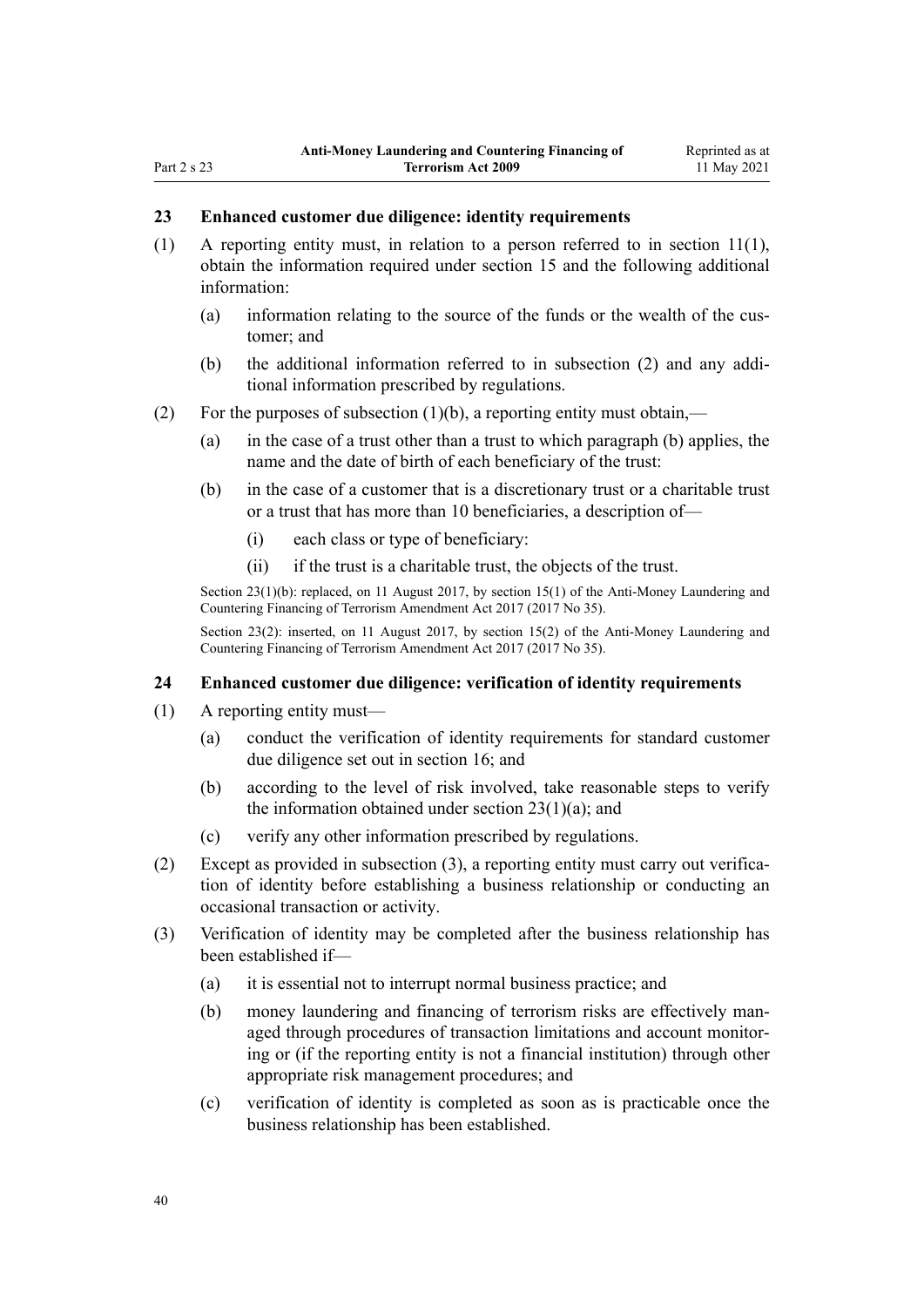<span id="page-40-0"></span>Section 24(3)(b): amended, on 11 August 2017, by [section 16](http://legislation.govt.nz/pdflink.aspx?id=DLM7340623) of the Anti-Money Laundering and Countering Financing of Terrorism Amendment Act 2017 (2017 No 35).

#### **25 Enhanced customer due diligence: other requirements**

In the circumstances described in section  $22(1)(a)$ ,  $22(2)(a)$ , and  $22(5)(a)$ , a reporting entity must also obtain information on the nature and purpose of the proposed business relationship between the customer and the reporting entity.

#### **26 Politically exposed person**

- (1) The reporting entity must, as soon as practicable after establishing a business relationship or conducting an occasional transaction or activity, take reasonable steps to determine whether the customer or any beneficial owner is a politically exposed person.
- (2) If a reporting entity determines that a customer or beneficial owner with whom it has established a business relationship is a politically exposed person, then—
	- (a) the reporting entity must have senior management approval for continuing the business relationship; and
	- (b) the reporting entity must obtain information about the source of wealth or funds of the customer or beneficial owner and take reasonable steps to verify the source of that wealth or those funds.
- (3) If a reporting entity determines that a customer or beneficial owner with whom it has conducted an occasional transaction or activity is a politically exposed person, then the reporting entity must, as soon as practicable after conducting that transaction or other activity, take reasonable steps to obtain information about the source of wealth or funds of the customer or beneficial owner and verify the source of that wealth or those funds.

Section 26(1): amended, on 11 August 2017, by [section 68](http://legislation.govt.nz/pdflink.aspx?id=DLM7340644) of the Anti-Money Laundering and Countering Financing of Terrorism Amendment Act 2017 (2017 No 35).

Section 26(3): amended, on 11 August 2017, by [section 68](http://legislation.govt.nz/pdflink.aspx?id=DLM7340644) of the Anti-Money Laundering and Countering Financing of Terrorism Amendment Act 2017 (2017 No 35).

### **27 Wire transfers: identity requirements**

- (1) A reporting entity that is an ordering institution must identify the originator of a wire transfer that is equal to or above the applicable threshold value by obtaining the following information:
	- (a) the originator's full name; and
	- (b) the originator's account number or other identifying information that may be prescribed and allows the transaction to be traced back to the originator; and
	- (c) one of the following:
		- (i) the originator's address: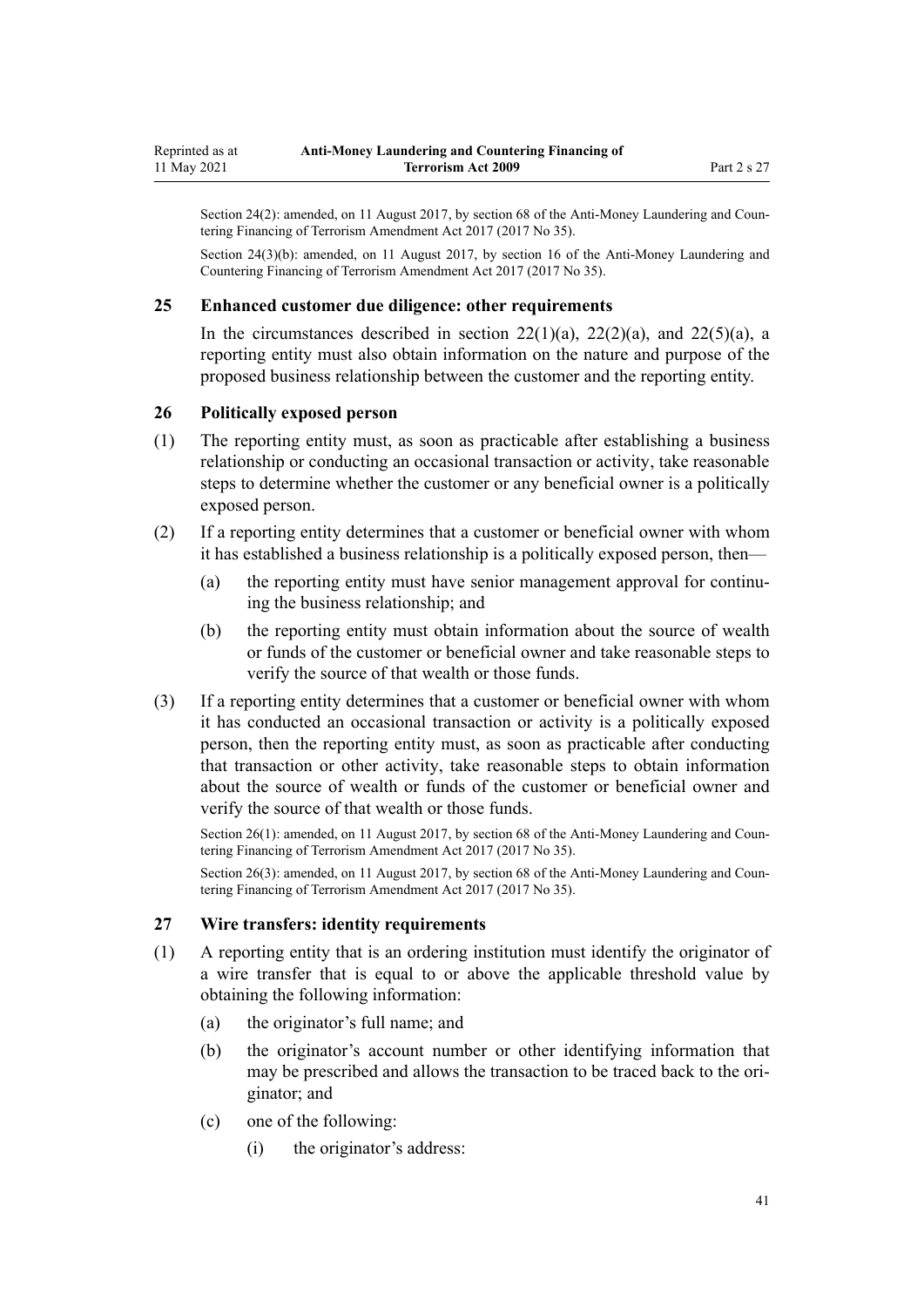- (ii) the originator's national identity number:
- (iii) the originator's customer identification number:
- (iv) the originator's place and date of birth; and
- (d) any information prescribed by section 27A or regulations.
- (2) However, if the wire transfer is a domestic wire transfer, a reporting entity that is an ordering institution may identify the originator by obtaining the originator's account number or other identifying information that may be prescribed and allows the transaction to be traced back to the originator if the reporting entity that is the ordering institution is able to provide the information specified in subsection  $(1)(a)$ ,  $(c)$ , and  $(d)$  within 3 working days of a request being made by the beneficiary institution.
- (3) Regulations may be made under [section 154\(1\)\(c\)](#page-107-0) exempting the reporting entity from the obligation to obtain some or all of the information set out in subsection (1) in relation to a specified transfer or transaction.
- (4) The information obtained by the reporting entity (the ordering institution under subsection (1) or (2), as the case may be) must accompany the wire transfer.
- (5) A reporting entity that is a beneficiary institution must—
	- (a) use effective risk-based procedures for handling wire transfers that are not accompanied by all the information specified in subsection (1); and
	- (b) consider whether the wire transfers constitute a suspicious activity.
- (6) Any information about the originator obtained by a reporting entity that is an intermediary institution must be provided by that reporting entity to the beneficiary institution as soon as practicable.
- (7) For the purposes of this section, a **domestic wire transfer** is a wire transfer where the ordering institution, the intermediary institution, and the beneficiary institution are all in New Zealand.

Section 27(1)(d): amended, on 11 August 2017, by [section 17\(2\)](http://legislation.govt.nz/pdflink.aspx?id=DLM7161283) of the Anti-Money Laundering and Countering Financing of Terrorism Amendment Act 2017 (2017 No 35).

Section 27(5)(b): amended, on 11 August 2017, by [section 17\(3\)](http://legislation.govt.nz/pdflink.aspx?id=DLM7161283) of the Anti-Money Laundering and Countering Financing of Terrorism Amendment Act 2017 (2017 No 35).

Section 27(6): replaced, on 5 December 2013, by [section 7](http://legislation.govt.nz/pdflink.aspx?id=DLM5621511) of the Anti-Money Laundering and Countering Financing of Terrorism Amendment Act 2013 (2013 No 106).

### **27A Other identifying information prescribed in relation to wire transfers**

(1) Information that gives the name of the beneficiary of a wire transfer and the account number of that beneficiary or any unique transaction reference that allows the transaction to be traced is prescribed for the purposes of [section](#page-40-0)  $27(1)(d)$ .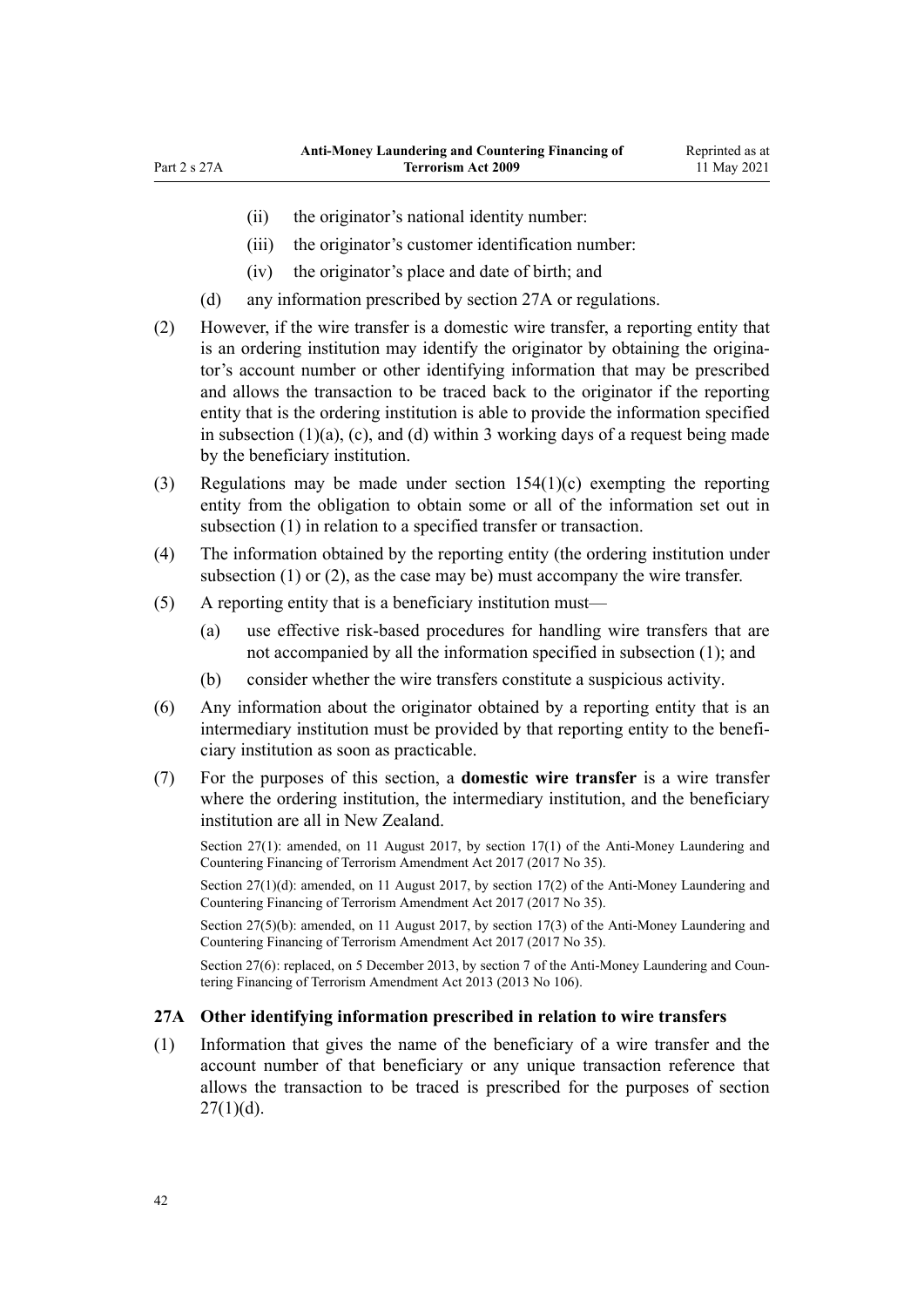<span id="page-42-0"></span>(2) In the case of a domestic wire transfer, any information that enables the trans‐ action itself to be identified and traced to the originator is prescribed to be other identifying information for the purposes of [section 27\(2\)](#page-40-0).

Section 27A: inserted, on 11 August 2017, by [section 18](http://legislation.govt.nz/pdflink.aspx?id=DLM7340624) of the Anti-Money Laundering and Countering Financing of Terrorism Amendment Act 2017 (2017 No 35).

#### **28 Wire transfers: verification of identity requirements**

- (1) The ordering institution must, according to the level of risk involved,—
	- (a) verify the originator's identity so that the reporting entity is satisfied that the information obtained under [section 27](#page-40-0) is correct; and
	- (b) verify any other information prescribed by regulations.
- (2) Verification of the originator's identity must be carried out before the wire transfer is ordered.

Section 28(1)(a): replaced, on 5 December 2013, by [section 8](http://legislation.govt.nz/pdflink.aspx?id=DLM5621512) of the Anti-Money Laundering and Countering Financing of Terrorism Amendment Act 2013 (2013 No 106).

#### **29 Correspondent banking relationships**

- (1) A financial institution (the **correspondent**) that has, or proposes to have, a cor‐ respondent banking relationship with a respondent financial institution (the **respondent**) must, according to the level of risk involved, conduct enhanced customer due diligence as set out in subsection (2) in relation to correspondent accounts that are used, or are proposed to be used, for payments to, or receipts from, foreign financial institutions.
- (2) The correspondent must—
	- (a) gather enough information about the respondent to understand fully the nature of the respondent's business; and
	- (b) determine from publicly available information the reputation of the respondent and whether and to what extent the respondent is supervised for AML/CFT purposes, including whether the respondent has been subject to a money laundering or financing of terrorism investigation or regulatory action; and
	- (c) assess the respondent's anti-money laundering and countering financing of terrorism controls to ascertain that those controls are adequate and effective; and
	- (d) have approval from its senior management before establishing a new correspondent banking relationship; and
	- (e) document the respective AML/CFT responsibilities of the correspondent and the respondent; and
	- (f) be satisfied that, in respect of those of the respondent's customers who have direct access to accounts of the correspondent, the respondent—
		- (i) has verified the identity of, and conducts ongoing monitoring in respect of, those customers; and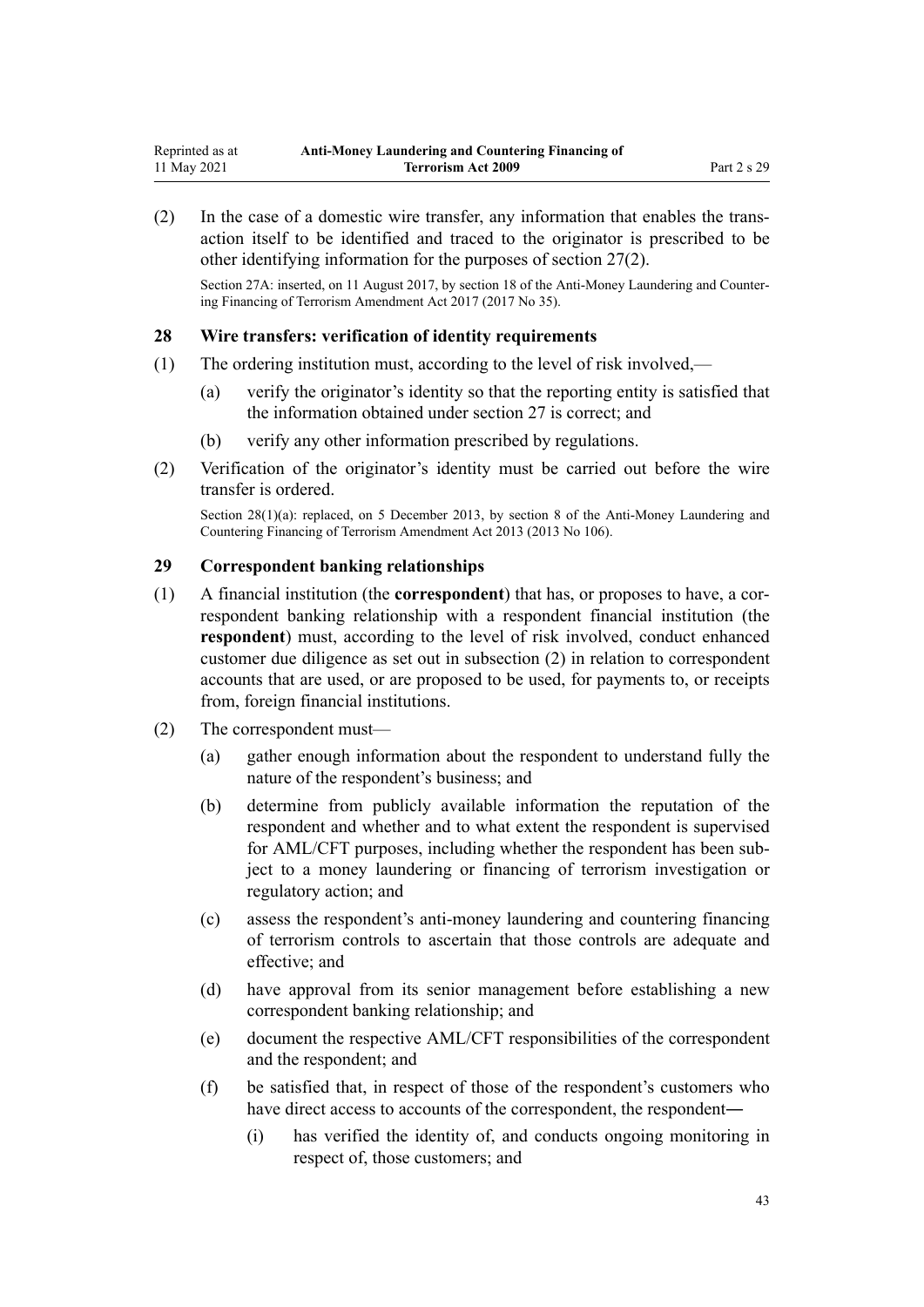- <span id="page-43-0"></span>(ii) is able to provide to the correspondent, on request, the documents, data, or information obtained when conducting the relevant customer due diligence and ongoing customer due diligence; and
- (g) meet any other requirements prescribed by regulations and that apply to correspondent banking relationships.
- (3) For the purposes of this Act or regulations, a **correspondent banking rela‐ tionship** means a relationship that involves the provision of banking services by a financial institution (the **correspondent**) to another financial institution (the **respondent**) if—
	- (a) the correspondent carries on an activity or business at or through a per‐ manent establishment of the correspondent in a particular country; and
	- (b) the respondent carries on an activity or business at or through a permanent establishment of the respondent in another country; and
	- (c) the correspondent banking relationship relates, in whole or in part, to those permanent establishments; and
	- (d) the relationship is not of a kind specified in regulations; and
	- (e) the banking services are not of a kind specified in regulations.

# **30 New or developing technologies, or products, that might favour anonymity**

Before a reporting entity establishes a business relationship or conducts an occasional transaction or activity that involves new or developing technologies, or new or developing products, that might favour anonymity, the reporting entity must, in addition to the requirements in [sections 15](#page-33-0) and [16,](#page-33-0)—

- (a) take any additional measures that may be needed to mitigate and manage the risk of new or developing technologies, or new or developing prod‐ ucts, that might favour anonymity from being used in the commission of a money laundering offence or for the financing of terrorism; and
- (b) meet any other requirements prescribed by regulations and that apply to the particular technology or product.

Section 30: amended, on 11 August 2017, by [section 68](http://legislation.govt.nz/pdflink.aspx?id=DLM7340644) of the Anti-Money Laundering and Countering Financing of Terrorism Amendment Act 2017 (2017 No 35).

# *Ongoing customer due diligence and account monitoring*

# **31 Ongoing customer due diligence and account monitoring**

- (1) This section applies to a business relationship between a reporting entity and a customer.
- (2) A reporting entity must conduct ongoing customer due diligence and undertake account monitoring in order to—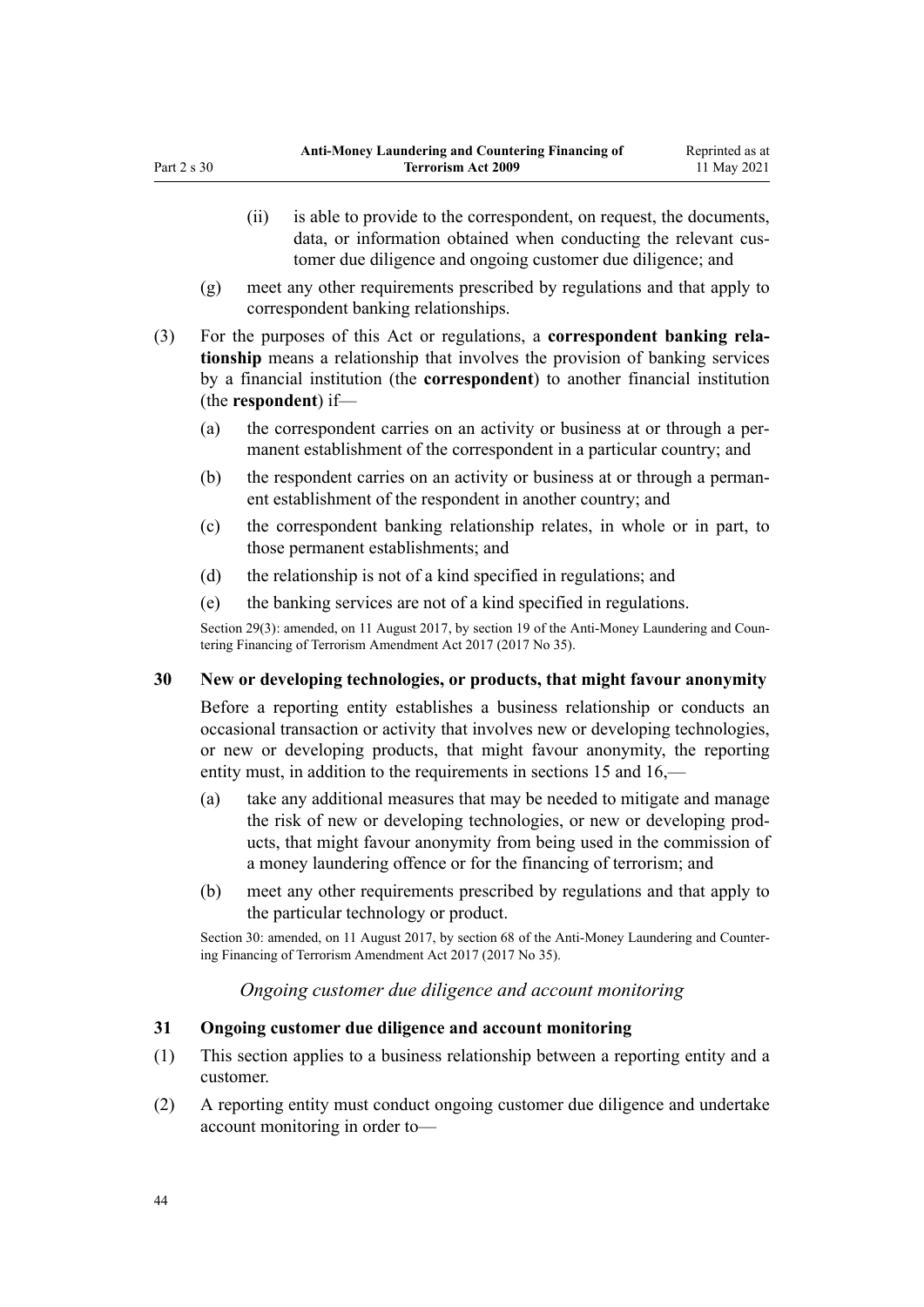- <span id="page-44-0"></span>(a) ensure that the business relationship and the transactions relating to that business relationship are consistent with the reporting entity's know‐ ledge about the customer and the customer's business and risk profile; and
- (b) identify any grounds for reporting a suspicious activity under paragraph (b) of the definition of that term in [section 39A](#page-50-0).
- (3) When conducting ongoing customer due diligence and undertaking account monitoring, the reporting entity must have regard to—
	- (a) the type of customer due diligence conducted when the business rela‐ tionship with the customer was established; and
	- (b) the level of risk involved.
- (4) When conducting ongoing customer due diligence and undertaking account monitoring, a reporting entity must do at least the following:
	- (a) regularly review the customer's account activity and transaction behaviour; and
	- (b) regularly review any customer information obtained under [sections 15](#page-33-0), [17,](#page-34-0) [19,](#page-36-0) [21,](#page-37-0) [23,](#page-39-0) [25](#page-40-0), [26](#page-40-0), [27](#page-40-0), [29](#page-42-0), and [30,](#page-43-0) or, in relation to an existing cus‐ tomer, any customer information the reporting entity holds about the customer; and
	- (c) anything prescribed by regulations.

Section 31(2)(b): amended, on 11 August 2017, by [section 20](http://legislation.govt.nz/pdflink.aspx?id=DLM7386133) of the Anti-Money Laundering and Countering Financing of Terrorism Amendment Act 2017 (2017 No 35).

### *Reliance on third parties*

### **32 Reliance on member of designated business group**

- (1) A reporting entity (**member A**) that is a member of a designated business group may—
	- (a) rely on another member of the group (**member B**) to conduct any cus‐ tomer due diligence procedures required for customer due diligence under this Act or regulations as long as—
		- (i) any identity information is given to member A by member B before member A establishes a business relationship or an occasional transaction or activity is conducted; and
		- (ii) any verification information is given to member A by member B as soon as practicable on request by the reporting entity, but within 5 working days of the request, after the business relationship is established or the occasional transaction or activity is conducted:
	- (b) adopt that part of an AML/CFT programme of another member of the group that relates to record keeping, account monitoring, ongoing cus‐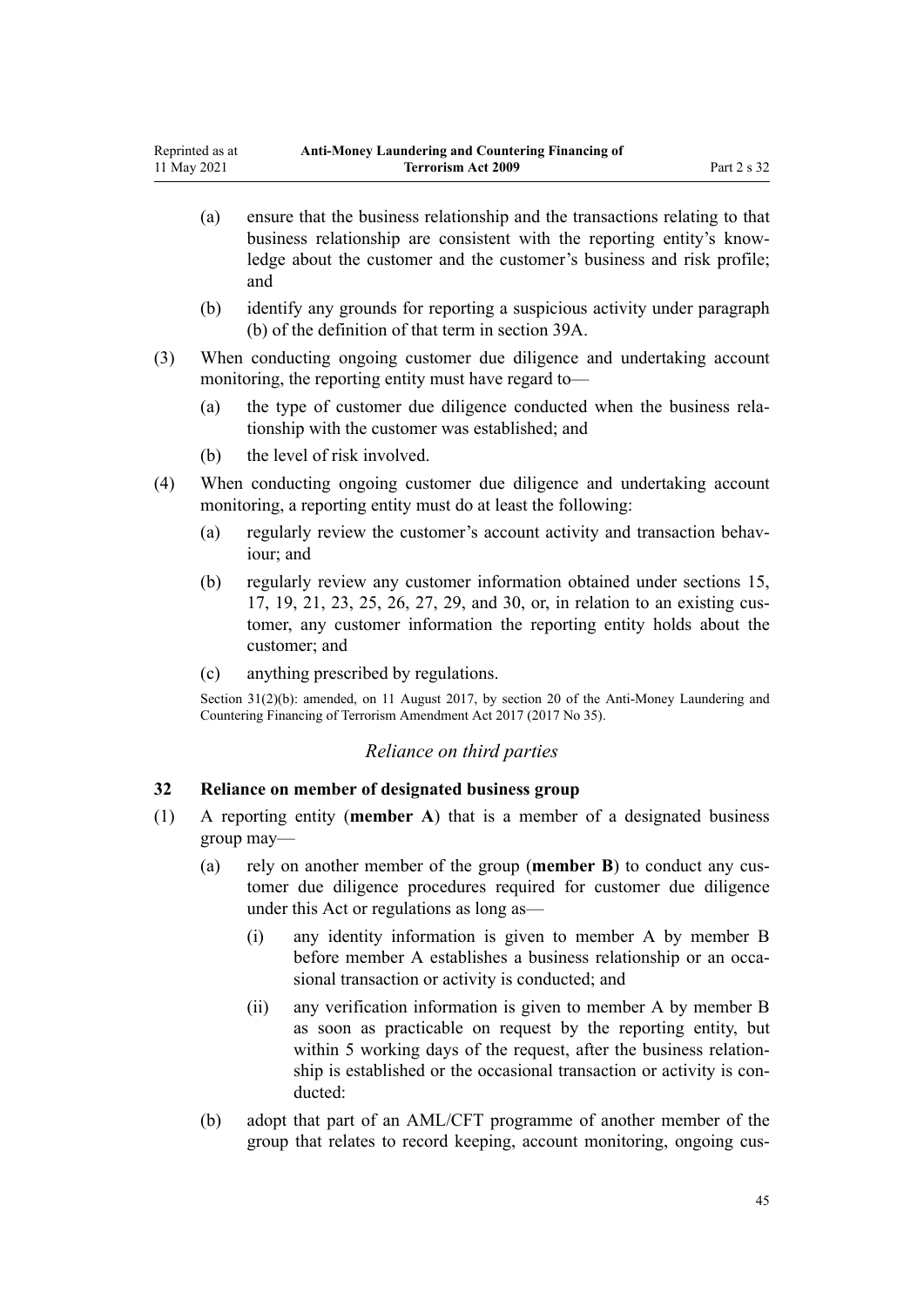tomer due diligence, and annual reporting and share and use the procedures, policies, and controls relating to those parts of the programme sub‐ ject to any conditions prescribed by regulations:

- (c) use another member of the group's risk assessment if that risk assessment is relevant to member A's business:
- (d) make a suspicious activity or prescribed transaction report on behalf of any other member or all members of the designated business group.
- (1A) A reporting entity (**member A**) that is a member of a designated business group may rely on another member of the group (**member B**) to make pre‐ scribed transaction reports under this Act or regulations.
- (2) Despite subsection (1), a reporting entity, and not the member of the designated business group relied on by the reporting entity, is responsible for ensuring that it is complying with this Act and regulations.
- (3) An AML/CFT supervisor for a reporting entity that is part of a designated business group may require the reporting entity to undertake its own risk assessment or develop its own AML/CFT programme if the AML/CFT supervisor is of the view that the risk assessment or AML/CFT programme being, or pro‐ posed to be, relied on by the reporting entity is not appropriate for that entity.
- (4) This section is subject to [section 36,](#page-47-0) which relates to the protection of personal information.

Compare: Anti-Money Laundering and Counter-Terrorism Financing Act 2006 s 36(4) (Aust)

Section  $32(1)(a)(i)$ : amended, on 11 August 2017, by [section 68](http://legislation.govt.nz/pdflink.aspx?id=DLM7340644) of the Anti-Money Laundering and Countering Financing of Terrorism Amendment Act 2017 (2017 No 35).

Section  $32(1)(a)(ii)$ : amended, on 11 August 2017, by section  $21(1)$  of the Anti-Money Laundering and Countering Financing of Terrorism Amendment Act 2017 (2017 No 35).

Section 32(1)(a)(ii): amended, on 11 August 2017, by [section 68](http://legislation.govt.nz/pdflink.aspx?id=DLM7340644) of the Anti-Money Laundering and Countering Financing of Terrorism Amendment Act 2017 (2017 No 35).

Section 32(1)(d): amended, on 11 August 2017, by [section 21\(2\)](http://legislation.govt.nz/pdflink.aspx?id=DLM7161285) of the Anti-Money Laundering and Countering Financing of Terrorism Amendment Act 2017 (2017 No 35).

Section 32(1A): inserted, on 11 August 2017, by [section 21\(3\)](http://legislation.govt.nz/pdflink.aspx?id=DLM7161285) of the Anti-Money Laundering and Countering Financing of Terrorism Amendment Act 2017 (2017 No 35).

### **33 Reliance on other reporting entities or persons in another country**

- (1) Subject to the conditions in subsection (2), a reporting entity may rely on another person (who is not an agent) to conduct the customer due diligence procedures required for customer due diligence under this Act or regulations.
- (2) The conditions are that—
	- (a) the person being relied on is either—
		- (i) a reporting entity; or
		- (ii) a person who is resident in a country with sufficient anti-money laundering and countering financing of terrorism systems and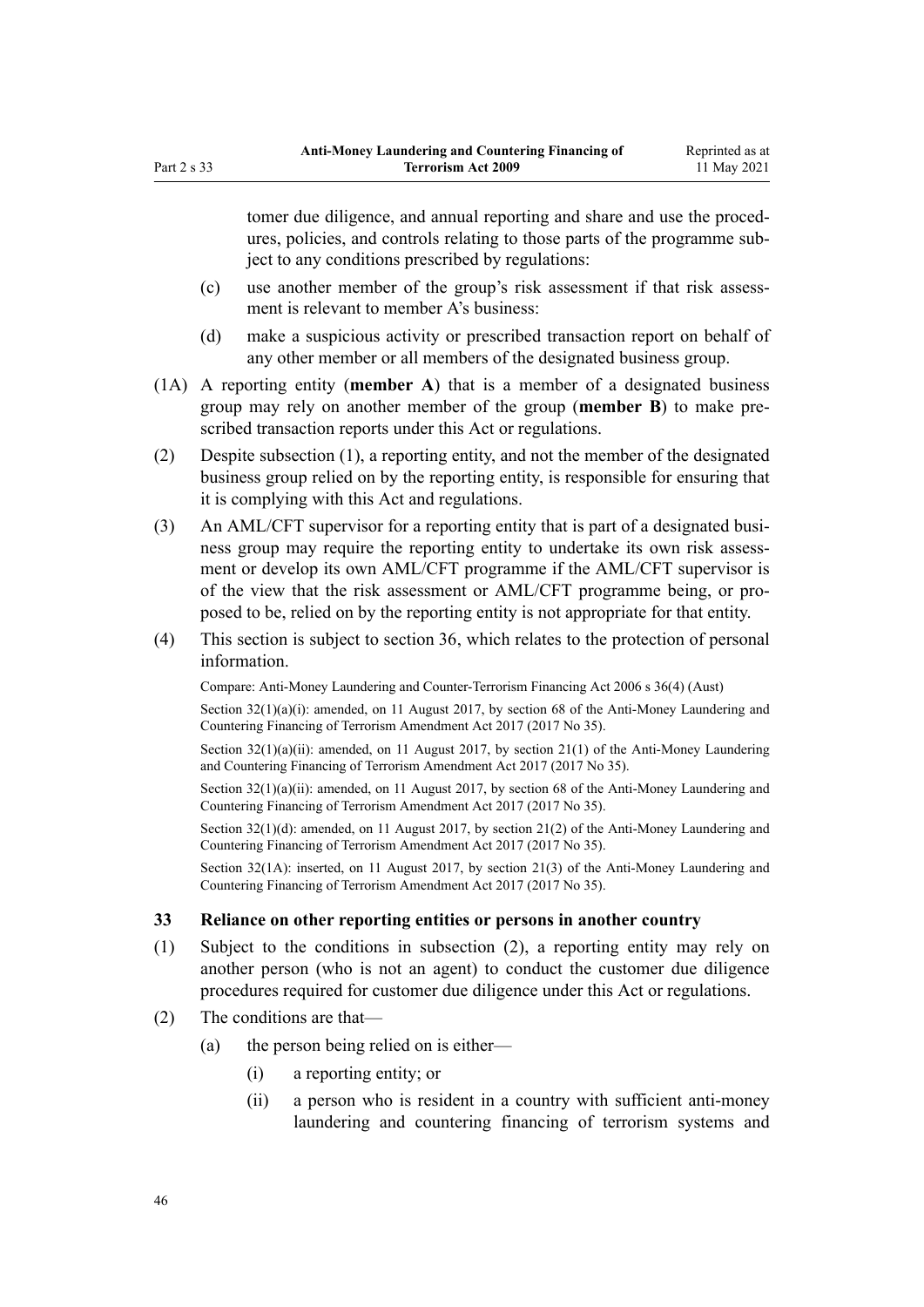Reprinted as at 11 May 2021

measures in place and who is supervised or regulated for AML/CFT purposes; and

- (b) the person has a business relationship with the customer concerned; and
- (c) the person has conducted relevant customer due diligence procedures to at least the standard required by this Act and regulations and has provi‐ ded to the reporting entity—
	- (i) relevant identity information before the reporting entity estab‐ lishes a business relationship or an occasional transaction or activity is conducted; and
	- (ii) relevant verification information as soon as practicable on request by the reporting entity, but within 5 working days of the request; and
- (d) the person consents to conducting the customer due diligence procedures for the reporting entity and to providing all relevant information to the reporting entity; and
- (e) any other conditions prescribed by regulations are complied with.
- (3) Despite subsection (1), a reporting entity relying on a third party to conduct the customer due diligence procedure, and not the person carrying out the customer due diligence procedure, is responsible for ensuring that customer due dili‐ gence is carried out in accordance with this Act.
- (3A) However, a reporting entity relying on a third party to conduct the customer due diligence procedure is not responsible for ensuring that customer due diligence is carried out in accordance with this Act if the following conditions are met:
	- (a) the reporting entity is acting in good faith when relying on a third party; and
	- (b) the reporting entity has reasonable cause to believe the reporting entity that is relied on has conducted relevant customer due diligence proced‐ ures to at least the standard required by this Act and regulations; and
	- (c) the reporting entity being relied on is an approved entity or is within an approved class of entities; and
	- (d) the conditions (if any) prescribed by regulations are complied with.

Section  $33(2)(c)(i)$ : amended, on 11 August 2017, by [section 68](http://legislation.govt.nz/pdflink.aspx?id=DLM7340644) of the Anti-Money Laundering and Countering Financing of Terrorism Amendment Act 2017 (2017 No 35).

Section 33(2)(c)(ii): amended, on 11 August 2017, by [section 22\(1\)](http://legislation.govt.nz/pdflink.aspx?id=DLM7161286) of the Anti-Money Laundering and Countering Financing of Terrorism Amendment Act 2017 (2017 No 35).

Section 33(3A): inserted, on 11 August 2017, by [section 22\(2\)](http://legislation.govt.nz/pdflink.aspx?id=DLM7161286) of the Anti-Money Laundering and Countering Financing of Terrorism Amendment Act 2017 (2017 No 35).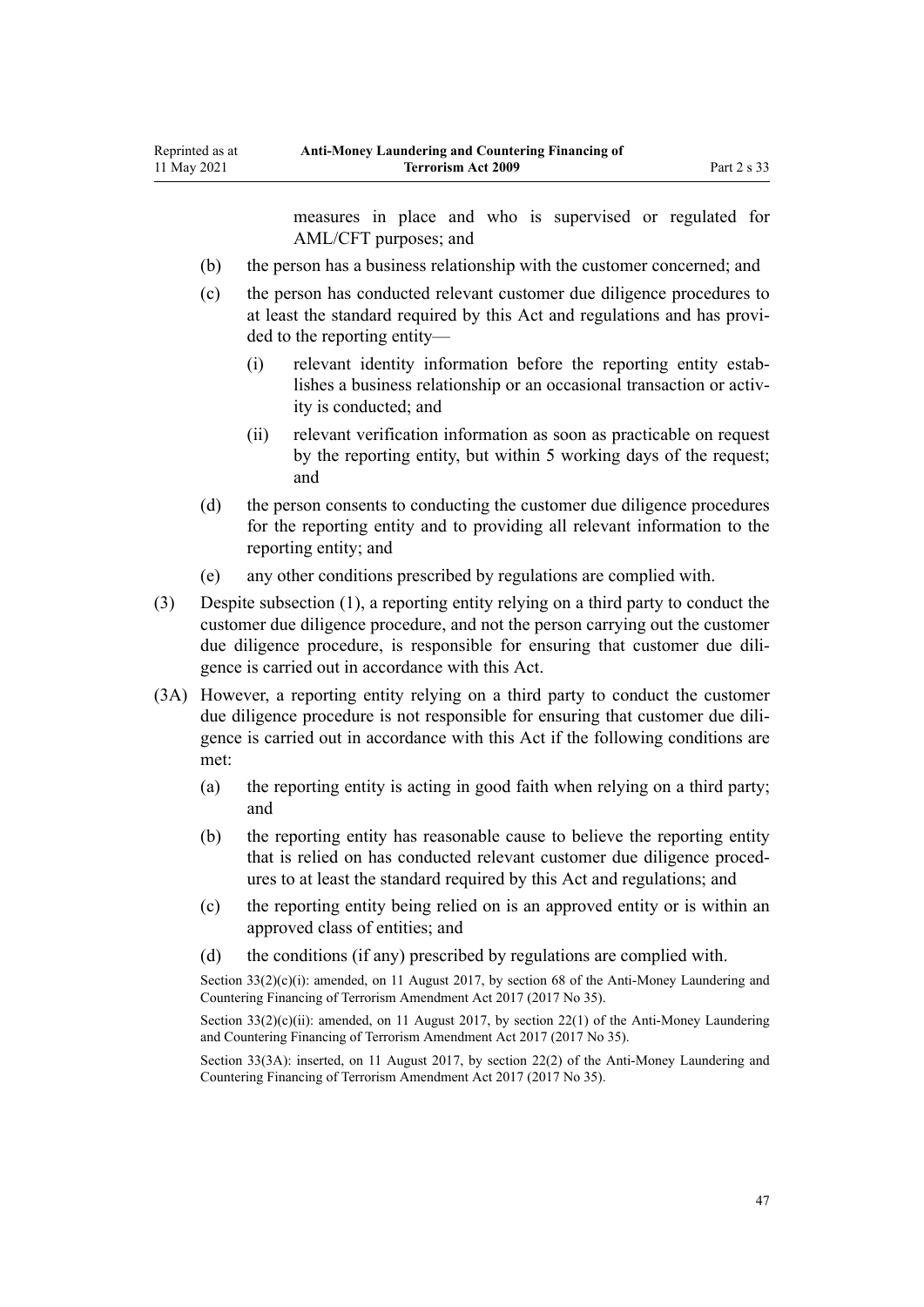# <span id="page-47-0"></span>**34 Reliance on agents**

Subject to any conditions that may be prescribed by regulations, a reporting entity may authorise a person to be its agent and rely on that agent to conduct the customer due diligence procedures and obtain any information required for customer due diligence under this Act or regulations.

### **35 Use of information obtained from third party conducting customer due diligence**

Information obtained by a third party conducting customer due diligence under [sections 32 to 34](#page-44-0) for a reporting entity may only be used by that third party for the purpose of complying with this Act and regulations.

### **36 Protection of personal information and designated business groups**

- (1) This section applies to personal information that is either—
	- (a) identity or verification information received for the purposes of [section](#page-44-0)  $32(1)(a)$ ; or
	- (b) information received for the purposes of section  $32(1)(b)$ .
- (2) Any information supplied by any member of a designated business group to another member of that group must be subject to privacy protections at least equivalent to those set out in information privacy principles 5 to 12 set out in [section 22](http://legislation.govt.nz/pdflink.aspx?id=LMS23342) of the Privacy Act 2020.
- (3) Each member of the designated business group must agree, in writing, to com‐ ply with information privacy principles 5 to 12 set out in [section 22](http://legislation.govt.nz/pdflink.aspx?id=LMS23342) of the Pri‐ vacy Act 2020 or their equivalent if the member is resident overseas.
- (4) The entity that provides information to another member of its designated busi‐ ness group remains responsible for the use or disclosure of that information.
- (5) A reporting entity may use or disclose information to which this section applies only as follows:
	- (a) it may use identity and verification information received for the purposes of [section 32\(1\)\(a\)](#page-44-0) in a suspicious activity report:
	- (b) it may disclose information for the purposes of [section 32\(1\)\(b\)](#page-44-0) to another member of the designated business group unless such disclosure is likely to result in a suspicious activity report being filed in an overseas jurisdiction by the member to whom the information is disclosed.

Section 36(2): amended, on 1 December 2020, by [section 217](http://legislation.govt.nz/pdflink.aspx?id=LMS23706) of the Privacy Act 2020 (2020 No 31).

Section 36(3): amended, on 1 December 2020, by [section 217](http://legislation.govt.nz/pdflink.aspx?id=LMS23706) of the Privacy Act 2020 (2020 No 31). Section 36(5)(a): amended, on 11 August 2017, by [section 23\(1\)](http://legislation.govt.nz/pdflink.aspx?id=DLM7161287) of the Anti-Money Laundering and

Countering Financing of Terrorism Amendment Act 2017 (2017 No 35).

Section 36(5)(b): amended, on 11 August 2017, by [section 23\(2\)](http://legislation.govt.nz/pdflink.aspx?id=DLM7161287) of the Anti-Money Laundering and Countering Financing of Terrorism Amendment Act 2017 (2017 No 35).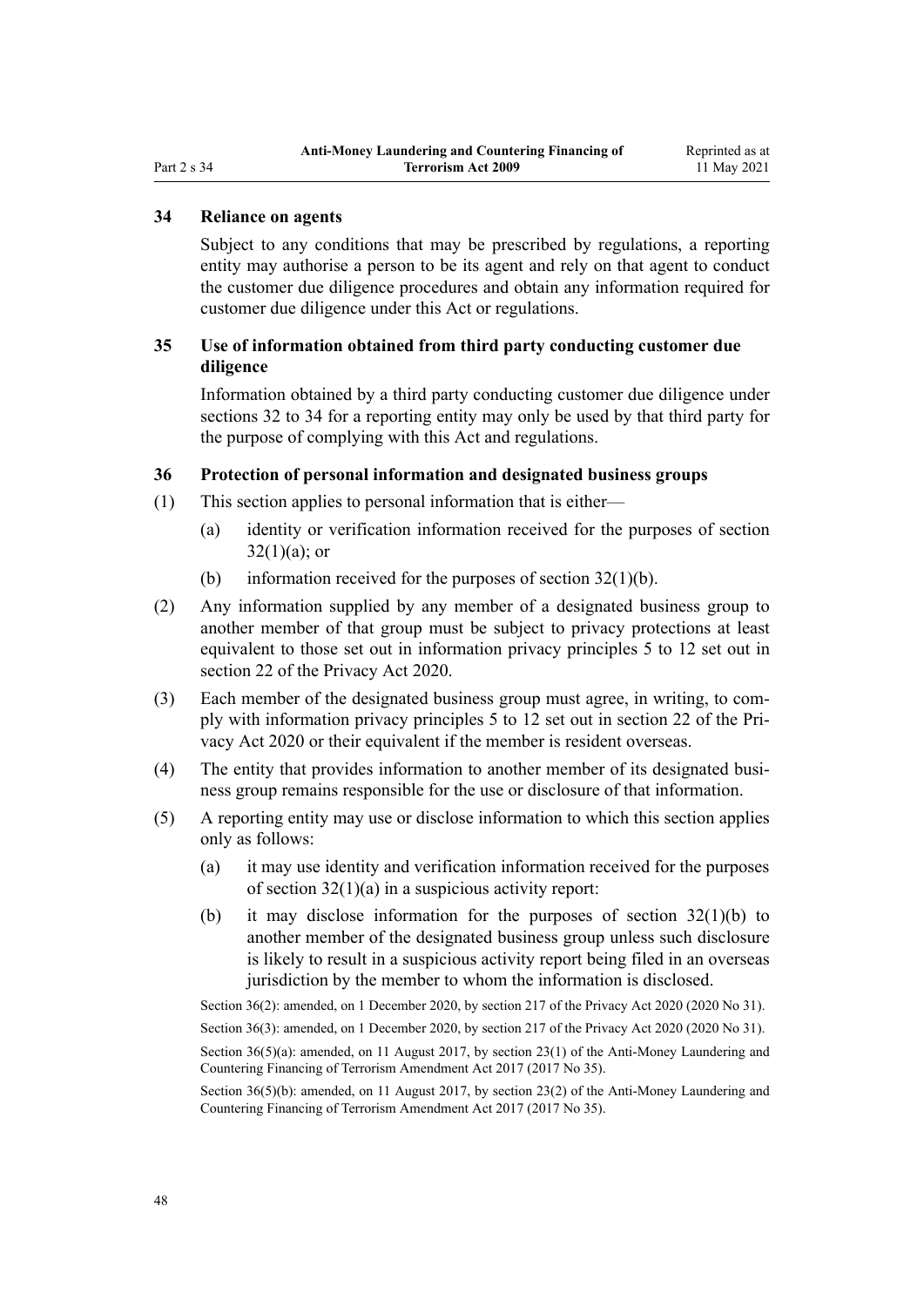### *Prohibitions*

#### **37 Prohibitions if customer due diligence not conducted**

- (1) If, in relation to a customer, a reporting entity is unable to conduct customer due diligence in accordance with this subpart, the reporting entity—
	- (a) must not establish a business relationship with the customer; and
	- (b) must terminate any existing business relationship with the customer; and
	- (c) must not carry out an occasional transaction or activity with or for the customer; and
	- (d) must consider whether to make a suspicious activity report; and
	- (e) may disclose the possibility of making a suspicious activity report only to a person referred to in [section 46\(2\).](#page-54-0)
- (2) A reporting entity is not prohibited by subsection (1)(a) or (b) from establishing or continuing a business relationship with a customer in respect of an activity that is not specified in [section 6\(4\)](#page-28-0) in relation to that reporting entity.

Section 37(1)(c): amended, on 11 August 2017, by [section 68](http://legislation.govt.nz/pdflink.aspx?id=DLM7340644) of the Anti-Money Laundering and Countering Financing of Terrorism Amendment Act 2017 (2017 No 35).

Section 37(1)(d): amended, on 11 August 2017, by [section 24\(1\)](http://legislation.govt.nz/pdflink.aspx?id=DLM7161288) of the Anti-Money Laundering and Countering Financing of Terrorism Amendment Act 2017 (2017 No 35).

Section 37(1)(e): amended, on 11 August 2017, by [section 24\(2\)](http://legislation.govt.nz/pdflink.aspx?id=DLM7161288) of the Anti-Money Laundering and Countering Financing of Terrorism Amendment Act 2017 (2017 No 35).

Section 37(2): inserted, on 11 August 2017, by [section 24\(3\)](http://legislation.govt.nz/pdflink.aspx?id=DLM7161288) of the Anti-Money Laundering and Countering Financing of Terrorism Amendment Act 2017 (2017 No 35).

#### **38 Prohibition on false customer names and customer anonymity**

- (1) A reporting entity must not,—
	- (a) knowingly or recklessly, set up a facility for a customer on the basis of customer anonymity:
	- (b) without lawful justification or reasonable excuse, set up a facility for a customer under a false customer name.
- (2) Subsection (1) does not apply to a facility—
	- (a) that has a number or other identifier allocated to it and the customer and any person who is authorised to act on behalf of the customer in respect of the facility has had their identity verified in accordance with the rele‐ vant customer due diligence requirements; or
	- (b) that has been set up for the Commissioner or for the New Zealand Security Intelligence Service or for the Government Communications Security Bureau for law enforcement purposes.

Section 38(2)(a): amended, on 12 December 2012, by [section 5](http://legislation.govt.nz/pdflink.aspx?id=DLM4989303) of the Anti-Money Laundering and Countering Financing of Terrorism Amendment Act 2012 (2012 No 98).

Section 38(2)(b): amended, on 24 October 2019, by [section 4](http://legislation.govt.nz/pdflink.aspx?id=LMS58872) of the Statutes Amendment Act 2019 (2019 No 56).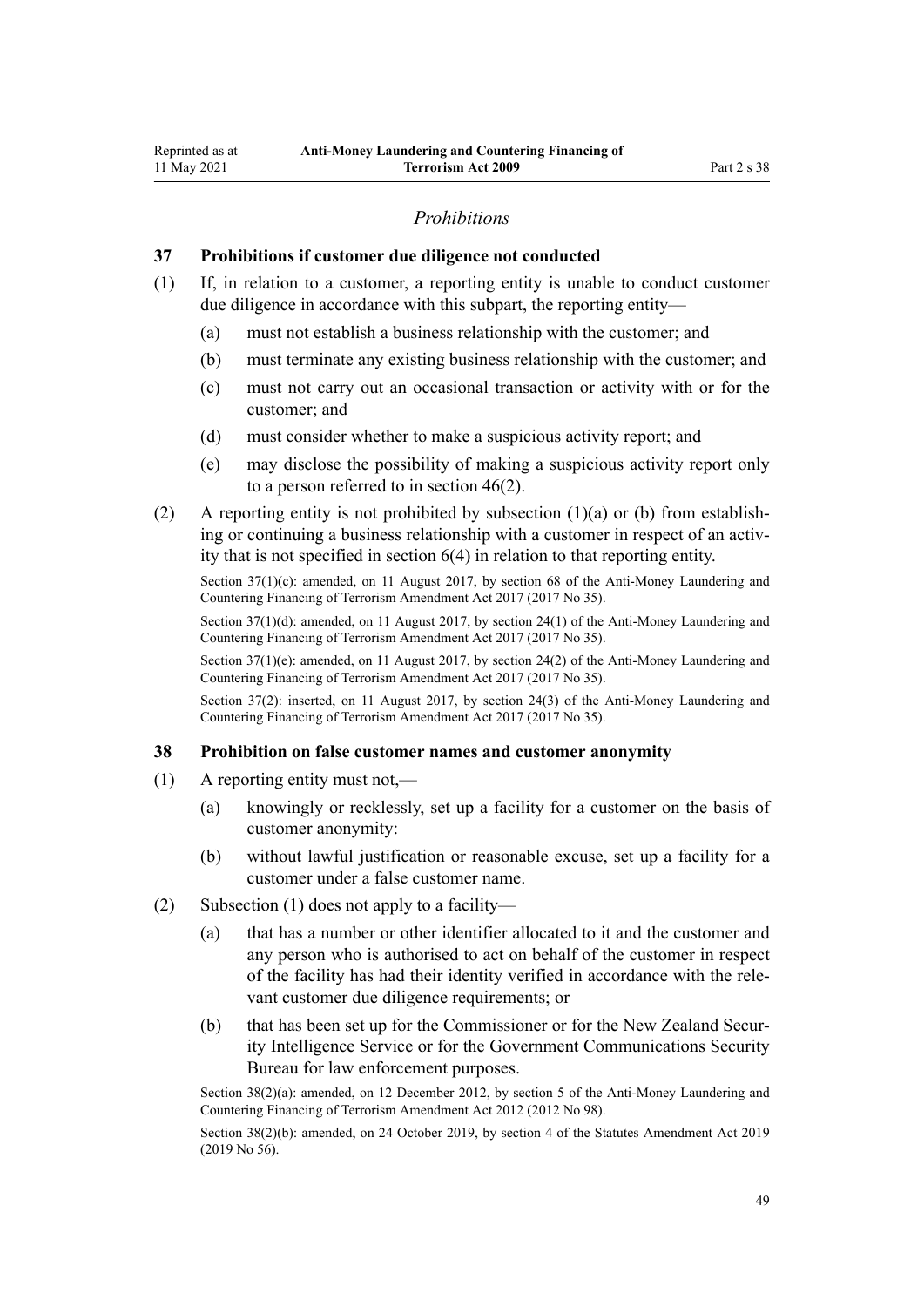# **39 Prohibition on establishing or continuing business relationship involving shell bank**

- (1) A reporting entity must not establish or continue a business relationship with, or allow an occasional transaction or activity to be conducted through it by,—
	- (a) a shell bank; or
	- (b) a financial institution that has a correspondent banking relationship with a shell bank.
- (2) For the purposes of subsection (1), a **shell bank** is a corporation that—
	- (a) is incorporated in a foreign country; and
	- (b) is authorised to carry on banking business in its country of incorpor‐ ation; and
	- (c) does not have a physical presence in its country of incorporation; and
	- (d) is not an affiliate of another corporation that—
		- (i) is incorporated in a particular country; and
		- (ii) is authorised to carry on banking business in its country of incorp‐ oration; and
		- (iii) is sufficiently supervised and monitored in carrying on its banking business; and
		- (iv) has a physical presence in its country of incorporation.
- (3) For the purposes of paragraph (d) of the definition of **shell bank** in subsection (2), a corporation is affiliated with another corporation only if—
	- (a) the corporation is a subsidiary of the other corporation; or
	- (b) both corporations are under common effective control; or
	- (c) both corporations are declared to be affiliated in accordance with regula‐ tions (if any).
- (4) For the purposes of the definition of **shell bank** in subsection (2), a corporation has a physical presence in a country if, and only if,—
	- (a) the corporation carries on banking business at a place in that country; and
	- (b) banking operations of the corporation are managed and conducted from that place.

Compare: Anti-Money Laundering and Counter-Terrorism Financing Act 2006 ss 15, 95 (Aust) Section 39(1): amended, on 11 August 2017, by [section 68](http://legislation.govt.nz/pdflink.aspx?id=DLM7340644) of the Anti-Money Laundering and Countering Financing of Terrorism Amendment Act 2017 (2017 No 35).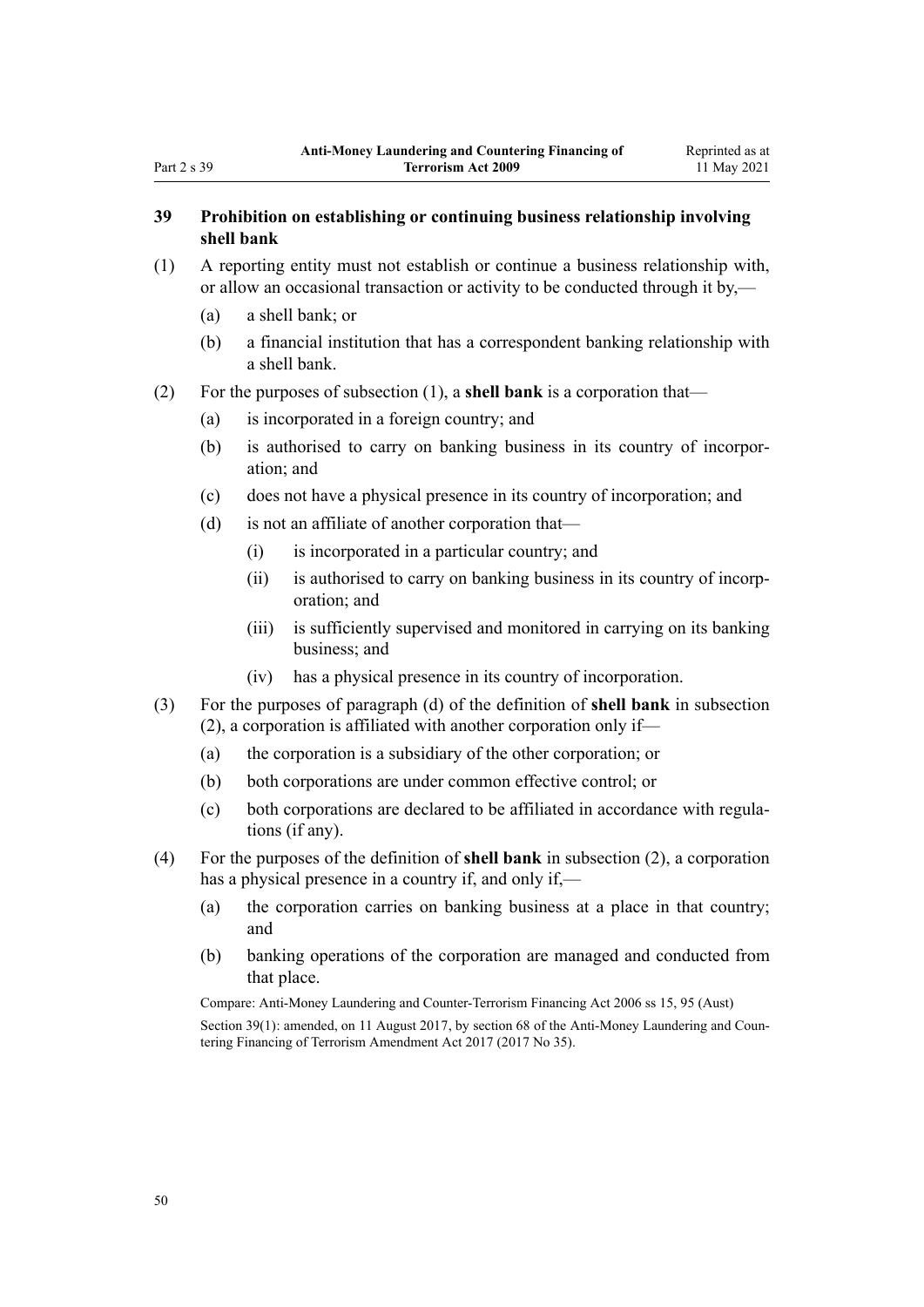### Subpart 2—Suspicious activity reports

<span id="page-50-0"></span>Subpart 2: replaced, on 11 August 2017, by [section 25](http://legislation.govt.nz/pdflink.aspx?id=DLM7161289) of the Anti-Money Laundering and Countering Financing of Terrorism Amendment Act 2017 (2017 No 35).

### **39A Interpretation**

For the purposes of this subpart,—

#### **service**—

- (a) means an activity that is carried out by a reporting entity; but
- (b) does not include an activity unless [section 6\(4\)](#page-28-0) applies this Act to the reporting entity in relation to the activity

**suspicious activity** means an activity undertaken in circumstances—

- (a) in which—
	- (i) a person conducts or seeks to conduct a transaction through a reporting entity; or
	- (ii) a reporting entity provides or proposes to provide a service to a person; or
	- (iii) a person requests a reporting entity to provide a service or makes an inquiry to the reporting entity in relation to a service; and
- (b) where the reporting entity has reasonable grounds to suspect that the transaction or proposed transaction, the service or proposed service, or the inquiry, as the case may be, is or may be relevant to—
	- (i) the investigation or prosecution of any person for a money laundering offence; or
	- (ii) the enforcement of the [Misuse of Drugs Act 1975;](http://legislation.govt.nz/pdflink.aspx?id=DLM436100) or
	- (iii) the enforcement of the [Terrorism Suppression Act 2002](http://legislation.govt.nz/pdflink.aspx?id=DLM151490); or
	- (iv) the enforcement of the [Proceeds of Crime Act 1991](http://legislation.govt.nz/pdflink.aspx?id=DLM250668) or the [Crim‐](http://legislation.govt.nz/pdflink.aspx?id=BILL-SCDRAFT-7242) [inal Proceeds \(Recovery\) Act 2009;](http://legislation.govt.nz/pdflink.aspx?id=BILL-SCDRAFT-7242) or
	- (v) the investigation or prosecution of an offence (within the meaning of [section 243\(1\)](http://legislation.govt.nz/pdflink.aspx?id=DLM330289) of the Crimes Act 1961).

Section 39A: inserted, on 11 August 2017, by [section 25](http://legislation.govt.nz/pdflink.aspx?id=DLM7161289) of the Anti-Money Laundering and Countering Financing of Terrorism Amendment Act 2017 (2017 No 35).

### **40 Reporting entities to report suspicious activities**

- (1) Subsections (3) and (4) apply to reporting entities other than high-value deal‐ ers.
- (2) Subsection (5) applies to high-value dealers.
- (3) If this subsection applies, the reporting entity must, as soon as practicable but no later than 3 working days after forming its suspicion, report the activity, or suspicious activity, to the Commissioner in accordance with [section 41.](#page-51-0)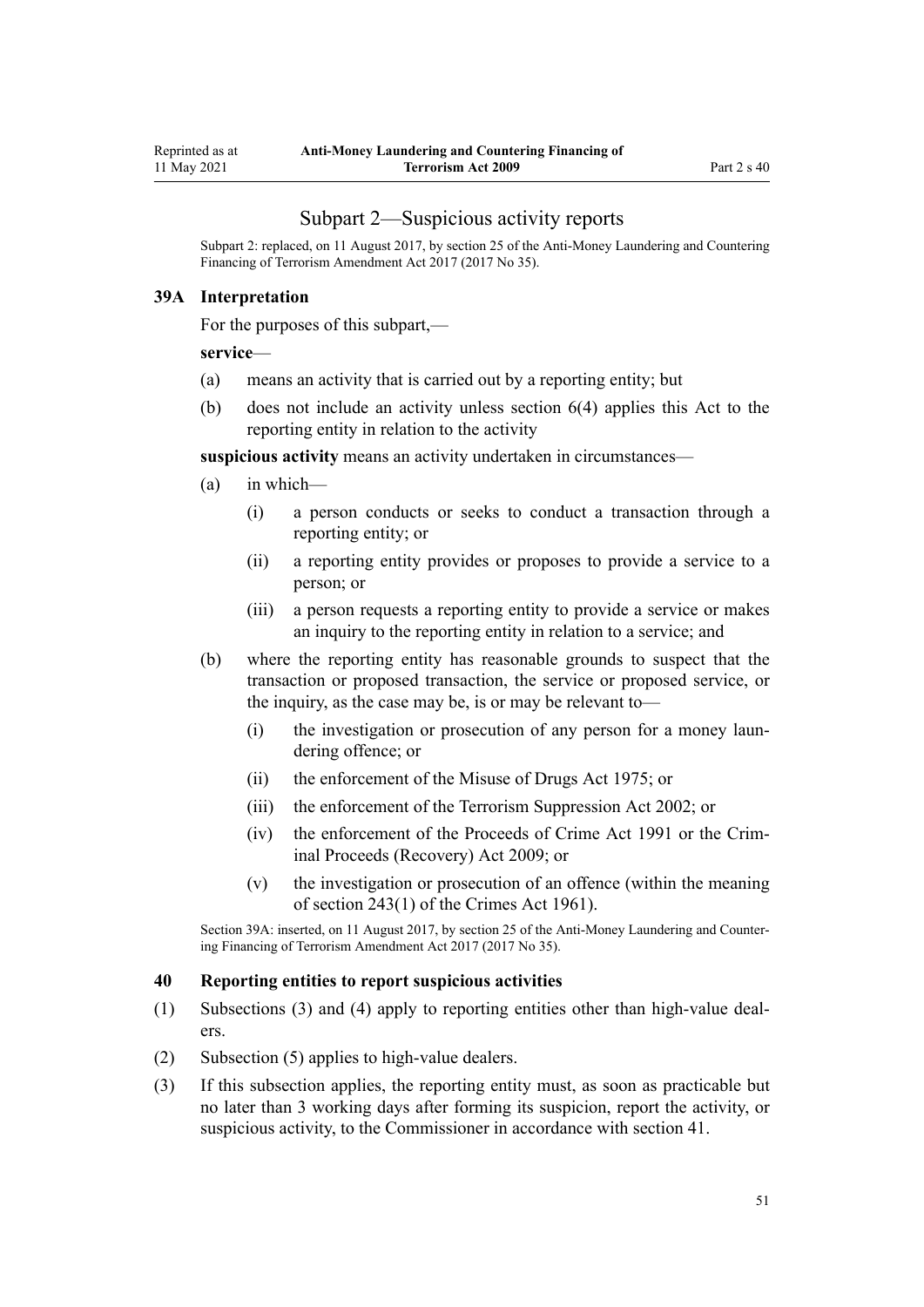- (4) Nothing in subsection (3) requires any person to disclose any information that the person believes on reasonable grounds is a privileged communication.
- (5) A high-value dealer may report a suspicious activity to the Commissioner.

### **41 Nature of suspicious activity report**

<span id="page-51-0"></span>Part  $2 s 41$ 

- (1) Except as provided in subsection (2), a report under [section 40](#page-50-0) must—
	- (a) be in the prescribed form (if any); and
	- (b) contain the details prescribed by regulations; and
	- (c) contain a statement of the grounds on which the reporting entity holds the suspicions referred to in paragraph (b) of the definition of suspicious activity in [section 39A;](#page-50-0) and
	- (d) be signed by a person authorised by the reporting entity to sign suspicious activity reports (unless the report is forwarded by electronic means); and
	- (e) be forwarded, in writing, to the Commissioner—
		- (i) by way of secure electronic transmission by a means specified or provided by the Commissioner for that purpose; or
		- (ii) by another means (including, without limitation, by way of trans‐ mission by fax or email) that may be agreed from time to time between the Commissioner and the reporting entity concerned.
- (2) If the urgency of the situation requires, a suspicious activity report may be made orally to any Police employee authorised for the purpose by the Commissioner, but in any such case the reporting entity must, as soon as practicable but no later than 3 working days after forming its suspicions, forward to the Com‐ missioner a suspicious activity report that complies with the requirements in subsection  $(1)$ .
- (3) The Commissioner may confer the authority to receive a suspicious activity report under subsection (2) on—
	- (a) any specified Police employee; or
	- (b) Police employees of any specified rank or class; or
	- (c) any Police employee or Police employees for the time being holding any specified office or specified class of offices.

Section 41: replaced, on 11 August 2017, by [section 25](http://legislation.govt.nz/pdflink.aspx?id=DLM7161289) of the Anti-Money Laundering and Countering Financing of Terrorism Amendment Act 2017 (2017 No 35).

### **42 Privileged communication defined**

- (1) A communication is a **privileged communication** if—
	- (a) it is a confidential communication (oral or written) (including any infor‐ mation or opinion)—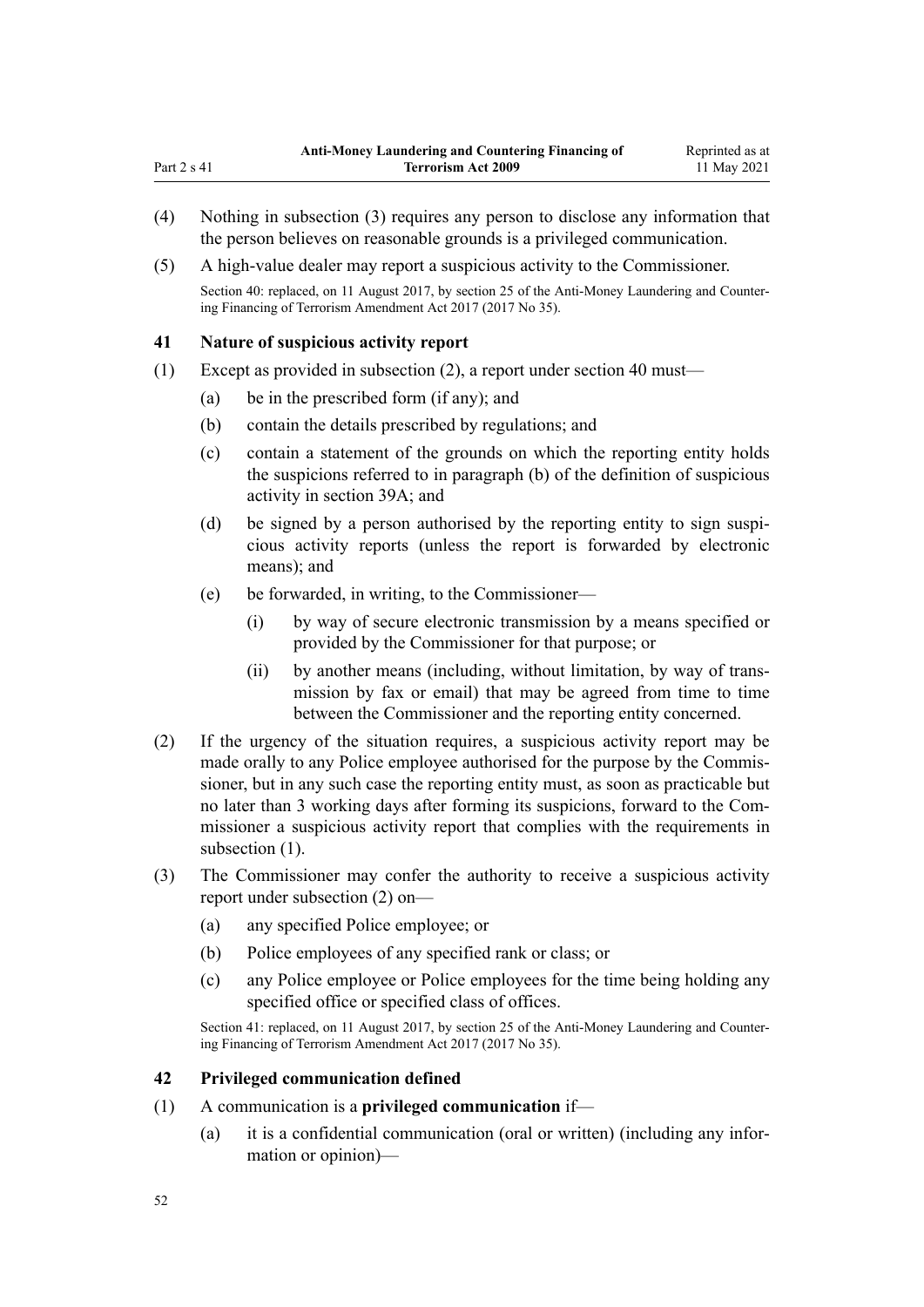- <span id="page-52-0"></span>(i) that passes between—
	- (A) a lawyer and another lawyer in their professional capacity; or
	- (B) a lawyer in his or her professional capacity and his or her client; or
	- (C) any person described in subsubparagraph (A) or (B) and the agent of the other person described in that subsubparagraph (or between the agents of both the persons described) either directly or indirectly; and
- (ii) that is made or brought into existence for the purpose of obtaining or giving legal advice or assistance; or
- (b) it is a communication (including any information or opinion) that—
	- (i) is subject to the general law governing legal professional privil‐ ege; or
	- (ii) is specified in [section 53](http://legislation.govt.nz/pdflink.aspx?id=DLM393658), [54,](http://legislation.govt.nz/pdflink.aspx?id=DLM393659) [55](http://legislation.govt.nz/pdflink.aspx?id=DLM393662), [56,](http://legislation.govt.nz/pdflink.aspx?id=DLM393663) or [57](http://legislation.govt.nz/pdflink.aspx?id=DLM393664) of the Evidence Act 2006.
- (2) However, a communication is not a privileged communication—
	- (a) if there is a prima facie case that the communication or information is made or received, or compiled or prepared,—
		- (i) for a dishonest purpose; or
		- (ii) to enable or aid the commission of an offence; or
	- (b) if, where the information wholly or partly consists of, or relates to, the receipts, payments, income, expenditure, or financial transactions of any specified person, it is contained in (or comprises the whole or a part of) any book, account, statement, or other record prepared or kept by the lawyer in connection with a trust account of the lawyer within the meaning of [section 6](http://legislation.govt.nz/pdflink.aspx?id=DLM364948) of the Lawyers and Conveyancers Act 2006.
- (3) For the purposes of this section, references to a **lawyer** include a firm in which the lawyer is a partner or is held out to be a partner.

### **43 Auditors may report suspicious activities**

- (1) Despite any other enactment or any rule of law, this section applies to a person who, in the course of carrying out the duties of that person's occupation as an auditor, has reasonable grounds to suspect, in relation to any activity, that the activity is relevant to—
	- (a) the investigation or prosecution of any person for a money laundering offence; or
	- (b) the enforcement of the [Misuse of Drugs Act 1975;](http://legislation.govt.nz/pdflink.aspx?id=DLM436100) or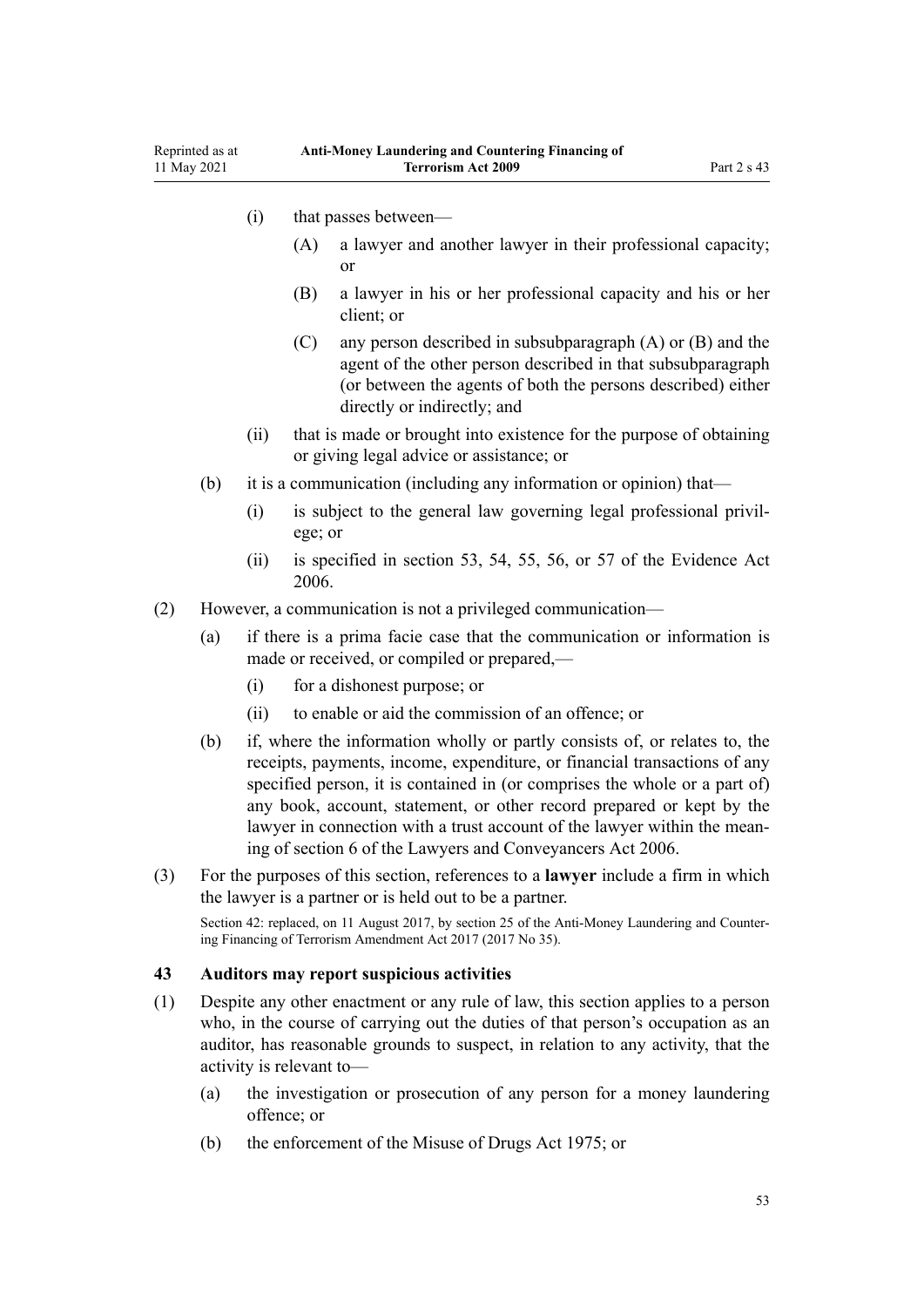- <span id="page-53-0"></span>(c) the enforcement of the [Terrorism Suppression Act 2002](http://legislation.govt.nz/pdflink.aspx?id=DLM151490); or
- (d) the enforcement of the [Proceeds of Crime Act 1991](http://legislation.govt.nz/pdflink.aspx?id=DLM250668) or the Criminal Pro[ceeds \(Recovery\) Act 2009;](http://legislation.govt.nz/pdflink.aspx?id=BILL-SCDRAFT-7242) or
- (e) the investigation or prosecution of an offence (within the meaning of [section 243\(1\)](http://legislation.govt.nz/pdflink.aspx?id=DLM330289) of the Crimes Act 1961).
- (2) A person may report an activity referred to in subsection (1) to the Commis‐ sioner.

### **44 Protection of persons reporting suspicious activities**

- (1) Subsection (2) applies to a person who—
	- (a) discloses or supplies any information in any suspicious activity report; or
	- (b) supplies any information in connection with any suspicious activity report, whether at the time the report is made or afterwards.
- (2) No civil, criminal, or disciplinary proceedings lie against a person to whom subsection (1) applies—
	- (a) in respect of the disclosure or supply, or the manner of the disclosure or supply, by that person of the information referred to in that subsection; or
	- (b) for any consequences that follow from the disclosure or supply of that information.
- (3) If any information is reported under [section 43](#page-52-0) to any Police employee by any person, no civil, criminal, or disciplinary proceedings lie against that person—
	- (a) in respect of the disclosure or supply, or the manner of the disclosure or supply, of that information by that person; or
	- (b) for any consequences that follow from the disclosure or supply of that information.
- (4) However, subsections (2) and (3) do not apply—
	- (a) if the information was disclosed or supplied in bad faith; or
	- (b) if, in the case of information disclosed or supplied by a lawyer, there were reasonable grounds to believe that the information was a privileged communication but the lawyer disclosed it or supplied it despite the existence of those grounds.
- (5) Nothing in this section applies in respect of proceedings for an offence under any of [sections 92 to 97.](#page-76-0)

Section 44: replaced, on 11 August 2017, by [section 25](http://legislation.govt.nz/pdflink.aspx?id=DLM7161289) of the Anti-Money Laundering and Countering Financing of Terrorism Amendment Act 2017 (2017 No 35).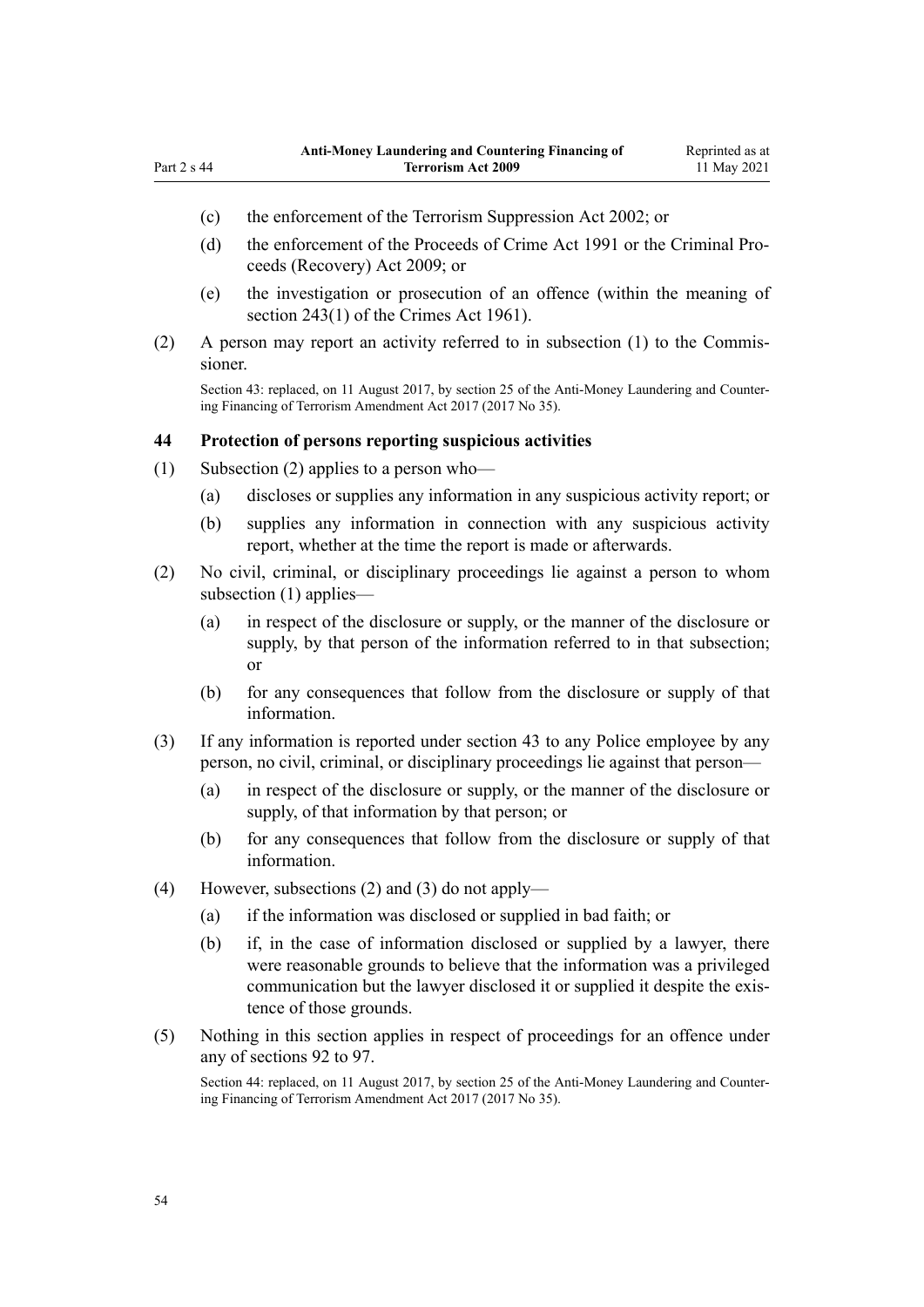### <span id="page-54-0"></span>**45 Immunity from liability for disclosure of information relating to money laundering transactions**

- (1) This section applies if—
	- (a) a person does any act that would constitute, or that the person believes would constitute, an offence against [section 243\(2\) or \(3\)](http://legislation.govt.nz/pdflink.aspx?id=DLM330289) of the Crimes Act 1961; and
	- (b) in respect of the doing of that act, that person would have, by virtue of [section 244](http://legislation.govt.nz/pdflink.aspx?id=DLM330403) of the Crimes Act 1961, a defence to a charge under [section](http://legislation.govt.nz/pdflink.aspx?id=DLM330289) [243\(2\) or \(3\)](http://legislation.govt.nz/pdflink.aspx?id=DLM330289) of that Act; and
	- (c) that person discloses to any Police employee any information relating to a money laundering transaction (within the meaning of [section 243\(4\)](http://legislation.govt.nz/pdflink.aspx?id=DLM330289) of the Crimes Act 1961), being a money laundering transaction that constitutes (in whole or in part), or is connected with or related to, the act referred to in paragraph (a); and
	- (d) that information is so disclosed, in good faith, for the purpose of, or in connection with, the enforcement or intended enforcement of any enactment or provision referred to in [section 244\(a\)](http://legislation.govt.nz/pdflink.aspx?id=DLM330403) of the Crimes Act 1961; and
	- (e) that person is otherwise under any obligation (whether arising by virtue of any enactment or any rule of law or any other instrument) to maintain secrecy in relation to, or not to disclose, that information.
- (2) If this section applies, then, without limiting [section 44](#page-53-0) and despite the fact that the disclosure would otherwise constitute a breach of that obligation of secrecy or non-disclosure, the disclosure by that person, to that Police employee, of that information is not a breach of that obligation of secrecy or non-disclosure or (where applicable) of any enactment by which that obligation is imposed.

Section 45: replaced, on 11 August 2017, by [section 25](http://legislation.govt.nz/pdflink.aspx?id=DLM7161289) of the Anti-Money Laundering and Counter‐ ing Financing of Terrorism Amendment Act 2017 (2017 No 35).

### **46 Disclosure of information relating to suspicious activity reports**

- (1) This section and [section 47](#page-55-0) apply in respect of the following information:
	- (a) any suspicious activity report:
	- (b) any information the disclosure of which will identify, or is reasonably likely to identify, any person—
		- (i) as a person who, in his or her capacity as an officer or employee of a reporting entity, has handled a transaction in respect of which a suspicious activity report was made; or
		- (ii) as a person who has prepared a suspicious activity report; or
		- (iii) as a person who has made a suspicious activity report:
	- (c) any information that discloses, or is reasonably likely to disclose, the existence of a suspicious activity report.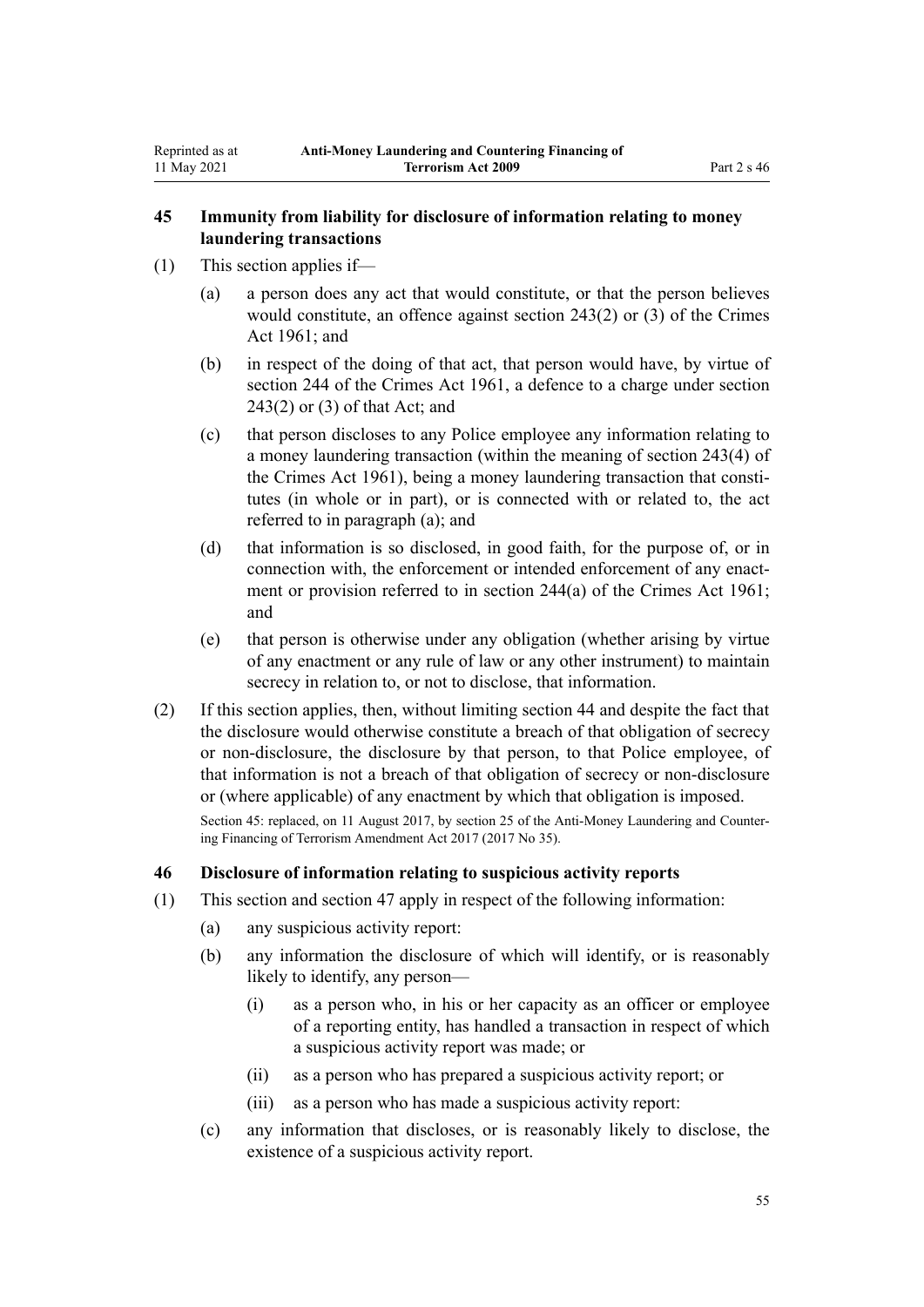- (2) A reporting entity must not disclose information to which this section relates to any person except—
	- (a) a Police employee who is authorised by the Commissioner to receive the information; or
	- (b) the reporting entity's AML/CFT supervisor; or
	- (c) an officer or employee of the reporting entity, for any purpose connected with the performance of that person's duties; or
	- (d) a lawyer, for the purpose of obtaining legal advice or representation in relation to the matter; or
	- (e) another member of a designated business group of which the reporting entity is a member, to the extent necessary for the reporting entity to decide whether to make a suspicious activity report.
- (3) A Police employee may disclose information to which this section applies only for law enforcement purposes.
- (4) An AML/CFT supervisor may disclose information to which this section applies only to the Police for law enforcement purposes.
- (5) A person to whom a function or power has been delegated under [section 134](#page-93-0) may disclose information to which this section applies only to the AML/CFT supervisor that made the delegation.
- (6) A person (**person A**) referred to in subsection (2)(c) to whom disclosure of any information to which that subsection applies has been made must not disclose that information except to another person of the kind referred to in that subsec‐ tion for the purpose of—
	- (a) the performance of person A's duties; or
	- (b) obtaining legal advice or representation in relation to the matter.
- (7) A person referred to in subsection (2)(d) to whom disclosure of any information to which that subsection applies has been made must not disclose that information except to a person of the kind referred to in that subsection for the purpose of giving legal advice or making representations in relation to the matter.
- (8) Any other person who has information to which this section applies may dis‐ close that information only to the Police for law enforcement purposes.

# **47 Disclosure of information in proceedings**

(1) No person may disclose, in any judicial proceeding (within the meaning of [sec‐](http://legislation.govt.nz/pdflink.aspx?id=DLM328793) [tion 108\(4\)](http://legislation.govt.nz/pdflink.aspx?id=DLM328793) of the Crimes Act 1961), any information contained in a suspicious activity report unless the Judge or, as the case requires, the person presiding at the proceeding is satisfied that the disclosure of the information is necessary in the interests of justice.

<span id="page-55-0"></span>Part 2 s 47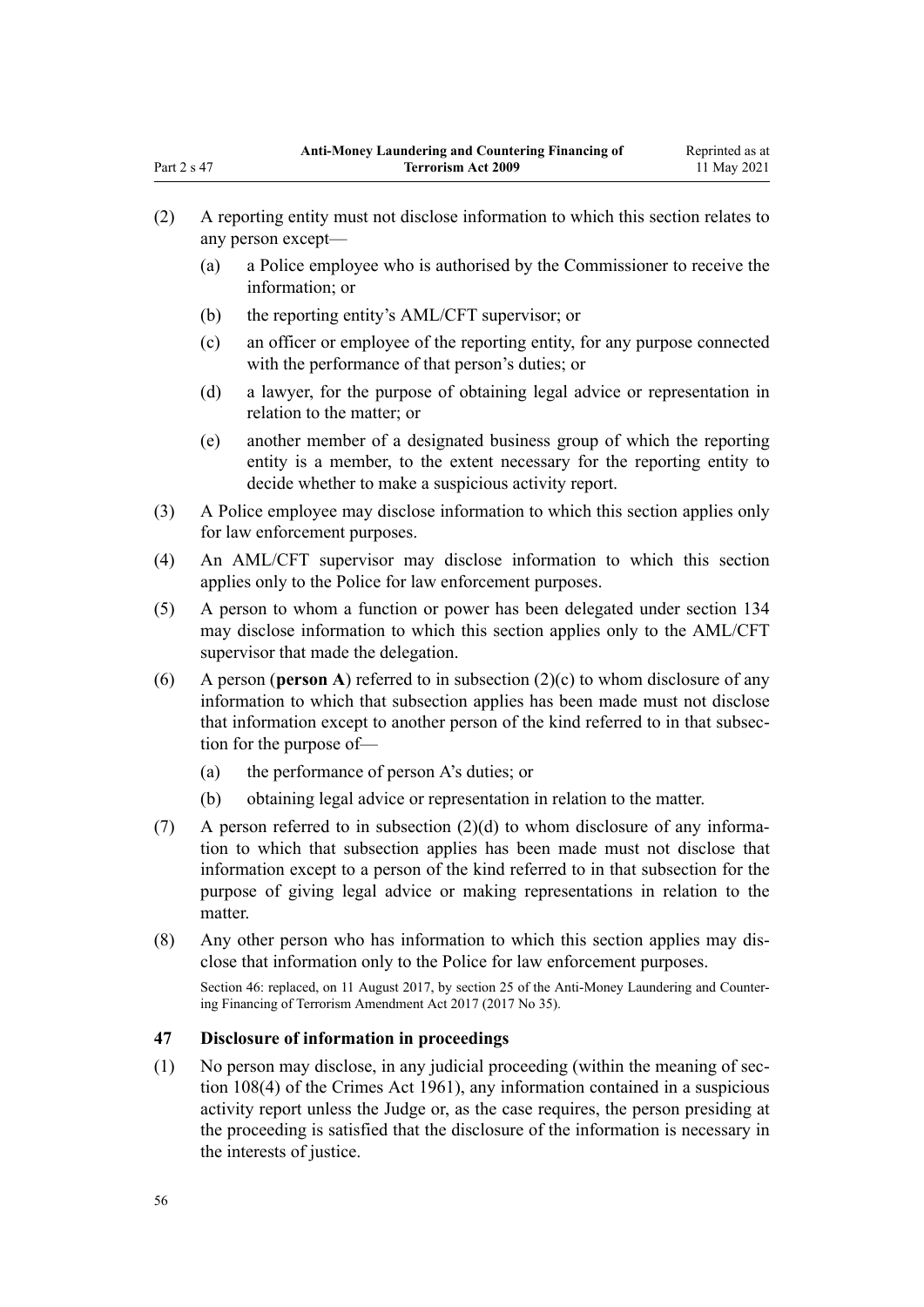<span id="page-56-0"></span>(2) Nothing in this section prohibits the disclosure of any information for the pur‐ poses of the prosecution of any offence against [section 93](#page-77-0) or [94.](#page-78-0)

Section 47: replaced, on 11 August 2017, by [section 25](http://legislation.govt.nz/pdflink.aspx?id=DLM7161289) of the Anti-Money Laundering and Countering Financing of Terrorism Amendment Act 2017 (2017 No 35).

# **48 Disclosure of personal information relating to employees or senior managers**

An AML/CFT supervisor that has, in the performance and exercise of its functions and powers under this Act, obtained personal information about employees or senior managers may disclose that information to another government agency for the following purposes if the AML/CFT supervisor is satis– fied that the agency has a proper interest in receiving the information:

- (a) law enforcement purposes:
- (b) the detection, investigation, and prosecution of any offence under the following Acts:
	- (i) the [Companies Act 1993](http://legislation.govt.nz/pdflink.aspx?id=DLM319569):
	- (ii) *[Repealed]*
	- (iii) the Financial Service Providers (Registration and Dispute Reso[lution\) Act 2008](http://legislation.govt.nz/pdflink.aspx?id=DLM1109400):
	- (iv) the [Gambling Act 2003](http://legislation.govt.nz/pdflink.aspx?id=DLM207496):
	- (v) the [Reserve Bank of New Zealand Act 1989:](http://legislation.govt.nz/pdflink.aspx?id=DLM199363)
	- (vi) the [Financial Markets Conduct Act 2013.](http://legislation.govt.nz/pdflink.aspx?id=DLM4090503)

Section 48: replaced, on 11 August 2017, by [section 25](http://legislation.govt.nz/pdflink.aspx?id=DLM7161289) of the Anti-Money Laundering and Countering Financing of Terrorism Amendment Act 2017 (2017 No 35).

Section 48(b)(ii): repealed, on 15 March 2021, by [section 98](http://legislation.govt.nz/pdflink.aspx?id=DLM7386624) of the Financial Services Legislation Amendment Act 2019 (2019 No 8).

# Subpart 2A—Prescribed transaction reports

Subpart 2A: inserted, on 1 July 2017, by [section 9](http://legislation.govt.nz/pdflink.aspx?id=DLM6602222) of the Anti-Money Laundering and Countering Financing of Terrorism Amendment Act 2015 (2015 No 96).

#### **48A Reporting entities to report certain prescribed transactions**

- (1) Despite any other enactment or rule of law, but subject to any regulations made under [section 154](#page-107-0), if a person conducts a prescribed transaction through a reporting entity, the reporting entity must (as soon as practicable, but not later than 10 working days after the transaction) report the transaction to the Commissioner in accordance with [section 48B](#page-57-0).
- (2) Nothing in subsection (1) requires any lawyer to disclose any privileged com‐ munication (as defined in [section 42](#page-51-0)).

Section 48A: inserted, on 1 July 2017, by [section 9](http://legislation.govt.nz/pdflink.aspx?id=DLM6602222) of the Anti-Money Laundering and Countering Financing of Terrorism Amendment Act 2015 (2015 No 96).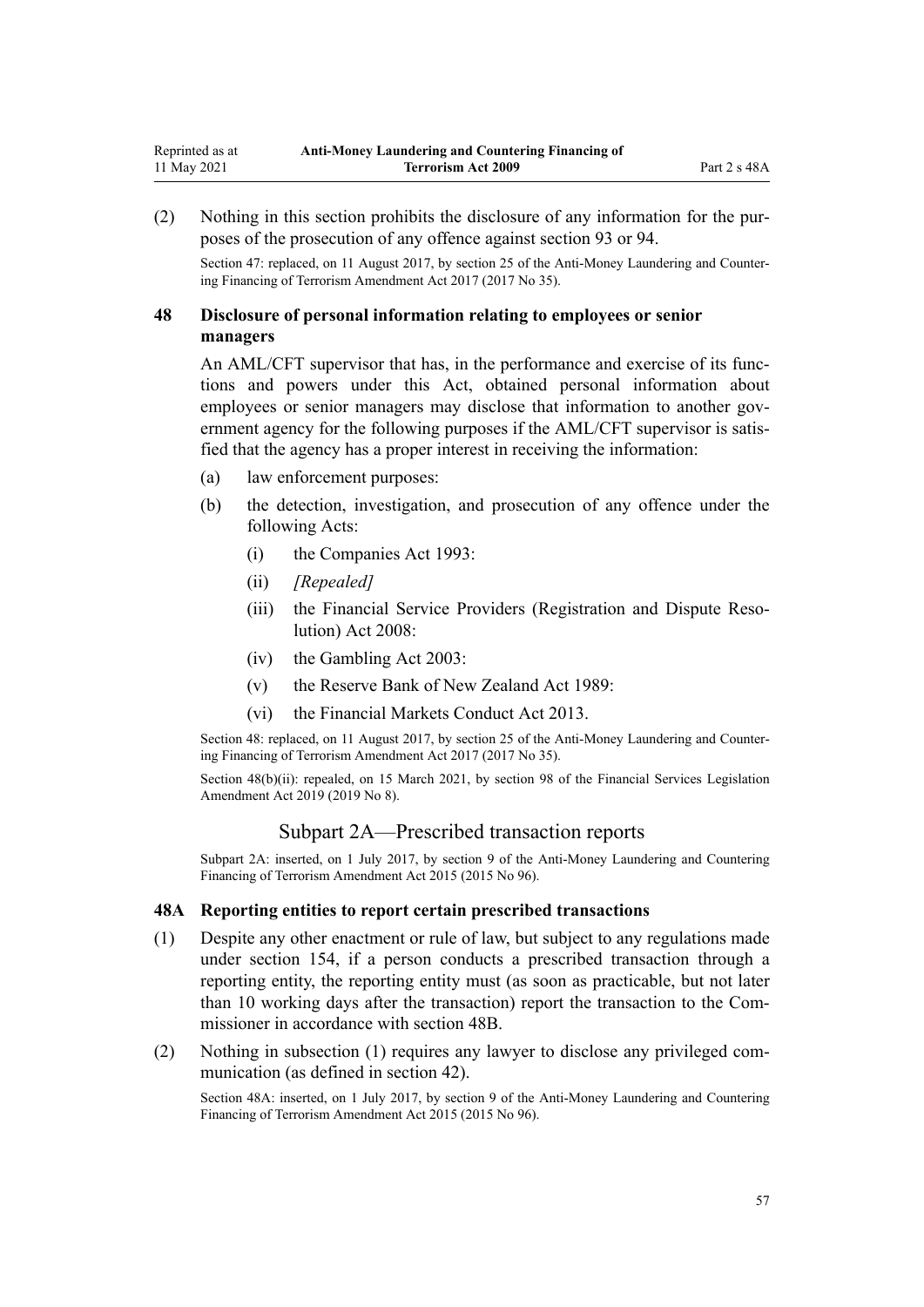### <span id="page-57-0"></span>**48B Prescribed transaction reports**

- (1) Except as provided in subsection (2), a report made under [section 48A\(1\)](#page-56-0) must—
	- (a) be in the form or forms (if any) prescribed by regulations made under [section 153\(c\);](#page-106-0) and
	- (b) contain the following information:
		- (i) a description of the nature of the transaction:
		- (ii) the amount of the transaction and the currency in which it was denominated:
		- (iii) the date on which the transaction was conducted:
		- (iv) the parties to the transaction:
		- $(v)$  if applicable, the name of the facility through which the transaction was conducted, and any other facilities (whether or not provided by the reporting entity) directly involved in the transaction:
		- (vi) any other information prescribed by regulations made under sec[tion 153\(c\);](#page-106-0) and
	- (c) be signed by a person authorised by the reporting entity to sign pre‐ scribed transaction reports (unless the report is provided by electronic means other than an electronic copy of the signed report); and
	- (d) be forwarded, in writing, to the Commissioner—
		- (i) by way of secure electronic transmission specified or provided by the Commissioner for this purpose; or
		- (ii) by another means (including, without limitation, by way of trans‐ mission by post, fax, or email) that may be agreed from time to time between the Commissioner and the reporting entity concerned.
- (2) The Commissioner may confer the authority to receive a prescribed transaction report under subsection (1) on—
	- (a) any specified Police employee; or
	- (b) Police employees of any specified rank or class; or
	- (c) any Police employee or Police employees for the time being holding any specified office or specified class of offices.

Section 48B: inserted, on 1 July 2017, by [section 9](http://legislation.govt.nz/pdflink.aspx?id=DLM6602222) of the Anti-Money Laundering and Countering Financing of Terrorism Amendment Act 2015 (2015 No 96).

### **48C Sections 43 to 48 apply to prescribed transactions**

[Sections 43 to 48](#page-52-0) apply, with all necessary modifications, to prescribed transac‐ tions.

Section 48C: inserted, on 1 July 2017, by [section 9](http://legislation.govt.nz/pdflink.aspx?id=DLM6602222) of the Anti-Money Laundering and Countering Financing of Terrorism Amendment Act 2015 (2015 No 96).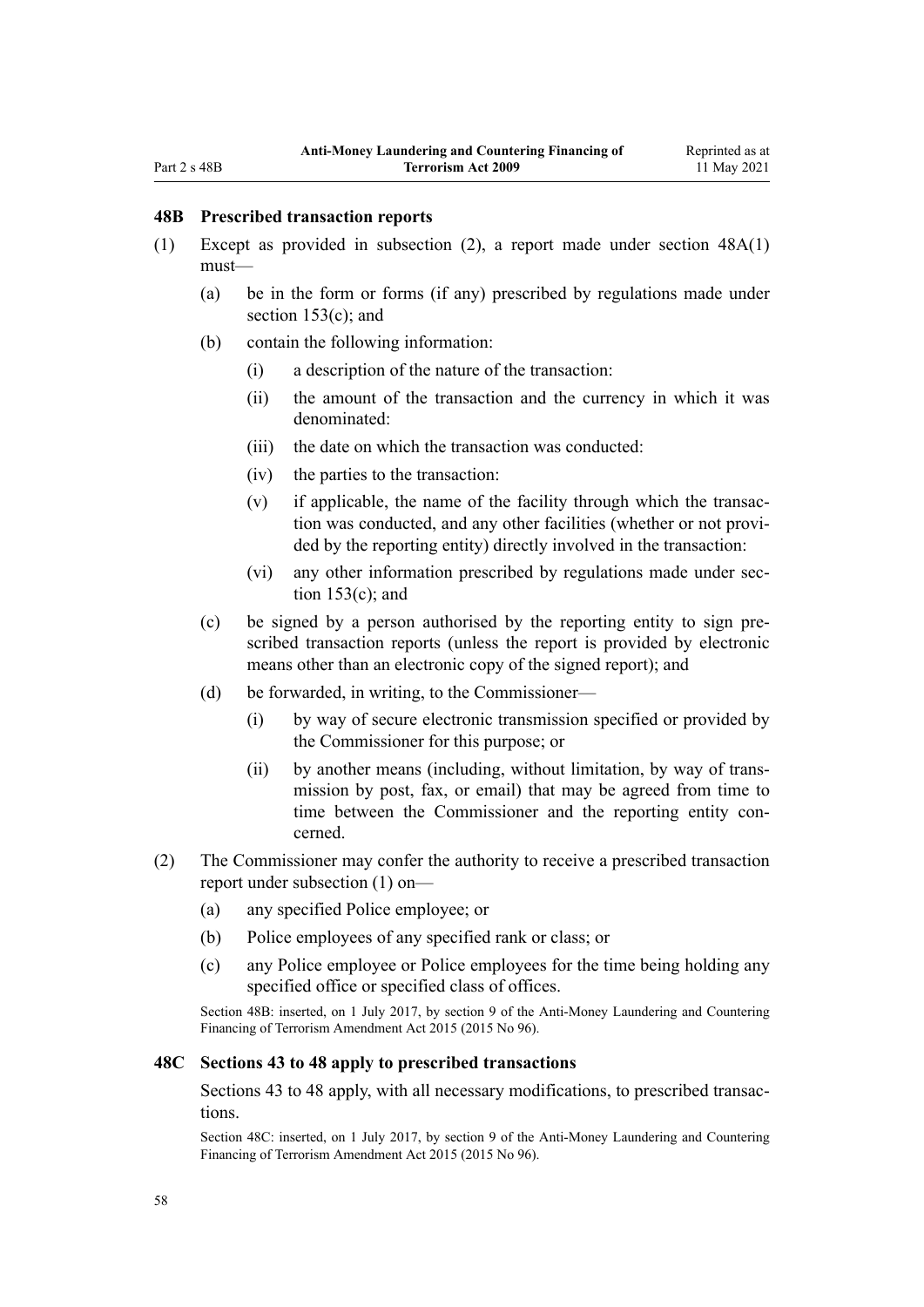# Subpart 3—Record keeping

### <span id="page-58-0"></span>**49 Obligation to keep transaction records**

- (1) In relation to every transaction that is conducted through a reporting entity, the reporting entity must keep those records that are reasonably necessary to enable that transaction to be readily reconstructed at any time.
- (2) Without limiting subsection (1), records must contain the following information:
	- (a) the nature of the transaction:
	- (b) the amount of the transaction and the currency in which it was denominated:
	- (c) the date on which the transaction was conducted:
	- (d) the parties to the transaction:
	- (e) if applicable, the facility through which the transaction was conducted, and any other facilities (whether or not provided by the reporting entity) directly involved in the transaction:
	- (f) the name of the officer or employee or agent of the reporting entity who handled the transaction, if that officer, employee, or agent—
		- (i) has face-to-face dealings in respect of the transaction with any of the parties to the transaction; and
		- (ii) has formed a suspicion (of the kind referred to in section  $40(1)(b)$ ) about the transaction:
	- (g) any other information prescribed by regulations.
- (3) A reporting entity must retain the records kept by that reporting entity, in accordance with this section, in relation to a transaction for—
	- (a) a period of at least 5 years after the completion of that transaction; or
	- (b) any longer period that the AML/CFT supervisor for the reporting entity, or the Commissioner, specifies.

Compare: 1996 No 9 [s 29](http://legislation.govt.nz/pdflink.aspx?id=DLM374132)

#### **49A Obligation to keep reports of suspicious activities**

- (1) If a reporting entity reports a suspicious activity to the Commissioner, the reporting entity must keep a copy of that report.
- (2) The reporting entity must keep a copy of the report for—
	- (a) a period of at least 5 years after the report is made; or
	- (b) any longer period that the AML/CFT supervisor for the reporting entity, or the Commissioner, specifies.

Section 49A: inserted, on 11 August 2017, by [section 26](http://legislation.govt.nz/pdflink.aspx?id=DLM7161306) of the Anti-Money Laundering and Countering Financing of Terrorism Amendment Act 2017 (2017 No 35).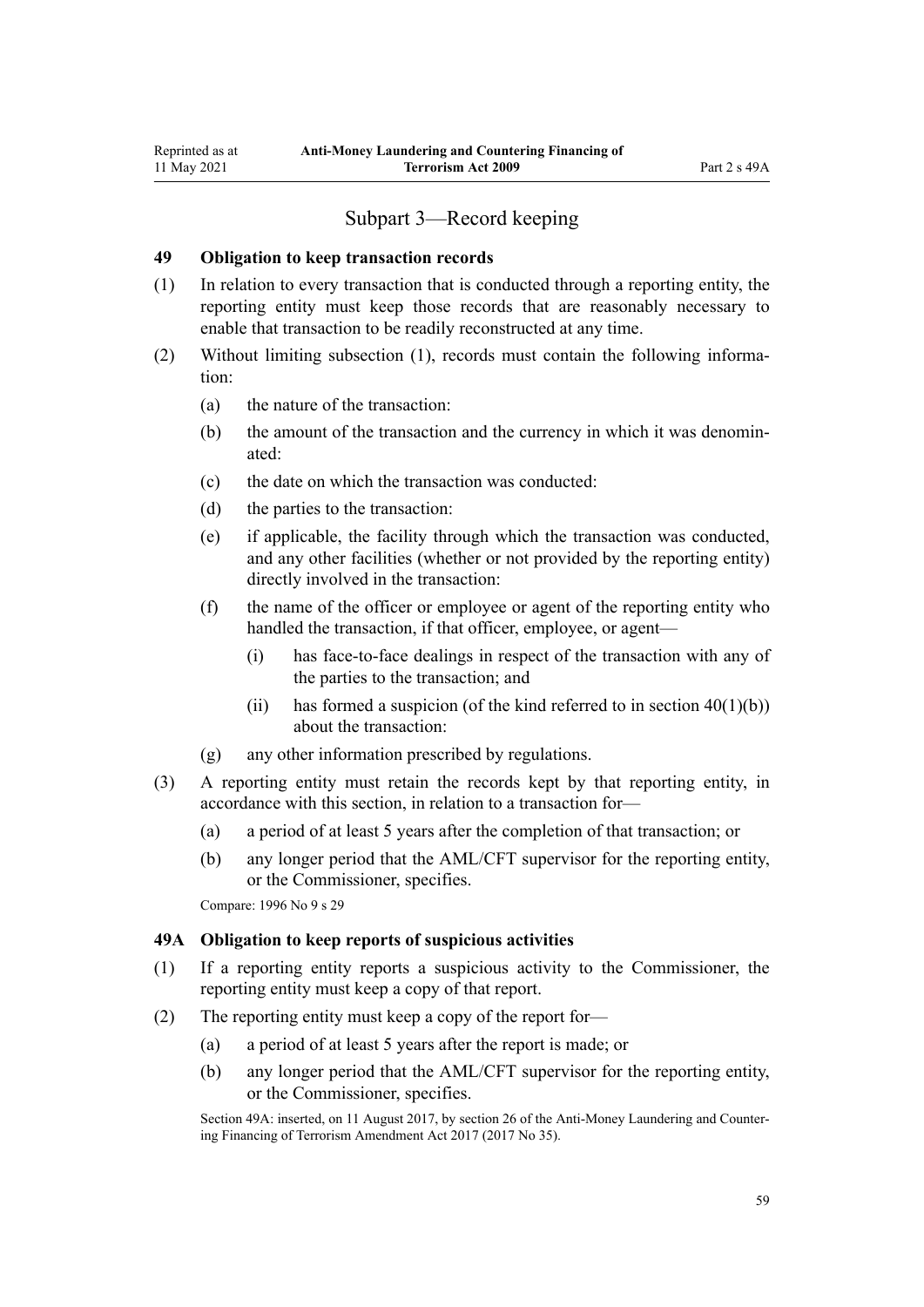# <span id="page-59-0"></span>**50 Obligation to keep identity and verification records**

- (1) In respect of each case in which a reporting entity is required, under [subpart 1](#page-31-0) of this Part, to identify and verify the identity of a person, the reporting entity must keep those records that are reasonably necessary to enable the nature of the evidence used for the purposes of that identification and verification to be readily identified at any time.
- (2) Without limiting subsection (1), those records may comprise—
	- (a) a copy of the evidence so used; or
	- (b) if it is not practicable to retain that evidence, any information as is reasonably necessary to enable that evidence to be obtained.
- (3) A reporting entity must retain the records kept by that reporting entity for,—
	- (a) in the case of records relating to the identity and verification of the iden‐ tity of a person in relation to establishing a business relationship, a period of at least 5 years after the end of that business relationship; or
	- (b) in the case of records relating to the identity and verification of the identity of a person in relation to conducting an occasional transaction or activity, a period of at least 5 years after the completion of that occasional transaction or activity; or
	- (c) in the case of records relating to the identity and verification of the iden‐ tity of an originator in relation to a wire transfer,—
		- (i) if the wire transfer is conducted by a customer with whom the reporting entity has a business relationship, a period of at least 5 years after the end of that business relationship; or
		- (ii) if the wire transfer is an occasional transaction or activity, a period of at least 5 years after the completion of the wire transfer.

Compare: 1996 No 9 [s 30](http://legislation.govt.nz/pdflink.aspx?id=DLM374134)

Section 50(3)(b): amended, on 11 August 2017, by [section 68](http://legislation.govt.nz/pdflink.aspx?id=DLM7340644) of the Anti-Money Laundering and Countering Financing of Terrorism Amendment Act 2017 (2017 No 35).

Section 50(3)(c)(ii): amended, on 11 August 2017, by [section 68](http://legislation.govt.nz/pdflink.aspx?id=DLM7340644) of the Anti-Money Laundering and Countering Financing of Terrorism Amendment Act 2017 (2017 No 35).

#### **51 Obligation to keep other records**

- (1) A reporting entity must keep the following records in addition to the records referred to in [sections 49](#page-58-0) and 50:
	- (a) records that are relevant to the establishment of the business relation‐ ship; and
	- (b) records relating to risk assessments, AML/CFT programmes, and audits; and
	- (c) any other records (for example, account files, business correspondence, and written findings) relating to, and obtained during the course of, a business relationship that are reasonably necessary to establish the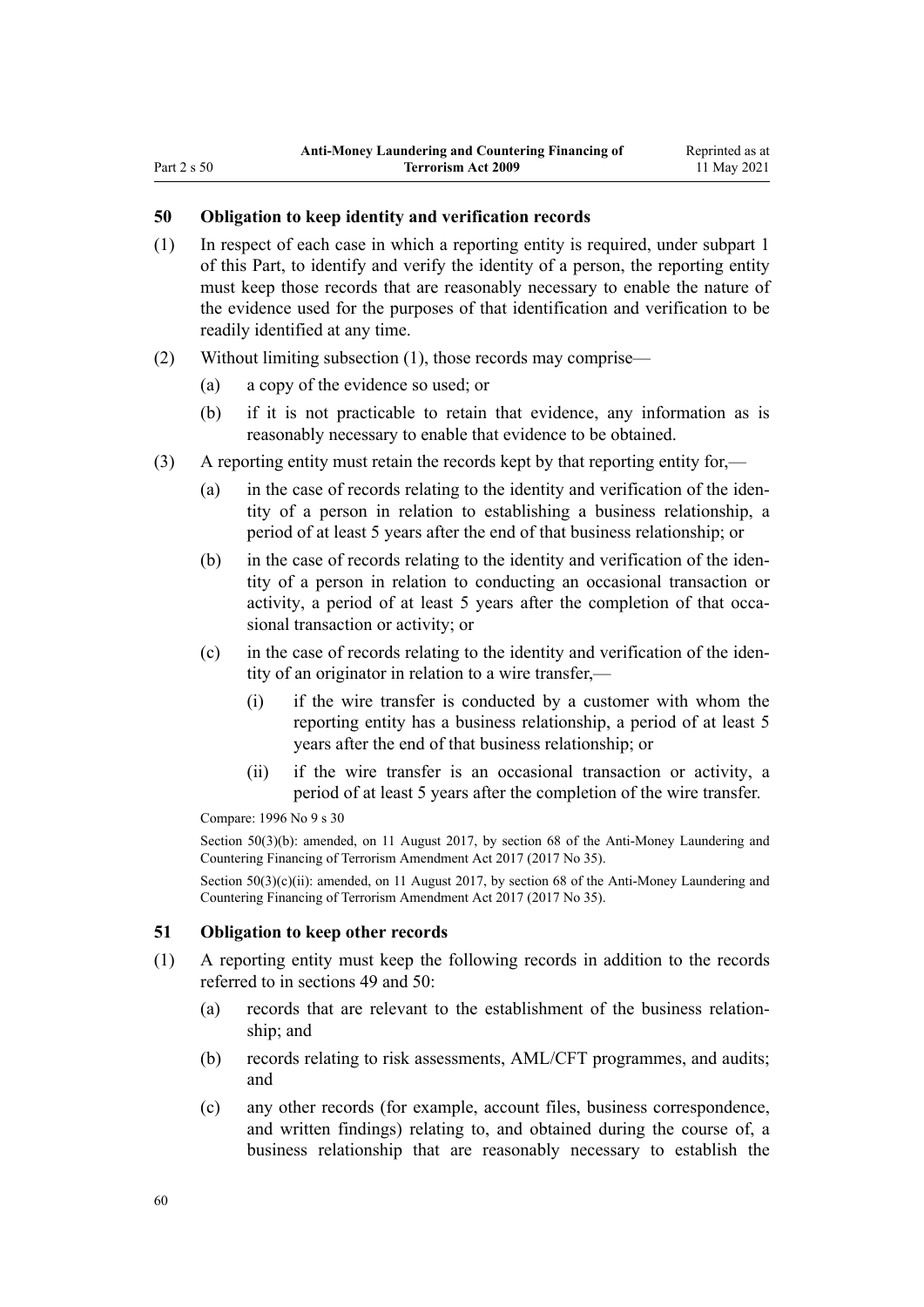nature and purpose of, and activities relating to, the business relation‐ ship; and

- (d) any other records prescribed by regulations made under [section 153.](#page-106-0)
- (2) The records relating to risk assessment, AML/CFT programmes, and audits must be kept for a period of at least 5 years after the date on which they ceased to be used on a regular basis.
- (3) A reporting entity must make records relating to risk assessments, AML/CFT programmes, and audits available to its AML/CFT supervisor on request.

Compare: 1996 No 9 [s 31](http://legislation.govt.nz/pdflink.aspx?id=DLM374136)

11 May 2021

Section 51(1)(c): amended, on 11 August 2017, by [section 27\(1\)](http://legislation.govt.nz/pdflink.aspx?id=DLM7161308) of the Anti-Money Laundering and Countering Financing of Terrorism Amendment Act 2017 (2017 No 35).

Section 51(1)(d): inserted, on 11 August 2017, by [section 27\(2\)](http://legislation.govt.nz/pdflink.aspx?id=DLM7161308) of the Anti-Money Laundering and Countering Financing of Terrorism Amendment Act 2017 (2017 No 35).

Section 51(2): replaced, on 11 August 2017, by [section 27\(3\)](http://legislation.govt.nz/pdflink.aspx?id=DLM7161308) of the Anti-Money Laundering and Countering Financing of Terrorism Amendment Act 2017 (2017 No 35).

### **52 How records to be kept**

Records required by this subpart to be kept by a reporting entity must—

- (a) be kept either in written form in the English language, or so as to enable the records to be readily accessible and readily convertible into written form in the English language; and
- (b) be kept in the manner prescribed by regulations (if any).

Compare: 1996 No 9 [s 32](http://legislation.govt.nz/pdflink.aspx?id=DLM374137)

#### **53 When records need not be kept**

- (1) Nothing in this subpart requires the retention of any records kept by a reporting entity that has been liquidated and finally dissolved except as provided in subsection  $(2)$ .
- (2) The High Court may, in relation to a reporting entity that is being or has been liquidated, make an order requiring that any or all of the records referred to in [sections 50](#page-59-0) and [51](#page-59-0) be kept for any period it thinks fit.

Compare: 1996 No 9 [s 33](http://legislation.govt.nz/pdflink.aspx?id=DLM374138)

## **54 Destruction of records**

- (1) Subject to subsection (2), a reporting entity must take all practicable steps to ensure that every record retained by that reporting entity under this subpart, and every copy of that record, is destroyed as soon as practicable after the expiry of the period for which the reporting entity is required to retain that record.
- (2) Nothing in this section requires the destruction of any record, or any copy of any record, in any case where there is a lawful reason for retaining that record.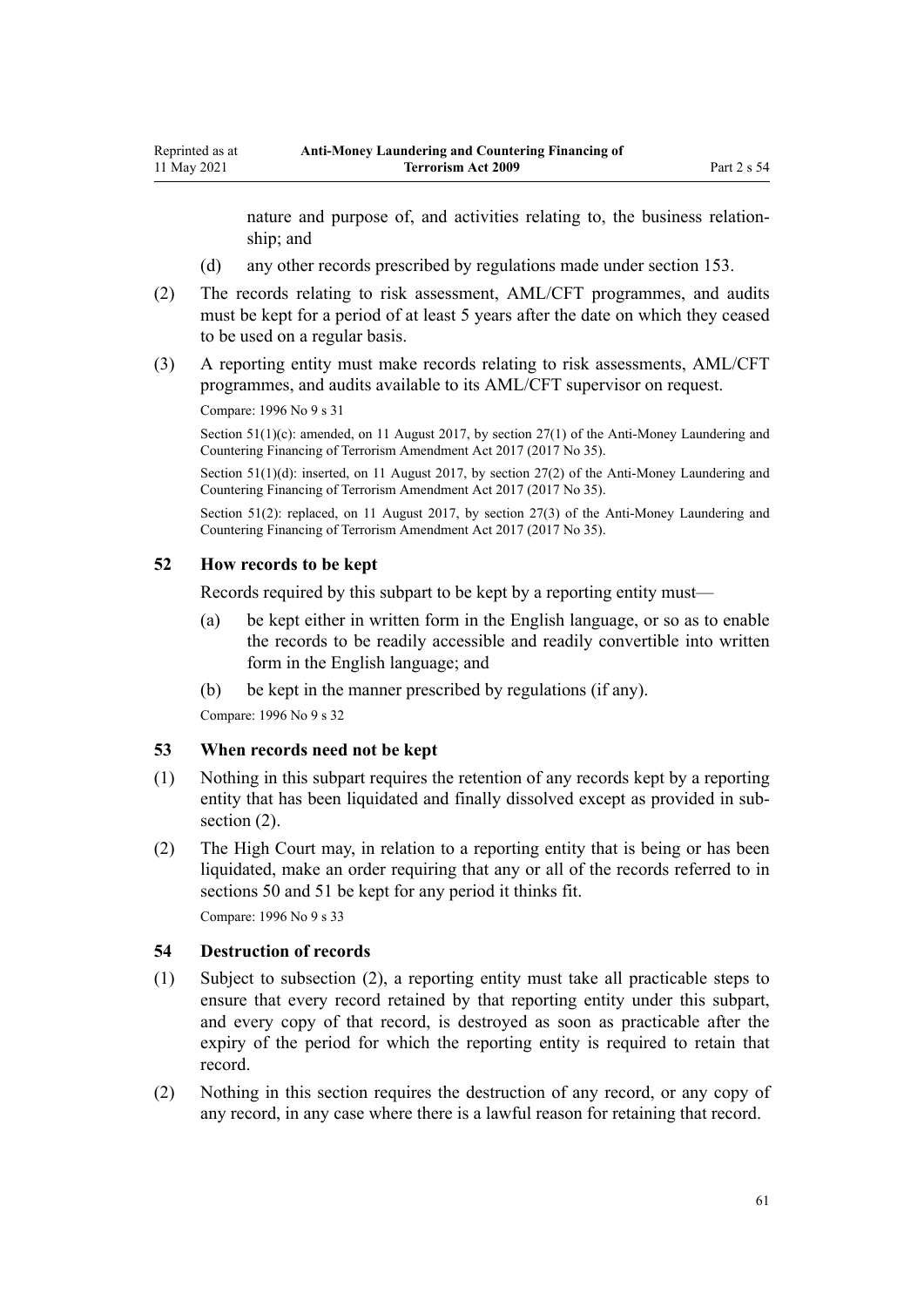- (3) Without limiting subsection (2), there is a lawful reason for retaining a record if the retention of that record is necessary—
	- (a) in order to comply with the requirements of any other enactment; or
	- (b) to enable a reporting entity to carry on its business; or
	- (c) for the purposes of the detection, investigation, or prosecution of any offence.

Compare: 1996 No 9 [s 34](http://legislation.govt.nz/pdflink.aspx?id=DLM374139)

### **55 Other laws not affected**

Nothing in this subpart limits or affects any other enactment that requires any reporting entity to keep or retain a record.

Compare: 1996 No 9 [s 35](http://legislation.govt.nz/pdflink.aspx?id=DLM374140)

Subpart 4—Compliance with AML/CFT requirements

# **56 Reporting entity must have AML/CFT programme and AML/CFT compliance officer**

- (1) A reporting entity must establish, implement, and maintain a compliance pro‐ gramme (an **AML/CFT programme**) that includes internal procedures, policies, and controls to—
	- (a) detect money laundering and the financing of terrorism; and
	- (b) manage and mitigate the risk of money laundering and financing of ter‐ rorism.
- (2) A reporting entity must designate an employee as an AML/CFT compliance officer to administer and maintain its AML/CFT programme.
- (3) In the case of a reporting entity that does not have employees, the reporting entity must appoint a person to act as its AML/CFT compliance officer.
- (4) The AML/CFT compliance officer must report to a senior manager of the reporting entity.
- (5) Despite subsections (2) to (4), if a reporting entity is a partnership,—
	- (a) the partnership may designate one of the partners as an AML/CFT compliance officer to administer and maintain its AML/CFT programme, irrespective of whether the partnership has or does not have employees; and
	- (b) the partner so designated must report to another partner designated for the purpose of receiving those reports by the partnership.

Section 56(5): inserted, on 8 September 2018, by [section 6](http://legislation.govt.nz/pdflink.aspx?id=LMS15910) of the Statutes Amendment Act 2018 (2018 No 27).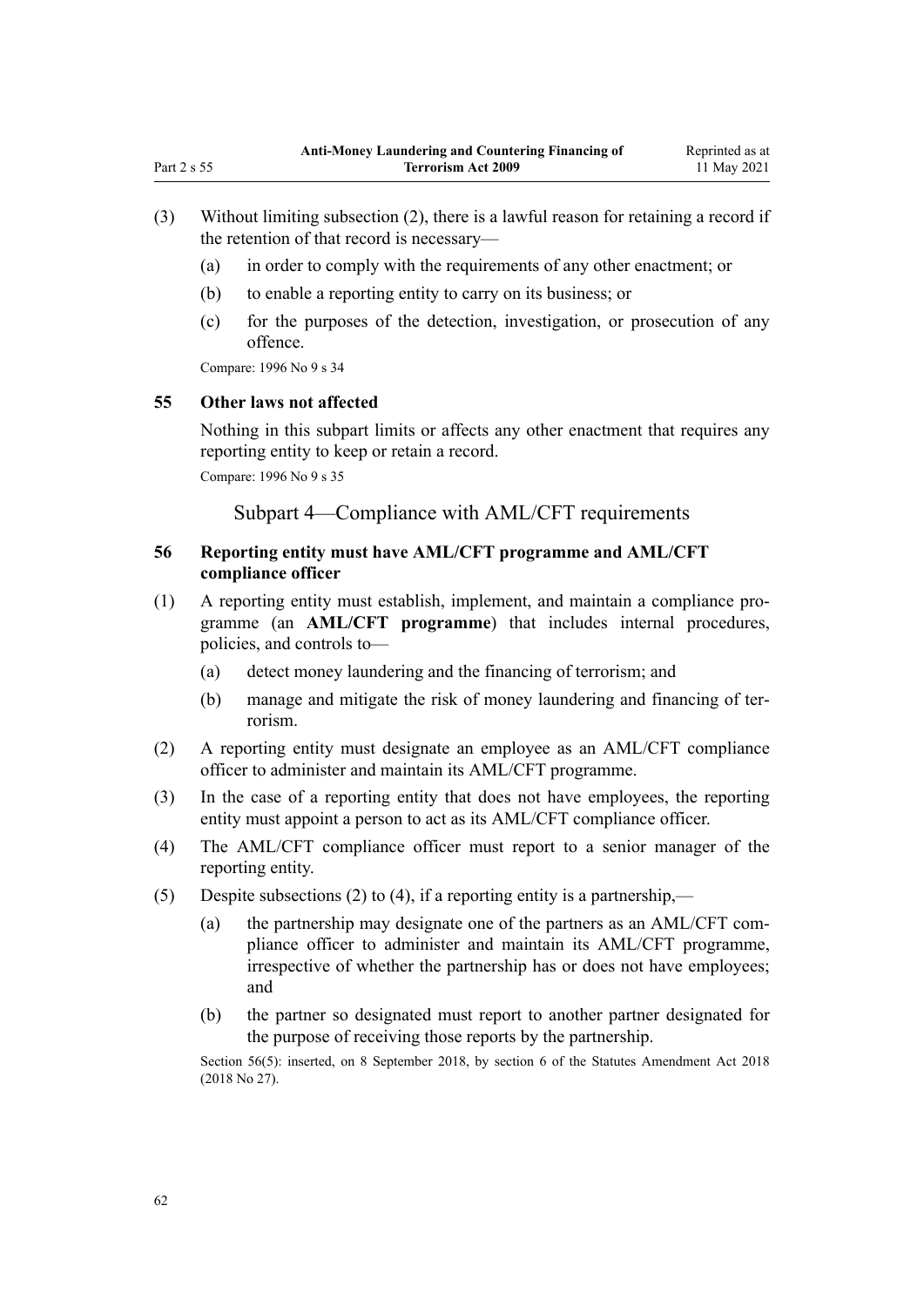### **57 Minimum requirements for AML/CFT programmes**

- (1) A reporting entity's AML/CFT programme must be in writing and be based on the risk assessment undertaken in accordance with [section 58](#page-63-0) and include adequate and effective procedures, policies, and controls for—
	- (a) vetting—
		- (i) senior managers:
		- (ii) the AML/CFT compliance officer:
		- (iii) any other employee that is engaged in AML/CFT related duties; and
	- (b) training on AML/CFT matters for the following employees:
		- (i) senior managers:
		- (ii) the AML/CFT compliance officer:
		- (iii) any other employee that is engaged in AML/CFT related duties; and
	- (c) complying with customer due diligence requirements (including ongoing customer due diligence and account monitoring); and
	- (d) reporting suspicious activities; and
	- (da) reporting prescribed transactions; and
	- (e) record keeping; and
	- (f) setting out what the reporting entity needs to do, or continue to do, to manage and mitigate the risks of money laundering and the financing of terrorism; and
	- (g) examining, and keeping written findings relating to,—
		- (i) complex or unusually large transactions; and
		- (ii) unusual patterns of transactions that have no apparent economic or visible lawful purpose; and
		- (iii) any other activity that the reporting entity regards as being particularly likely by its nature to be related to money laundering or the financing of terrorism; and
	- (h) monitoring, examining, and keeping written findings relating to business relationships and transactions from or in countries that do not have or have insufficient anti-money laundering or countering financing of terrorism systems in place and have additional measures for dealing with or restricting dealings with such countries; and
	- (i) preventing the use, for money laundering or the financing of terrorism, of products (for example, the misuse of technology) and transactions (for example, non-face-to-face business relationships or transactions) that might favour anonymity; and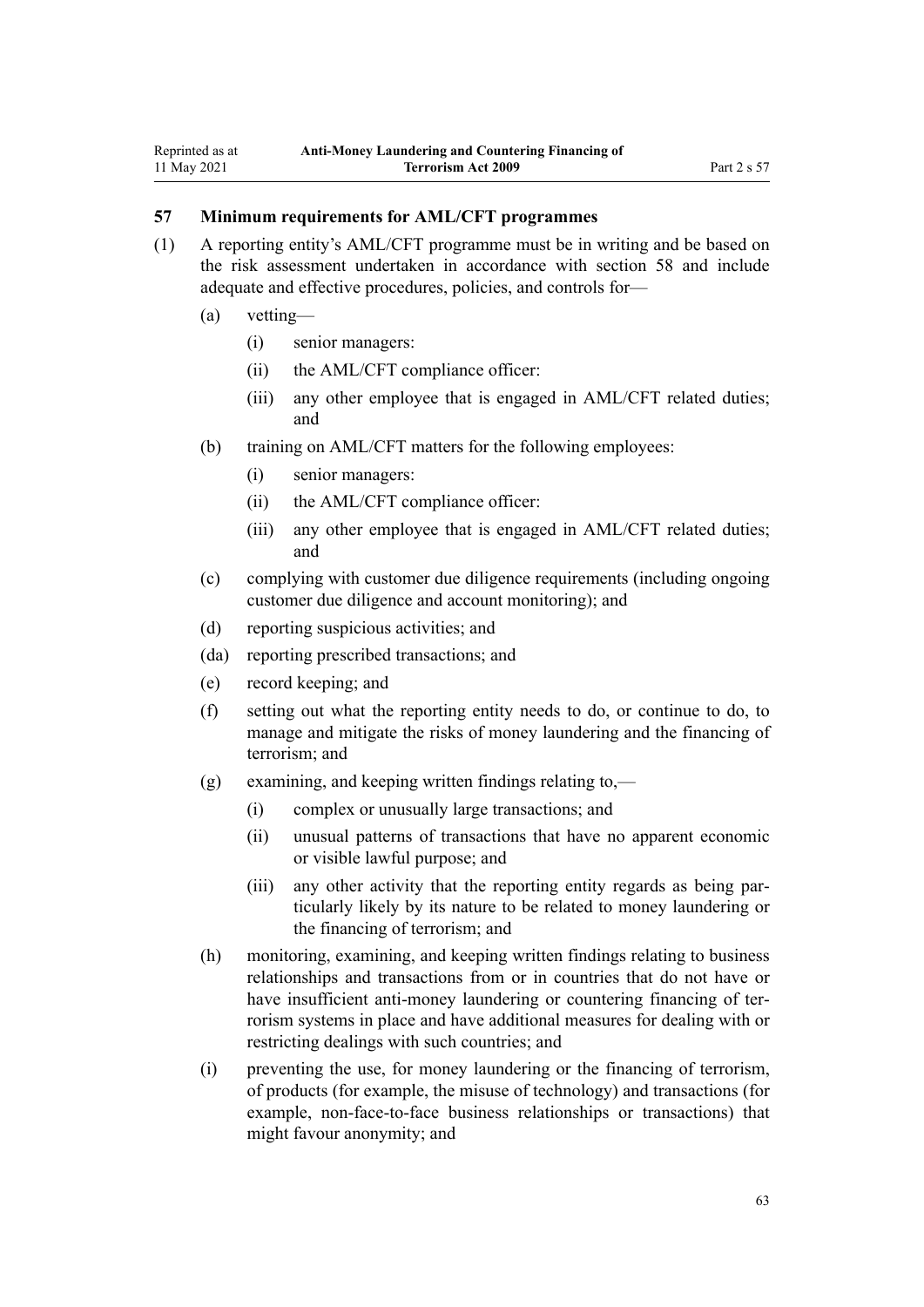- (j) determining when enhanced customer due diligence is required and when simplified customer due diligence might be permitted; and
- (k) providing when a person who is not the reporting entity may, and setting out the procedures for the person to, conduct the relevant customer due diligence on behalf of the reporting entity; and
- (l) monitoring and managing compliance with, and the internal communication of and training in, those procedures, policies, and controls.
- (2) In developing an AML/CFT programme, a reporting entity must have regard to any applicable guidance material produced by AML/CFT supervisors or the Commissioner relating to AML/CFT programmes.

Section 57(1): amended, on 11 August 2017, by [section 28\(1\)](http://legislation.govt.nz/pdflink.aspx?id=DLM7161309) of the Anti-Money Laundering and Countering Financing of Terrorism Amendment Act 2017 (2017 No 35).

Section 57(1)(d): amended, on 11 August 2017, by [section 28\(2\)](http://legislation.govt.nz/pdflink.aspx?id=DLM7161309) of the Anti-Money Laundering and Countering Financing of Terrorism Amendment Act 2017 (2017 No 35).

Section 57(1)(da): inserted, on 1 July 2017, by [section 10](http://legislation.govt.nz/pdflink.aspx?id=DLM6602227) of the Anti-Money Laundering and Countering Financing of Terrorism Amendment Act 2015 (2015 No 96).

Section 57(2): inserted, on 11 August 2017, by [section 28\(3\)](http://legislation.govt.nz/pdflink.aspx?id=DLM7161309) of the Anti-Money Laundering and Countering Financing of Terrorism Amendment Act 2017 (2017 No 35).

### **58 Risk assessment**

<span id="page-63-0"></span>Part 2 s 58

- (1) Before conducting customer due diligence or establishing an AML/CFT pro‐ gramme, a reporting entity must first undertake an assessment of the risk of money laundering and the financing of terrorism (a **risk assessment**) that it may reasonably expect to face in the course of its business.
- (2) In assessing the risk, the reporting entity must have regard to the following:
	- (a) the nature, size, and complexity of its business; and
	- (b) the products and services it offers; and
	- (c) the methods by which it delivers products and services to its customers; and
	- (d) the types of customers it deals with; and
	- (e) the countries it deals with; and
	- (f) the institutions it deals with; and
	- (g) any applicable guidance material produced by AML/CFT supervisors or the Commissioner relating to risk assessments; and
	- (h) any other factors that may be provided for in regulations.
- (3) The risk assessment must be in writing and—
	- (a) identify the risks faced by the reporting entity in the course of its business; and
	- (b) describe how the reporting entity will ensure that the assessment remains current; and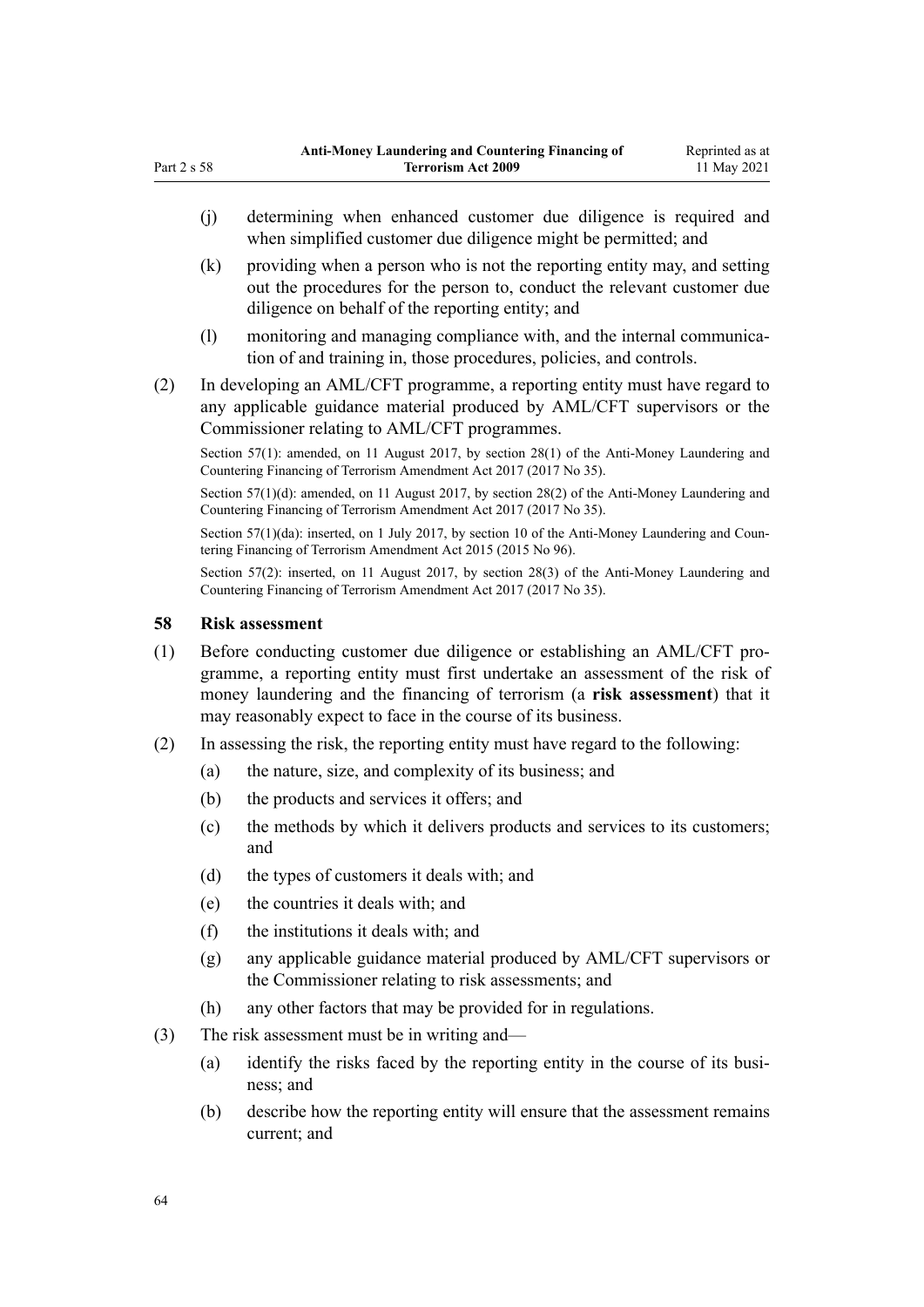<span id="page-64-0"></span>(c) enable the reporting entity to determine the level of risk involved in rela‐ tion to relevant obligations under this Act and regulations.

### **59 Review and audit of risk assessment and AML/CFT programmes**

- (1) A reporting entity (other than a high-value dealer) must review its risk assess‐ ment and AML/CFT programme to—
	- (a) ensure that the risk assessment and AML/CFT programme are up to date; and
	- (b) identify any deficiencies in the effectiveness of the risk assessment and the AML/CFT programme; and
	- (c) make any changes to the risk assessment or AML/CFT programme iden‐ tified as being necessary under paragraph (b).
- (2) A reporting entity (other than a high-value dealer) must ensure that its risk assessment and AML/CFT programme are audited every 2 years or during a different time period prescribed by regulations, or at any other time at the request of the relevant AML/CFT supervisor.

Section 59: replaced, on 11 August 2017, by [section 29](http://legislation.govt.nz/pdflink.aspx?id=DLM7161310) of the Anti-Money Laundering and Countering Financing of Terrorism Amendment Act 2017 (2017 No 35).

### **59A Audit of compliance with AML/CFT obligations**

A high-value dealer must ensure that its compliance with its AML/CFT obliga‐ tions under section  $6(4)(d)(ii)$ , and any regulations, is audited when the relevant AML/CFT supervisor requests.

Section 59A: inserted, on 11 August 2017, by [section 29](http://legislation.govt.nz/pdflink.aspx?id=DLM7161310) of the Anti-Money Laundering and Countering Financing of Terrorism Amendment Act 2017 (2017 No 35).

### **59B Who carries out audit**

- (1) An audit under section 59 or 59A must be carried out by an independent per‐ son, appointed by the reporting entity, who is appropriately qualified to conduct the audit.
- (2) A person appointed to conduct an audit is not required to be—
	- (a) a chartered accountant within the meaning of [section 19](http://legislation.govt.nz/pdflink.aspx?id=DLM391422) of the New Zea‐ land Institute of Chartered Accountants Act 1996; or
	- (b) qualified to undertake financial audits.
- (3) A person appointed to conduct an audit must not have been involved in—
	- (a) the establishment, implementation, or maintenance of the reporting entity's AML/CFT programme (if any); or
	- (b) the undertaking of the reporting entity's risk assessment (if any).
- (4) The audit of a risk assessment under section 59 is limited to an audit of whether the reporting entity's risk assessment fulfils the requirements in sec[tion 58\(3\).](#page-63-0)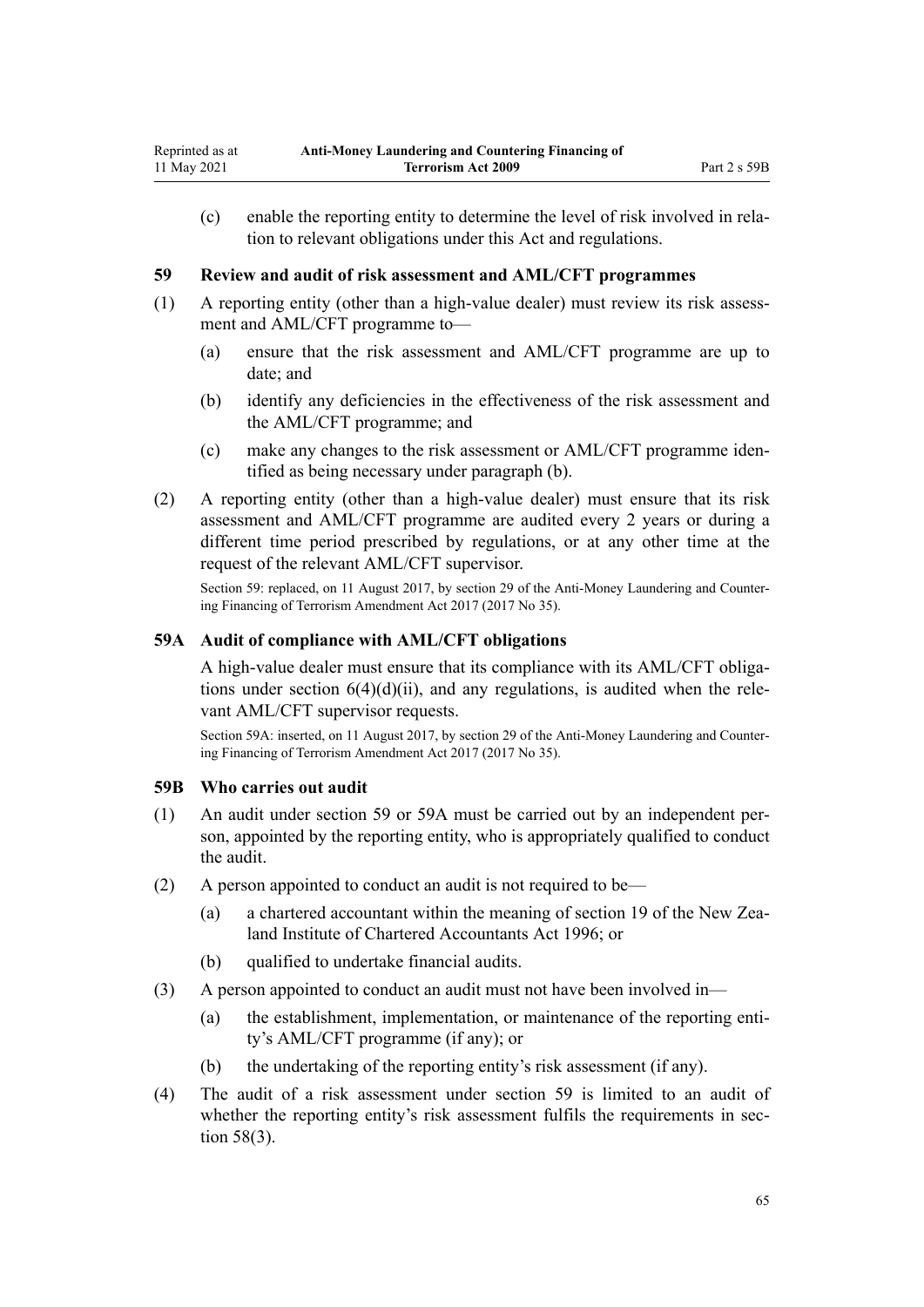(5) A reporting entity must provide a copy of any audit to its AML/CFT supervisor on request.

Section 59B: inserted, on 11 August 2017, by [section 29](http://legislation.govt.nz/pdflink.aspx?id=DLM7161310) of the Anti-Money Laundering and Counter‐ ing Financing of Terrorism Amendment Act 2017 (2017 No 35).

### **60 Annual AML/CFT report**

Part 2 s 60

- (1) The reporting entity must prepare an annual report on its risk assessment and AML/CFT programme.
- (2) An annual report must—
	- (a) be in the prescribed form; and
	- (b) take into account the results and implications of the audit required by [section 59\(2\);](#page-64-0) and
	- (c) contain any information prescribed by regulations.
- (3) The reporting entity must provide the annual report to its AML/CFT supervisor at a time appointed by the AML/CFT supervisor.
- (4) The AML/CFT supervisor must give the reporting entity reasonable notice of the requirement to provide the annual report.

## **61 Reporting entities to ensure that branches and subsidiaries comply with AML/CFT requirements**

- (1) A reporting entity must ensure that its branches and subsidiaries that are in a foreign country apply, to the extent permitted by the law of that country, measures broadly equivalent to those set out in this Act and regulations with regard to the requirements for customer due diligence (including ongoing customer due diligence), risk assessments, AML/CFT programmes, and record keeping.
- (2) If the law of the foreign country does not permit the application of those equivalent measures by the branch or the subsidiary located in that country, the reporting entity must—
	- (a) inform its AML/CFT supervisor accordingly; and
	- (b) take additional measures to effectively handle the risk of a money laundering offence and the financing of terrorism.
- (3) A reporting entity must communicate (where relevant) the policies, procedures, and controls that it establishes, implements, and maintains in accordance with this subpart to its branches and subsidiaries that are outside New Zealand.

# Subpart 5—Codes of practice

### **62 Interpretation**

In this Part, unless the context otherwise requires,—

code of practice means a code of practice approved by the responsible Minister under [section 64](#page-66-0), as amended from time to time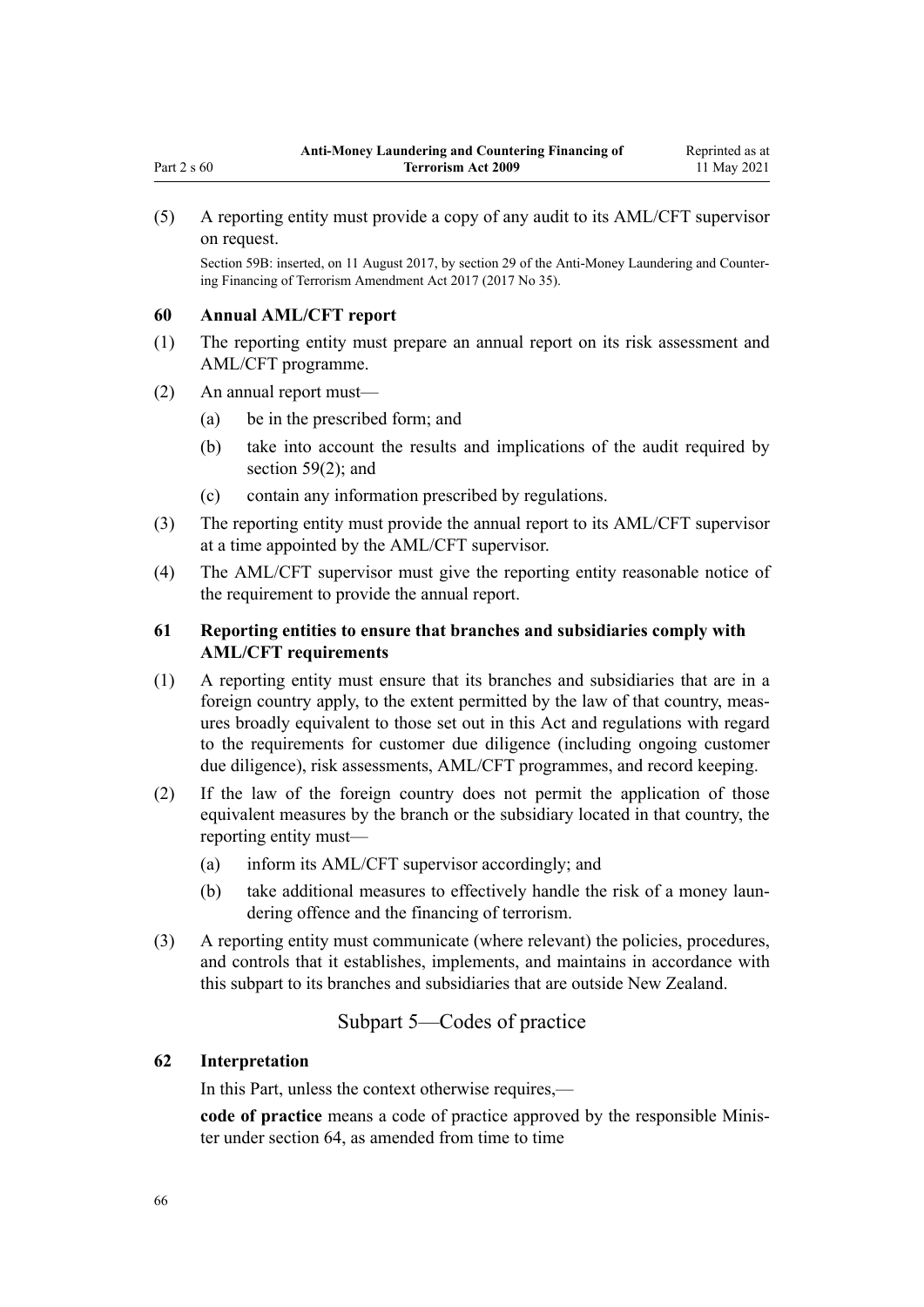<span id="page-66-0"></span>Reprinted as at 11 May 2021

**proposed code of practice** means a document prepared under section 63(1).

### **63 AML/CFT supervisors to prepare codes of practice for relevant sectors**

- (1) An AML/CFT supervisor must, if directed to do so by the Minister responsible for that AML/CFT supervisor (the **responsible Minister**), prepare—
	- (a) 1 or more codes of practice for the sector of activity of the reporting entities for which it is the supervisor under [section 130](#page-90-0) or in respect of different reporting entities specified by the responsible Minister:
	- (b) an instrument that amends a code of practice or revokes the whole or any provision of a code of practice prepared under paragraph (a).
- (2) The purpose of a code of practice is to provide a statement of practice that assists reporting entities to comply with their obligations under this Act and regulations.
- (3) A direction under subsection (1) may (without limitation)—
	- (a) relate generally to the obligations imposed on the relevant reporting entities by or under this Act or regulations or specify particular aspects of those obligations that are to be covered by the code of practice:
	- (b) specify the amendments to be made or their intended effect, and specify the extent of the revocation to be made:
	- (c) indicate the date by which the responsible Minister wishes the code of practice to be provided to him or her:
	- (d) include details about the recommendation that the AML/CFT supervisor is required to provide under section  $64(1)(a)$ .
- (4) An AML/CFT supervisor must comply with a direction under subsection (1) as soon as practicable.
- (5) No code of practice has legal effect until approved by the responsible Minister under section 64(6).

### **64 Procedure for approval and publication of codes of practice**

- (1) The responsible Minister must not approve a code of practice prepared by an AML/CFT supervisor unless—
	- (a) the AML/CFT supervisor has made a recommendation that the Minister should approve the code of practice; and
	- (b) the AML/CFT supervisor has consulted the persons and organisations that the Minister thinks appropriate, having regard to the subject matter of the proposed code of practice.
- (2) In consulting under subsection (1)(b), the AML/CFT supervisor must ensure that—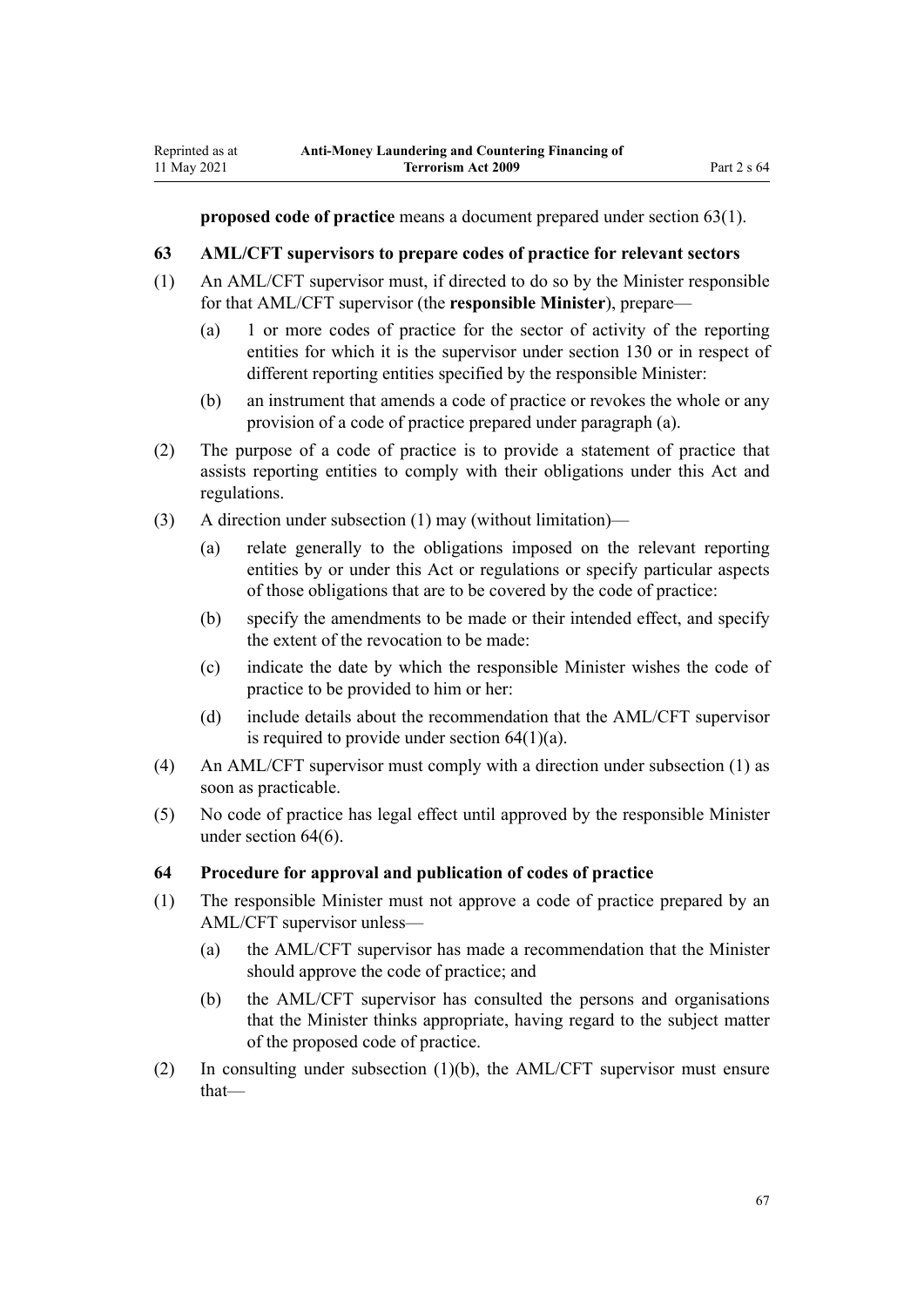- (a) a copy of the proposed code of practice or a summary of its contents, in hard copy or electronic format, is provided to the persons and organisations being consulted; and
- (b) the persons and organisations being consulted have at least 20 working days to make submissions or representations about the proposed code of practice.
- (3) The responsible Minister may direct the AML/CFT supervisor to reconsider any aspect of the proposed code of practice and to make any amendments that the Minister considers necessary.
- (4) Despite subsection (3),—
	- (a) if the AML/CFT supervisor does not amend the proposed code of practice as directed by the Minister or within the time specified by the Minis‐ ter, the Minister may make those amendments:
	- (b) the Minister may, after consultation with the AML/CFT supervisor, make any further amendments to the proposed code of practice that he or she considers necessary.
- (5) The responsible Minister must—
	- (a) approve the proposed code of practice as prepared by the AML/CFT supervisor; or
	- (b) approve the proposed code of practice as amended by the AML/CFT supervisor; or
	- (c) approve the proposed code of practice as amended by the Minister after consultation with the AML/CFT supervisor.
- (6) The responsible Minister approves a code of practice by notice in the *Gazette*, and the notice—
	- (a) must either set out the code of practice or state where copies of the code of practice in hard copy or electronic format may be obtained or viewed:
	- (b) is a disallowable instrument, but not a legislative instrument, for the pur‐ poses of the [Legislation Act 2012](http://legislation.govt.nz/pdflink.aspx?id=DLM2997643) and must be presented to the House of Representatives under [section 41](http://legislation.govt.nz/pdflink.aspx?id=DLM2998573) of that Act.

Section 64(6)(b): replaced, on 5 August 2013, by [section 77\(3\)](http://legislation.govt.nz/pdflink.aspx?id=DLM2998633) of the Legislation Act 2012 (2012 No 119).

### **65 Amendment and revocation of codes of practice**

- (1) A code of practice may be amended or revoked in the same manner as that in which it was made.
- (2) [Sections 63](#page-66-0), [64,](#page-66-0) [66,](#page-68-0) and [67](#page-68-0) apply with the necessary modifications to the amendment or revocation of a code of practice.

<span id="page-67-0"></span>Part  $2 \times 65$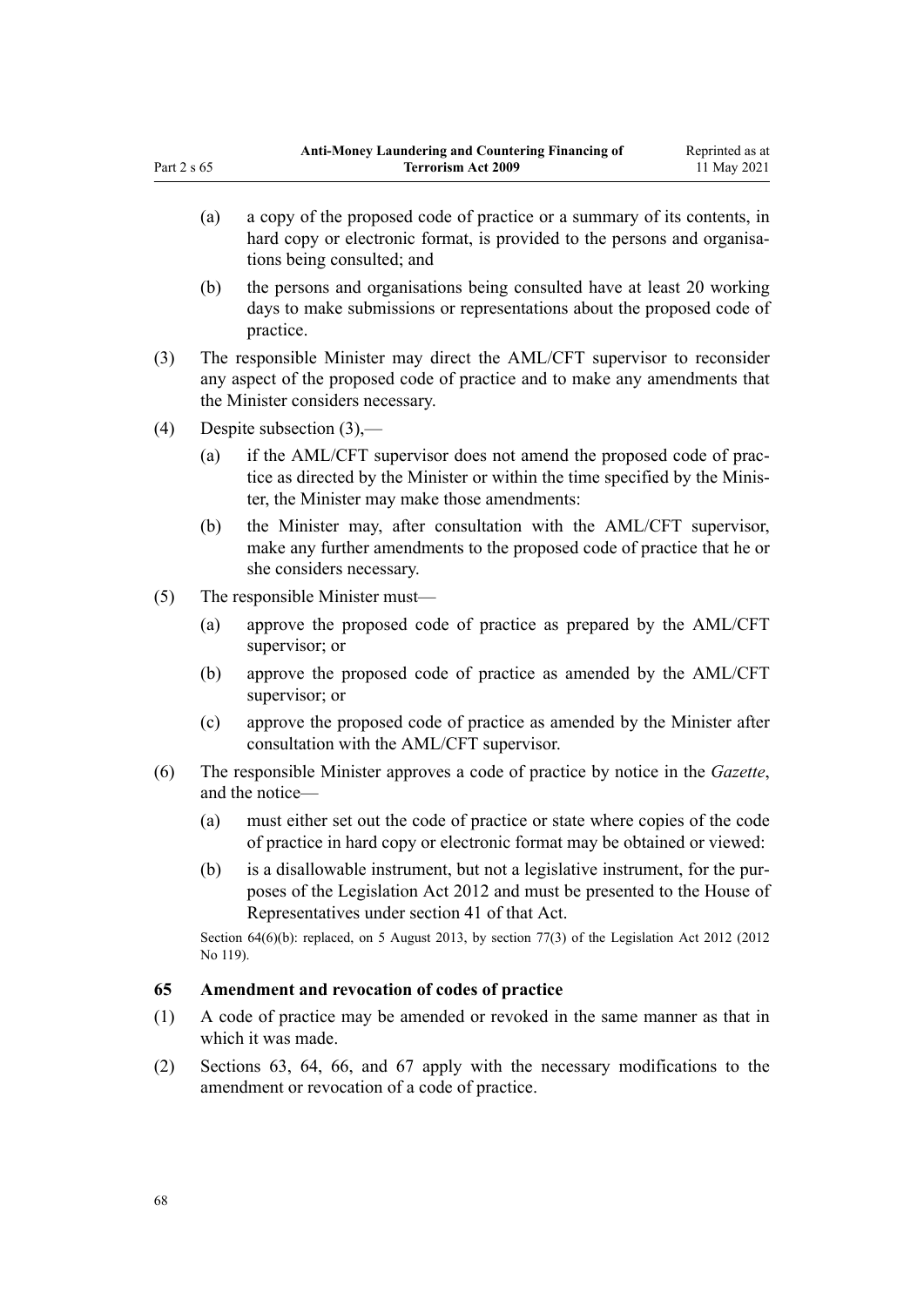### <span id="page-68-0"></span>**66 Proof of codes of practice**

Publication in the *Gazette* of a notice under [section 64\(6\)](#page-66-0) is conclusive evidence that the requirements of sections 64(1) to (5) and [65](#page-67-0) have been complied with in respect of the approval specified in the notice.

### **67 Legal effect of codes of practice**

- (1) A reporting entity complies with an obligation imposed on it by or under this Act or regulations by—
	- (a) complying with those provisions of a code of practice that state a means of satisfying the obligation; or
	- (b) complying with the obligation by some other equally effective means.
- (2) However, a reporting entity may not rely on subsection (1)(b) as a defence to an act or omission on its part unless it has, by notice in writing given before the act or omission occurred, advised the AML/CFT supervisor that it has opted out of compliance with the code of practice and intends to satisfy its obligations by some other equally effective means.
- (3) If a person is charged with an offence in respect of a failure to comply with any provision of this Act, a court must, in determining whether that person has failed to comply with the provision, have regard to any code of practice in force under [section 64\(6\)](#page-66-0) at the time of the alleged failure relating to matters of the kind to which the provision relates.
- (4) If an application for an injunction against a person has been made under this Act, a court must, in determining whether to grant the injunction, have regard to any code of practice in force under [section 64\(6\).](#page-66-0)
- (5) If an application for a pecuniary penalty against a person has been made under this Act, a court must, in determining whether to impose a pecuniary penalty, have regard to any code of practice in force under [section 64\(6\)](#page-66-0) at the time the person engaged in conduct that constituted the relevant civil liability act.

Subpart 6—Cross-border transportation of cash

### **68 Reports about movement of cash into or out of New Zealand**

- (1) A person must not move cash into or out of New Zealand if—
	- (a) the total amount of the cash is equal to or above than the applicable threshold value; and
	- (b) the person has not given a report in respect of the movement of that cash in accordance with this subpart; and
	- (c) the movement of that cash is not exempted under this Act or regulations (if any).
- (2) For the purposes of this Act, a person moves cash into New Zealand if the per‐ son brings or sends the cash into New Zealand.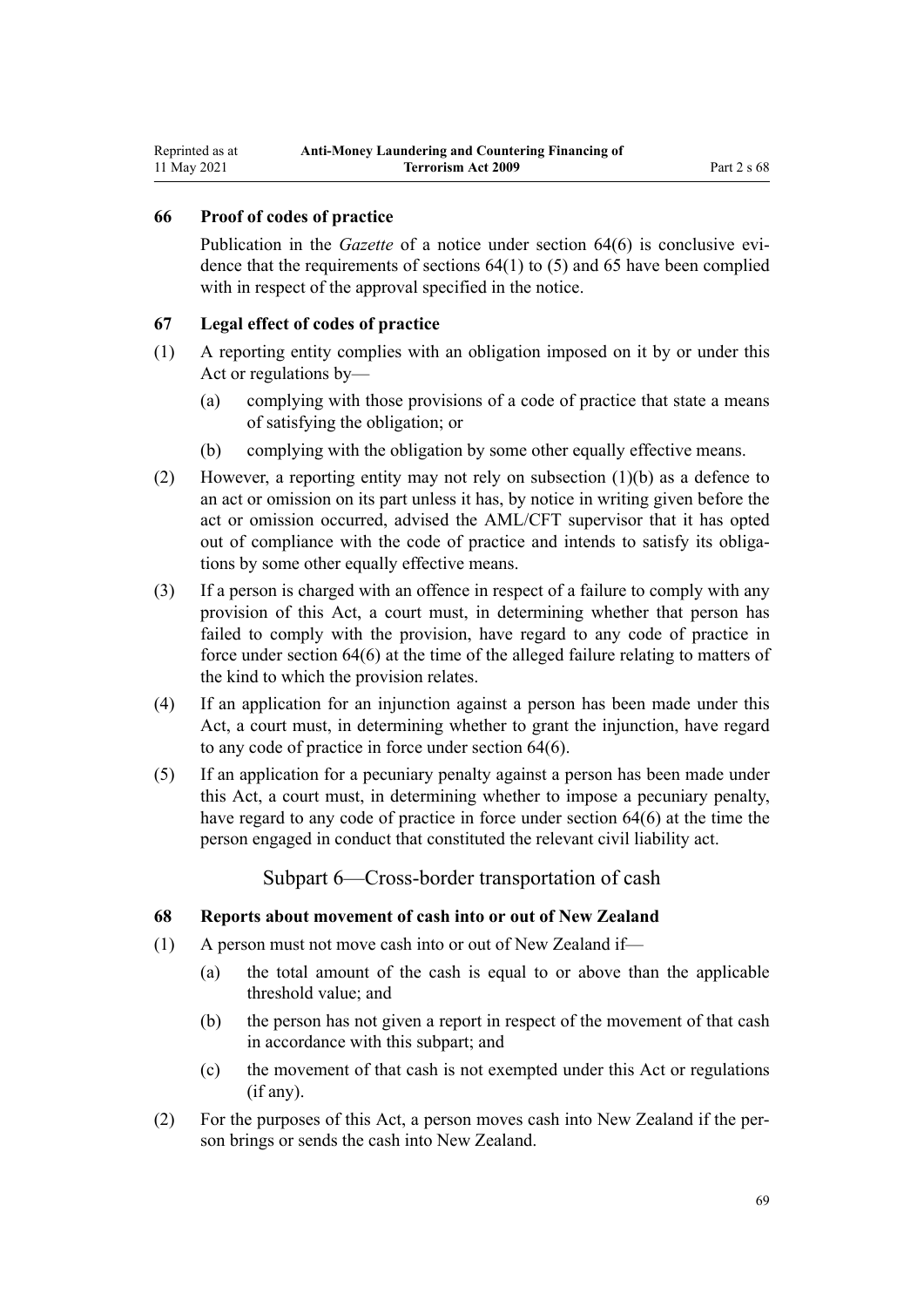(3) For the purposes of this Act, a person moves cash out of New Zealand if the person takes or sends the cash out of New Zealand.

Compare: Anti-Money Laundering and Counter-Terrorism Financing Act 2006 ss 53(3), 57(2), 58 (Aust)

Section 68(1)(a): amended, on 11 August 2017, by [section 30](http://legislation.govt.nz/pdflink.aspx?id=DLM7161314) of the Anti-Money Laundering and Countering Financing of Terrorism Amendment Act 2017 (2017 No 35).

#### **69 Reports about receipt of cash from outside New Zealand**

A person must not receive cash moved to the person from outside New Zealand if—

- (a) the total amount of the cash is equal to or above the applicable threshold value; and
- (b) the person has not given a report in respect of the movement of that cash in accordance with this subpart; and
- (c) the movement of that cash is not exempted under this Act or regulations (if any).

Compare: Anti-Money Laundering and Counter-Terrorism Financing Act 2006 s 55(3) (Aust)

Section 69(a): amended, on 11 August 2017, by [section 31](http://legislation.govt.nz/pdflink.aspx?id=DLM7161315) of the Anti-Money Laundering and Countering Financing of Terrorism Amendment Act 2017 (2017 No 35).

### **70 Reporting requirements**

A report under this subpart must—

- (a) be in writing in the appropriate prescribed form; and
- (b) contain the prescribed information; and
- (c) be completed in accordance with regulations (if any); and
- (d) be provided to a Customs officer or any other prescribed person,—
	- (i) in the case of accompanied cash, at the time prescribed for the purposes of this subparagraph; and
	- (ii) in the case of unaccompanied cash, at the time prescribed for the purposes of this subparagraph.

Compare: 1996 No 9 [s 37](http://legislation.govt.nz/pdflink.aspx?id=DLM374143); Anti-Money Laundering and Counter-Terrorism Financing Act 2006 s 55(5) (Aust)

Section 70(a): amended, on 11 August 2017, by [section 32\(1\)](http://legislation.govt.nz/pdflink.aspx?id=DLM7161316) of the Anti-Money Laundering and Countering Financing of Terrorism Amendment Act 2017 (2017 No 35).

Section 70(d): replaced, on 11 August 2017, by [section 32\(2\)](http://legislation.govt.nz/pdflink.aspx?id=DLM7161316) of the Anti-Money Laundering and Countering Financing of Terrorism Amendment Act 2017 (2017 No 35).

### **71 Information to be forwarded to Commissioner**

- (1) If a report is made to a Customs officer under this subpart, that officer must, as soon as practicable, forward the report to the Commissioner.
- (2) If, in the course of conducting a search under this Act, a Customs officer dis‐ covers any cash in respect of which a report is required to be made under this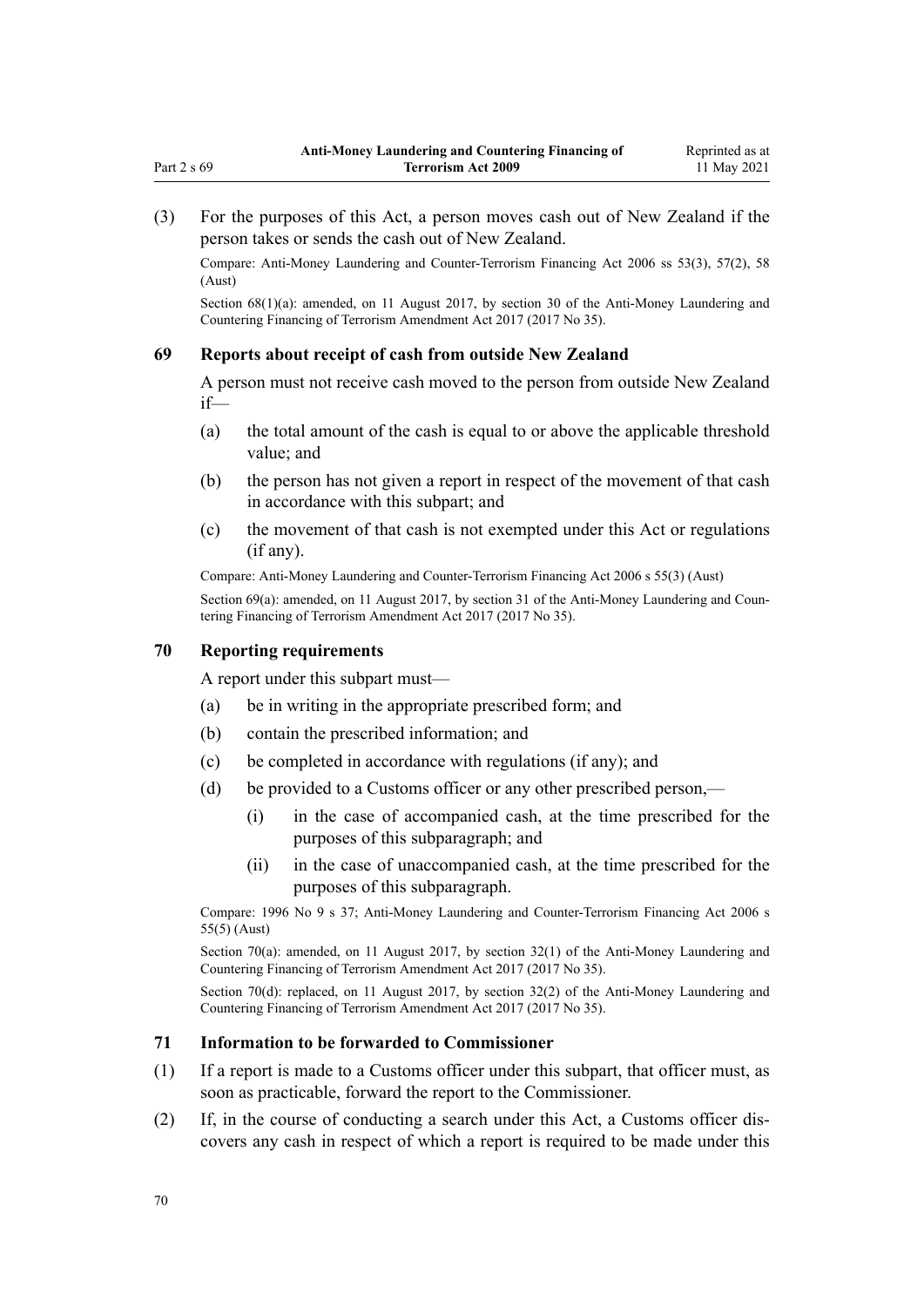subpart but has not been made, that officer must, as soon as practicable, report the details of the search, and of the cash, to the Commissioner.

- (3) Every report made under subsection  $(2)$  must be in the form that the Commissioner may determine after consultation with the chief executive of the New Zealand Customs Service.
- (4) The chief executive of the New Zealand Customs Service must—
	- (a) cause a record to be made and kept of—
		- (i) each occasion on which a cash report is made to a Customs offi‐ cer; and
		- (ii) the details of the identity of the person making the cash report; and
		- (iii) the date on which the cash report is made; and
	- (b) ensure that the record is retained for a period of not less than 1 year after the date on which the cash report is made.

Compare: 1996 No 9 [s 42](http://legislation.govt.nz/pdflink.aspx?id=DLM374162)

# **Part 3 Enforcement**

Subpart 1—General provisions relating to Part

*Proceedings for civil penalties*

### **72 When and how civil penalty proceedings brought**

- (1) An application for a civil penalty under this Part may be made no later than 6 years after the conduct giving rise to the liability to pay the civil penalty occurred.
- (2) In proceedings for a civil penalty under this Part,—
	- (a) the standard of proof is the standard of proof that applies in civil pro‐ ceedings; and
	- (b) the relevant AML/CFT supervisor may, by order of the court, obtain discovery and administer interrogatories.

### *Relationship between civil penalty and criminal proceedings*

# **73 Relationship between concurrent civil penalty proceedings and criminal proceedings**

(1) Criminal proceedings for an offence under this Part may be commenced against a person in relation to particular conduct whether or not proceedings for a civil penalty under this Part have been commenced against the person in relation to the same or substantially the same conduct.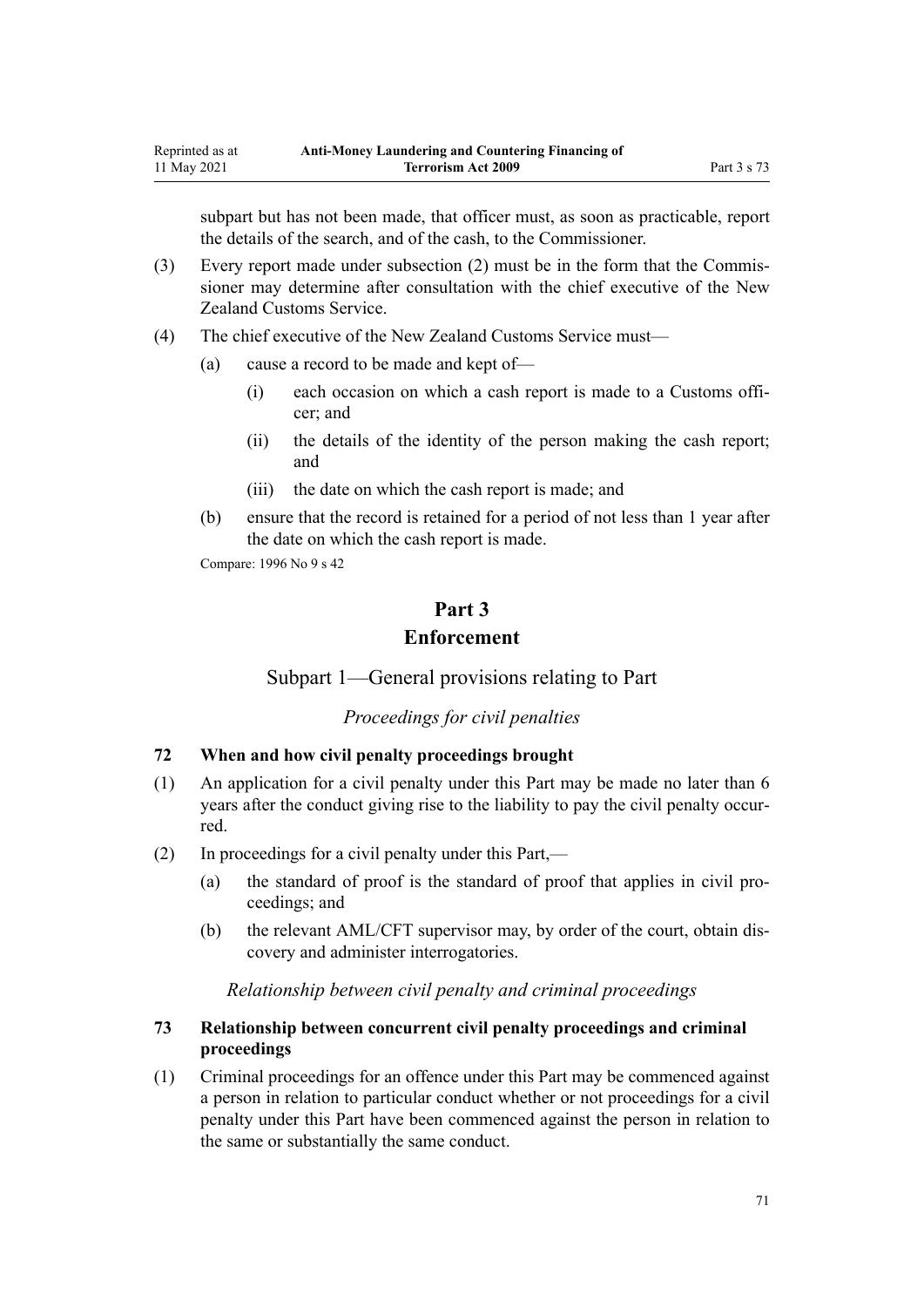- (2) Proceedings under this Part for a civil penalty against a person in relation to particular conduct are stayed if criminal proceedings against the person are or have been commenced for an offence under this Part in relation to the same or substantially the same conduct.
- (3) After the criminal proceedings referred to in subsection (2) have been comple‐ ted or withdrawn, a person may apply to have the stay lifted on the civil pen‐ alty proceedings referred to in that subsection.

### **74 One penalty only rule**

- (1) If civil penalty or criminal proceedings under this Part are brought against a person in relation to particular conduct, a court may not impose a penalty (whether civil or criminal) on the person if a court has already imposed a pen‐ alty under this Part in proceedings relating to the same or substantially the same conduct.
- (2) If a person is or may be liable to more than 1 civil penalty under this Part in respect of the same or substantially the same conduct, civil penalty proceedings may be brought against the person for more than 1 civil penalty, but the person may not be required to pay more than 1 civil penalty in respect of the same or substantially the same conduct.

### **75 Restriction on use of evidence given in civil penalty proceedings**

- (1) Evidence of information given, or evidence of production of documents, by a person is not admissible in criminal proceedings against the person for an offence under this Part or any other enactment if—
	- (a) the person previously gave the evidence or produced the documents in civil penalty proceedings under this Part against him or her, whether or not a civil penalty was imposed; and
	- (b) the proceedings for the civil penalty related to conduct that was the same or substantially the same as the conduct constituting the offence.
- (2) This section does not apply to criminal proceedings in respect of the falsity of the evidence given by the person in the proceedings for the civil penalty.

### *Immunities*

### **76 Protection for AML/CFT supervisors**

No civil or criminal proceedings may be brought against an AML/CFT super‐ visor or a person who is or has been an officer, employee, member of, or mem‐ ber of the board of, an AML/CFT supervisor for anything done or omitted to be done in the course of the performance or exercise of the AML/CFT supervisor's functions or powers under this Act or regulations unless it is shown that the AML/CFT supervisor or the person concerned acted in bad faith.

Section 76: amended, on 11 August 2017, by [section 33](http://legislation.govt.nz/pdflink.aspx?id=DLM7340630) of the Anti-Money Laundering and Countering Financing of Terrorism Amendment Act 2017 (2017 No 35).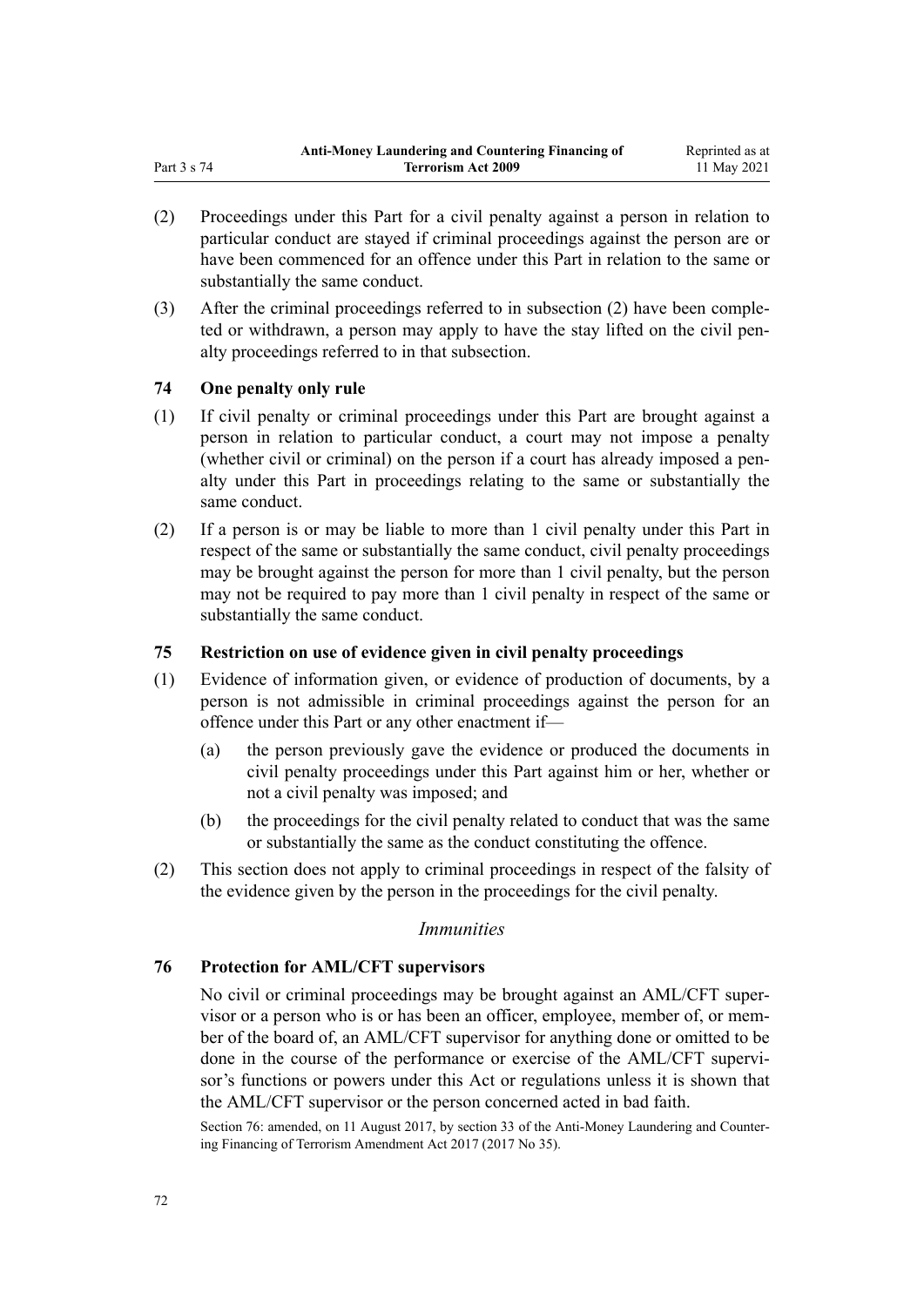# **77 Protection for reporting entities, officers, etc, acting in compliance with this Act**

No reporting entity, or person who is, or has been, an officer, an employee, or a member of the governing body of the reporting entity, or person appointed under [section 56\(3\)](#page-61-0) is criminally or civilly liable for any action taken in order to comply with this Act or regulations if the action—

- (a) was taken in good faith; and
- (b) was reasonable in the circumstances.

# Subpart 2—Civil liability

## **78 Meaning of civil liability act**

<span id="page-72-0"></span>Reprinted as at 11 May 2021

> In this Part, a **civil liability act** occurs when a reporting entity fails to comply with any of the AML/CFT requirements, including, without limitation, when the reporting entity—

- (a) fails to conduct customer due diligence as required by [subpart 1](#page-31-0) of Part 2:
- (b) fails to adequately monitor accounts and transactions:
- (c) enters into or continues a business relationship with a person who does not produce or provide satisfactory evidence of the person's identity:
- (d) enters into or continues a correspondent banking relationship with a shell bank:
- (da) fails to report transactions in accordance with [subpart 2A](#page-56-0) of Part 2:
- (e) fails to keep records in accordance with the requirements of [subpart 3](#page-58-0) of Part 2:
- (f) fails to establish, implement, or maintain an AML/CFT programme:
- (g) fails to ensure that its branches and subsidiaries comply with the relevant AML/CFT requirements.

Section 78(da): inserted, on 1 July 2017, by [section 11](http://legislation.govt.nz/pdflink.aspx?id=DLM6602228) of the Anti-Money Laundering and Countering Financing of Terrorism Amendment Act 2015 (2015 No 96).

## **79 Possible responses to civil liability act**

If a civil liability act is alleged to have occurred, the relevant AML/CFT super‐ visor may do 1 or more of the following:

- (a) issue a formal warning under [section 80](#page-73-0):
- (b) accept an enforceable undertaking under [section 81](#page-73-0) and seek an order in the court for breach of that undertaking under [section 82:](#page-73-0)
- (c) seek an injunction from the High Court under [section 85](#page-74-0) or [87:](#page-75-0)
- (d) apply to the court for a pecuniary penalty under [section 90](#page-75-0).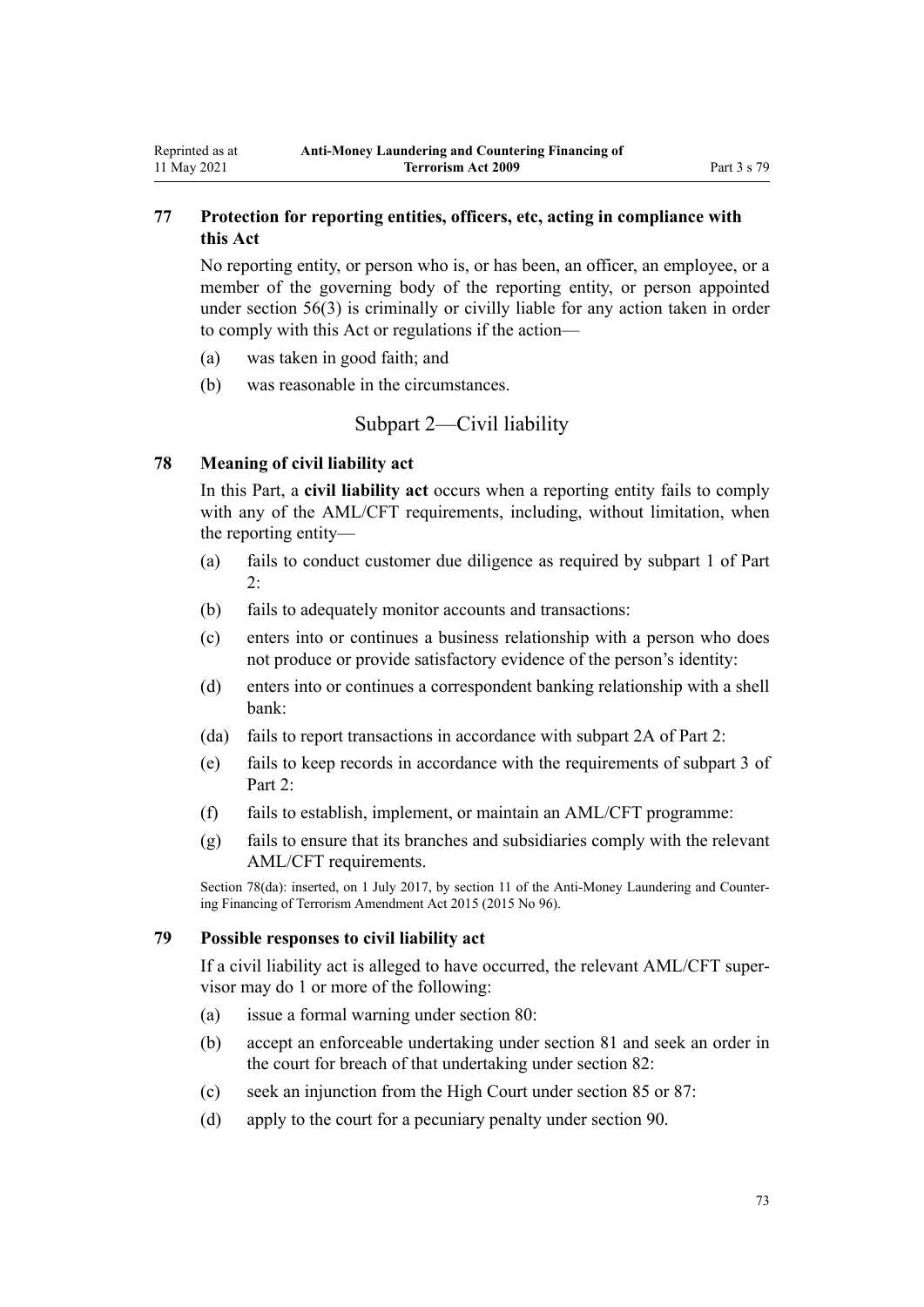## *Formal warnings*

## <span id="page-73-0"></span>**80 Formal warnings**

- (1) The relevant AML/CFT supervisor may issue 1 or more formal warnings to a person if the AML/CFT supervisor has reasonable grounds to believe that that person has engaged in conduct that constituted a civil liability act.
- (2) A formal warning must be—
	- (a) in the prescribed form; and
	- (b) issued in the manner specified in regulations (if any).

## *Enforceable undertakings*

## **81 Enforceable undertakings**

- (1) The relevant AML/CFT supervisor may accept a written undertaking given by a person in connection with compliance with this Act or regulations (if any).
- (2) The person may withdraw or vary the undertaking at any time, but only with the consent of the relevant AML/CFT supervisor.

# **82 Enforcement of undertakings**

- (1) If the relevant AML/CFT supervisor considers that a person who gave an undertaking under section 81 has breached 1 or more of its terms, the relevant AML/CFT supervisor may apply to the court for an order under subsection (2).
- (2) If the court is satisfied that the person has breached 1 or more of the terms of the undertaking, the court may make any or all of the following orders:
	- (a) an order directing the person to comply with any of the terms of the undertaking:
	- (b) an order directing the person to pay to the AML/CFT supervisor an amount up to the amount of any financial benefit that the person has obtained directly or indirectly and that is reasonably attributable to the breach:
	- (c) any order that the court considers appropriate directing the person to compensate any other person who has suffered loss or damage as a result of the breach.

### **83 Assessment of compensation for breach of undertakings**

For the purposes of section  $82(2)(c)$ , in determining whether another person (**person A**) has suffered loss or damage as a result of the breach, and in assess‐ ing the amount of compensation payable, the court may have regard to the following:

(a) the extent to which any expenses incurred by person A are attributable to dealing with the breach: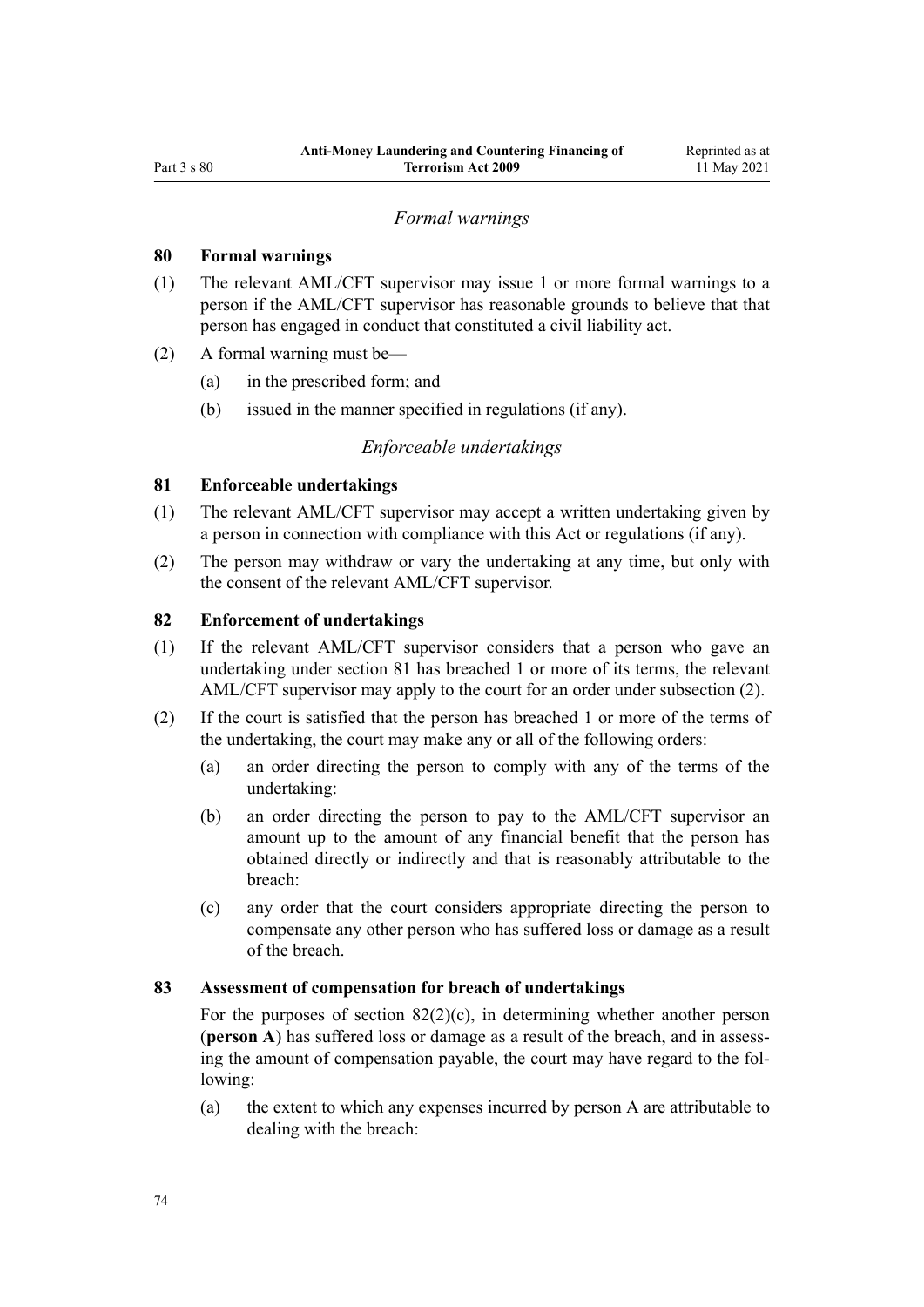- <span id="page-74-0"></span>(b) the effect of the breach on person A's ability to carry on business or other activities:
- (c) any damage to the reputation of person A's business that is attributable to dealing with the breach:
- (d) any loss of business opportunities suffered by person A as a result of dealing with the breach:
- (e) any other matters that the court considers relevant.

## *Injunctions*

## **84 Powers of High Court not affected**

The powers in sections 85 to [89](#page-75-0) are in addition to, and do not derogate from, any other powers of the High Court relating to the granting of injunctions.

## **85 Performance injunctions**

- (1) The High Court may, on the application of the relevant AML/CFT supervisor, grant an injunction requiring a person to do an act or thing if—
	- (a) that person has refused or failed, or is refusing or failing, or is proposing to refuse or fail, to do that act or thing; and
	- (b) the refusal or failure was, is, or would be a civil liability act.
- (2) The court may rescind or vary an injunction granted under this section.

## **86 When High Court may grant performance injunctions**

- (1) The High Court may grant an injunction requiring a person to do an act or thing if—
	- (a) it is satisfied that the person has refused or failed to do that act or thing; or
	- (b) it appears to the court that, if an injunction is not granted, it is likely that the person will refuse or fail to do that act or thing.
- (2) Subsection (1)(a) applies whether or not it appears to the court that the person intends to refuse or fail again, or to continue to refuse or fail, to do that act or thing.
- (3) Subsection (1)(b) applies—
	- (a) whether or not the person has previously refused or failed to do that act or thing; or
	- (b) where there is an imminent danger of substantial damage to any other person if that person refuses or fails to do that act or thing.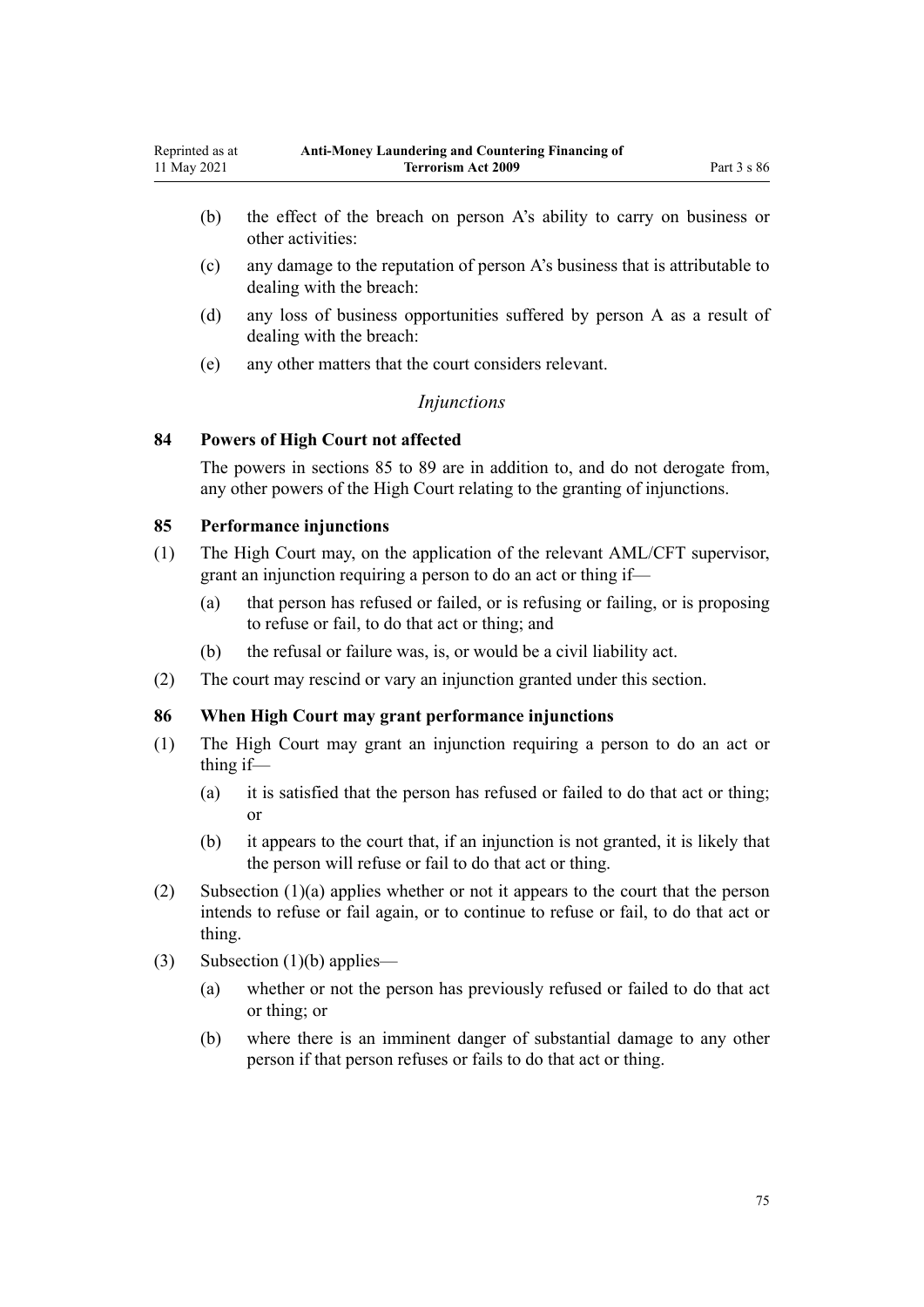## <span id="page-75-0"></span>**87 Restraining injunctions**

- (1) The High Court may, on the application of the relevant AML/CFT supervisor, grant an injunction restraining a person from engaging in conduct that constitutes or would constitute a contravention of a provision of this Act.
- (2) The court may rescind or vary an injunction granted under this section.

# **88 When High Court may grant restraining injunctions and interim injunctions**

- (1) The High Court may grant an injunction restraining a person from engaging in conduct of a particular kind if—
	- (a) it is satisfied that the person has engaged in conduct of that kind; or
	- (b) it appears to the court that, if an injunction is not granted, it is likely that the person will engage in conduct of that kind.
- (2) The court may grant an interim injunction restraining a person from engaging in conduct of a particular kind if, in its opinion, it is desirable to do so.
- (3) Subsections (1)(a) and (2) apply whether or not it appears to the court that the person intends to engage again, or to continue to engage, in conduct of that kind.
- (4) Subsections  $(1)(b)$  and  $(2)$  apply—
	- (a) whether or not the person has previously engaged in conduct of that kind; or
	- (b) where there is an imminent danger of substantial damage to any other person if that person engages in conduct of that kind.

## **89 Undertaking as to damages not required by AML/CFT supervisor**

- (1) If the relevant AML/CFT supervisor applies to the High Court for the grant of an interim injunction under this subpart, the court must not, as a condition of granting an interim injunction, require the AML/CFT supervisor to give an undertaking as to damages.
- (2) However, in determining the AML/CFT supervisor's application for the grant of an interim injunction, the court must not take into account that the AML/CFT supervisor is not required to give an undertaking as to damages.

# *Pecuniary penalties*

## **90 Pecuniary penalties for civil liability act**

(1) On the application of the relevant AML/CFT supervisor, the High Court may order a person to pay a pecuniary penalty to the Crown, or to any other person specified by the court, if the court is satisfied that that person has engaged in conduct that constituted a civil liability act.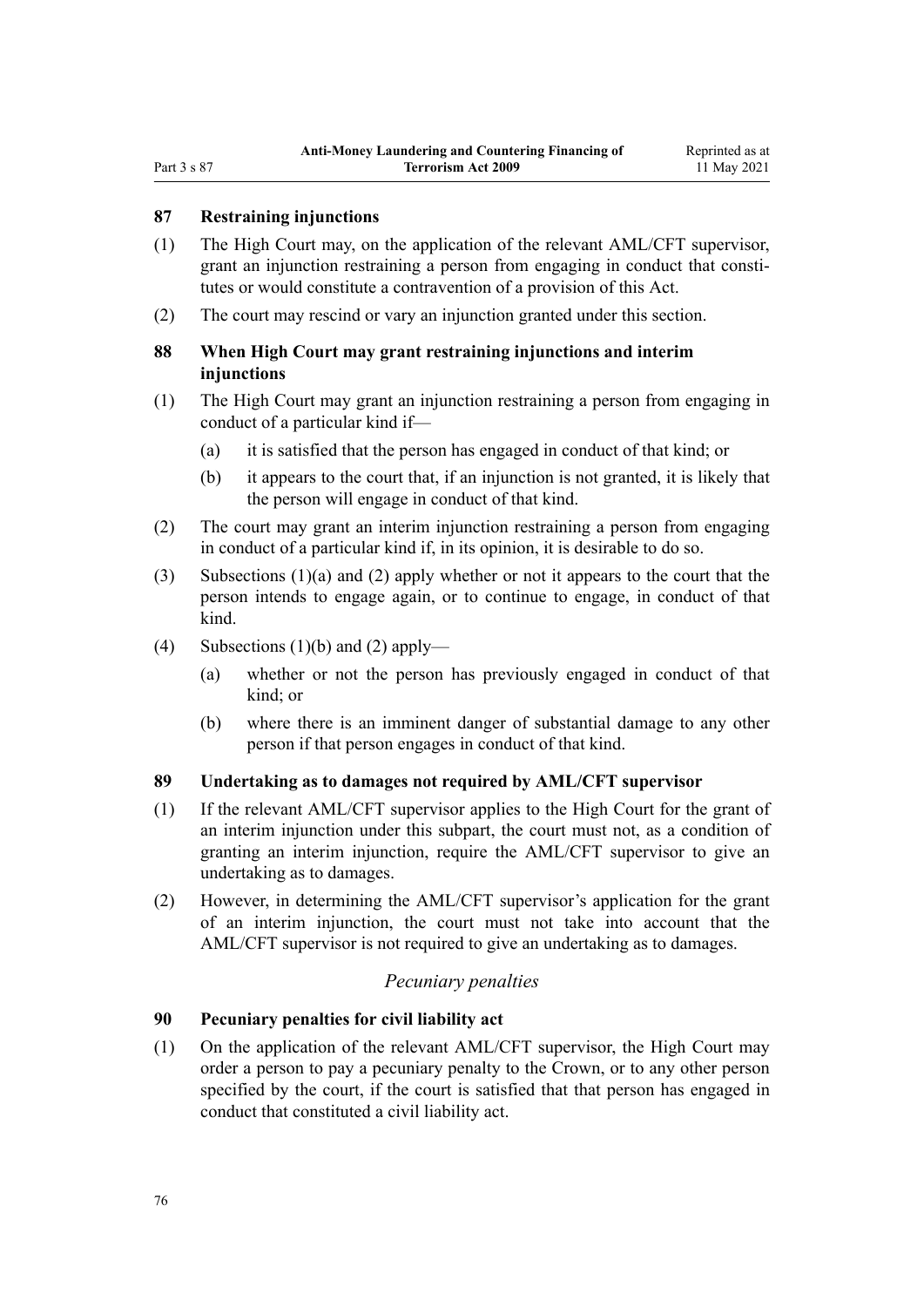- <span id="page-76-0"></span>(2) For a civil liability act specified in [section 78\(b\), \(c\), \(d\), or \(g\),](#page-72-0) the maximum amount of a pecuniary penalty under this Act is,—
	- (a) in the case of an individual, \$100,000; and
	- (b) in the case of a body corporate or partnership, \$1 million.
- (3) For a civil liability act specified in [section 78\(a\), \(da\), \(e\), or \(f\)](#page-72-0), the maximum amount of a pecuniary penalty under this Act is,—
	- (a) in the case of an individual, \$200,000; and
	- (b) in the case of a body corporate or partnership, \$2 million.
- (4) In determining an appropriate pecuniary penalty, the court must have regard to all relevant matters, including—
	- (a) the nature and extent of the civil liability act; and
	- (b) the likelihood, nature, and extent of any damage to the integrity or reputation of New Zealand's financial system because of the civil liability act; and
	- (c) the circumstances in which the civil liability act occurred; and
	- (d) whether the person has previously been found by the court in proceed‐ ings under this Act to have engaged in any similar conduct.

Section 90(2)(b): amended, on 8 September 2018, by [section 7\(1\)](http://legislation.govt.nz/pdflink.aspx?id=LMS15913) of the Statutes Amendment Act 2018 (2018 No 27).

Section 90(3): amended, on 1 July 2017, by [section 12](http://legislation.govt.nz/pdflink.aspx?id=DLM6602229) of the Anti-Money Laundering and Countering Financing of Terrorism Amendment Act 2015 (2015 No 96).

Section 90(3)(b): amended, on 8 September 2018, by [section 7\(2\)](http://legislation.govt.nz/pdflink.aspx?id=LMS15913) of the Statutes Amendment Act 2018 (2018 No 27).

## Subpart 3—Offences

*Offence and penalties relating to civil liability act*

## **91 Offence and penalties for civil liability act**

A reporting entity that engages in conduct constituting a civil liability act com‐ mits an offence if the reporting entity engages in that conduct knowingly or recklessly.

# *Offences relating to suspicious activity reports and prescribed transaction*

#### *reports*

Heading: replaced, on 1 July 2017, by [section 13](http://legislation.govt.nz/pdflink.aspx?id=DLM6602230) of the Anti-Money Laundering and Countering Financing of Terrorism Amendment Act 2015 (2015 No 96).

Heading: amended, on 11 August 2017, by [section 34](http://legislation.govt.nz/pdflink.aspx?id=DLM7161317) of the Anti-Money Laundering and Countering Financing of Terrorism Amendment Act 2017 (2017 No 35).

## **92 Failing to report suspicious activity**

(1) A reporting entity commits an offence if—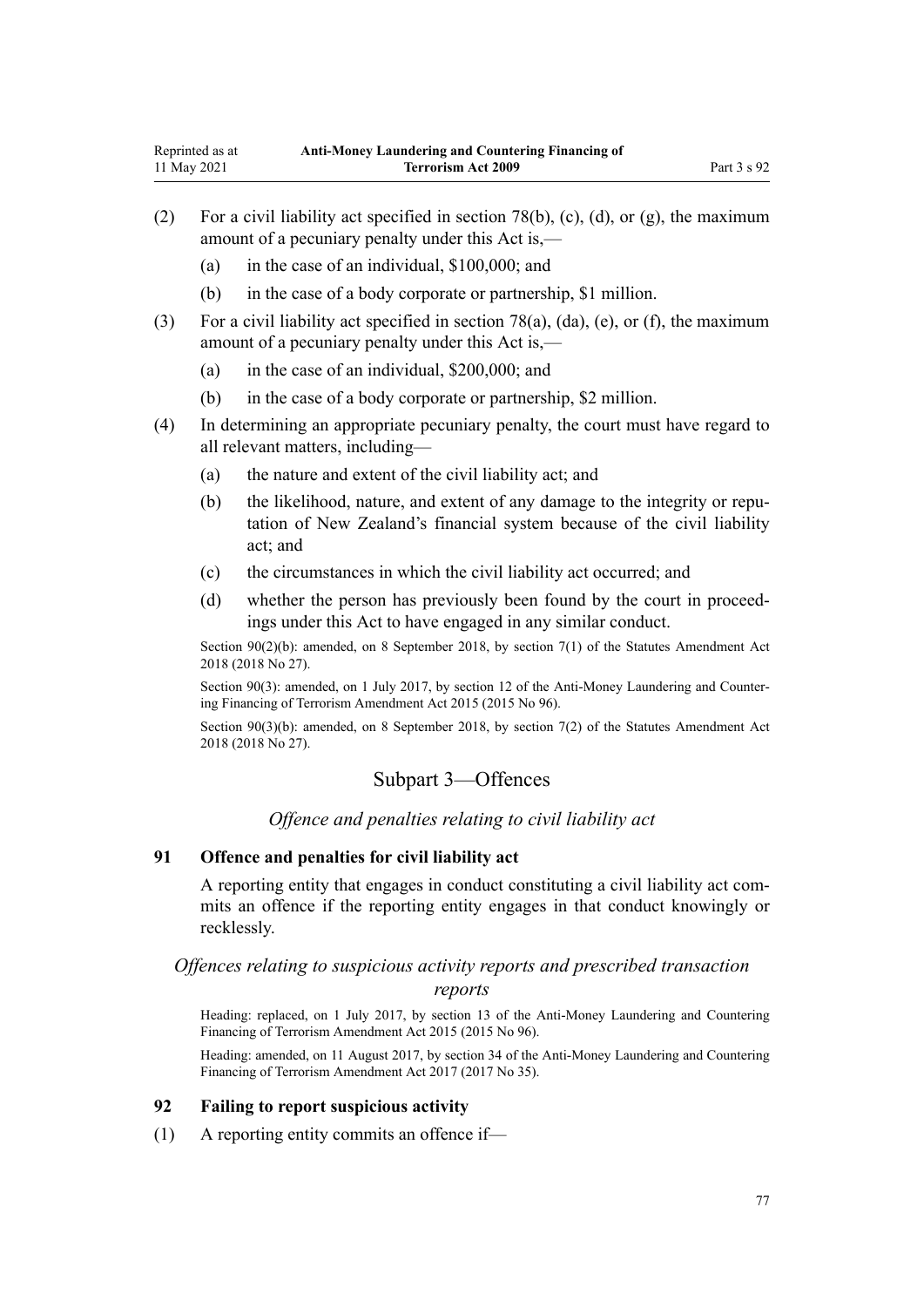- (a) an activity is conducted or is sought to be conducted through the report‐ ing entity; and (b) the reporting entity has reasonable grounds to suspect that the activity or the proposed activity is or may be— (i) relevant to the investigation or prosecution of any person for a money laundering offence; or (ii) relevant to the enforcement of the [Misuse of Drugs Act 1975;](http://legislation.govt.nz/pdflink.aspx?id=DLM436100) or (iii) relevant to the enforcement of the [Terrorism Suppression Act](http://legislation.govt.nz/pdflink.aspx?id=DLM151490) [2002](http://legislation.govt.nz/pdflink.aspx?id=DLM151490); or (iv) relevant to the enforcement of the [Proceeds of Crime Act 1991](http://legislation.govt.nz/pdflink.aspx?id=DLM250668) or the [Criminal Proceeds \(Recovery\) Act 2009](http://legislation.govt.nz/pdflink.aspx?id=BILL-SCDRAFT-7242); or (v) relevant to the investigation or prosecution of an offence within the meaning of [section 243\(1\)](http://legislation.govt.nz/pdflink.aspx?id=DLM330289) of the Crimes Act 1961; and (c) the reporting entity fails to report the activity or the proposed activity to the Commissioner as soon as practicable, but no later than 3 working days, after forming that suspicion. (2) It is a defence to a prosecution under this section if a reporting entity believes
- on reasonable grounds that the documents or information relating to the activity were privileged communications.

Compare: 1996 No 9 [s 22\(1\)](http://legislation.govt.nz/pdflink.aspx?id=DLM374118)

Section 92 heading: amended, on 11 August 2017, by [section 35\(1\)](http://legislation.govt.nz/pdflink.aspx?id=DLM7161318) of the Anti-Money Laundering and Countering Financing of Terrorism Amendment Act 2017 (2017 No 35).

Section 92(1)(a): amended, on 11 August 2017, by [section 35\(2\)](http://legislation.govt.nz/pdflink.aspx?id=DLM7161318) of the Anti-Money Laundering and Countering Financing of Terrorism Amendment Act 2017 (2017 No 35).

Section 92(1)(b): amended, on 11 August 2017, by [section 35\(3\)](http://legislation.govt.nz/pdflink.aspx?id=DLM7161318) of the Anti-Money Laundering and Countering Financing of Terrorism Amendment Act 2017 (2017 No 35).

Section 92(1)(b)(iv): amended, on 12 December 2012, by [section 6](http://legislation.govt.nz/pdflink.aspx?id=DLM4989304) of the Anti-Money Laundering and Countering Financing of Terrorism Amendment Act 2012 (2012 No 98).

Section 92(1)(b)(y): amended, on 1 July 2017, by [section 14](http://legislation.govt.nz/pdflink.aspx?id=DLM6602232) of the Anti-Money Laundering and Countering Financing of Terrorism Amendment Act 2015 (2015 No 96).

Section 92(1)(c): amended, on 11 August 2017, by [section 35\(4\)](http://legislation.govt.nz/pdflink.aspx?id=DLM7161318) of the Anti-Money Laundering and Countering Financing of Terrorism Amendment Act 2017 (2017 No 35).

Section 92(2): inserted, on 11 August 2017, by [section 35\(5\)](http://legislation.govt.nz/pdflink.aspx?id=DLM7161318) of the Anti-Money Laundering and Countering Financing of Terrorism Amendment Act 2017 (2017 No 35).

## **93 Providing false or misleading information in connection with suspicious activity reports or prescribed transaction reports**

A person commits an offence who, in making a suspicious activity report or a prescribed transaction report, or in supplying information in connection with a suspicious activity report or a prescribed transaction report,—

(a) makes any statement that the person knows is false or misleading in a material particular; or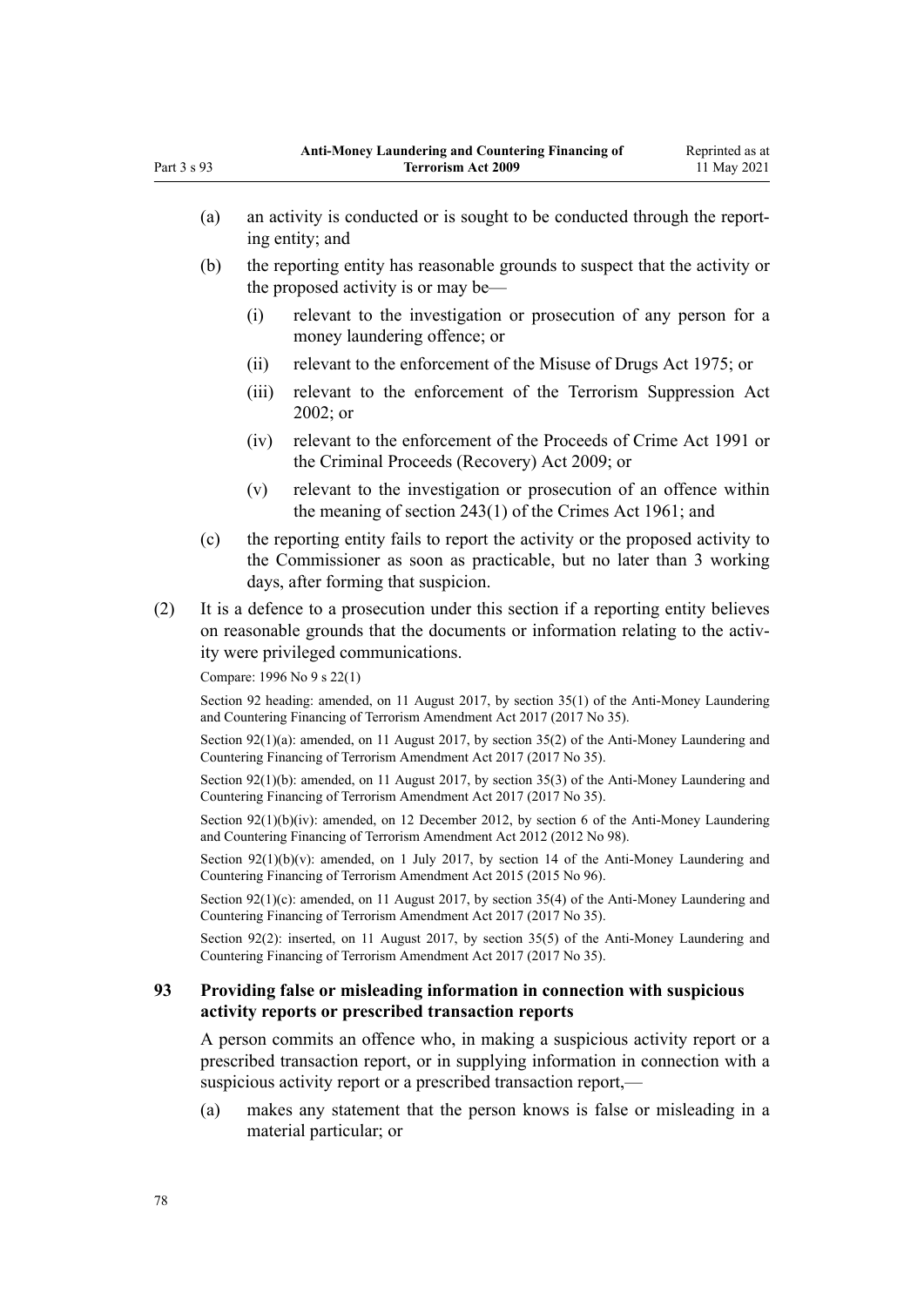(b) omits from any statement any matter or thing without which the person knows that the statement is false or misleading in a material particular.

Compare: 1996 No 9 [s 22\(3\)](http://legislation.govt.nz/pdflink.aspx?id=DLM374118)

Section 93 heading: amended, on 11 August 2017, by [section 36\(1\)](http://legislation.govt.nz/pdflink.aspx?id=DLM7161319) of the Anti-Money Laundering and Countering Financing of Terrorism Amendment Act 2017 (2017 No 35).

Section 93 heading: amended, on 1 July 2017, by [section 15\(1\)](http://legislation.govt.nz/pdflink.aspx?id=DLM6602233) of the Anti-Money Laundering and Countering Financing of Terrorism Amendment Act 2015 (2015 No 96).

Section 93: amended, on 11 August 2017, by [section 36\(2\)](http://legislation.govt.nz/pdflink.aspx?id=DLM7161319) of the Anti-Money Laundering and Countering Financing of Terrorism Amendment Act 2017 (2017 No 35).

Section 93: amended, on 1 July 2017, by [section 15\(2\)](http://legislation.govt.nz/pdflink.aspx?id=DLM6602233) of the Anti-Money Laundering and Countering Financing of Terrorism Amendment Act 2015 (2015 No 96).

### **94 Unlawful disclosure of suspicious activity reports or prescribed transaction reports**

- (1) A person commits an offence who contravenes [section 46—](#page-54-0)
	- (a) for the purpose of obtaining, directly or indirectly, an advantage or a pecuniary gain for that person or any other person; or
	- (b) with intent to prejudice any investigation into—
		- (i) the commission or possible commission of a money laundering offence; or
		- (ii) the financing of terrorism or the possible financing of terrorism.
- (2) A person commits an offence who—
	- (a) is an officer or employee or a former officer or employee of a reporting entity, a person appointed as an AML/CFT compliance officer under sec[tion 56\(3\),](#page-61-0) or an auditor for a reporting entity; and
	- (b) has become aware, or became aware, in the course of that person's duties as such an officer or employee, that any investigation into any activity or proposed activity that is the subject of a suspicious activity report or a prescribed transaction report is being, or may be, conducted by the Police; and
	- (c) knows that he or she is not legally authorised to disclose the information; and
	- (d) discloses that information to any other person—
		- (i) for the purpose of obtaining, directly or indirectly, an advantage or a pecuniary gain for that person or any other person; or
		- (ii) with intent to prejudice any investigation into—
			- (A) the commission or possible commission of a money laun‐ dering offence; or
			- (B) the financing of terrorism or the possible financing of terrorism.

Compare: 1996 No 9 [s 22\(4\), \(5\)](http://legislation.govt.nz/pdflink.aspx?id=DLM374118)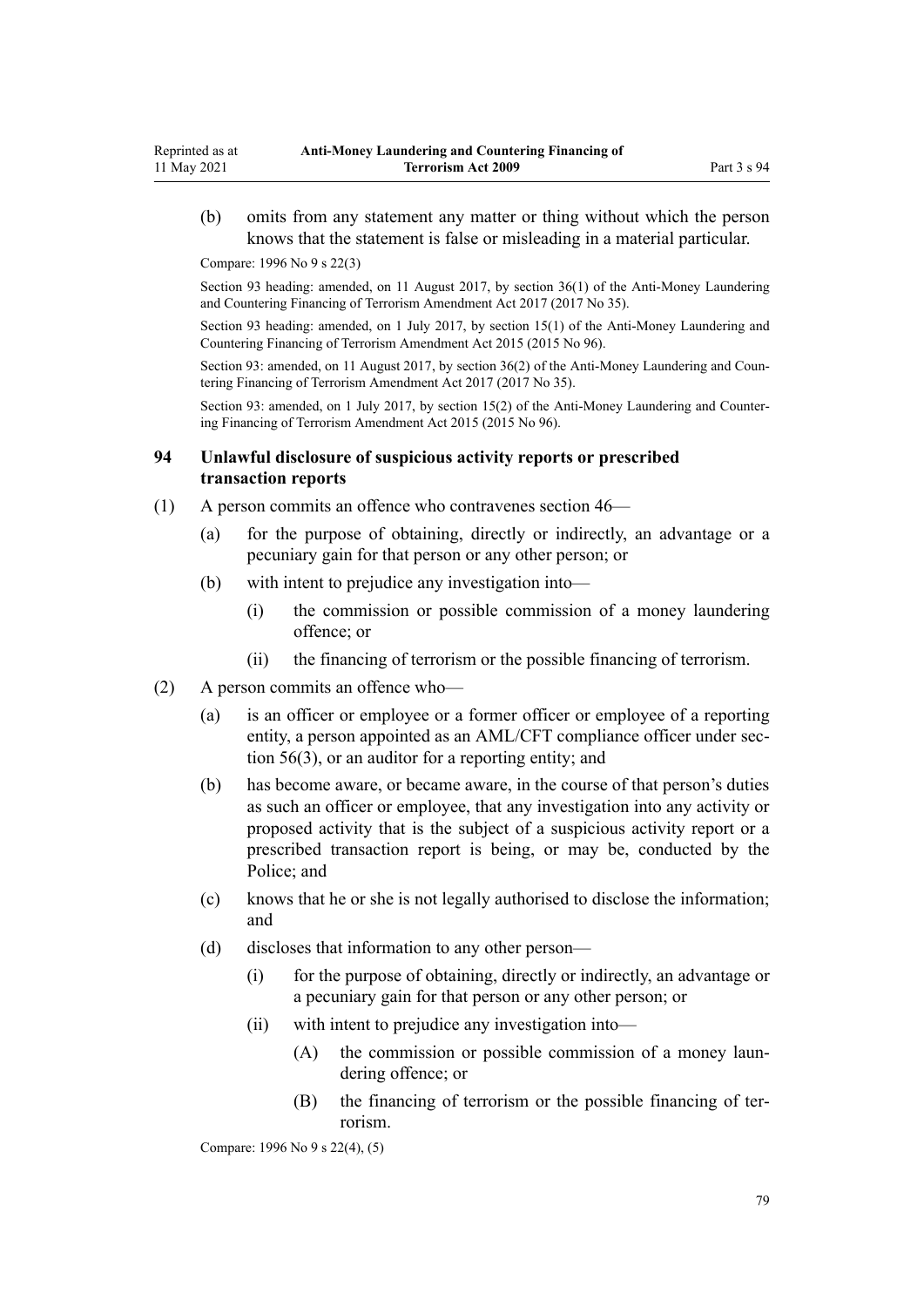Section 94 heading: amended, on 11 August 2017, by [section 37\(1\)](http://legislation.govt.nz/pdflink.aspx?id=DLM7161320) of the Anti-Money Laundering and Countering Financing of Terrorism Amendment Act 2017 (2017 No 35).

Section 94 heading: amended, on 1 July 2017, by [section 16\(1\)](http://legislation.govt.nz/pdflink.aspx?id=DLM6602234) of the Anti-Money Laundering and Countering Financing of Terrorism Amendment Act 2015 (2015 No 96).

Section 94(2)(b): amended, on 11 August 2017, by [section 37\(2\)](http://legislation.govt.nz/pdflink.aspx?id=DLM7161320) of the Anti-Money Laundering and Countering Financing of Terrorism Amendment Act 2017 (2017 No 35).

Section 94(2)(b): amended, on 1 July 2017, by [section 16\(2\)](http://legislation.govt.nz/pdflink.aspx?id=DLM6602234) of the Anti-Money Laundering and Countering Financing of Terrorism Amendment Act 2015 (2015 No 96).

## **95 Failure to keep or retain adequate records relating to suspicious activities or prescribed transactions**

A reporting entity commits an offence if the reporting entity fails to keep or retain adequate records relating to a suspicious activity or a prescribed transaction.

Section 95 heading: amended, on 11 August 2017, by [section 38\(1\)](http://legislation.govt.nz/pdflink.aspx?id=DLM7161321) of the Anti-Money Laundering and Countering Financing of Terrorism Amendment Act 2017 (2017 No 35).

Section 95 heading: amended, on 1 July 2017, by [section 17\(1\)](http://legislation.govt.nz/pdflink.aspx?id=DLM6602235) of the Anti-Money Laundering and Countering Financing of Terrorism Amendment Act 2015 (2015 No 96).

Section 95: amended, on 11 August 2017, by [section 38\(2\)](http://legislation.govt.nz/pdflink.aspx?id=DLM7161321) of the Anti-Money Laundering and Countering Financing of Terrorism Amendment Act 2017 (2017 No 35).

Section 95: amended, on 1 July 2017, by [section 17\(2\)](http://legislation.govt.nz/pdflink.aspx?id=DLM6602235) of the Anti-Money Laundering and Countering Financing of Terrorism Amendment Act 2015 (2015 No 96).

# **96 Obstruction of investigation relating to suspicious activity reports or prescribed transaction reports**

- (1) A person commits an offence if the person obstructs any investigation relating to any suspicious activity report or prescribed transaction report without lawful justification or excuse.
- (2) It is a defence to a prosecution under this section if the reporting entity believes on reasonable grounds that the documents or information were privileged com‐ munications.

Section 96 heading: amended, on 11 August 2017, by [section 39\(1\)](http://legislation.govt.nz/pdflink.aspx?id=DLM7161322) of the Anti-Money Laundering and Countering Financing of Terrorism Amendment Act 2017 (2017 No 35).

Section 96 heading: amended, on 1 July 2017, by [section 18\(1\)](http://legislation.govt.nz/pdflink.aspx?id=DLM6602236) of the Anti-Money Laundering and Countering Financing of Terrorism Amendment Act 2015 (2015 No 96).

Section 96(1): amended, on 11 August 2017, by [section 39\(2\)](http://legislation.govt.nz/pdflink.aspx?id=DLM7161322) of the Anti-Money Laundering and Countering Financing of Terrorism Amendment Act 2017 (2017 No 35).

Section  $96(1)$ : amended, on 1 July 2017, by [section 18\(2\)](http://legislation.govt.nz/pdflink.aspx?id=DLM6602236) of the Anti-Money Laundering and Countering Financing of Terrorism Amendment Act 2015 (2015 No 96).

Section 96(2): inserted, on 11 August 2017, by [section 39\(3\)](http://legislation.govt.nz/pdflink.aspx?id=DLM7161322) of the Anti-Money Laundering and Countering Financing of Terrorism Amendment Act 2017 (2017 No 35).

## **97 Contravention of section 47(1) or 48A(1)**

A person commits an offence if the person acts in contravention of [section](#page-55-0) [47\(1\)](#page-55-0) or [48A\(1\)](#page-56-0) without lawful justification or excuse.

Compare: 1996 No 9 [s 22\(8\)](http://legislation.govt.nz/pdflink.aspx?id=DLM374118)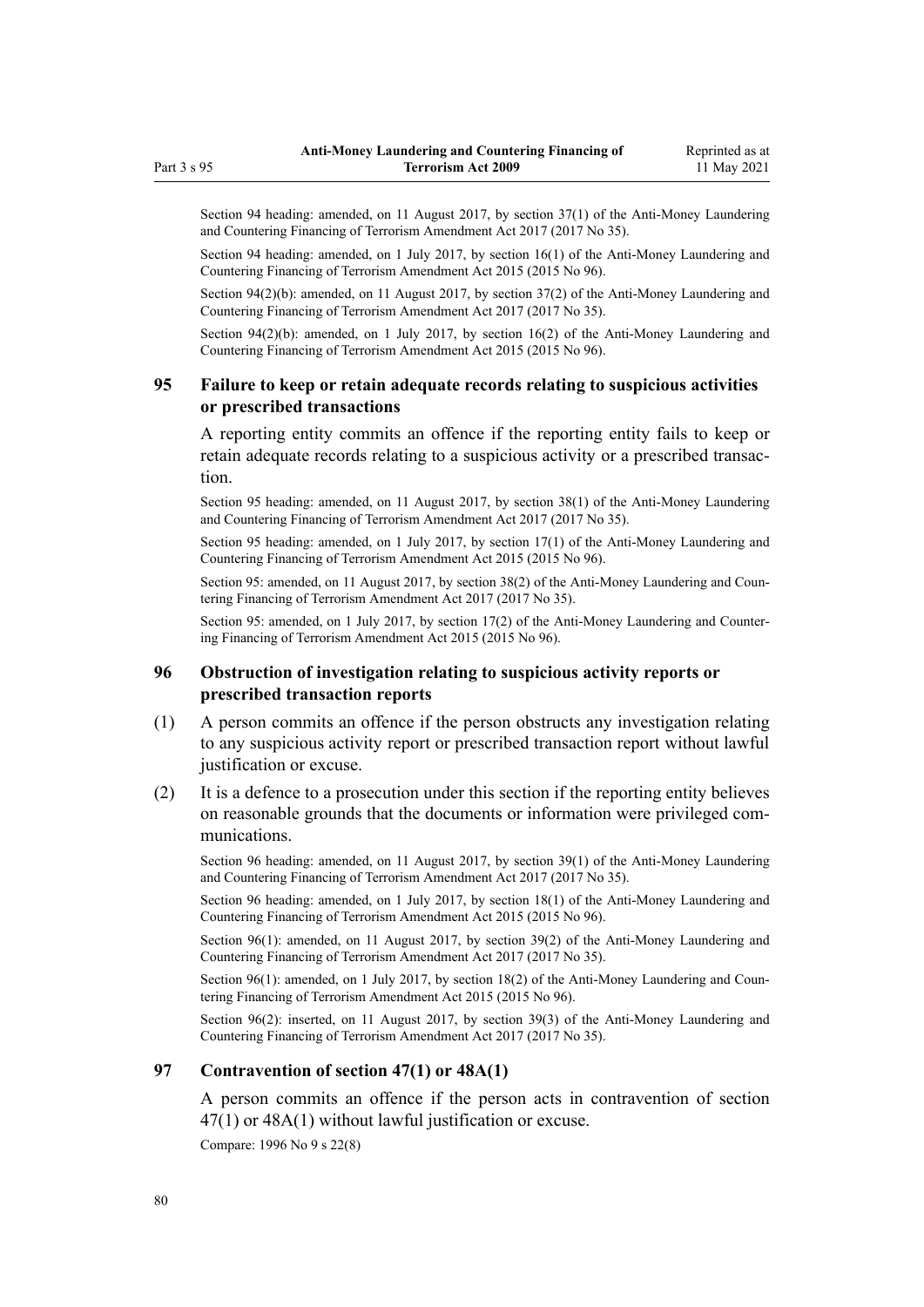Section 97 heading: amended, on 1 July 2017, by [section 19\(1\)](http://legislation.govt.nz/pdflink.aspx?id=DLM6602237) of the Anti-Money Laundering and Countering Financing of Terrorism Amendment Act 2015 (2015 No 96).

Section 97: amended, on 1 July 2017, by [section 19\(2\)](http://legislation.govt.nz/pdflink.aspx?id=DLM6602237) of the Anti-Money Laundering and Countering Financing of Terrorism Amendment Act 2015 (2015 No 96).

### **98 Defence**

(1) It is a defence to a charge against a person in relation to a contravention of, or a failure to comply with, [Part 2](#page-30-0) if the defendant proves that—

- (a) the defendant took all reasonable steps to ensure that the defendant complied with that Part; or
- (b) in the circumstances of the particular case, the defendant could not reasonably have been expected to ensure that the defendant complied with that Part.
- (2) In determining, for the purposes of subsection  $(1)(a)$ , whether or not a defendant took all reasonable steps to comply with [Part 2](#page-30-0), the court must have regard to—
	- (a) the nature of the reporting entity and the activities in which it engages; and
	- (b) the existence and adequacy of any procedures established by the report‐ ing entity to ensure compliance with that Part.
- (3) Except as provided in subsection (4), subsection (1) does not apply unless, within 21 days after the service of the summons, or within such further time as the court may allow, the defendant has delivered to the prosecutor a written notice—
	- (a) stating that the defendant intends to rely on the defence referred to in subsection (1); and
	- (b) specifying the reasonable steps that the defendant will claim to have taken.
- (4) In any such prosecution, evidence that the defendant took a step not specified in the written notice required by subsection (3) is not, except with the leave of the court, admissible for the purpose of supporting a defence under subsection (1).

Compare: 1996 No 9 [s 23](http://legislation.govt.nz/pdflink.aspx?id=DLM374121)

## **99 Time limit for prosecution of offences relating to civil liability act and suspicious activity reports or prescribed transaction reports**

Despite anything to the contrary in [section 25](http://legislation.govt.nz/pdflink.aspx?id=DLM3360067) of the Criminal Procedure Act 2011, the limitation period in respect of an offence under any of [sections 91 to](#page-76-0) [97](#page-76-0) of this Act ends on the date that is 3 years after the date on which the offence was committed.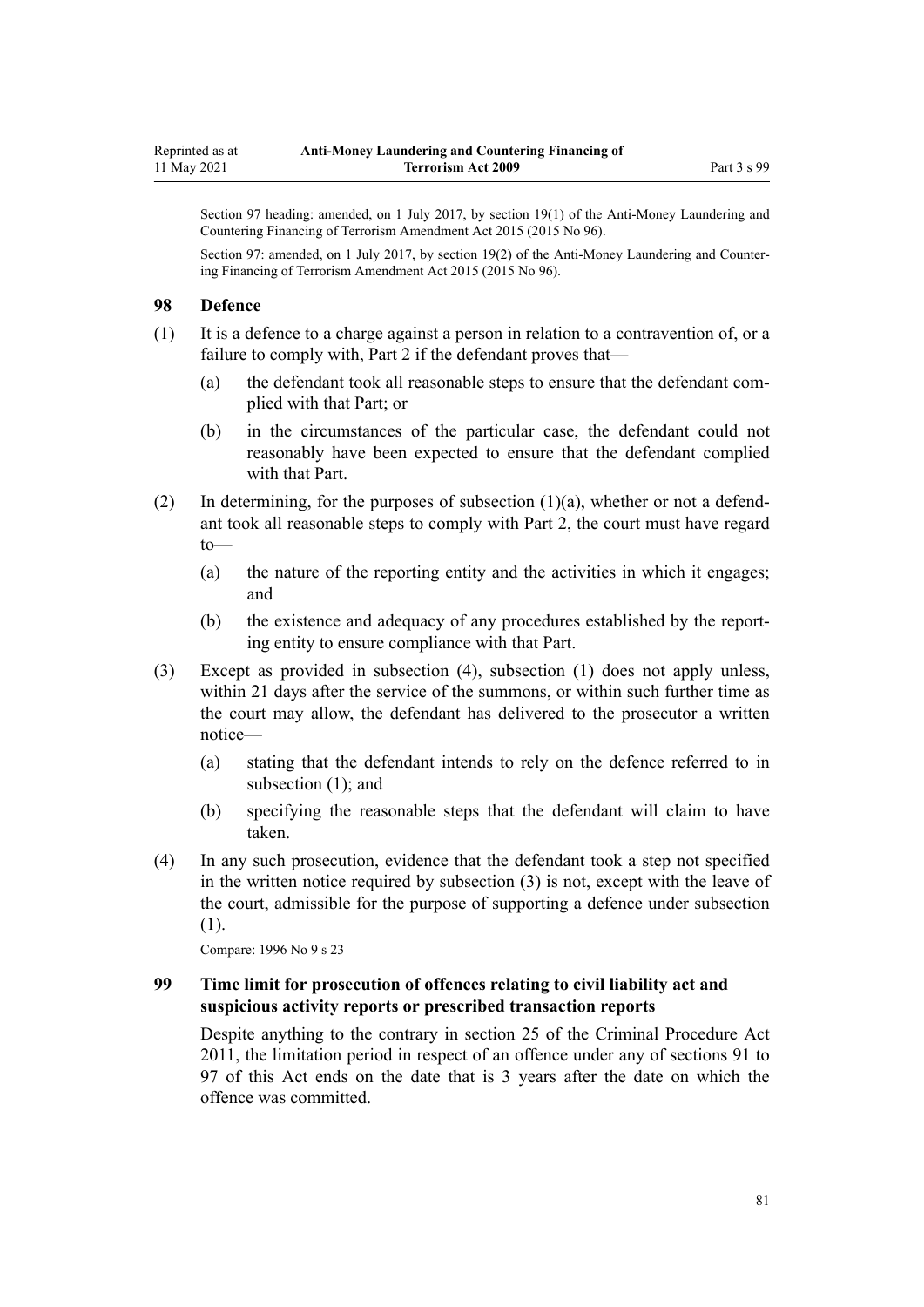<span id="page-81-0"></span>Section 99: replaced, on 1 July 2013, by [section 413](http://legislation.govt.nz/pdflink.aspx?id=DLM3360714) of the Criminal Procedure Act 2011 (2011) No 81).

Section 99 heading: amended, on 11 August 2017, by [section 40](http://legislation.govt.nz/pdflink.aspx?id=DLM7161323) of the Anti-Money Laundering and Countering Financing of Terrorism Amendment Act 2017 (2017 No 35).

Section 99 heading: amended, on 1 July 2017, by [section 20](http://legislation.govt.nz/pdflink.aspx?id=DLM6602238) of the Anti-Money Laundering and Countering Financing of Terrorism Amendment Act 2015 (2015 No 96).

#### **100 Penalties**

A reporting entity or person who commits an offence under any of [sections 91](#page-76-0) [to 97](#page-76-0) is liable, on conviction, to,—

- (a) in the case of an individual, either or both of the following:
	- (i) a term of imprisonment of not more than 2 years:
	- (ii) a fine of up to \$300,000; and
- (b) in the case of a body corporate or partnership, a fine of up to \$5 million.

Section 100(b): amended, on 8 September 2018, by [section 8](http://legislation.govt.nz/pdflink.aspx?id=LMS15920) of the Statutes Amendment Act 2018 (2018 No 27).

*Other offences relating to non-compliance with AML/CFT requirements*

### **101 Structuring transaction to avoid application of AML/CFT requirements**

- (1) A person commits an offence if the person structures a transaction (other than a transaction that involves the cross-border transportation of cash) to avoid the application of any AML/CFT requirements.
- (2) For the purposes of this section, **transaction** includes, but is not limited to, a suspicious transaction or a prescribed transaction.

Section 101(2): inserted, on 1 July 2017, by [section 21](http://legislation.govt.nz/pdflink.aspx?id=DLM6602239) of the Anti-Money Laundering and Countering Financing of Terrorism Amendment Act 2015 (2015 No 96).

#### **102 Offence to obstruct AML/CFT supervisor**

A person commits an offence if the person wilfully obstructs any AML/CFT supervisor in the exercise of any power conferred or the performance of any function imposed on that supervisor by this Act or regulations.

Section 102: amended, on 11 August 2017, by [section 41](http://legislation.govt.nz/pdflink.aspx?id=DLM7340631) of the Anti-Money Laundering and Countering Financing of Terrorism Amendment Act 2017 (2017 No 35).

## **103 Offence to provide false or misleading information to AML/CFT supervisor**

A person commits an offence if, without reasonable excuse, the person pro‐ vides information to an AML/CFT supervisor knowing that information to be false or misleading in any material respect.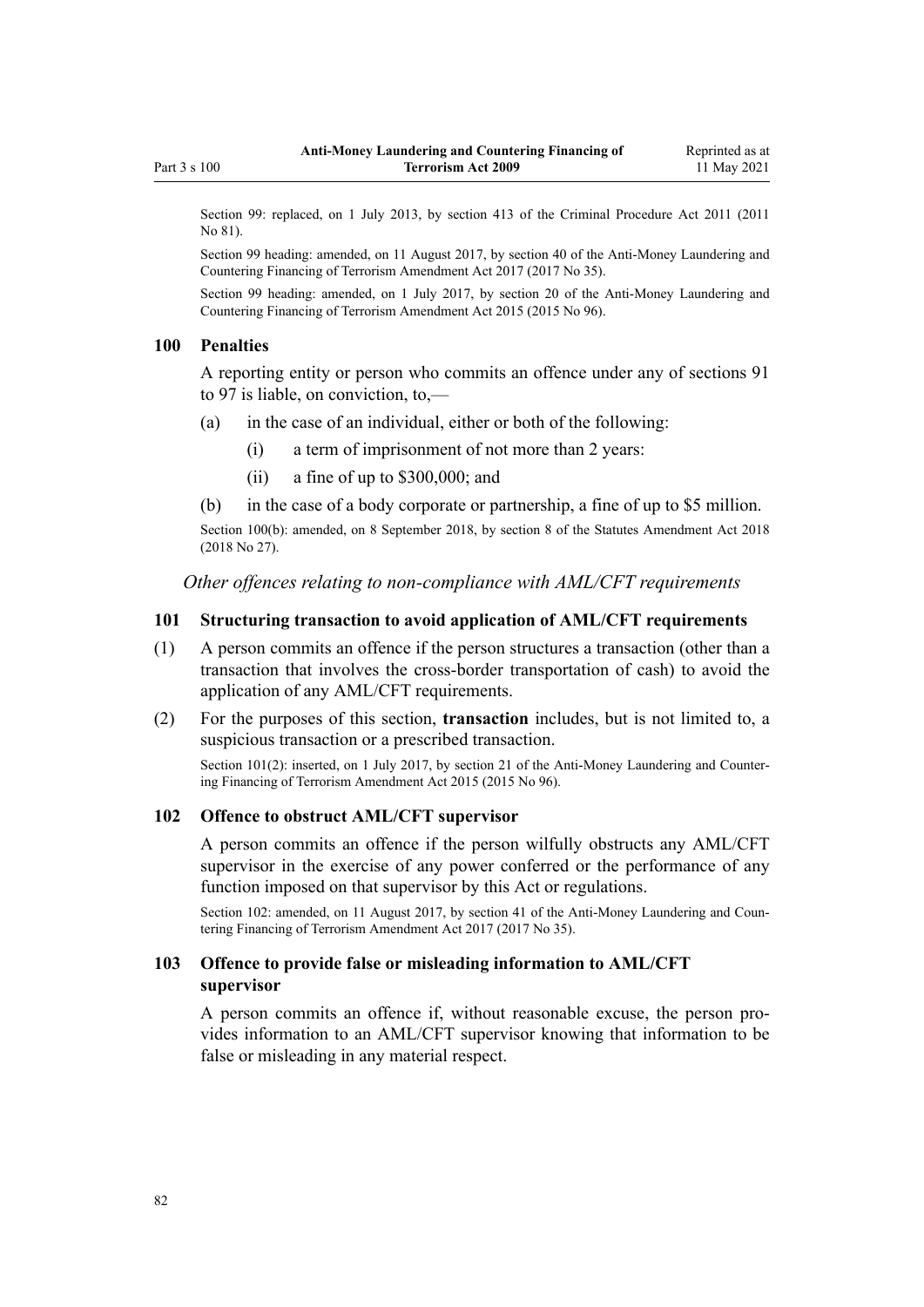# **104 Time limit for prosecution of offences relating to non-compliance with AML/CFT requirements**

Despite anything to the contrary in [section 25](http://legislation.govt.nz/pdflink.aspx?id=DLM3360067) of the Criminal Procedure Act 2011, the limitation period in respect of an offence under any of [sections 101 to](#page-81-0) [103](#page-81-0) of this Act ends on the date that is 3 years after the date on which the offence was committed.

Section 104: replaced, on 1 July 2013, by [section 413](http://legislation.govt.nz/pdflink.aspx?id=DLM3360714) of the Criminal Procedure Act 2011 (2011 No 81).

## **105 Penalties**

<span id="page-82-0"></span>Reprinted as at 11 May 2021

- (1) A person who commits an offence under [section 101](#page-81-0) is liable, on conviction,  $to,$ 
	- (a) in the case of an individual, either or both of the following:
		- (i) a term of imprisonment of not more than 2 years:
		- (ii) a fine of up to \$300,000; and
	- (b) in the case of a body corporate or partnership, a fine of up to \$5 million.
- (2) A person who commits an offence under either of [sections 102](#page-81-0) and [103](#page-81-0) is liable, on conviction, to,—
	- (a) in the case of an individual, either or both of the following:
		- (i) a term of imprisonment of not more than 3 months:
		- (ii) a fine of up to \$10,000; and
	- (b) in the case of a body corporate or partnership, a fine of up to \$50,000.

Section 105(1)(b): amended, on 8 September 2018, by [section 9\(1\)](http://legislation.govt.nz/pdflink.aspx?id=LMS15921) of the Statutes Amendment Act 2018 (2018 No 27).

Section 105(2)(b): amended, on 8 September 2018, by [section 9\(2\)](http://legislation.govt.nz/pdflink.aspx?id=LMS15921) of the Statutes Amendment Act 2018 (2018 No 27).

*Offences relating to cross-border transportation of cash*

## **106 Failure to report cash equal to or above applicable threshold value moved into or out of New Zealand**

A person commits an offence if the person fails, without reasonable excuse, to make or cause to be made a cash report, in accordance with [subpart 6](#page-68-0) of Part 2, concerning cash equal to or above the applicable threshold value that the person has moved into or out of New Zealand.

Section 106 heading: amended, on 11 August 2017, by [section 42\(1\)](http://legislation.govt.nz/pdflink.aspx?id=DLM7161324) of the Anti-Money Laundering and Countering Financing of Terrorism Amendment Act 2017 (2017 No 35).

Section 106: amended, on 11 August 2017, by [section 42\(2\)](http://legislation.govt.nz/pdflink.aspx?id=DLM7161324) of the Anti-Money Laundering and Countering Financing of Terrorism Amendment Act 2017 (2017 No 35).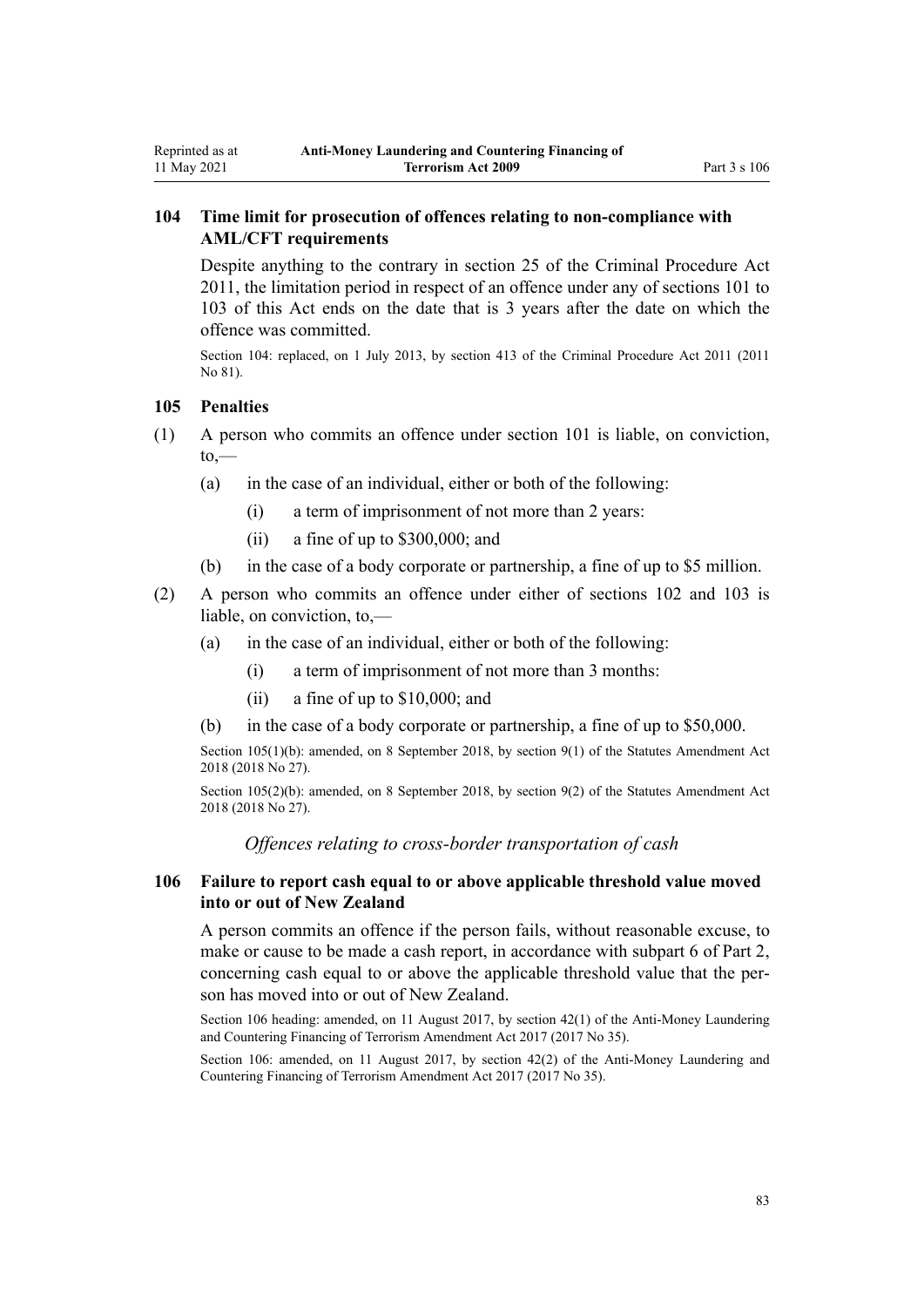## <span id="page-83-0"></span>**107 Failure to report cash equal to or above applicable threshold value received by person in New Zealand from overseas**

A person commits an offence if the person fails, without reasonable excuse, to make or cause to be made a cash report, in accordance with [subpart 6](#page-68-0) of Part 2, concerning cash equal to or above the applicable threshold value that the person has received in New Zealand from overseas.

Section 107 heading: amended, on 11 August 2017, by [section 43\(1\)](http://legislation.govt.nz/pdflink.aspx?id=DLM7161325) of the Anti-Money Laundering and Countering Financing of Terrorism Amendment Act 2017 (2017 No 35).

Section 107: amended, on 11 August 2017, by [section 43\(2\)](http://legislation.govt.nz/pdflink.aspx?id=DLM7161325) of the Anti-Money Laundering and Countering Financing of Terrorism Amendment Act 2017 (2017 No 35).

## **108 Structuring cross-border transportation to avoid application of AML/CFT requirements**

A person commits an offence if the person structures a cross-border transporta‐ tion of cash to avoid the application of any AML/CFT requirements.

## **109 Defence**

It is a defence to an offence under [section 106](#page-82-0) or 107 in relation to a failure to make or cause to be made a cash report to a Customs officer under [section](#page-69-0) [70\(d\)](#page-69-0) if the defendant proves that—

- (a) the failure was due to some emergency or to any other circumstances outside the reasonable control of the defendant; and
- (b) the defendant made or caused to be made a report in respect of that cash as soon as practicable after the obligation to make the report arose.

Compare: 1996 No 9 [s 40\(3\)](http://legislation.govt.nz/pdflink.aspx?id=DLM374157)

#### **110 Providing false or misleading information in connection with cash report**

A person commits an offence if, without reasonable excuse, the person makes or causes to be made a cash report knowing it is false or misleading in any material respect.

Compare: 1996 No 9 [s 40\(1\)\(b\)](http://legislation.govt.nz/pdflink.aspx?id=DLM374157)

## **111 Offence to obstruct or not to answer questions from Customs officer**

- $(1)$  A person commits an offence if the person wilfully obstructs any Customs officer in the exercise of any power conferred or performance of any duty imposed on that officer by this Act or regulations.
- (2) A person commits an offence if, without reasonable excuse, the person fails to answer questions from a Customs officer.

Compare: 1996 No 9 [s 40\(2\)](http://legislation.govt.nz/pdflink.aspx?id=DLM374157)

Section 111(1): amended, on 11 August 2017, by [section 44](http://legislation.govt.nz/pdflink.aspx?id=DLM7340632) of the Anti-Money Laundering and Countering Financing of Terrorism Amendment Act 2017 (2017 No 35).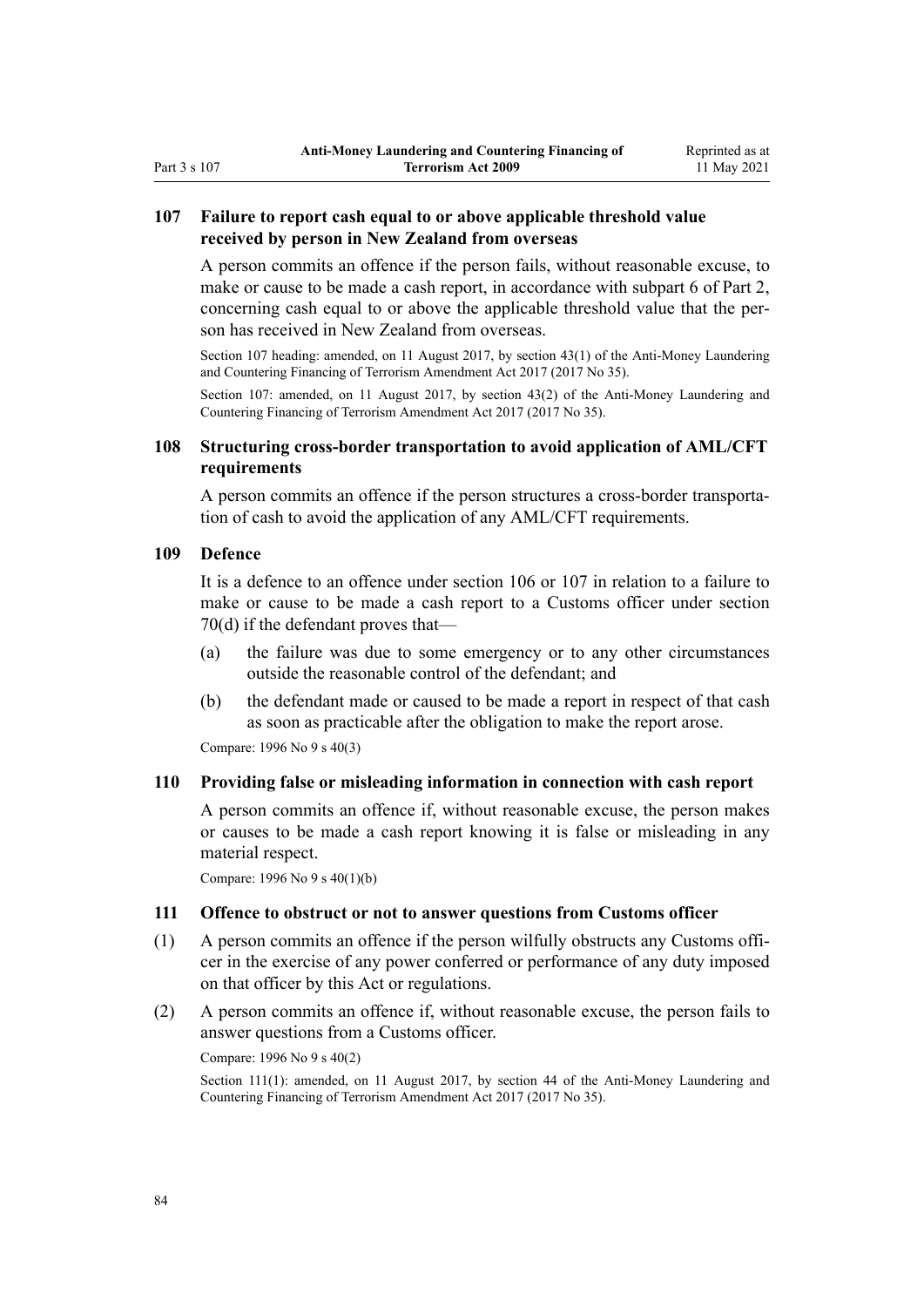## **112 Penalties**

<span id="page-84-0"></span>Reprinted as at 11 May 2021

> A person who commits an offence under any of [sections 106,](#page-82-0) [107](#page-83-0), [108](#page-83-0), [110](#page-83-0), and [111](#page-83-0) is liable, on conviction, to,—

- (a) in the case of an individual, either or both of the following:
	- (i) a term of imprisonment of not more than 3 months:
	- (ii) a fine of up to \$10,000; and
- (b) in the case of a body corporate or partnership, a fine of up to \$50,000.

Section 112: amended, on 1 July 2013, by [section 413](http://legislation.govt.nz/pdflink.aspx?id=DLM3360714) of the Criminal Procedure Act 2011 (2011 No 81).

Section 112(b): amended, on 8 September 2018, by [section 10](http://legislation.govt.nz/pdflink.aspx?id=LMS15922) of the Statutes Amendment Act 2018 (2018 No 27).

## **113 Chief executive of New Zealand Customs Service may deal with cash reporting offences**

- (1) This section applies if, in any case to which [section 106](#page-82-0) or [107](#page-83-0) applies, a per‐ son admits in writing that he or she has committed the offence and requests that the offence be dealt with summarily by the chief executive of the New Zealand Customs Service.
- (2) If this section applies, the chief executive of the New Zealand Customs Service may, at any time before a charging document has been filed in respect of the offence, accept from that person a sum, not exceeding \$500, that the chief executive of the New Zealand Customs Service thinks just in the circumstances of the case, in full satisfaction of any fine to which the person would otherwise be liable under section 112.
- (3) If the chief executive of the New Zealand Customs Service accepts any sum under this section, the offender is not liable to be prosecuted for the offence in respect of which the payment was made.

Compare: 1996 No 9 [s 41](http://legislation.govt.nz/pdflink.aspx?id=DLM374160)

Section 113(2): amended, on 1 July 2013, by [section 413](http://legislation.govt.nz/pdflink.aspx?id=DLM3360714) of the Criminal Procedure Act 2011 (2011 No 81).

#### *Relationship with Customs and Excise Act 2018*

Heading: amended, on 1 October 2018, by [section 443\(3\)](http://legislation.govt.nz/pdflink.aspx?id=DLM7039957) of the Customs and Excise Act 2018 (2018 No 4).

### **114 Relationship with Customs and Excise Act 2018**

- (1) Nothing in this Act limits or affects the [Customs and Excise Act 2018.](http://legislation.govt.nz/pdflink.aspx?id=DLM7038920)
- (2) The movement of cash in breach of any requirement of this Act or any regula‐ tions is, for the purposes of the [Customs and Excise Act 2018,](http://legislation.govt.nz/pdflink.aspx?id=DLM7038920) the importation or exportation of a prohibited good.
- (3) It is the duty of every Customs officer to prevent the movement of cash that is in breach of any requirement of this Act or any regulations.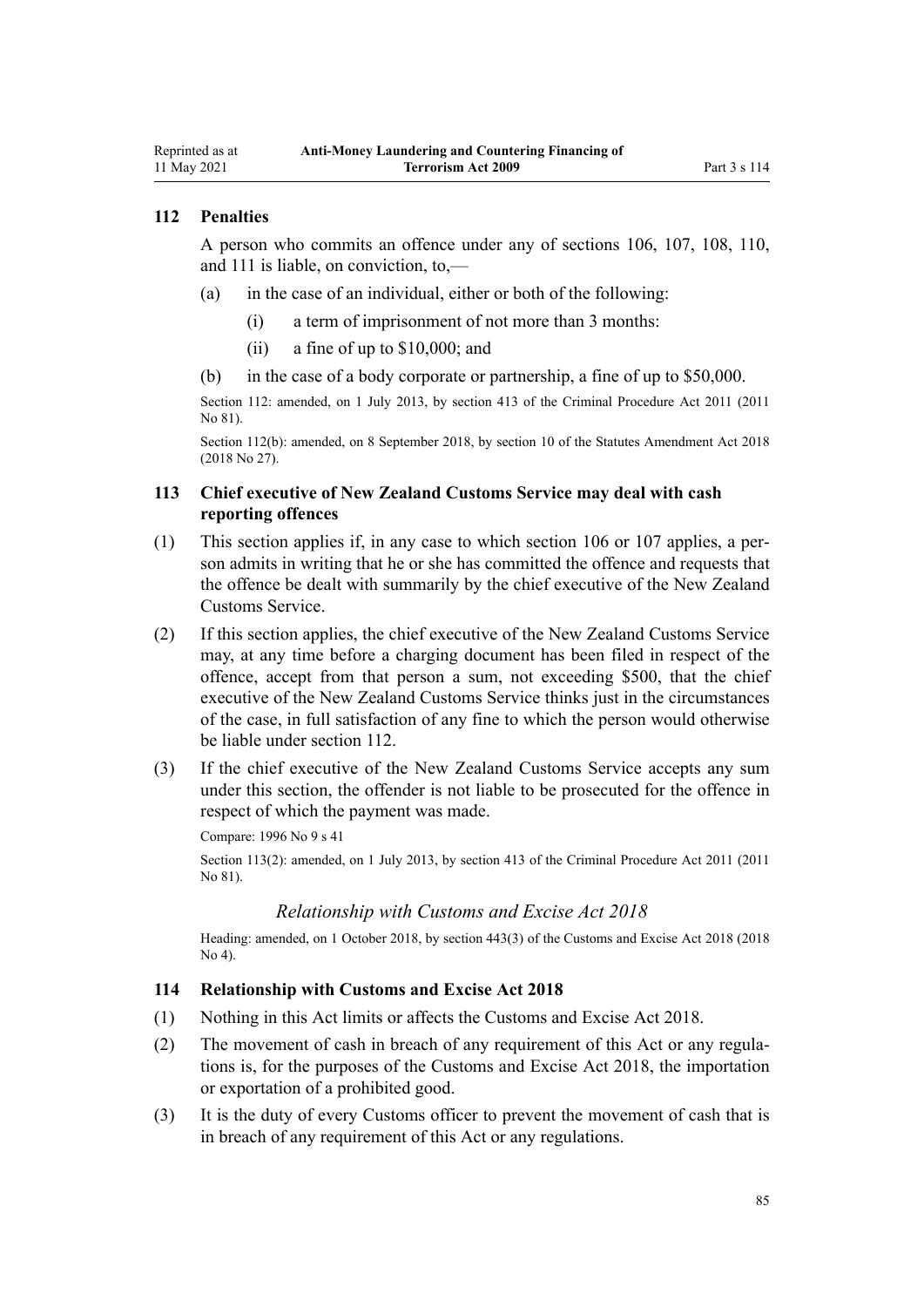| (4) | For the purpose of carrying out the duty in subsection $(3)$ , a Customs officer<br>may exercise his or her powers under the following sections of the Customs<br>and Excise Act 2018 in relation to uncustomed or prohibited goods: |                                                                                                                     |  |
|-----|--------------------------------------------------------------------------------------------------------------------------------------------------------------------------------------------------------------------------------------|---------------------------------------------------------------------------------------------------------------------|--|
|     | (a)                                                                                                                                                                                                                                  | section 205 (questioning persons about goods and debt):                                                             |  |
|     | (b)                                                                                                                                                                                                                                  | section 206 (detention of persons questioned about goods or debt and<br>suspected to be involved in offences):      |  |
|     | (c)                                                                                                                                                                                                                                  | sections 210, 211, and 214 (which relate to search and seizure):                                                    |  |
|     | (d)                                                                                                                                                                                                                                  | sections 225 and 226 (which relate to search warrants and use of aids by<br>Customs officers):                      |  |
|     | (e)                                                                                                                                                                                                                                  | sections 227 and 237 (which relate to examination of goods):                                                        |  |
|     | (f)                                                                                                                                                                                                                                  | section 228 (which relates to search of data in electronic devices):                                                |  |
|     | (g)                                                                                                                                                                                                                                  | section 252 (further powers in relation to documents):                                                              |  |
|     | (h)                                                                                                                                                                                                                                  | section 257 (copying of documents obtained during inspection):                                                      |  |
|     | (i)                                                                                                                                                                                                                                  | section 258 (retention of documents and goods obtained during inspec-<br>tion):                                     |  |
|     | (j)                                                                                                                                                                                                                                  | sections 244 to 249 (which relate to seizure and detention of goods sus-<br>pected to be tainted property).         |  |
|     | Section 114 heading: amended, on 1 October 2018, by section 443(3) of the Customs and Excise Act<br>2018 (2018 No 4).                                                                                                                |                                                                                                                     |  |
|     |                                                                                                                                                                                                                                      | Section 114(1): amended, on 1 October 2018, by section 443(3) of the Customs and Excise Act 2018<br>$(2018$ No 4).  |  |
|     |                                                                                                                                                                                                                                      | Section 114(2): amended, on 1 October 2018, by section 443(3) of the Customs and Excise Act 2018<br>$(2018$ No 4).  |  |
|     |                                                                                                                                                                                                                                      | Section 114(4): replaced, on 1 October 2018, by section 443(3) of the Customs and Excise Act 2018<br>$(2018$ No 4). |  |
|     |                                                                                                                                                                                                                                      | Stored value instrument searches by Customs officer                                                                 |  |
|     | No 4).                                                                                                                                                                                                                               | Heading: replaced, on 1 October 2018, by section 443(3) of the Customs and Excise Act 2018 (2018                    |  |
| 115 |                                                                                                                                                                                                                                      | Duty to assist Customs officer to access stored value instruments                                                   |  |
| (1) |                                                                                                                                                                                                                                      | A Customs officer exercising a search nower or an examination nower under                                           |  |

- (1) A Customs officer exercising a search power or an examination power under [section 114\(4\)](#page-84-0) may require a specified person to provide access information and other information or assistance that is reasonable and necessary to allow the Customs officer to access data held in a stored value instrument.
- (2) In this case, [section 130](http://legislation.govt.nz/pdflink.aspx?id=DLM4355803) of the Search and Surveillance Act 2012 (which requires persons with knowledge of a computer system or other data storage devices or an Internet site to assist access) applies in respect of the stored value instrument with necessary modifications.
- (3) In this section, **stored value instrument**—

Part 3 s 115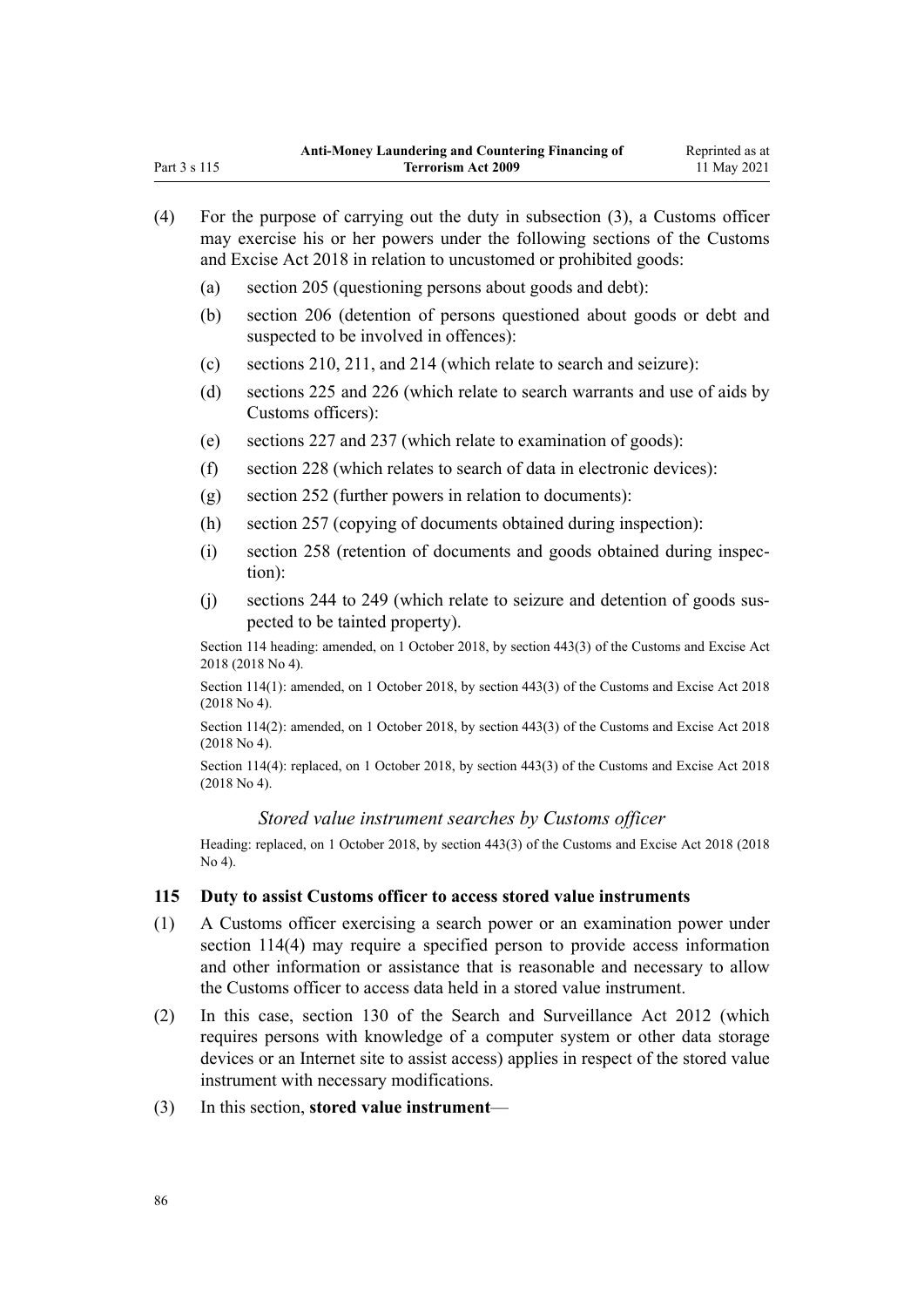- (a) means a portable device (for example, a debit card) that contains monet‐ ary value that is not physical currency but that can be reloaded or redeemed for cash; and
- (b) includes an instrument that is prescribed as a bearer-negotiable instrument under [section 153\(b\)](#page-106-0).

Section 115: replaced, on 1 October 2018, by [section 443\(3\)](http://legislation.govt.nz/pdflink.aspx?id=DLM7039957) of the Customs and Excise Act 2018 (2018 No 4).

## Subpart 4—Search and seizure

### **116 Definitions**

In this subpart, unless the context otherwise requires,—

### **document**—

- (a) means any record of information; and
- (b) includes—
	- (i) anything on which there is writing or any image; and
	- (ii) anything on which there are marks, figures, symbols, or perfora‐ tions that have a meaning for persons qualified to interpret them; and
	- (iii) anything from which sounds, images, or writing can be repro‐ duced, with or without the aid of anything else

**dwellinghouse** means a building, or an apartment, a flat, or a unit within a building, that is used as a private residence

**enforcement officer** means the relevant AML/CFT supervisor or the Commis‐ sioner (as the case may require) and includes a person appointed under [section](#page-99-0) [141](#page-99-0) by an AML/CFT supervisor

**evidential material** means any thing that there are reasonable grounds for believing is or may be evidence, or may provide or contain evidence, of—

- (a) an offence under this Part; or
- (b) an attempt to commit an offence under this Part; or
- (c) a civil liability act

**occupier**, in relation to any place, includes—

- (a) a person who is present at the place and is in apparent control of it; and
- (b) any person acting on behalf of the occupier

**place**—

- (a) means anywhere on, under, or over any land or water; and
- (b) includes all or any part of a building, structure, or conveyance

**seize** includes to secure against interference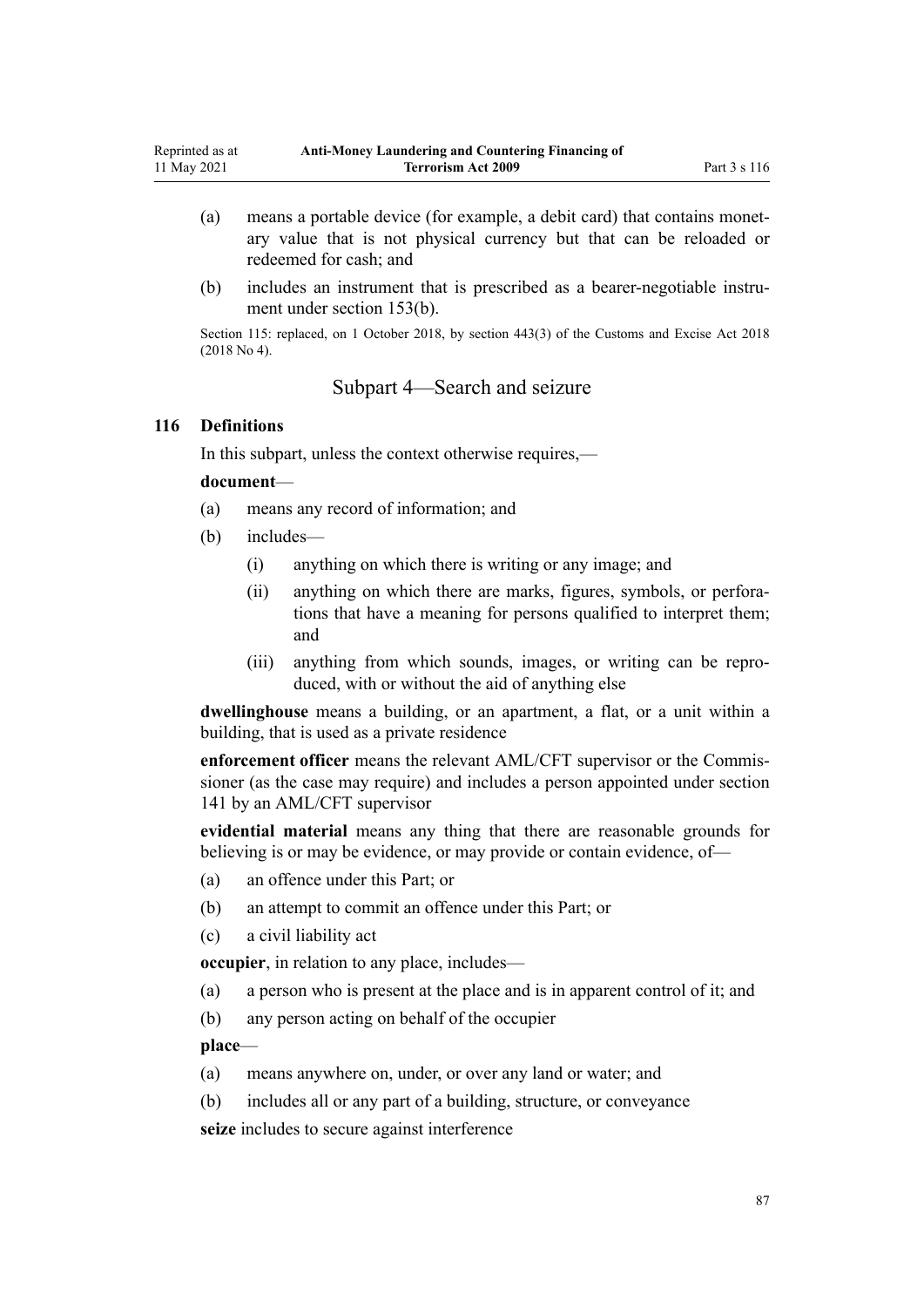**thing** includes—

- (a) any substance, article, document, container, or equipment; and
- (b) anything in electronic or magnetic form.

### *Search warrants*

## **117 Search warrant**

- (1) An enforcement officer may apply for a search warrant in respect of a place.
- (2) The application must be made by an enforcement officer in the manner provided in [subpart 3](http://legislation.govt.nz/pdflink.aspx?id=DLM2136781) of Part 4 of the Search and Surveillance Act 2012.
- (3) An issuing officer (within the meaning of [section 3](http://legislation.govt.nz/pdflink.aspx?id=DLM2136542) of the Search and Surveil‐ lance Act 2012) may issue a search warrant in respect of a place if satisfied that there are reasonable grounds for believing that there is evidential material at that place.
- (4) The provisions of [subparts 1](http://legislation.govt.nz/pdflink.aspx?id=DLM2136771), [3,](http://legislation.govt.nz/pdflink.aspx?id=DLM2136781) [4](http://legislation.govt.nz/pdflink.aspx?id=DLM2136801), and [9](http://legislation.govt.nz/pdflink.aspx?id=DLM2136888) of Part 4 of the Search and Surveil‐ lance Act 2012 apply.
- (5) *[Repealed]*
- (6) *[Repealed]*

Section 117(2): replaced, on 30 June 2013, by [section 201\(3\)](http://legislation.govt.nz/pdflink.aspx?id=DLM4355905) of the Search and Surveillance Act 2012 (2012 No 24).

Section 117(3): amended, on 30 June 2013, by [section 201\(4\)](http://legislation.govt.nz/pdflink.aspx?id=DLM4355905) of the Search and Surveillance Act 2012 (2012 No 24).

Section 117(4): replaced, on 30 June 2013, by [section 201\(5\)](http://legislation.govt.nz/pdflink.aspx?id=DLM4355905) of the Search and Surveillance Act 2012 (2012 No 24).

Section 117(4): amended, on 11 August 2017, by [section 45](http://legislation.govt.nz/pdflink.aspx?id=DLM7161326) of the Anti-Money Laundering and Countering Financing of Terrorism Amendment Act 2017 (2017 No 35).

Section 117(5): repealed, on 30 June 2013, by [section 201\(5\)](http://legislation.govt.nz/pdflink.aspx?id=DLM4355905) of the Search and Surveillance Act 2012 (2012 No 24).

Section 117(6): repealed, on 30 June 2013, by [section 201\(5\)](http://legislation.govt.nz/pdflink.aspx?id=DLM4355905) of the Search and Surveillance Act 2012 (2012 No 24).

### **118 Powers under search warrant**

- (1) A search warrant issued under section 117 authorises the enforcement officer or constable who is executing it, and any person called on by that officer or constable to assist, to do any of the following:
	- (a) *[Repealed]*
	- (b) *[Repealed]*
	- (c) search for any evidential material at the place:
	- (d) inspect and copy any document; and for that purpose also do any of the following:
		- (i) require any person at the place to produce a particular document: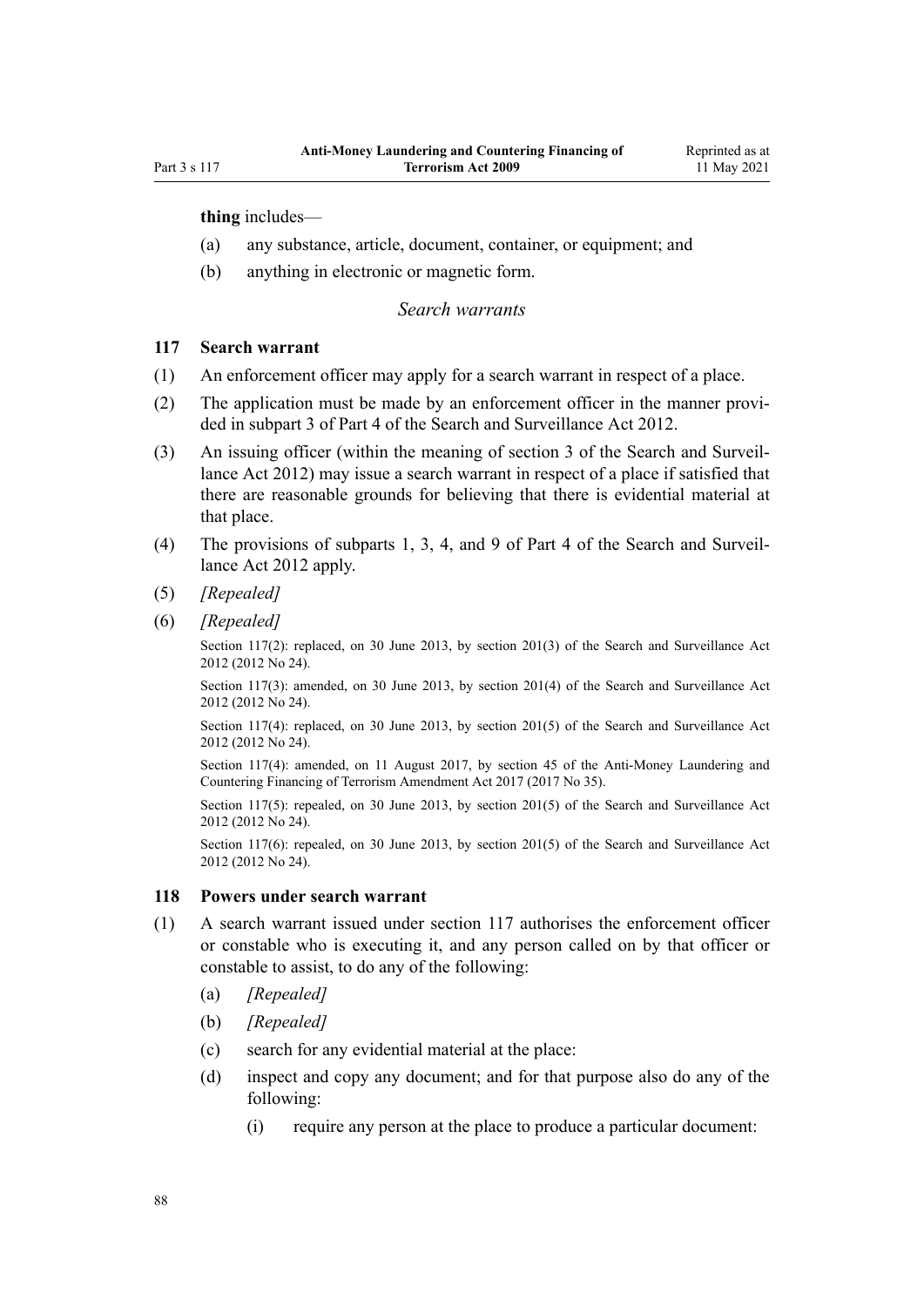- (ii) require any person at the place who has control or knowledge of a document to reproduce, or assist in reproducing, the document in usable form:
- (iii) operate any equipment at the place:
- (iv) remove a document temporarily to another place in order to copy it:
- (e) *[Repealed]*
- (f) require the occupier of the place to answer any questions put by the enforcement officer or constable.
- (2) An enforcement officer or constable may require the occupier of the place to do the following:
	- (a) hold any thing at the place in an unaltered state for a specified period of up to 5 working days:
	- (b) provide a copy of particular documents within a specified period (which must be a period that is reasonable in the circumstances).
- (3) The provisions of [Part 4](http://legislation.govt.nz/pdflink.aspx?id=DLM2136770) of the Search and Surveillance Act 2012 (except [sub‐](http://legislation.govt.nz/pdflink.aspx?id=DLM2136781) [part 3](http://legislation.govt.nz/pdflink.aspx?id=DLM2136781) and [sections 118,](http://legislation.govt.nz/pdflink.aspx?id=DLM2136813) [119](http://legislation.govt.nz/pdflink.aspx?id=DLM2136815), and [130\)](http://legislation.govt.nz/pdflink.aspx?id=DLM4355803) apply.

Section 118(1)(a): repealed, on 30 June 2013, by [section 201\(6\)](http://legislation.govt.nz/pdflink.aspx?id=DLM4355905) of the Search and Surveillance Act 2012 (2012 No 24).

Section 118(1)(b): repealed, on 30 June 2013, by [section 201\(6\)](http://legislation.govt.nz/pdflink.aspx?id=DLM4355905) of the Search and Surveillance Act 2012 (2012 No 24).

Section 118(1)(c): amended, on 30 June 2013, by [section 201\(7\)](http://legislation.govt.nz/pdflink.aspx?id=DLM4355905) of the Search and Surveillance Act 2012 (2012 No 24).

Section 118(1)(e): repealed, on 30 June 2013, by [section 201\(6\)](http://legislation.govt.nz/pdflink.aspx?id=DLM4355905) of the Search and Surveillance Act 2012 (2012 No 24).

Section 118(3): replaced, on 30 June 2013, by [section 201\(8\)](http://legislation.govt.nz/pdflink.aspx?id=DLM4355905) of the Search and Surveillance Act 2012 (2012 No 24).

*Conduct of entry, search, and seizure*

#### **119 Assistance with searches**

#### *[Repealed]*

Section 119: repealed, on 30 June 2013, by [section 201\(9\)](http://legislation.govt.nz/pdflink.aspx?id=DLM4355905) of the Search and Surveillance Act 2012 (2012 No 24).

#### **120 Enforcement officers to show identity card on request**

#### *[Repealed]*

Section 120: repealed, on 30 June 2013, by [section 201\(9\)](http://legislation.govt.nz/pdflink.aspx?id=DLM4355905) of the Search and Surveillance Act 2012 (2012 No 24).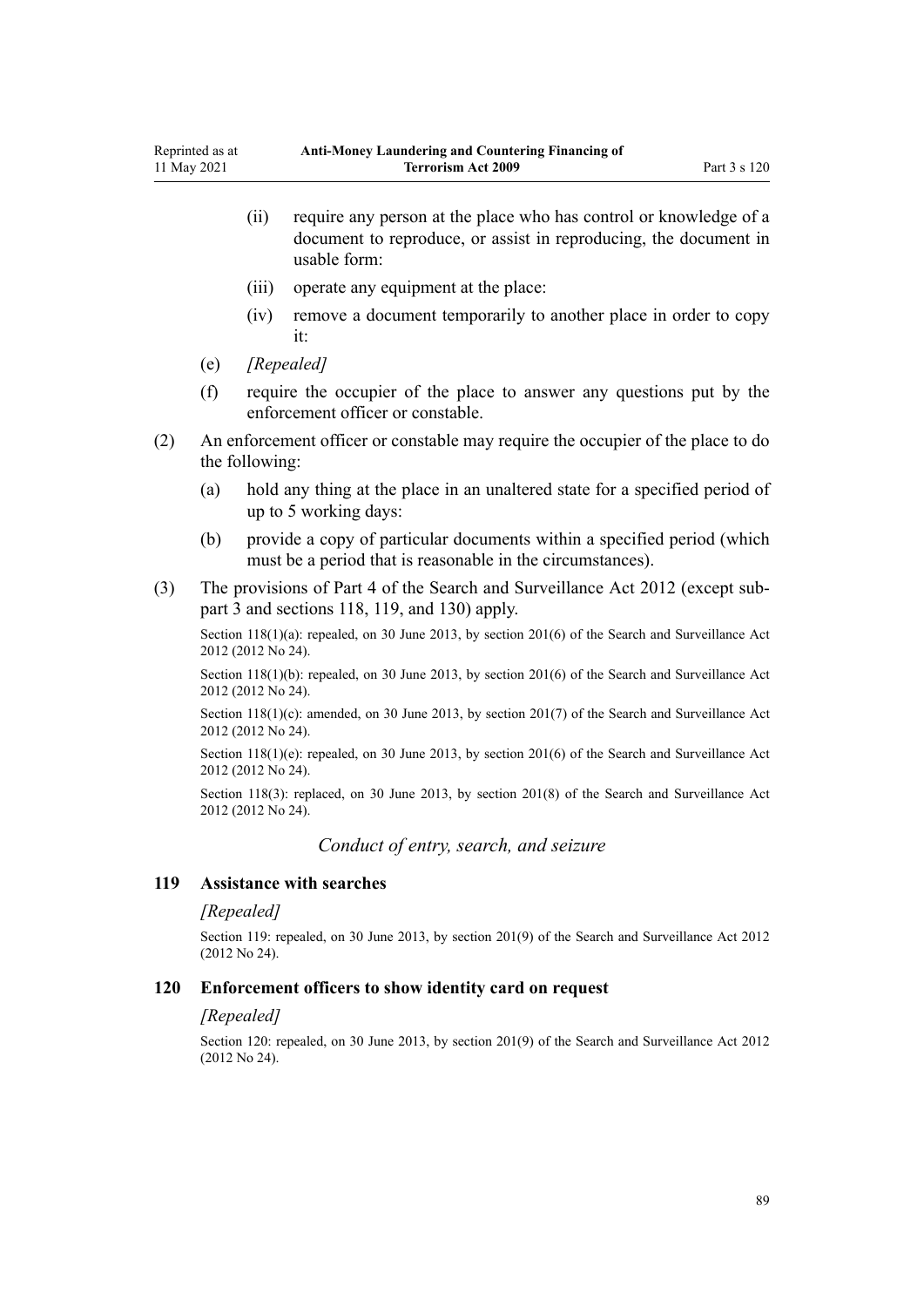## **121 Announcement before entry**

### *[Repealed]*

Section 121: repealed, on 30 June 2013, by [section 201\(9\)](http://legislation.govt.nz/pdflink.aspx?id=DLM4355905) of the Search and Surveillance Act 2012 (2012 No 24).

### **122 Details of warrant to be given to occupier**

#### *[Repealed]*

Section 122: repealed, on 30 June 2013, by [section 201\(9\)](http://legislation.govt.nz/pdflink.aspx?id=DLM4355905) of the Search and Surveillance Act 2012 (2012 No 24).

## **123 Occupier entitled to be present during search**

- (1) The occupier of a place that is subject to a search under this subpart, and who is present at any time during the search, is entitled to observe the search as it is being carried out.
- (2) The right to observe the search ceases if the person observing impedes the search.
- (3) This section does not prevent 2 or more parts of the place being searched at the same time.

### **124 Use of electronic equipment**

- (1) If an enforcement officer, a constable, or a person assisting a search operates electronic equipment found at a place during a search, the officer, constable, or person must take all reasonable care not to damage the equipment or corrupt information stored on it.
- (2) If, as a result of a failure to take the care required by subsection (1), the owner of the equipment or information, or the occupier of the place that was searched, suffers damage, the owner or occupier may seek damages from the relevant AML/CFT supervisor or the Police (as the case may require) in respect of that damage.

## **125 Copies of documents seized to be provided**

#### *[Repealed]*

Section 125: repealed, on 30 June 2013, by [section 201\(9\)](http://legislation.govt.nz/pdflink.aspx?id=DLM4355905) of the Search and Surveillance Act 2012 (2012 No 24).

## **126 Receipts for things seized**

#### *[Repealed]*

Section 126: repealed, on 30 June 2013, by [section 201\(9\)](http://legislation.govt.nz/pdflink.aspx?id=DLM4355905) of the Search and Surveillance Act 2012 (2012 No 24).

## **127 Application of sections 198A and 198B of Summary Proceedings Act 1957**

### *[Repealed]*

Section 127: repealed, on 30 June 2013, by [section 201\(9\)](http://legislation.govt.nz/pdflink.aspx?id=DLM4355905) of the Search and Surveillance Act 2012 (2012 No 24).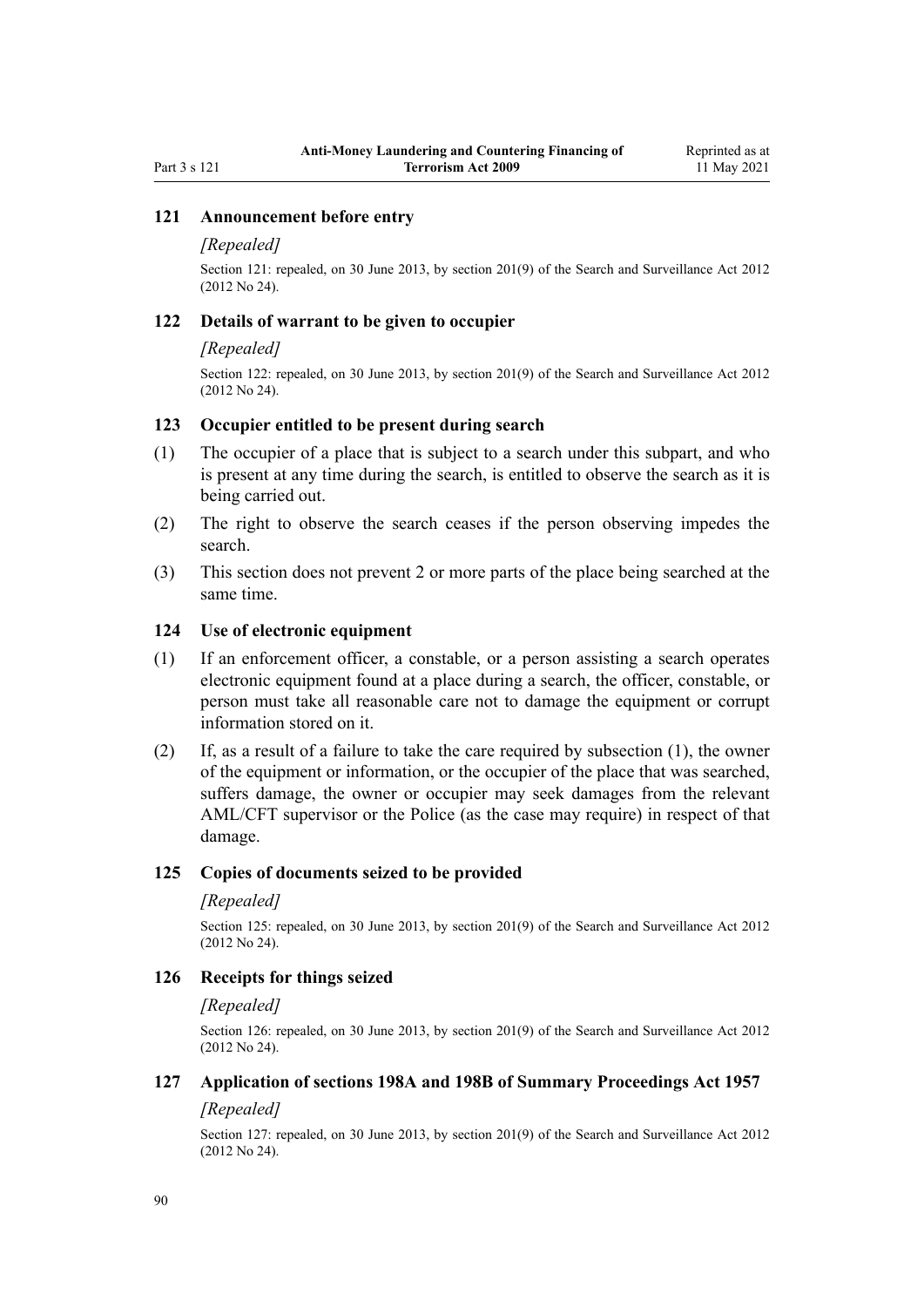*Return and retention of things seized*

*[Repealed]*

Heading: repealed, on 30 June 2013, pursuant to [section 201\(9\)](http://legislation.govt.nz/pdflink.aspx?id=DLM4355905) of the Search and Surveillance Act 2012 (2012 No 24).

#### **128 Return and retention of things seized**

#### *[Repealed]*

Section 128: repealed, on 30 June 2013, by [section 201\(9\)](http://legislation.govt.nz/pdflink.aspx?id=DLM4355905) of the Search and Surveillance Act 2012 (2012 No 24).

### **129 Order to retain things seized**

#### *[Repealed]*

Section 129: repealed, on 30 June 2013, by [section 201\(9\)](http://legislation.govt.nz/pdflink.aspx?id=DLM4355905) of the Search and Surveillance Act 2012 (2012 No 24).

## **Part 4**

## **Institutional arrangements and miscellaneous provisions**

Subpart 1—Institutional arrangements

## *AML/CFT supervisors*

### **130 AML/CFT supervisors**

- (1) The AML/CFT supervisors are as follows:
	- (a) for registered banks, life insurers, and non-bank deposit takers, the Reserve Bank of New Zealand (**Reserve Bank**) is the relevant AML/CFT supervisor:
	- (b) for persons referred to in subsection  $(1A)$  (other than banks, life insurers, and non-bank deposit takers), the Financial Markets Authority is the relevant AML/CFT supervisor:
	- (c) for designated non-financial businesses or professions and high-value dealers, the Department of Internal Affairs, or another AML/CFT super‐ visor prescribed for the purpose, is the relevant AML/CFT supervisor:
	- (d) for TAB NZ, casinos, non-deposit-taking lenders, money changers, and other reporting entities that are not covered by paragraphs (a) to (c), the Department of Internal Affairs is the relevant AML/CFT supervisor.
- $(1)$  For the purposes of subsection  $(1)$ (b), the persons are any of the following:
	- (a) persons registered, or required to be registered, under the [Financial Ser‐](http://legislation.govt.nz/pdflink.aspx?id=DLM1109400) [vice Providers \(Registration and Dispute Resolution\) Act 2008](http://legislation.govt.nz/pdflink.aspx?id=DLM1109400) by virtue of providing any of the services referred to in—
		- (i) section  $5(1)(a)$ ,  $(ab)$ ,  $(d)$ ,  $(i)$  to  $(id)$ , and  $(ma)$  of that Act; or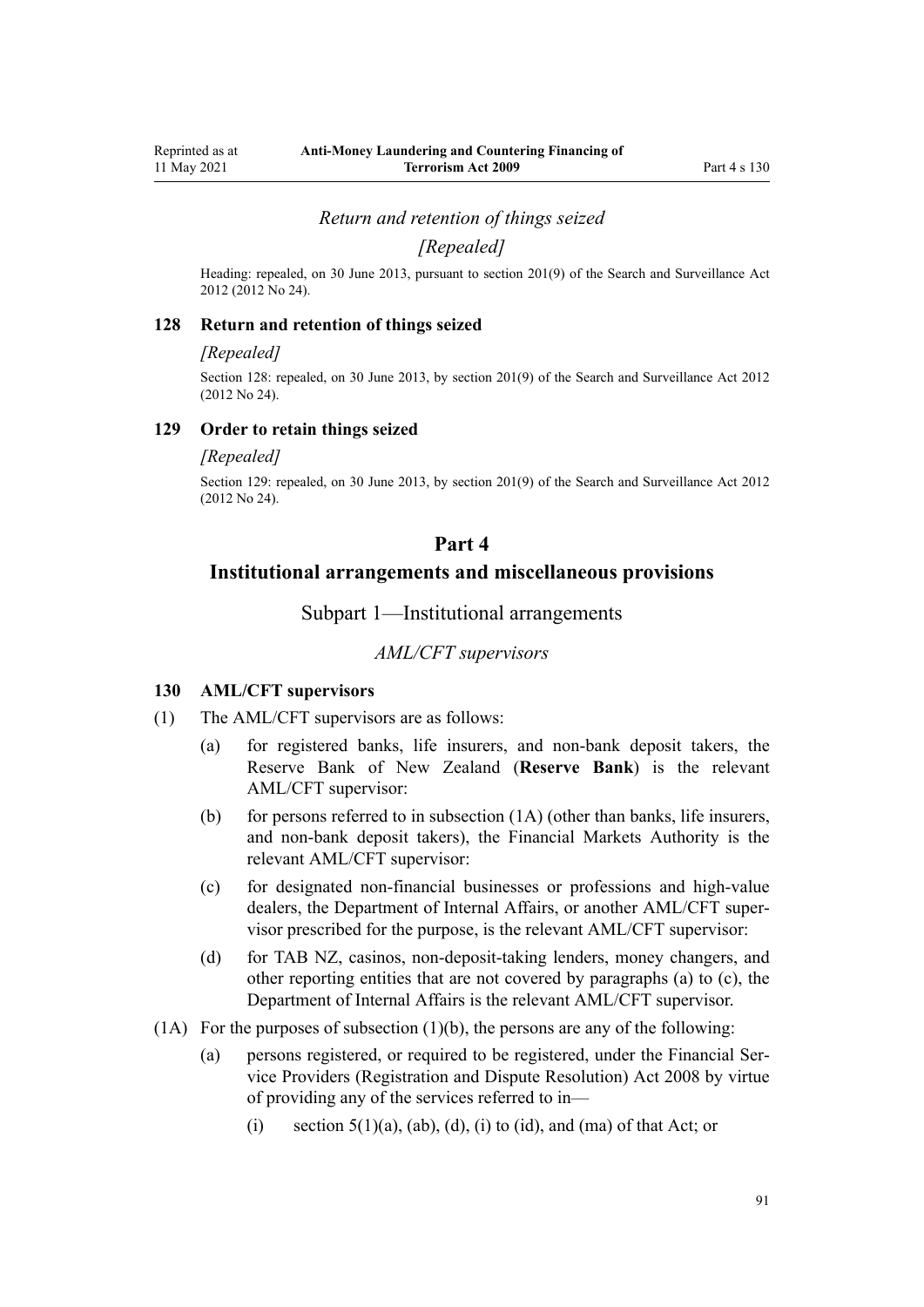- <span id="page-91-0"></span>(ii) [section 5\(1\)\(k\)](http://legislation.govt.nz/pdflink.aspx?id=DLM1109499) of that Act (but only to the extent that it relates to the service of trading in financial products on behalf of other per‐ sons):
- (b) statutory supervisors within the meaning of [section 5](http://legislation.govt.nz/pdflink.aspx?id=DLM220373) of the Retirement Villages Act 2003.
- (2) If the products or services provided by a particular reporting entity are covered by more than 1 AML/CFT supervisor,—
	- (a) the AML/CFT supervisors concerned may agree on the relevant AML/CFT supervisor that will be the reporting entity's AML/CFT supervisor for the purposes of this Act; and
	- (b) the relevant AML/CFT supervisor will notify the reporting entity accordingly.
- (3) If a reporting entity is a member of a designated business group and the prod‐ ucts and services provided by members of that designated business group are covered by more than 1 AML/CFT supervisor,—
	- (a) the AML/CFT supervisors concerned may agree on 1 AML/CFT super‐ visor that will be the AML/CFT supervisor for all the reporting entities that are members of the designated business group for the purposes of this Act; and
	- (b) that AML/CFT supervisor will notify the reporting entities accordingly.
- (4) If the AML/CFT supervisors cannot agree on which AML/CFT supervisor is to be a reporting entity's supervisor under subsection (2) or (3), then the AML/CFT co-ordination committee must appoint the AML/CFT supervisor for that entity.
- (5) A reporting entity may have only 1 AML/CFT supervisor.

Section 130(1)(a): amended, on 5 December 2013, by [section 9](http://legislation.govt.nz/pdflink.aspx?id=DLM5621513) of the Anti-Money Laundering and Countering Financing of Terrorism Amendment Act 2013 (2013 No 106).

Section 130(1)(b): replaced, on 1 December 2014, by [section 150](http://legislation.govt.nz/pdflink.aspx?id=DLM5561603) of the Financial Markets (Repeals and Amendments) Act 2013 (2013 No 70).

Section 130(1)(c): replaced, on 11 August 2017, by [section 46](http://legislation.govt.nz/pdflink.aspx?id=DLM7161327) of the Anti-Money Laundering and Countering Financing of Terrorism Amendment Act 2017 (2017 No 35).

Section 130(1)(d): inserted, on 11 August 2017, by [section 46](http://legislation.govt.nz/pdflink.aspx?id=DLM7161327) of the Anti-Money Laundering and Countering Financing of Terrorism Amendment Act 2017 (2017 No 35).

Section 130(1)(d): amended, on 1 August 2020, by [section 129](http://legislation.govt.nz/pdflink.aspx?id=LMS292230) of the Racing Industry Act 2020 (2020 No 28).

Section 130(1A): inserted, on 1 December 2014, by [section 150](http://legislation.govt.nz/pdflink.aspx?id=DLM5561603) of the Financial Markets (Repeals and Amendments) Act 2013 (2013 No 70).

Section  $130(1A)(a)(i)$ : replaced, on 15 March 2021, by [section 98](http://legislation.govt.nz/pdflink.aspx?id=DLM7386624) of the Financial Services Legislation Amendment Act 2019 (2019 No 8).

## **131 Functions**

The functions of an AML/CFT supervisor are to—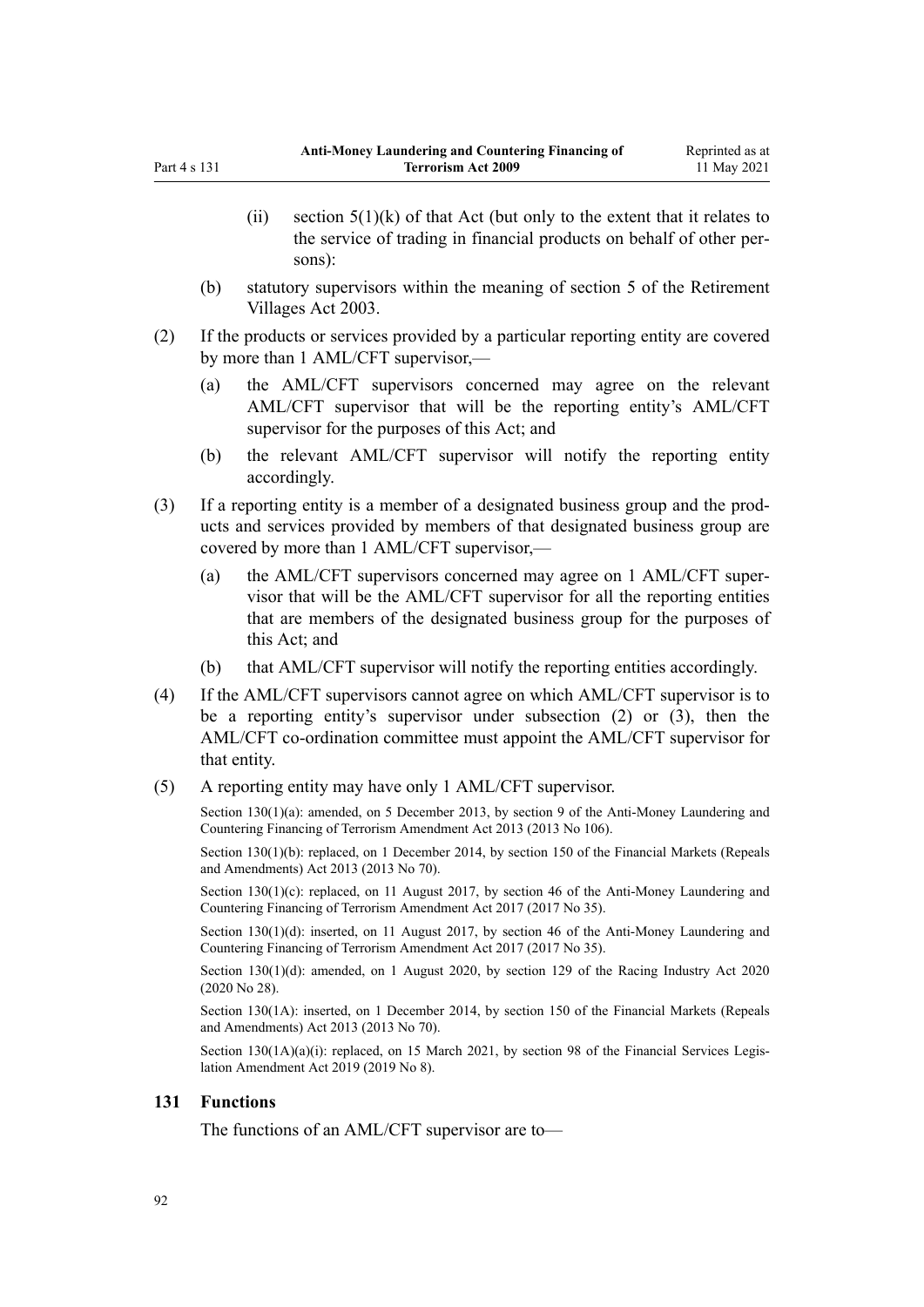- <span id="page-92-0"></span>(a) monitor and assess the level of risk of money laundering and the financing of terrorism across all of the reporting entities that it supervises:
- (b) monitor the reporting entities that it supervises for compliance with this Act and regulations, and for this purpose to develop and implement a supervisory programme:
- (c) provide guidance to the reporting entities it supervises in order to assist those entities to comply with this Act and regulations:
- (d) investigate the reporting entities it supervises and enforce compliance with this Act and regulations:
- (e) co-operate through the AML/CFT co-ordination committee (or any other mechanism that may be appropriate) with domestic and international counterparts to ensure the consistent, effective, and efficient implemen‐ tation of this Act.

## **132 Powers**

- (1) An AML/CFT supervisor has all the powers necessary to carry out its functions under this Act or regulations.
- (2) Without limiting the power conferred by subsection (1), an AML/CFT super‐ visor may,—
	- (a) on notice, require production of, or access to, all records, documents, or information relevant to its supervision and monitoring of reporting entities for compliance with this Act; and
	- (b) conduct on-site inspections in accordance with [section 133;](#page-93-0) and
	- (c) provide guidance to the reporting entities it supervises by—
		- (i) producing guidelines; and
		- (ii) preparing codes of practice in accordance with [section 63;](#page-66-0) and
		- (iii) providing feedback on reporting entities' compliance with obligations under this Act and regulations; and
		- (iv) undertaking any other activities necessary for assisting reporting entities to understand their obligations under this Act and regula‐ tions, including how best to achieve compliance with those obli‐ gations; and
	- (d) co-operate and share information in accordance with [sections 46](#page-54-0), [48,](#page-56-0) and [137 to 140](#page-95-0) by communicating or making arrangements to communicate information obtained by the AML/CFT supervisor in the performance of its functions and the exercise of its powers under this Act; and
	- (e) in accordance with this Act and any other enactment, initiate and act on requests from any overseas counterparts; and
	- (f) approve the formation of, and addition of members to, designated busi‐ ness groups.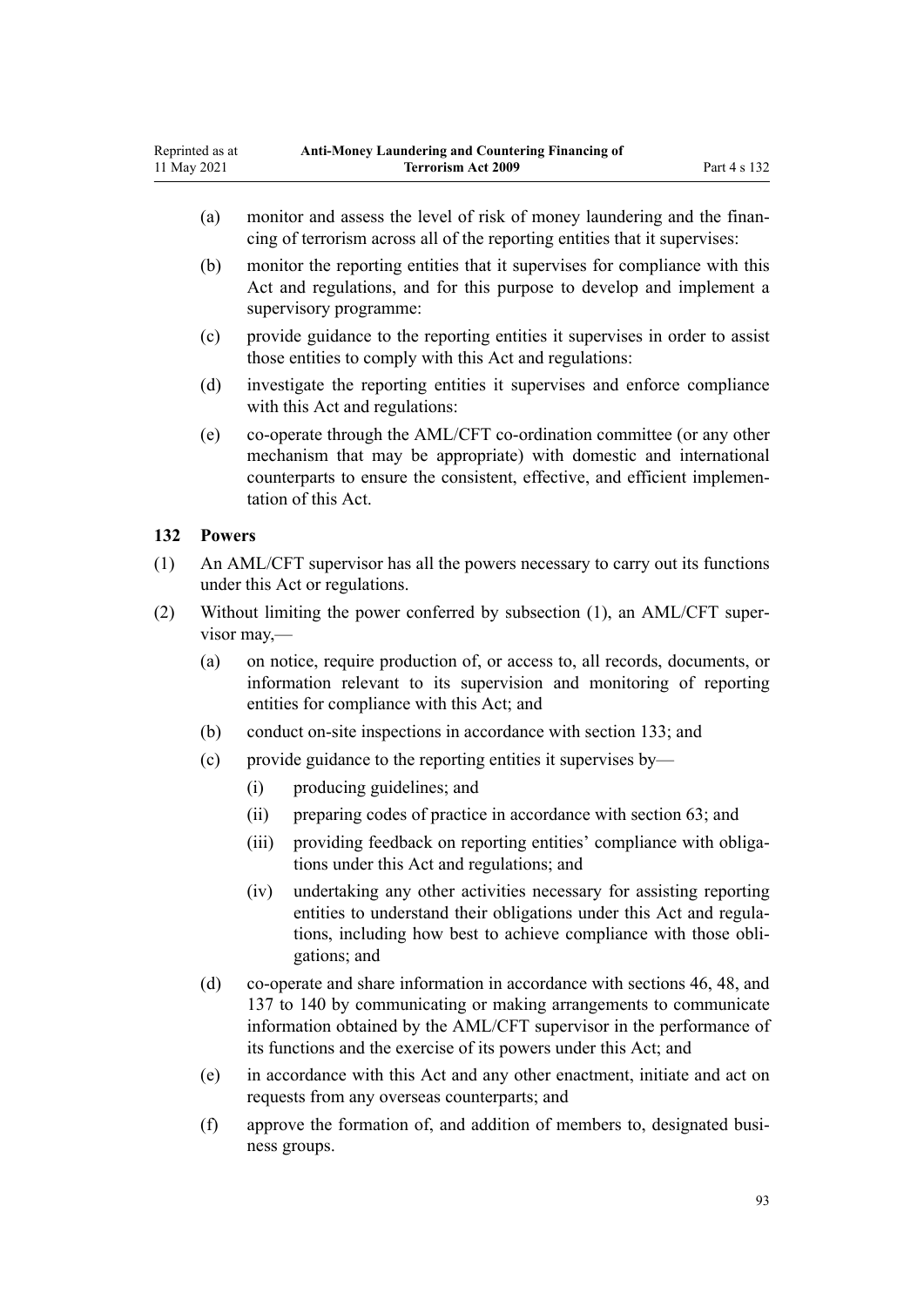- (3) An AML/CFT supervisor may only use the powers conferred on it under this Act and regulations for the purposes of this Act.
- (4) Nothing in this section requires any person to disclose any privileged communication.

Section 132(1): amended, on 11 August 2017, by [section 47\(1\)](http://legislation.govt.nz/pdflink.aspx?id=DLM7340633) of the Anti-Money Laundering and Countering Financing of Terrorism Amendment Act 2017 (2017 No 35).

Section 132(4): inserted, on 11 August 2017, by [section 47\(2\)](http://legislation.govt.nz/pdflink.aspx?id=DLM7340633) of the Anti-Money Laundering and Countering Financing of Terrorism Amendment Act 2017 (2017 No 35).

## **133 Matters relating to conduct of on-site inspections**

<span id="page-93-0"></span>Part 4 s 133

- (1) An AML/CFT supervisor may, at any reasonable time, enter and remain at any place (other than a dwellinghouse or a marae) for the purpose of conducting an on-site inspection of a reporting entity.
- (2) During an inspection, an AML/CFT supervisor may require any employee, officer, or agent of the reporting entity to answer questions relating to its records and documents and to provide any other information that the AML/CFT supervisor may reasonably require for the purpose of the inspection.
- (3) A person is not required to answer a question asked by an AML/CFT super‐ visor under this section if the answer would or could incriminate the person.
- (4) Before an AML/CFT supervisor requires a person to answer a question, the person must be informed of the right specified in subsection (3).
- (5) Nothing in this section requires any person to disclose any privileged commu‐ nication (as defined in [section 42\)](#page-51-0).

Section 133(5): amended, on 11 August 2017, by [section 48](http://legislation.govt.nz/pdflink.aspx?id=DLM7340634) of the Anti-Money Laundering and Countering Financing of Terrorism Amendment Act 2017 (2017 No 35).

## **134 Delegation of supervisory function and powers**

- (1) An AML/CFT supervisor may delegate the following function and powers to a person who, by reason of his or her training or experience, is suitably qualified to perform that function and exercise those powers:
	- (a) its function under [section 131\(d\)](#page-91-0) of investigating the reporting entities it supervises:
	- (b) its powers under section  $132(2)(a)$  and (b), for the purpose only of performing the function of investigation under [section 131\(d\)](#page-91-0).
- (2) A delegation under subsection (1)—
	- (a) must be made by the chief executive of the AML/CFT supervisor in writing; and
	- (b) may be made subject to any restrictions and conditions that the AML/CFT supervisor thinks fit; and
	- (c) may be revoked at any time by written notice to the delegate.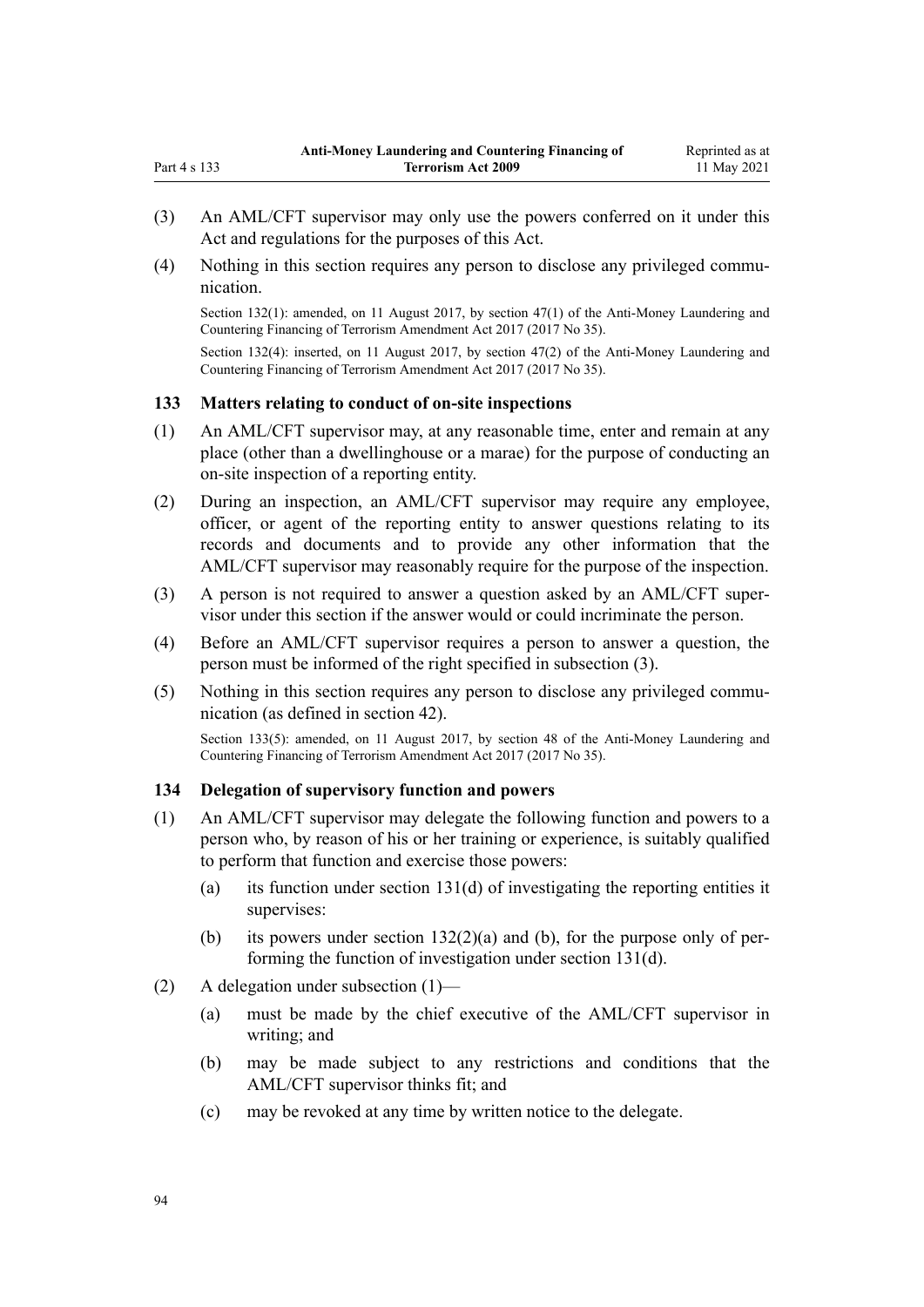- (3) A person to whom a function or power of the AML/CFT supervisor is dele‐ gated under this section—
	- (a) may, unless the delegation provides otherwise, perform the function or exercise the power in the same manner, and with the same effect, as if the delegate were the AML/CFT supervisor; and
	- (b) must disclose to the AML/CFT supervisor and manage appropriately any conflict of interest that might arise in relation to the performance of the function or exercise of the power; and
	- (c) must not disclose any information obtained under subsection (1) other than to the AML/CFT supervisor.

Section 134(1)(b): amended, on 5 December 2013, by [section 10](http://legislation.govt.nz/pdflink.aspx?id=DLM5621514) of the Anti-Money Laundering and Countering Financing of Terrorism Amendment Act 2013 (2013 No 106).

## **135 Authority to act as delegate**

- (1) The chief executive of the AML/CFT supervisor must issue a written author‐ isation to every person to whom a delegation is made under [section 134](#page-93-0) stating—
	- (a) the name of the authorised person; and
	- (b) the function that he or she is authorised to perform; and
	- (c) the powers that he or she may exercise.
- (2) The delegate, when acting in the capacity of a delegate of the AML/CFT super‐ visor,—
	- (a) must carry on him or her—
		- (i) the written authorisation provided under subsection (1); and
		- (ii) evidence of his or her identity; and
	- (b) must produce the written authorisation and evidence referred to in paragraph (a), if requested to do so by a reporting entity that is subject to the delegated function or powers being performed or exercised by the dele‐ gate.
- (3) The delegate must return the written authorisation to the AML/CFT supervisor as soon as his or her delegation is revoked.

## **136 Effect of delegation**

- (1) No delegation under [section 134—](#page-93-0)
	- (a) affects or prevents the performance of any function or the exercise of any power by the AML/CFT supervisor; or
	- (b) affects the responsibility of the AML/CFT supervisor for the perform‐ ance of its functions and the exercise of its powers.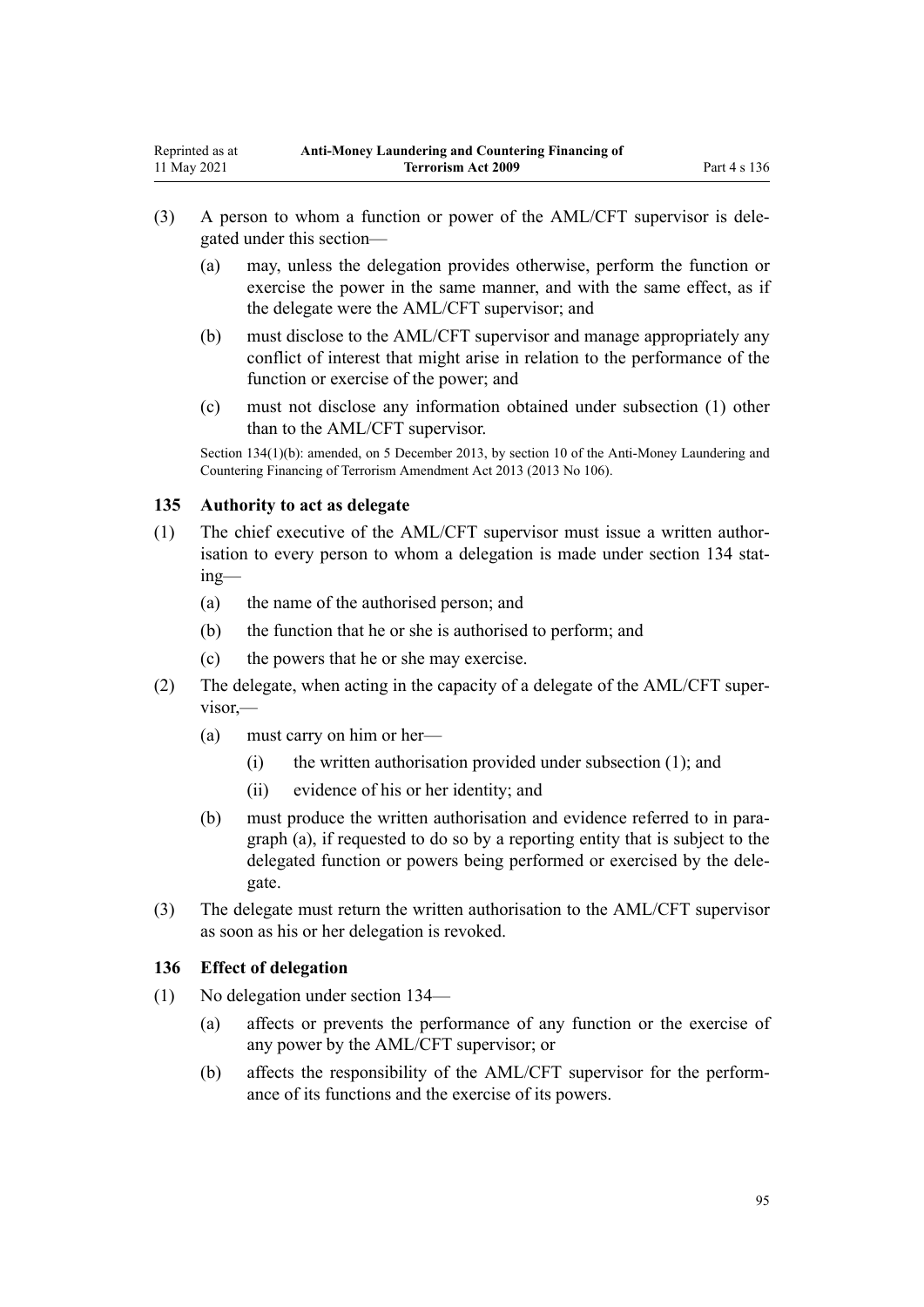(2) Every person to whom a function or power is delegated under [section 134](#page-93-0) has the same immunities in relation to the performance of that function or the exercise of that power as the AML/CFT supervisor that made the delegation.

# *Use and disclosure of information*

# **137 Power to use information obtained as AML/CFT supervisor in other capacity and vice versa**

- (1) This section applies to information other than personal information.
- (2) The Reserve Bank may use any information obtained or held by it in the exercise of its powers or the performance of its functions and duties under the [Reserve Bank of New Zealand Act 1989,](http://legislation.govt.nz/pdflink.aspx?id=DLM199363) the Insurance (Prudential Supervi[sion\) Act 2010](http://legislation.govt.nz/pdflink.aspx?id=DLM2478100), the [Financial Market Infrastructures Act 2021,](http://legislation.govt.nz/pdflink.aspx?id=LMS102904) and the [Non](http://legislation.govt.nz/pdflink.aspx?id=DLM3918902)[bank Deposit Takers Act 2013](http://legislation.govt.nz/pdflink.aspx?id=DLM3918902) for the purpose of exercising its powers or per‐ forming its functions and duties under this Act as an AML/CFT supervisor.
- (3) The Reserve Bank may use any information obtained or held by it in the exercise of its powers or the performance of its functions and duties under this Act as an AML/CFT supervisor for the purpose of exercising its powers or per‐ forming its functions and duties under the [Reserve Bank of New Zealand Act](http://legislation.govt.nz/pdflink.aspx?id=DLM199363) [1989](http://legislation.govt.nz/pdflink.aspx?id=DLM199363), the [Insurance \(Prudential Supervision\) Act 2010,](http://legislation.govt.nz/pdflink.aspx?id=DLM2478100) the [Financial Market](http://legislation.govt.nz/pdflink.aspx?id=LMS102904) [Infrastructures Act 2021,](http://legislation.govt.nz/pdflink.aspx?id=LMS102904) and the [Non-bank Deposit Takers Act 2013](http://legislation.govt.nz/pdflink.aspx?id=DLM3918902).
- (4) The Financial Markets Authority may use any information obtained or held by it in the exercise of its powers or the performance of its functions and duties under the [Financial Markets Authority Act 2011,](http://legislation.govt.nz/pdflink.aspx?id=DLM3231004) the Financial Market Infra[structures Act 2021,](http://legislation.govt.nz/pdflink.aspx?id=LMS102904) and the [Financial Markets Conduct Act 2013](http://legislation.govt.nz/pdflink.aspx?id=DLM4090503) for the purpose of exercising its powers or performing its functions and duties under this Act as an AML/CFT supervisor.
- (5) The Financial Markets Authority may use any information obtained or held by it in the exercise of its powers or the performance of its functions and duties under this Act as an AML/CFT supervisor for the purpose of exercising its powers or performing its functions and duties under the [Financial Markets](http://legislation.govt.nz/pdflink.aspx?id=DLM3231004) [Authority Act 2011](http://legislation.govt.nz/pdflink.aspx?id=DLM3231004), the [Financial Market Infrastructures Act 2021,](http://legislation.govt.nz/pdflink.aspx?id=LMS102904) and the [Financial Markets Conduct Act 2013.](http://legislation.govt.nz/pdflink.aspx?id=DLM4090503)
- (6) The Department of Internal Affairs may use any information obtained or held by it in the exercise of its powers or the performance of its functions and duties under the [Gambling Act 2003,](http://legislation.govt.nz/pdflink.aspx?id=DLM207496) the [Racing Industry Act 2020](http://legislation.govt.nz/pdflink.aspx?id=LMS291909), and the [Charities](http://legislation.govt.nz/pdflink.aspx?id=DLM344367) [Act 2005](http://legislation.govt.nz/pdflink.aspx?id=DLM344367) for the purpose of exercising its powers or performing its functions and duties under this Act as an AML/CFT supervisor.
- (7) The Department of Internal Affairs may use any information obtained or held by it in the exercise of its powers or the performance of its functions and duties under this Act as an AML/CFT supervisor for the purpose of exercising its powers or performing its functions and duties under the [Gambling Act 2003](http://legislation.govt.nz/pdflink.aspx?id=DLM207496), the [Racing Industry Act 2020](http://legislation.govt.nz/pdflink.aspx?id=LMS291909), and the [Charities Act 2005](http://legislation.govt.nz/pdflink.aspx?id=DLM344367).

<span id="page-95-0"></span>Part 4 s 137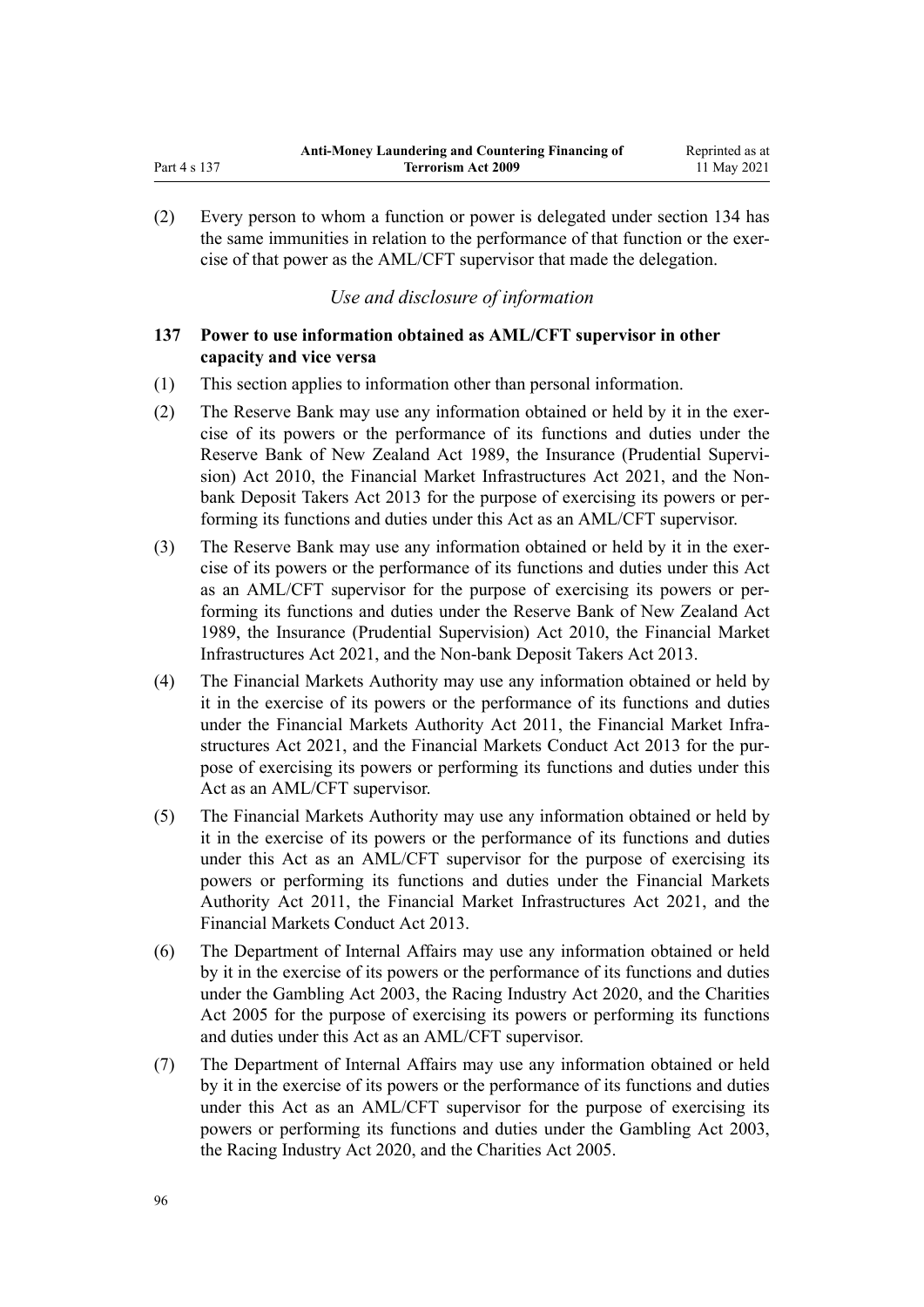<span id="page-96-0"></span>Section 137(2): amended, on 11 May 2021, by [section 162](http://legislation.govt.nz/pdflink.aspx?id=LMS464809) of the Financial Market Infrastructures Act 2021 (2021 No 13).

Section 137(2): amended, on 11 August 2017, by [section 49\(1\)](http://legislation.govt.nz/pdflink.aspx?id=DLM7161328) of the Anti-Money Laundering and Countering Financing of Terrorism Amendment Act 2017 (2017 No 35).

Section 137(3): amended, on 11 May 2021, by [section 162](http://legislation.govt.nz/pdflink.aspx?id=LMS464809) of the Financial Market Infrastructures Act 2021 (2021 No 13).

Section 137(3): amended, on 11 August 2017, by [section 49\(2\)](http://legislation.govt.nz/pdflink.aspx?id=DLM7161328) of the Anti-Money Laundering and Countering Financing of Terrorism Amendment Act 2017 (2017 No 35).

Section 137(4): substituted, on 1 May 2011, by [section 82](http://legislation.govt.nz/pdflink.aspx?id=DLM3231793) of the Financial Markets Authority Act 2011 (2011 No 5).

Section 137(4): amended, on 11 May 2021, by [section 162](http://legislation.govt.nz/pdflink.aspx?id=LMS464809) of the Financial Market Infrastructures Act 2021 (2021 No 13).

Section 137(4): amended, on 15 March 2021, by [section 98](http://legislation.govt.nz/pdflink.aspx?id=DLM7386624) of the Financial Services Legislation Amendment Act 2019 (2019 No 8).

Section 137(4): amended, on 1 December 2014, by [section 150](http://legislation.govt.nz/pdflink.aspx?id=DLM5561603) of the Financial Markets (Repeals and Amendments) Act 2013 (2013 No 70).

Section 137(5): substituted, on 1 May 2011, by [section 82](http://legislation.govt.nz/pdflink.aspx?id=DLM3231793) of the Financial Markets Authority Act 2011 (2011 No 5).

Section 137(5): amended, on 11 May 2021, by [section 162](http://legislation.govt.nz/pdflink.aspx?id=LMS464809) of the Financial Market Infrastructures Act 2021 (2021 No 13).

Section 137(5): amended, on 15 March 2021, by [section 98](http://legislation.govt.nz/pdflink.aspx?id=DLM7386624) of the Financial Services Legislation Amendment Act 2019 (2019 No 8).

Section 137(5): amended, on 1 December 2014, by [section 150](http://legislation.govt.nz/pdflink.aspx?id=DLM5561603) of the Financial Markets (Repeals and Amendments) Act 2013 (2013 No 70).

Section 137(6): amended, on 1 August 2020, by [section 129](http://legislation.govt.nz/pdflink.aspx?id=LMS292230) of the Racing Industry Act 2020 (2020 No 28).

Section 137(6): amended, on 11 August 2017, by [section 49\(3\)](http://legislation.govt.nz/pdflink.aspx?id=DLM7161328) of the Anti-Money Laundering and Countering Financing of Terrorism Amendment Act 2017 (2017 No 35).

Section 137(7): amended, on 1 August 2020, by [section 129](http://legislation.govt.nz/pdflink.aspx?id=LMS292230) of the Racing Industry Act 2020 (2020 No 28).

Section 137(7): amended, on 11 August 2017, by [section 49\(4\)](http://legislation.govt.nz/pdflink.aspx?id=DLM7161328) of the Anti-Money Laundering and Countering Financing of Terrorism Amendment Act 2017 (2017 No 35).

#### **138 Restriction on power to use information under section 137**

An AML/CFT supervisor may only use information obtained under [section 137](#page-95-0) if the person providing the information was advised of the purpose or purposes for which the information was obtained at the time he or she provided that information.

#### **139 Power to disclose information**

(1) The Commissioner, the New Zealand Customs Service, or an AML/CFT super‐ visor may disclose any information (that is not personal information) supplied or obtained by it in the exercise of its powers or the performance of its func‐ tions and duties under this Act to any government agency or any regulator for law enforcement purposes if it is satisfied that the agency or regulator has a proper interest in receiving such information.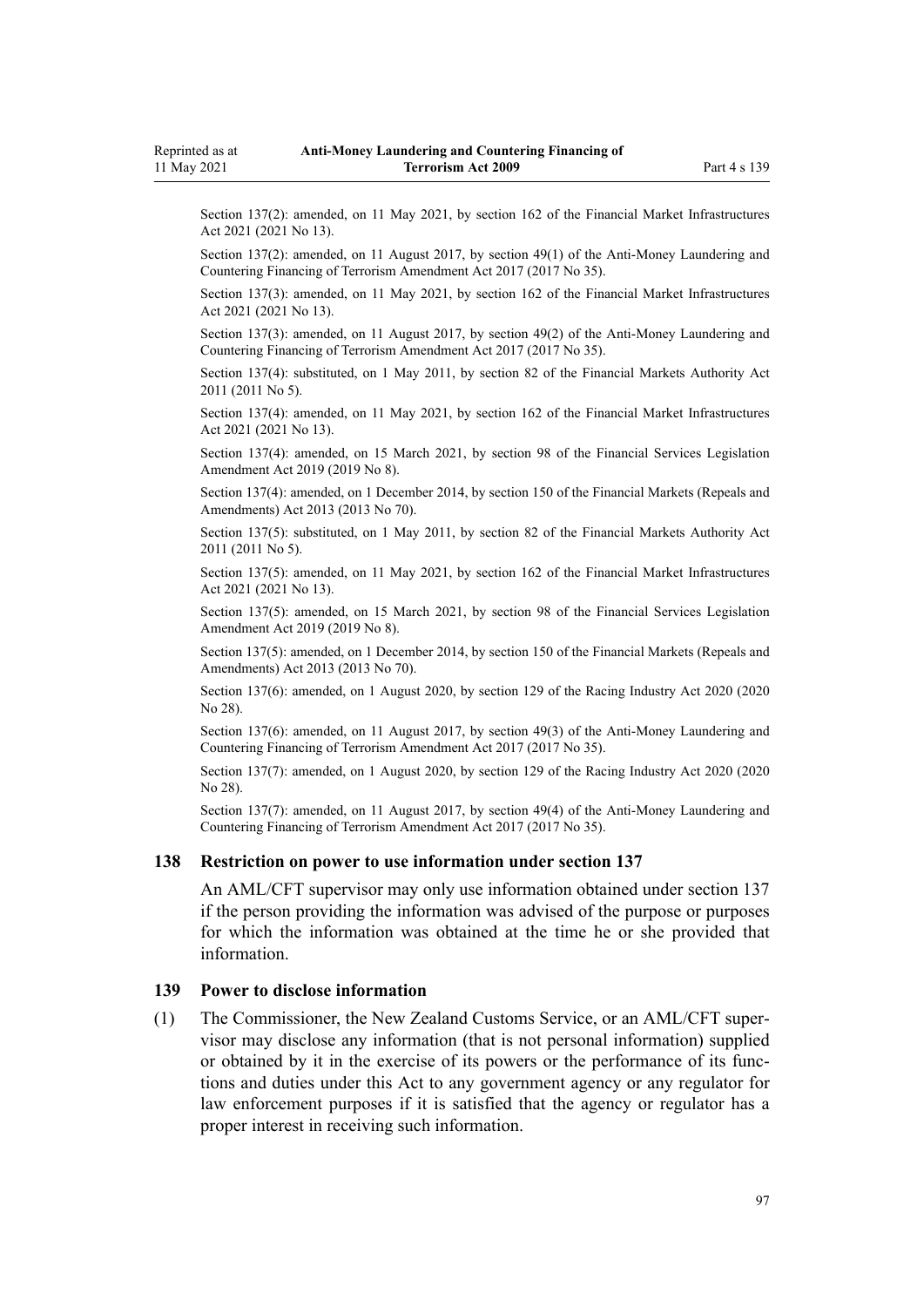- (2) If not authorised under any other provision of this Act, disclosure of any infor‐ mation between a government agency, a regulator, the Commissioner, the New Zealand Customs Service, an AML/CFT supervisor, or reporting entities, or to or from any of those parties, may be made for law enforcement purposes in accordance with regulations made under section 139A.
- (3) Nothing in this section limits the [Privacy Act 2020](http://legislation.govt.nz/pdflink.aspx?id=LMS23193) (which permits certain dis‐ closures in addition to those authorised under this section).

Section 139 heading: amended, on 11 August 2017, by [section 50\(1\)](http://legislation.govt.nz/pdflink.aspx?id=DLM7161329) of the Anti-Money Laundering and Countering Financing of Terrorism Amendment Act 2017 (2017 No 35).

Section 139(1): amended, on 11 August 2017, by [section 50\(2\)\(a\)](http://legislation.govt.nz/pdflink.aspx?id=DLM7161329) of the Anti-Money Laundering and Countering Financing of Terrorism Amendment Act 2017 (2017 No 35).

Section 139(1): amended, on 11 August 2017, by [section 50\(2\)\(b\)](http://legislation.govt.nz/pdflink.aspx?id=DLM7161329) of the Anti-Money Laundering and Countering Financing of Terrorism Amendment Act 2017 (2017 No 35).

Section 139(2): inserted, on 11 August 2017, by [section 50\(3\)](http://legislation.govt.nz/pdflink.aspx?id=DLM7161329) of the Anti-Money Laundering and Countering Financing of Terrorism Amendment Act 2017 (2017 No 35).

Section 139(3): inserted, on 11 August 2017, by [section 50\(3\)](http://legislation.govt.nz/pdflink.aspx?id=DLM7161329) of the Anti-Money Laundering and Countering Financing of Terrorism Amendment Act 2017 (2017 No 35).

Section 139(3): amended, on 1 December 2020, by [section 217](http://legislation.govt.nz/pdflink.aspx?id=LMS23706) of the Privacy Act 2020 (2020) No 31).

### **139A Regulations relating to information sharing**

- (1) The Governor-General may, by Order in Council made on the recommendation of the Minister, make regulations for the purpose of [section 139\(2\)—](#page-96-0)
	- (a) specifying the type of information that may or may not be disclosed:
	- (b) prescribing the conditions under which the information may be disclosed and the conditions applying to the use of that information (for example, conditions relating to storage, copying, access, and the return of information).
- (2) Before recommending the making of regulations under this section, the Minis‐ ter must consult—
	- (a) the agencies and regulators that may be affected by the proposed regula‐ tions; and
	- (b) the Privacy Commissioner; and
	- (c) any other person or body that the Minister considers may be affected by the proposed regulations.

Section 139A: inserted, on 11 August 2017, by [section 51](http://legislation.govt.nz/pdflink.aspx?id=DLM7340635) of the Anti-Money Laundering and Countering Financing of Terrorism Amendment Act 2017 (2017 No 35).

## **140 Power to use and disclose information supplied or obtained under other enactments for AML/CFT purposes**

(1) A government agency or an AML/CFT supervisor may disclose to any other AML/CFT supervisor or government agency any information supplied or obtained under an enactment listed in subsection (2) if the disclosing entity has

Part 4 s 139A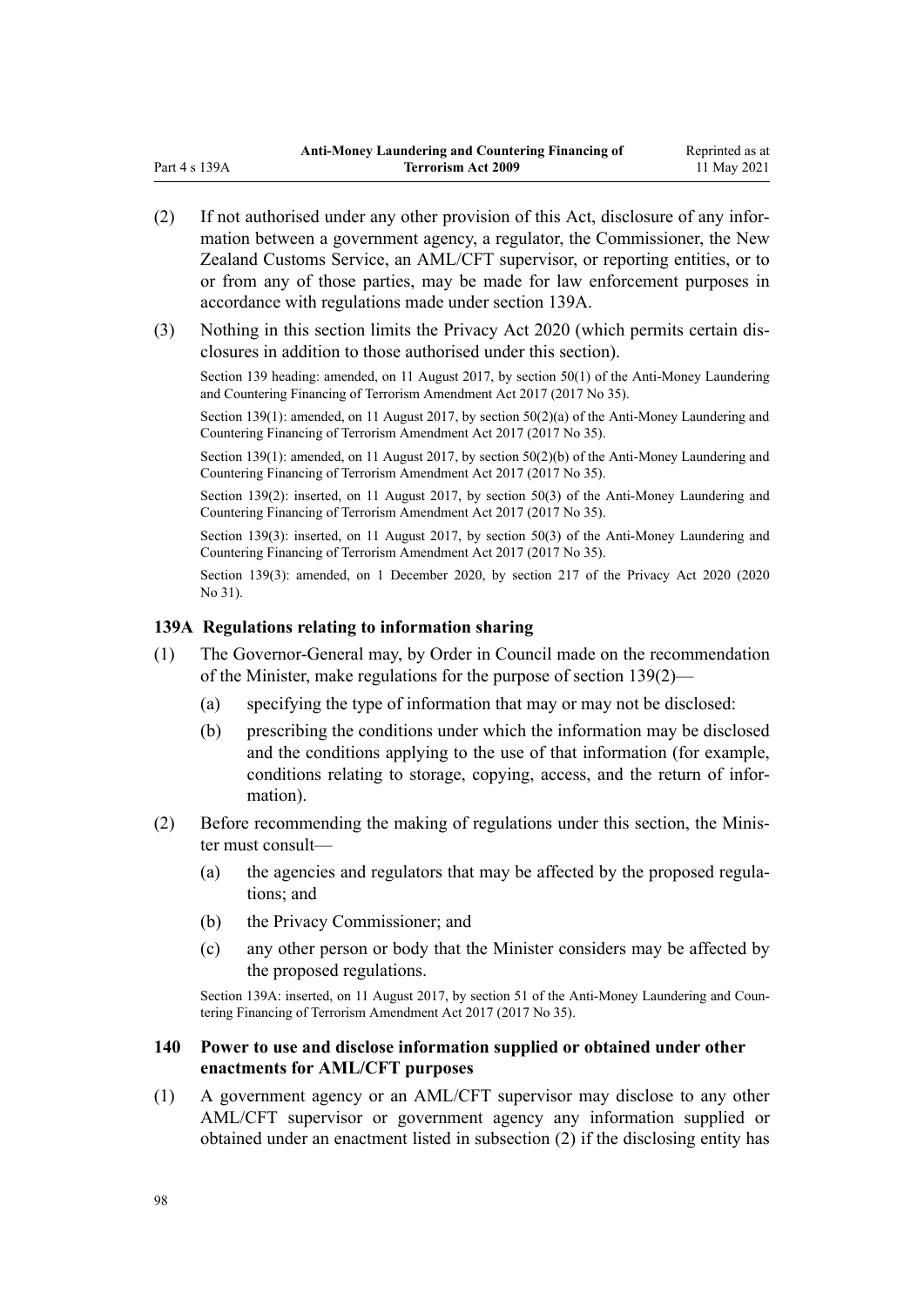reasonable grounds to believe that the disclosure of that information is necessary or desirable for the purpose of ensuring compliance with this Act and regulations.

- (2) The enactments referred to in subsection (1) are—
	- (a) the [Charities Act 2005](http://legislation.govt.nz/pdflink.aspx?id=DLM344367):
	- (b) the [Companies Act 1993](http://legislation.govt.nz/pdflink.aspx?id=DLM319569):
	- (c) the [Customs and Excise Act 2018:](http://legislation.govt.nz/pdflink.aspx?id=DLM7038920)
	- (d) the [Customs and Excise Act 1996:](http://legislation.govt.nz/pdflink.aspx?id=DLM377336)
	- (e) *[Repealed]*
	- (f) the [Financial Markets Authority Act 2011](http://legislation.govt.nz/pdflink.aspx?id=DLM3231004):
	- (g) the [Financial Markets Conduct Act 2013:](http://legislation.govt.nz/pdflink.aspx?id=DLM4090503)
	- (h) [Parts 1 to 7](http://legislation.govt.nz/pdflink.aspx?id=DLM6920828) of the Intelligence and Security Act 2017:
	- (ha) the [Financial Service Providers \(Registration and Dispute Resolution\)](http://legislation.govt.nz/pdflink.aspx?id=DLM1109400) [Act 2008:](http://legislation.govt.nz/pdflink.aspx?id=DLM1109400)
	- (i) the [Financial Transactions Reporting Act 1996](http://legislation.govt.nz/pdflink.aspx?id=DLM373803):
	- (j) the [Gambling Act 2003](http://legislation.govt.nz/pdflink.aspx?id=DLM207496):
	- (k) the [Goods and Services Tax Act 1985:](http://legislation.govt.nz/pdflink.aspx?id=DLM81034)
	- (l) the [Income Tax Act 2007:](http://legislation.govt.nz/pdflink.aspx?id=DLM1512300)
	- (m) the [Insurance \(Prudential Supervision\) Act 2010:](http://legislation.govt.nz/pdflink.aspx?id=DLM2478100)
	- (n) the [Lawyers and Conveyancers Act 2006:](http://legislation.govt.nz/pdflink.aspx?id=DLM364938)
	- (o) the [New Zealand Institute of Chartered Accountants Act 1996:](http://legislation.govt.nz/pdflink.aspx?id=DLM391363)
	- (p) the [Non-bank Deposit Takers Act 2013](http://legislation.govt.nz/pdflink.aspx?id=DLM3918902):
	- (pa) the [Overseas Investment Act 2005:](http://legislation.govt.nz/pdflink.aspx?id=DLM356880)
	- (q) the [Proceeds of Crime Act 1991](http://legislation.govt.nz/pdflink.aspx?id=DLM250668):
	- (r) the [Racing Industry Act 2020](http://legislation.govt.nz/pdflink.aspx?id=LMS291909):
	- (s) the [Real Estate Agents Act 2008:](http://legislation.govt.nz/pdflink.aspx?id=DLM1151900)
	- (t) the [Reserve Bank of New Zealand Act 1989:](http://legislation.govt.nz/pdflink.aspx?id=DLM199363)
	- (u) the [Secondhand Dealers and Pawnbrokers Act 2004](http://legislation.govt.nz/pdflink.aspx?id=DLM305111):
	- (v) the [Tax Administration Act 1994](http://legislation.govt.nz/pdflink.aspx?id=DLM348342):
	- (w) the [Terrorism Suppression Act 2002:](http://legislation.govt.nz/pdflink.aspx?id=DLM151490)
	- (x) any other Act prescribed by regulations.

Section 140(1): amended, on 11 August 2017, by [section 52\(1\)](http://legislation.govt.nz/pdflink.aspx?id=DLM7161332) of the Anti-Money Laundering and Countering Financing of Terrorism Amendment Act 2017 (2017 No 35).

Section 140(2): replaced, on 11 August 2017, by [section 52\(2\)](http://legislation.govt.nz/pdflink.aspx?id=DLM7161332) of the Anti-Money Laundering and Countering Financing of Terrorism Amendment Act 2017 (2017 No 35).

Section  $140(2)(c)$ : replaced, on 1 October 2018, by section  $443(3)$  of the Customs and Excise Act 2018 (2018 No 4).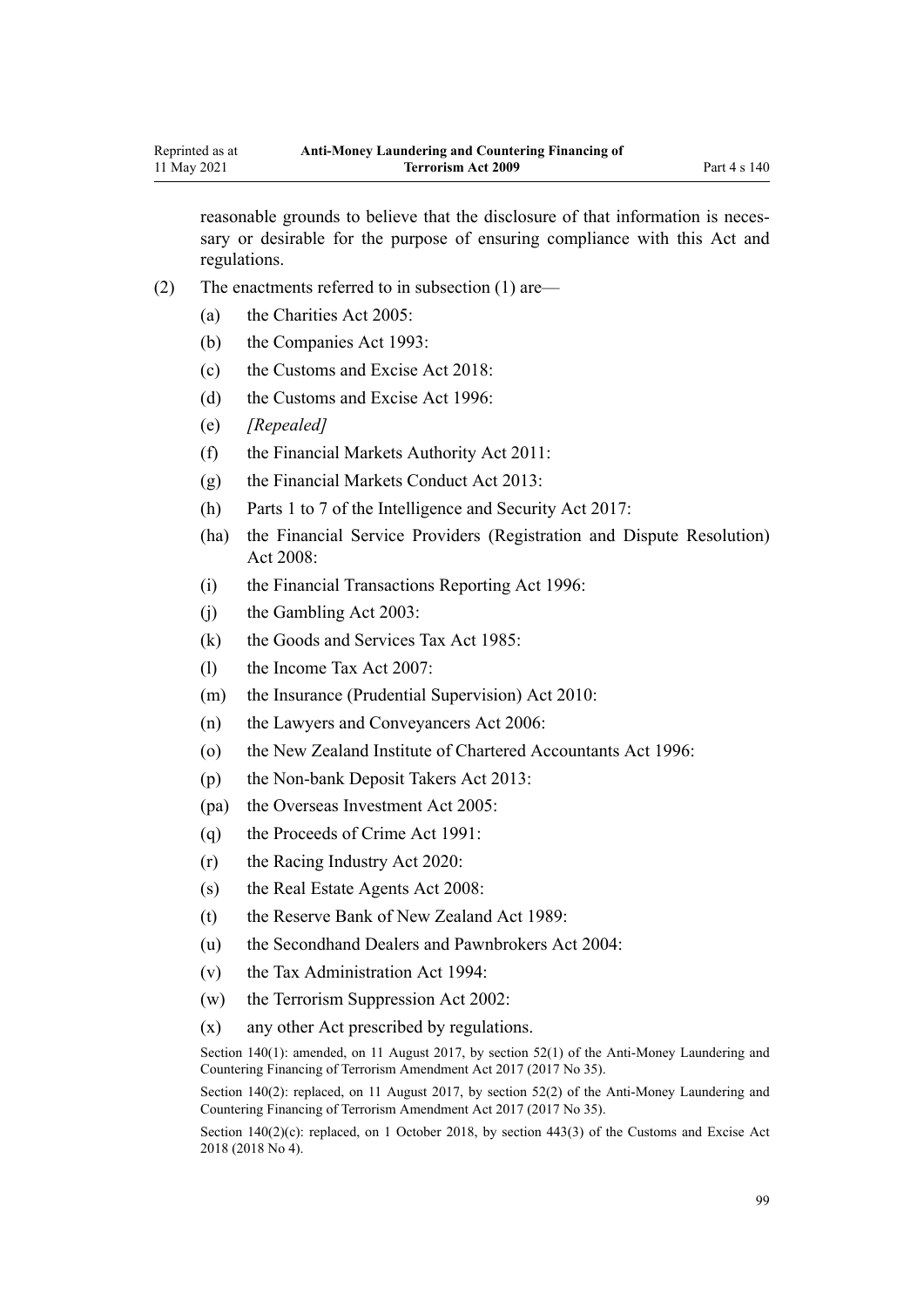<span id="page-99-0"></span>Section 140(2)(e): repealed, on 15 March 2021, by [section 98](http://legislation.govt.nz/pdflink.aspx?id=DLM7386624) of the Financial Services Legislation

Section 140(2)(h): replaced, on 28 September 2017, by [section 335](http://legislation.govt.nz/pdflink.aspx?id=DLM6921475) of the Intelligence and Security Act 2017 (2017 No 10).

Section 140(2)(ha): inserted, on 24 October 2019, by [section 5](http://legislation.govt.nz/pdflink.aspx?id=LMS58873) of the Statutes Amendment Act 2019 (2019 No 56).

Section 140(2)(pa): inserted, on 16 June 2020, by [section 58](http://legislation.govt.nz/pdflink.aspx?id=LMS342576) of the Overseas Investment (Urgent Measures) Amendment Act 2020 (2020 No 21).

Section  $140(2)(r)$ : amended, on 1 August 2020, by [section 129](http://legislation.govt.nz/pdflink.aspx?id=LMS292230) of the Racing Industry Act 2020 (2020 No 28).

## **141 Enforcement officers**

- (1) For the purposes of this Act, an AML/CFT supervisor may appoint any employee as an enforcement officer, on a permanent or temporary basis, to exercise the powers conferred on the AML/CFT supervisor by this Act.
- (2) An AML/CFT supervisor must issue its enforcement officers with an identity card.
- (3) An enforcement officer must—

Amendment Act 2019 (2019 No 8).

- (a) carry his or her identity card at all times when acting as an enforcement officer under this Act or regulations; and
- (b) return his or her identity card to the relevant AML/CFT supervisor immediately upon ceasing to be an enforcement officer.

*Financial intelligence functions of Commissioner*

## **142 Financial intelligence functions of Commissioner**

The financial intelligence functions of the Commissioner are to—

- (a) receive suspicious activity reports:
- (b) produce guidance material, including—
	- (i) typologies of money laundering and financing of terrorism trans‐ actions:
	- (ii) information for reporting entities on their obligations to report suspicious activities and prescribed transactions, and how to meet those obligations:
- (c) provide feedback to reporting entities on the quality and timeliness of their suspicious activity reporting:
- (d) enforce requirements to provide suspicious activity reports:
- (e) analyse suspicious activity reports to assess whether any should be referred to investigative branches of the New Zealand Police and to other law enforcement agencies for criminal investigation:
- (f) access, directly or indirectly, on a timely basis the financial, administra‐ tive, and law enforcement information that the Commissioner requires to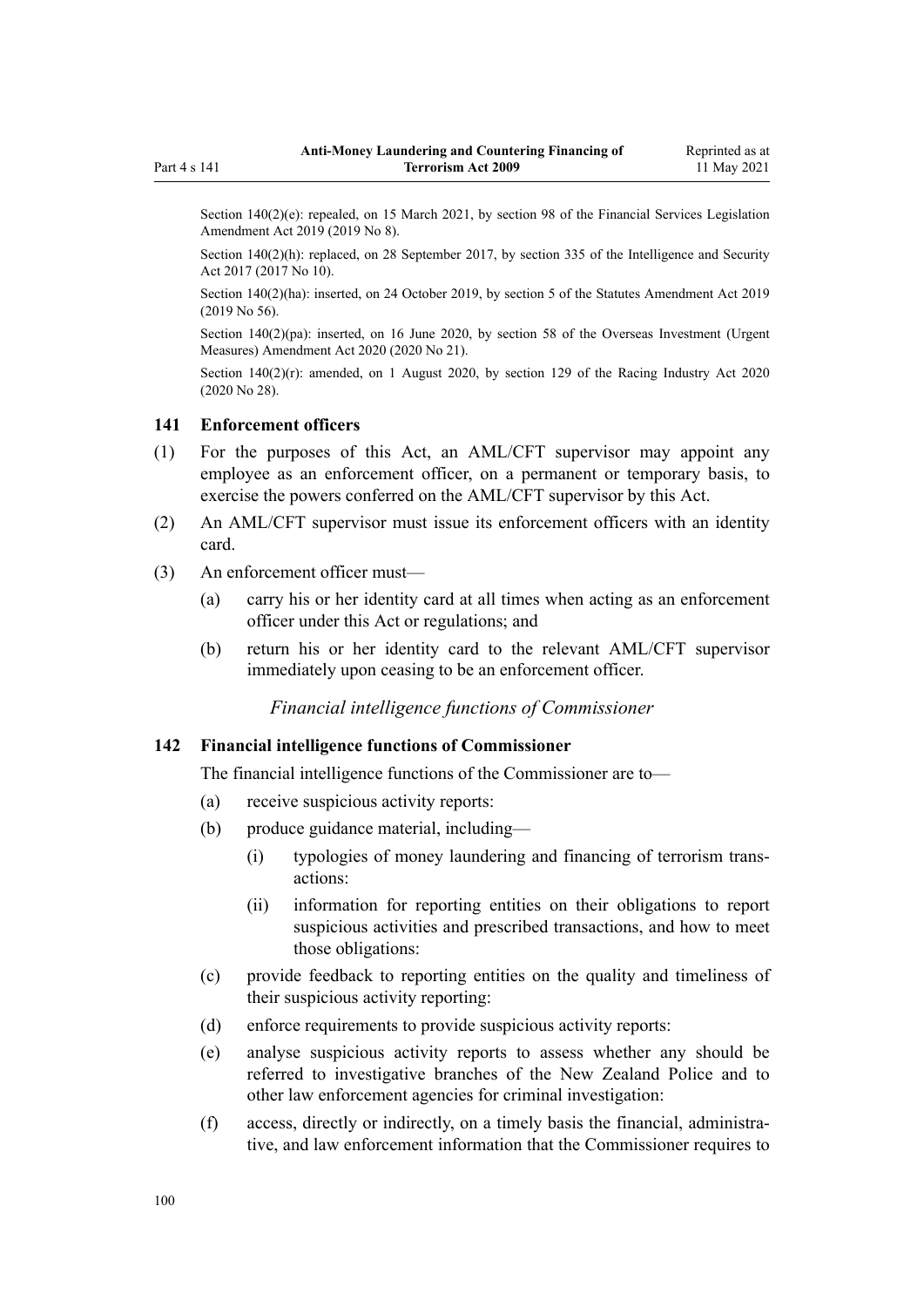properly undertake his or her financial intelligence functions, including the analysis of suspicious activity reports and prescribed transaction reports:

- (g) refer to investigative branches of the New Zealand Police and to other law enforcement agencies any suspicious activity reports and prescribed transaction reports that, in the view of the Commissioner, indicate grounds for criminal investigation:
- (h) refer suspicious activity reports and prescribed transaction reports and feedback provided to reporting entities on any suspicious activity reports and prescribed transaction reports to AML/CFT supervisors:
- (i) receive, analyse, and (if appropriate) refer to law enforcement agencies any cash reports:
- (j) receive, analyse, and (if appropriate) refer to law enforcement agencies any suspicious property reports:
- (ja) receive, analyse, and (if appropriate) refer to investigative branches of the New Zealand Police and to other law enforcement agencies, any pre‐ scribed transaction reports:
- (k) produce risk assessments relating to money laundering offences and the financing of terrorism to be used by the Ministry, the Ministry of Justice, AML/CFT supervisors, and the New Zealand Customs Service:
- (ka) receive and analyse financial intelligence relating to law enforcement purposes from international authorities authorised to perform functions broadly equivalent to the Commissioner's financial intelligence func‐ tions:
- (l) co-operate with the Ministry, the Ministry of Justice, AML/CFT super‐ visors, the New Zealand Customs Service, regulators, and any other rele‐ vant agencies to help ensure the effective implementation of the require‐ ments under this Act and regulations.

Section 142(a): amended, on 11 August 2017, by [section 53\(1\)](http://legislation.govt.nz/pdflink.aspx?id=DLM7161335) of the Anti-Money Laundering and Countering Financing of Terrorism Amendment Act 2017 (2017 No 35).

Section 142(b)(ii): replaced, on 11 August 2017, by [section 53\(2\)](http://legislation.govt.nz/pdflink.aspx?id=DLM7161335) of the Anti-Money Laundering and Countering Financing of Terrorism Amendment Act 2017 (2017 No 35).

Section 142(c): amended, on 11 August 2017, by [section 53\(3\)](http://legislation.govt.nz/pdflink.aspx?id=DLM7161335) of the Anti-Money Laundering and Countering Financing of Terrorism Amendment Act 2017 (2017 No 35).

Section 142(d): amended, on 11 August 2017, by [section 53\(4\)](http://legislation.govt.nz/pdflink.aspx?id=DLM7161335) of the Anti-Money Laundering and Countering Financing of Terrorism Amendment Act 2017 (2017 No 35).

Section 142(e): amended, on 11 August 2017, by [section 53\(5\)](http://legislation.govt.nz/pdflink.aspx?id=DLM7161335) of the Anti-Money Laundering and Countering Financing of Terrorism Amendment Act 2017 (2017 No 35).

Section 142(f): amended, on 11 August 2017, by [section 53\(6\)](http://legislation.govt.nz/pdflink.aspx?id=DLM7161335) of the Anti-Money Laundering and Countering Financing of Terrorism Amendment Act 2017 (2017 No 35).

Section 142(f): amended, on 1 July 2017, by [section 22\(2\)](http://legislation.govt.nz/pdflink.aspx?id=DLM6602241) of the Anti-Money Laundering and Countering Financing of Terrorism Amendment Act 2015 (2015 No 96).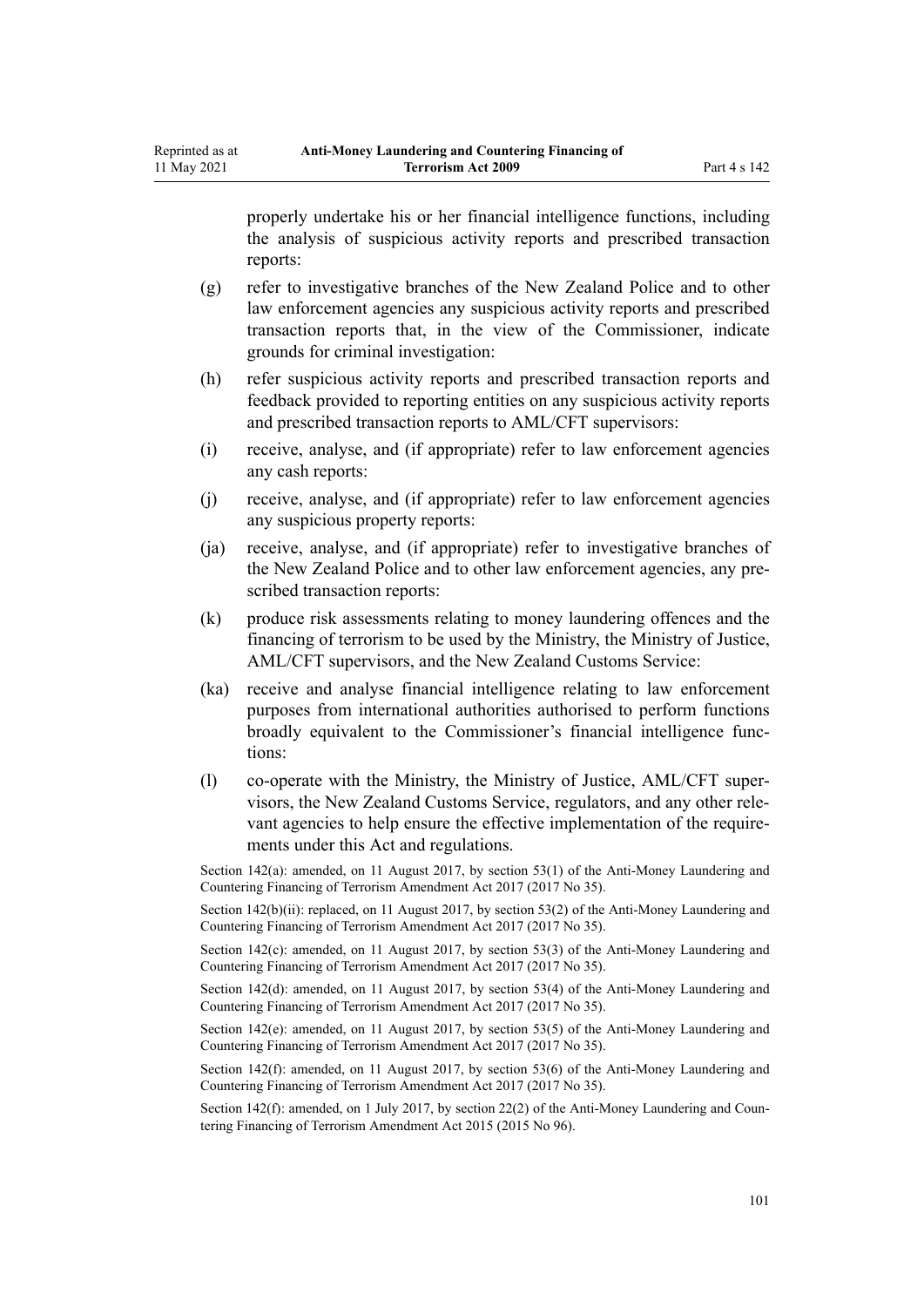Section  $142(g)$ : amended, on 11 August 2017, by [section 53\(7\)](http://legislation.govt.nz/pdflink.aspx?id=DLM7161335) of the Anti-Money Laundering and Countering Financing of Terrorism Amendment Act 2017 (2017 No 35).

Section  $142(g)$ : amended, on 1 July 2017, by [section 22\(3\)](http://legislation.govt.nz/pdflink.aspx?id=DLM6602241) of the Anti-Money Laundering and Countering Financing of Terrorism Amendment Act 2015 (2015 No 96).

Section 142(h): amended, on 11 August 2017, by [section 53\(8\)](http://legislation.govt.nz/pdflink.aspx?id=DLM7161335) of the Anti-Money Laundering and Countering Financing of Terrorism Amendment Act 2017 (2017 No 35).

Section 142(h): amended, on 1 July 2017, by [section 22\(4\)](http://legislation.govt.nz/pdflink.aspx?id=DLM6602241) of the Anti-Money Laundering and Countering Financing of Terrorism Amendment Act 2015 (2015 No 96).

Section  $142(ia)$ : inserted, on 1 July 2017, by [section 22\(1\)](http://legislation.govt.nz/pdflink.aspx?id=DLM6602241) of the Anti-Money Laundering and Countering Financing of Terrorism Amendment Act 2015 (2015 No 96).

Section 142(ka): inserted, on 11 August 2017, by [section 53\(9\)](http://legislation.govt.nz/pdflink.aspx?id=DLM7161335) of the Anti-Money Laundering and Countering Financing of Terrorism Amendment Act 2017 (2017 No 35).

Section 142(1): amended, on 11 August 2017, by [section 53\(10\)](http://legislation.govt.nz/pdflink.aspx?id=DLM7161335) of the Anti-Money Laundering and Countering Financing of Terrorism Amendment Act 2017 (2017 No 35).

#### **143 Powers relating to financial intelligence functions of Commissioner**

- (1) The Commissioner may—
	- (a) order production of or access to all records, documents, or information from any reporting entity that is relevant to analysing information received by the Commissioner under this Act, with or without a court order; and
	- (b) share suspicious activity reports, prescribed transaction reports, cash reports, suspicious property reports, and other financial information and intelligence with regulators and domestic and international authorities for the purposes of this Act and regulations.
- (2) Nothing in this section requires any person to disclose any privileged communication.

Section 143(1)(a): amended, on 11 August 2017, by [section 54\(1\)](http://legislation.govt.nz/pdflink.aspx?id=DLM7161336) of the Anti-Money Laundering and Countering Financing of Terrorism Amendment Act 2017 (2017 No 35).

Section 143(1)(b): amended, on 11 August 2017, by [section 54\(2\)](http://legislation.govt.nz/pdflink.aspx?id=DLM7161336) of the Anti-Money Laundering and Countering Financing of Terrorism Amendment Act 2017 (2017 No 35).

Section 143(1)(b): amended, on 11 August 2017, by [section 54\(3\)](http://legislation.govt.nz/pdflink.aspx?id=DLM7161336) of the Anti-Money Laundering and Countering Financing of Terrorism Amendment Act 2017 (2017 No 35).

Section 143(1)(b): amended, on 1 July 2017, by [section 23\(2\)](http://legislation.govt.nz/pdflink.aspx?id=DLM6602242) of the Anti-Money Laundering and Countering Financing of Terrorism Amendment Act 2015 (2015 No 96).

Section 143(2): inserted, on 11 August 2017, by [section 54\(4\)](http://legislation.govt.nz/pdflink.aspx?id=DLM7161336) of the Anti-Money Laundering and Countering Financing of Terrorism Amendment Act 2017 (2017 No 35).

### **144 Delegation of powers of Commissioner**

- (1) The Commissioner may from time to time in writing, either generally or par‐ ticularly, delegate to a constable of a level of position not less than inspector or an equally senior or more senior Police employee the Commissioner's powers under section  $143(1)(a)$ .
- (2) Where any constable exercises any power conferred under subsection (1), that constable must, within 5 days after the day on which the constable exercises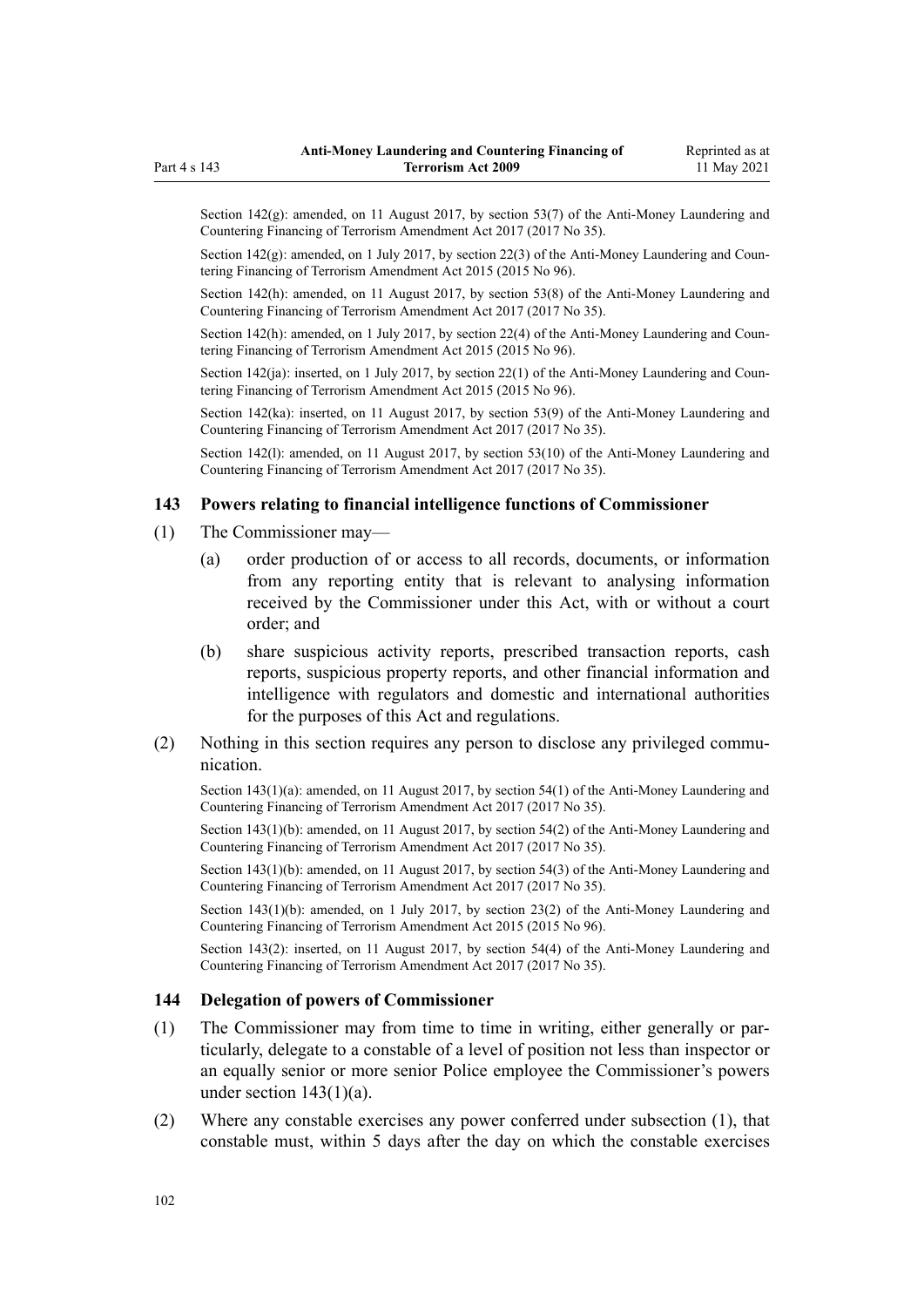<span id="page-102-0"></span>the power, give the Commissioner a written report on the exercise of that power and the circumstances in which it was exercised.

- (3) A constable who purports to perform a power under a delegation—
	- (a) is, in the absence of proof to the contrary, presumed to do so in accord‐ ance with the terms of that delegation; and
	- (b) must produce evidence of his or her authority to do so, if reasonably requested to do so.
- (4) Every delegation under this section is revocable at will and does not prevent the exercise of any power by the Commissioner.

Section 144(1): amended, on 11 August 2017, by [section 55](http://legislation.govt.nz/pdflink.aspx?id=DLM7161338) of the Anti-Money Laundering and Countering Financing of Terrorism Amendment Act 2017 (2017 No 35).

## **145 Guidelines relating to reporting of suspicious activities**

- (1) Subject to [section 146,](#page-103-0) the Commissioner must issue, in respect of each kind of reporting entity to which this Act applies, guidelines—
	- (a) setting out any features of a transaction or other activity that may give rise to a suspicion that the transaction or other activity is or may be—
		- (i) relevant to the investigation or prosecution of any person for a money laundering offence; or
		- (ii) relevant to the enforcement of the [Misuse of Drugs Act 1975;](http://legislation.govt.nz/pdflink.aspx?id=DLM436100) or
		- (iii) relevant to the enforcement of the [Terrorism Suppression Act](http://legislation.govt.nz/pdflink.aspx?id=DLM151490) [2002](http://legislation.govt.nz/pdflink.aspx?id=DLM151490); or
		- (iv) relevant to the enforcement of the [Proceeds of Crime Act 1991](http://legislation.govt.nz/pdflink.aspx?id=DLM250668) or the [Criminal Proceeds \(Recovery\) Act 2009](http://legislation.govt.nz/pdflink.aspx?id=BILL-SCDRAFT-7242); or
		- (v) relevant to the investigation or prosecution of an offence within the meaning of [section 243\(1\)](http://legislation.govt.nz/pdflink.aspx?id=DLM330289) of the Crimes Act 1961; and
	- (b) setting out any circumstances in which a suspicious activity report relat‐ ing to such an activity may be made orally in accordance with [section](#page-51-0) [41\(2\)](#page-51-0), and the procedures for making such an oral report.
- (2) Suspicious transaction or other activity guidelines must be issued in such man‐ ner as the Commissioner from time to time determines.
- (3) The Commissioner may issue an amendment or revocation of any suspicious transaction or other activity guidelines.
- (4) Without limiting subsection (1), suspicious transaction or other activity guide‐ lines issued under this section may relate to 1 or more kinds of reporting entities, and such guidelines may make different provision for different kinds of reporting entities and different kinds of transactions or other activities.

Compare: 1996 No 9 [s 24](http://legislation.govt.nz/pdflink.aspx?id=DLM374123)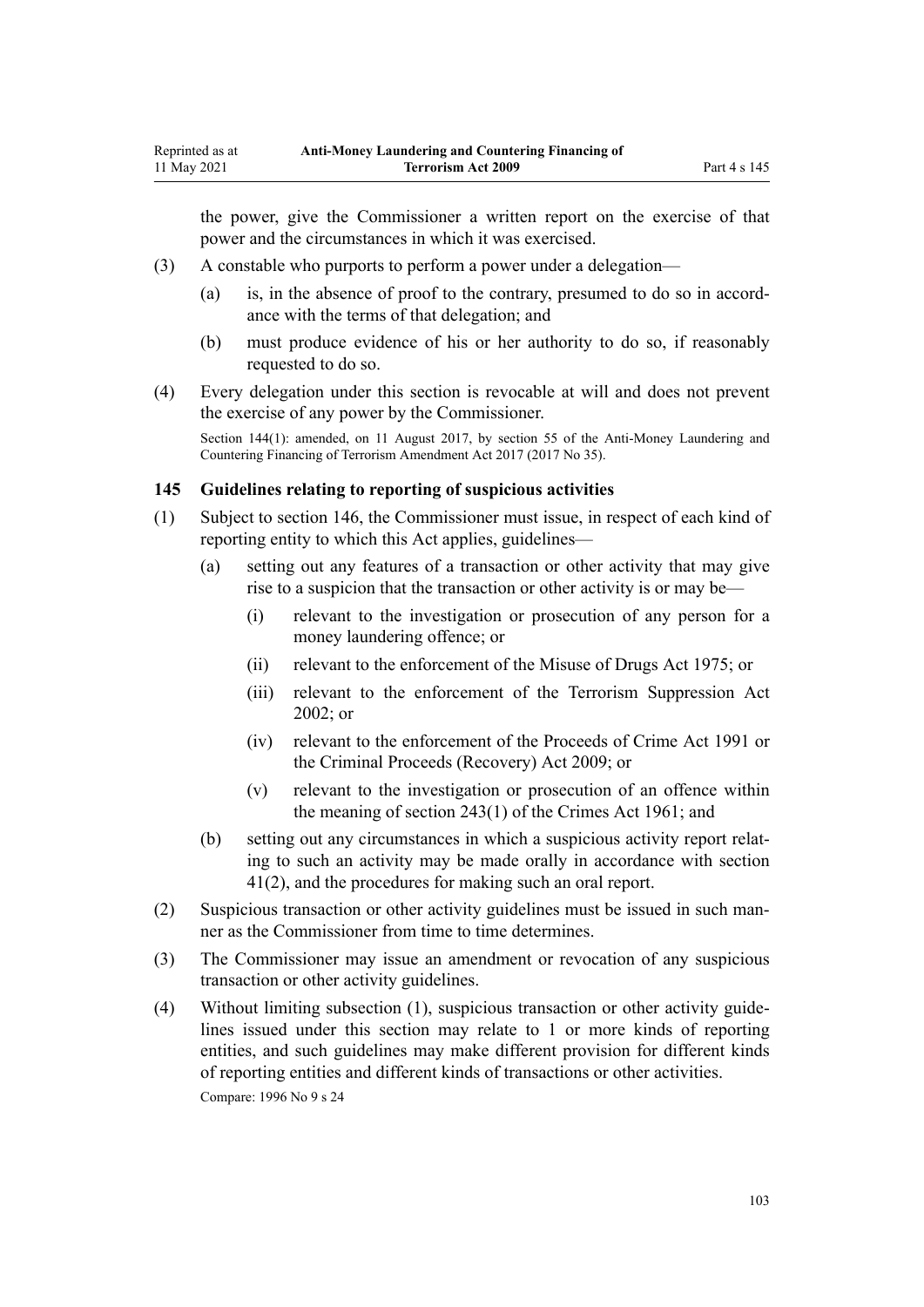<span id="page-103-0"></span>Section 145 heading: amended, on 11 August 2017, by [section 56\(1\)](http://legislation.govt.nz/pdflink.aspx?id=DLM7161339) of the Anti-Money Laundering and Countering Financing of Terrorism Amendment Act 2017 (2017 No 35).

Section 145(1)(a): amended, on 11 August 2017, by section  $56(2)(a)$  of the Anti-Money Laundering and Countering Financing of Terrorism Amendment Act 2017 (2017 No 35).

Section 145(1)(a): amended, on 11 August 2017, by [section 56\(2\)\(b\)](http://legislation.govt.nz/pdflink.aspx?id=DLM7161339) of the Anti-Money Laundering and Countering Financing of Terrorism Amendment Act 2017 (2017 No 35).

Section  $145(1)(a)(v)$ : amended, on 1 July 2017, by [section 24](http://legislation.govt.nz/pdflink.aspx?id=DLM6602243) of the Anti-Money Laundering and Countering Financing of Terrorism Amendment Act 2015 (2015 No 96).

Section 145(1)(b): amended, on 11 August 2017, by [section 56\(3\)](http://legislation.govt.nz/pdflink.aspx?id=DLM7161339) of the Anti-Money Laundering and Countering Financing of Terrorism Amendment Act 2017 (2017 No 35).

Section 145(2): amended, on 11 August 2017, by [section 56\(4\)](http://legislation.govt.nz/pdflink.aspx?id=DLM7161339) of the Anti-Money Laundering and Countering Financing of Terrorism Amendment Act 2017 (2017 No 35).

Section 145(3): amended, on 11 August 2017, by [section 56\(5\)](http://legislation.govt.nz/pdflink.aspx?id=DLM7161339) of the Anti-Money Laundering and Countering Financing of Terrorism Amendment Act 2017 (2017 No 35).

Section 145(4): amended, on 11 August 2017, by [section 56\(6\)\(a\)](http://legislation.govt.nz/pdflink.aspx?id=DLM7161339) of the Anti-Money Laundering and Countering Financing of Terrorism Amendment Act 2017 (2017 No 35).

Section 145(4): amended, on 11 August 2017, by [section 56\(6\)\(b\)](http://legislation.govt.nz/pdflink.aspx?id=DLM7161339) of the Anti-Money Laundering and Countering Financing of Terrorism Amendment Act 2017 (2017 No 35).

## **146 Consultation on proposed guidelines**

- (1) The Commissioner must, before issuing any suspicious transaction or other activity guidelines,—
	- (a) consult with, and invite representations from, the Privacy Commissioner under the [Privacy Act 2020](http://legislation.govt.nz/pdflink.aspx?id=LMS23193), and must have regard to any such representations; and
	- (b) give public notice of the Commissioner's intention to issue the guide‐ lines, which notice must contain a statement—
		- (i) indicating the Commissioner's intention to issue the guidelines; and
		- (ii) inviting reporting entities that are likely to be affected by the pro‐ posed guidelines, and industry organisations that are representative of those reporting entities, to express to the Commissioner, within any reasonable period that is specified in the notice, their interest in being consulted in the course of the development of the guidelines; and
	- (c) consult with, and invite representations from, those reporting entities and industry organisations who express such an interest, and must have regard to any such representations.
- (2) Nothing in subsection (1) prevents the Commissioner from adopting any addi‐ tional means of publicising the proposal to issue any suspicious transaction or other activity guidelines or of consulting with interested parties in relation to such a proposal.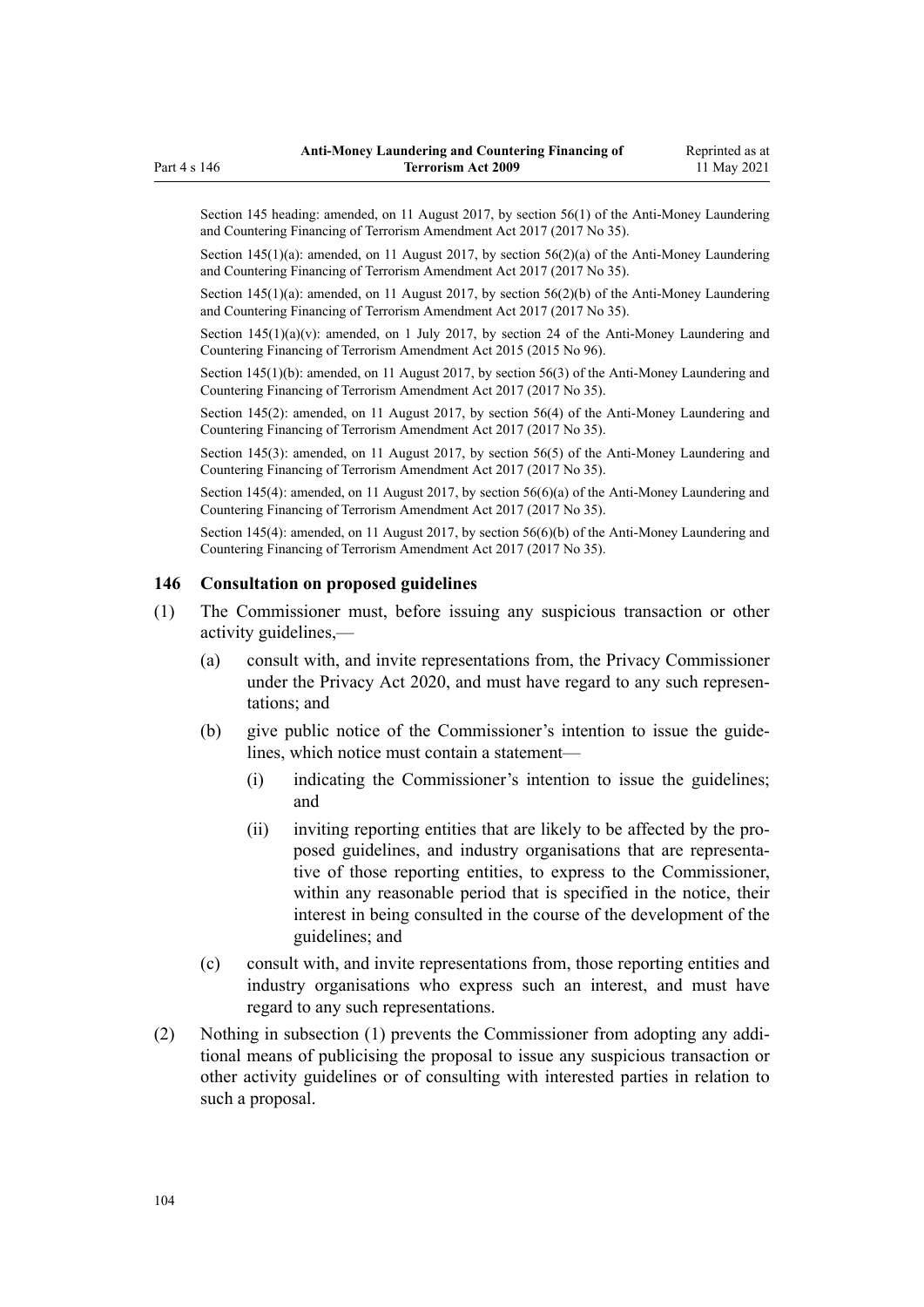(3) This section applies to any amendment or revocation of any suspicious transac‐ tion or other activity guidelines.

Compare: 1996 No 9 [s 25](http://legislation.govt.nz/pdflink.aspx?id=DLM374124)

Section 146(1): amended, on 11 August 2017, by [section 57\(1\)](http://legislation.govt.nz/pdflink.aspx?id=DLM7161340) of the Anti-Money Laundering and Countering Financing of Terrorism Amendment Act 2017 (2017 No 35).

Section 146(1)(a): amended, on 1 December 2020, by [section 217](http://legislation.govt.nz/pdflink.aspx?id=LMS23706) of the Privacy Act 2020 (2020 No 31).

Section 146(2): amended, on 11 August 2017, by [section 57\(2\)](http://legislation.govt.nz/pdflink.aspx?id=DLM7161340) of the Anti-Money Laundering and Countering Financing of Terrorism Amendment Act 2017 (2017 No 35).

Section 146(3): amended, on 11 August 2017, by [section 57\(3\)](http://legislation.govt.nz/pdflink.aspx?id=DLM7161340) of the Anti-Money Laundering and Countering Financing of Terrorism Amendment Act 2017 (2017 No 35).

#### **147 Availability of guidelines**

On a request by any reporting entity in respect of which any suspicious transac‐ tion or other activity guidelines are for the time being in force, or by any indus‐ try organisation that represents the reporting entity, the Commissioner must, without charge,—

- (a) make those guidelines, and all amendments to those guidelines, available for inspection by that reporting entity or, as the case requires, that industry organisation at Police National Headquarters; and
- (b) provide copies of those guidelines, and all amendments to those guide‐ lines, to that reporting entity or, as the case requires, that industry organisation.

Compare: 1996 No 9 [s 26](http://legislation.govt.nz/pdflink.aspx?id=DLM374125)

Section 147: amended, on 11 August 2017, by [section 58](http://legislation.govt.nz/pdflink.aspx?id=DLM7161341) of the Anti-Money Laundering and Countering Financing of Terrorism Amendment Act 2017 (2017 No 35).

### **148 Review of guidelines**

- (1) The Commissioner must review from time to time any suspicious transaction or other activity guidelines for the time being in force.
- (2) [Sections 145](#page-102-0) and [146](#page-103-0) apply, with all necessary modifications, in relation to any such review as if the review were a proposal to issue suspicious transaction or other activity guidelines.

Compare: 1996 No 9 [s 27](http://legislation.govt.nz/pdflink.aspx?id=DLM374126)

Section 148(1): amended, on 11 August 2017, by [section 59\(1\)](http://legislation.govt.nz/pdflink.aspx?id=DLM7161342) of the Anti-Money Laundering and Countering Financing of Terrorism Amendment Act 2017 (2017 No 35).

Section 148(2): amended, on 11 August 2017, by [section 59\(2\)](http://legislation.govt.nz/pdflink.aspx?id=DLM7161342) of the Anti-Money Laundering and Countering Financing of Terrorism Amendment Act 2017 (2017 No 35).

## *Co-ordination*

### **149 Role of Ministry**

The Ministry, in consultation with other agencies with AML/CFT roles and functions, is responsible for advising on the overall effectiveness and efficiency of the AML/CFT regulatory system, including—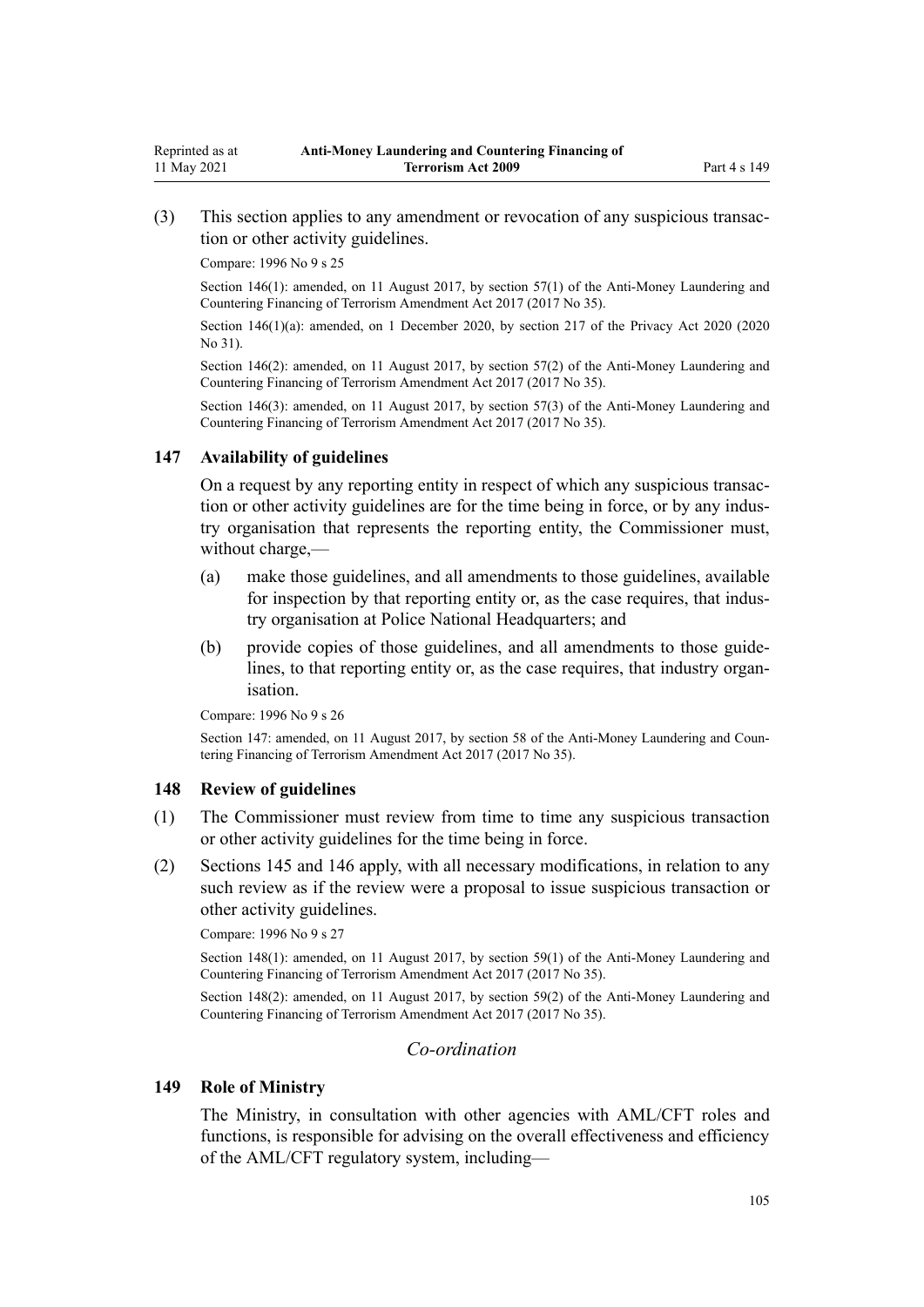- (a) advising the Minister on outcomes and objectives for AML/CFT regulation and how best to achieve these (including links to other Government initiatives relevant to the purposes of this Act); and
- (b) monitoring, evaluating, and advising the Minister on the performance of the AML/CFT regulatory system in achieving the Government's out‐ comes and objectives for it; and
- (c) advising the Minister on any changes necessary to the AML/CFT regula‐ tory system to improve its effectiveness; and
- (d) administering the relevant AML/CFT legislation.

# **150 AML/CFT co-ordination committee**

- $(1)$  The chief executive must establish an AML/CFT co-ordination committee consisting of—
	- (a) a representative from the Ministry; and
	- (b) a representative from the New Zealand Customs Service; and
	- (c) every AML/CFT supervisor; and
	- (d) a representative of the Commissioner; and
	- (e) such other persons as are invited from time to time by the chief executive in accordance with subsection (2).
- (2) Any person invited under subsection  $(1)(e)$  must be employed in a government agency.
- (3) The chair of the AML/CFT co-ordination committee is the chief executive.

## **151 Role of AML/CFT co-ordination committee**

The role of the AML/CFT co-ordination committee is to ensure that the necessary connections between the AML/CFT supervisors, the Commissioner, and other agencies are made in order to ensure the consistent, effective, and efficient operation of the AML/CFT regulatory system.

## **152 Functions**

Part 4 s 150

The functions of the AML/CFT co-ordination committee are to—

- (a) facilitate necessary information flows between the AML/CFT super‐ visors, the Commissioner, and other agencies involved in the operation of the AML/CFT regulatory system:
- (b) facilitate the production and dissemination of information on the risks of money-laundering offences and the financing of terrorism in order to give advice and make decisions on AML/CFT requirements and the riskbased implementation of those requirements:
- (c) facilitate co-operation amongst AML/CFT supervisors and consultation with other agencies in the development of AML/CFT policies and legislation: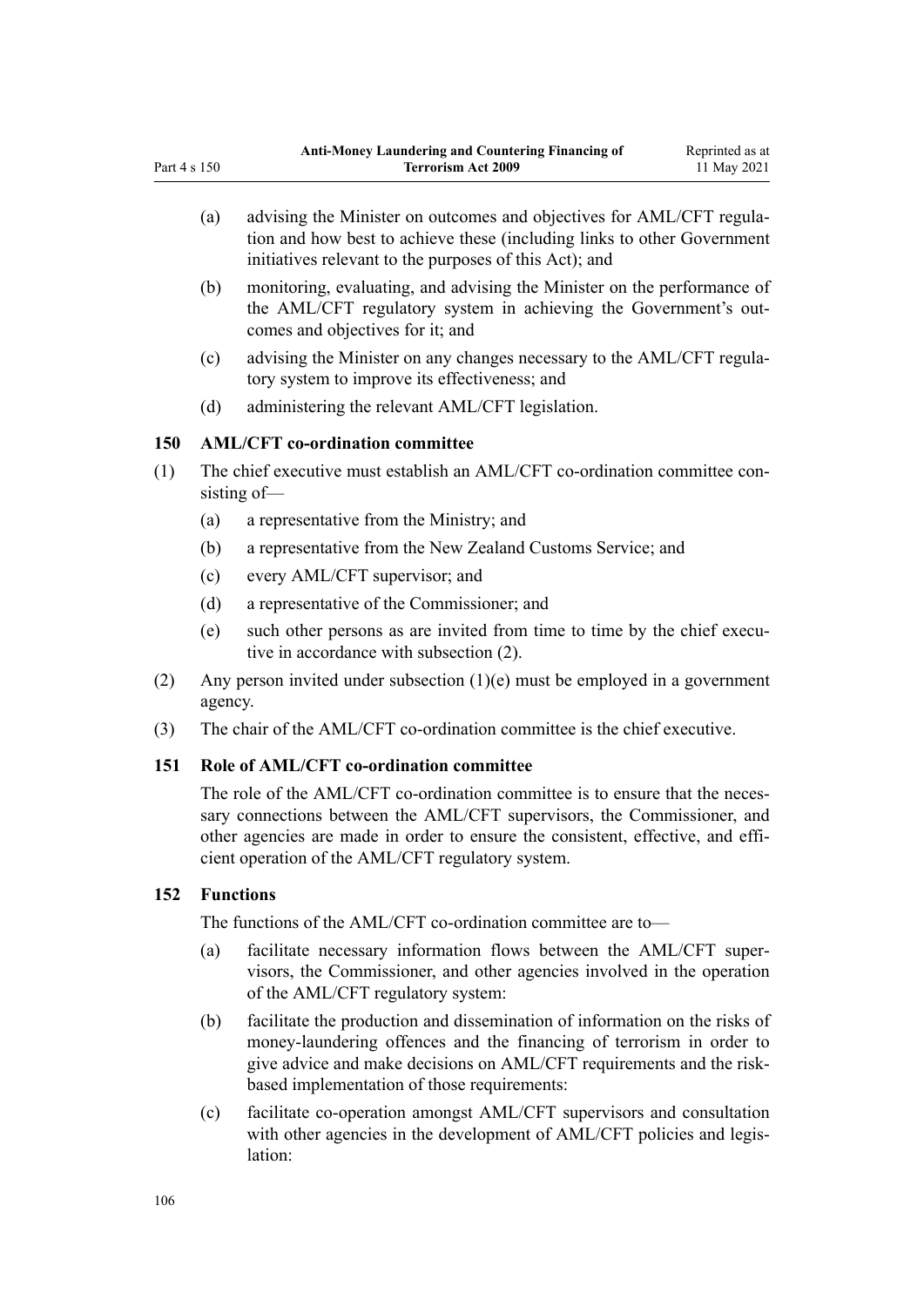- <span id="page-106-0"></span>(d) facilitate consistent and co-ordinated approaches to the development and dissemination of AML/CFT guidance materials and training initiatives by AML/CFT supervisors and the Commissioner:
- (e) facilitate good practice and consistent approaches to AML/CFT supervi‐ sion between the AML/CFT supervisors and the Commissioner:
- (f) provide a forum for examining any operational or policy issues that have implications for the effectiveness or efficiency of the AML/CFT regulatory system.

Subpart 2—Miscellaneous provisions

## *Regulations*

## **153 Regulations**

The Governor-General may, by Order in Council, make regulations for all or any of the following purposes:

- (a) prescribing requirements (generic and sector-specific) for standard, sim‐ plified, enhanced, and ongoing customer due diligence and any other AML/CFT requirements, including, but not limited to, the following:
	- (i) information to be provided or obtained for the purposes of identi‐ fication and verification:
	- (ii) the circumstances in which a particular type of customer due diligence must be conducted:
	- (iii) specifying entities or classes of entities, or products, services, or transactions for which a reporting entity may conduct simplified customer due diligence:
	- (iv) the conditions in which third parties may be relied on to conduct customer due diligence:
	- (v) the conditions on which a member of a designated business group may adopt an AML/CFT programme of another member of the group and share and use the policies, controls, and procedures of that programme:
	- (vi) the circumstances in which corporations are deemed to be affiliated:
	- (vii) the factors that a reporting entity must have regard to when assessing risk:
- (b) prescribing instruments to be bearer-negotiable instruments for the purposes of this Act:
- (c) prescribing the forms of, and the information to be included in, applica‐ tions, warrants, reports, and other documents required under this Act: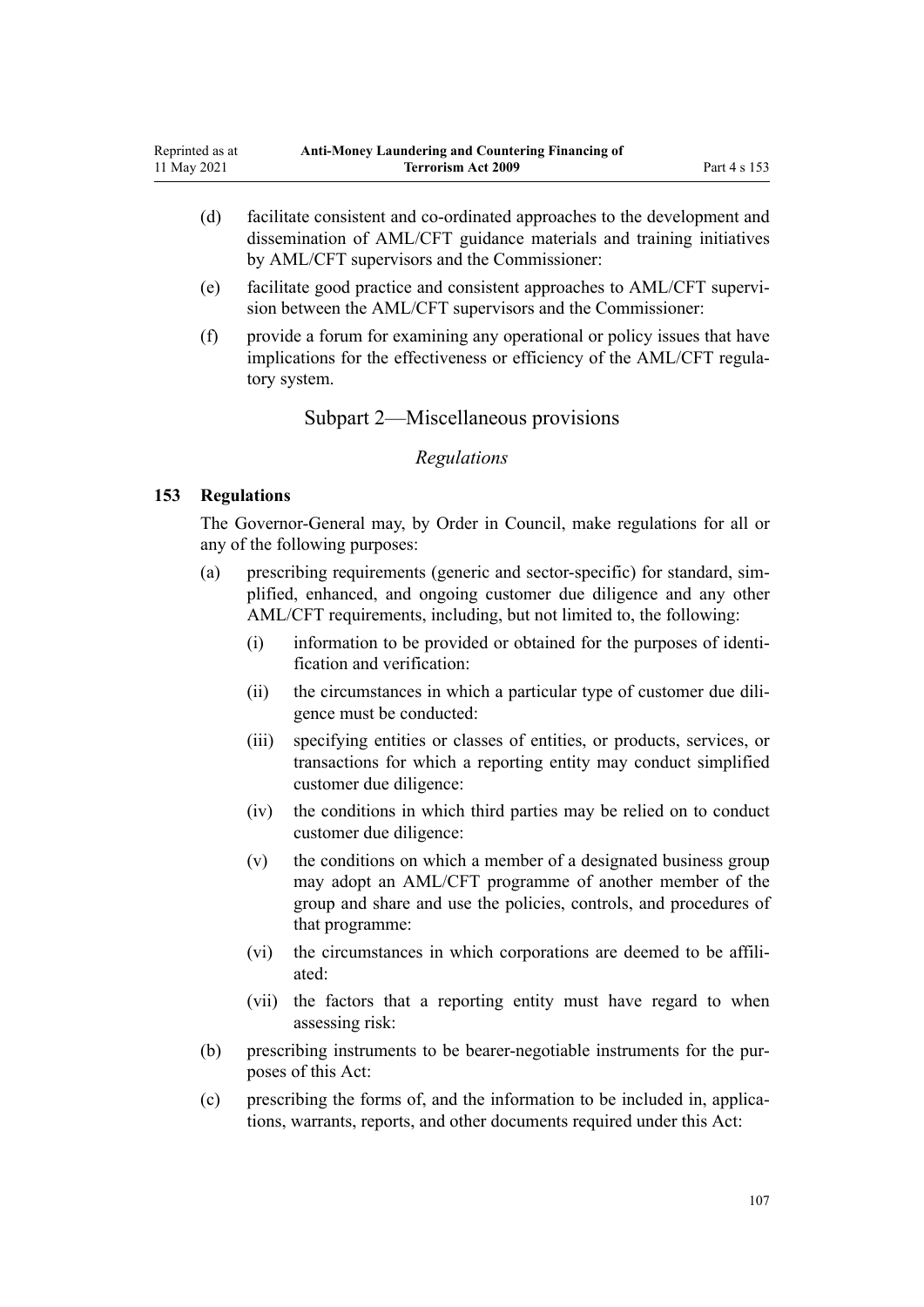|     | (d)                                                                                                                                                               | prescribing amounts or thresholds that are required to be prescribed for<br>the purposes of this Act or regulations (and 1 or more amounts or thresh-<br>olds may be prescribed for the purposes of different provisions of this<br>Act or regulations): |  |
|-----|-------------------------------------------------------------------------------------------------------------------------------------------------------------------|----------------------------------------------------------------------------------------------------------------------------------------------------------------------------------------------------------------------------------------------------------|--|
|     | (e)                                                                                                                                                               | prescribing the information to be included in records and the manner in<br>which records are to be kept by reporting entities, or any specified class<br>or classes of reporting entities:                                                               |  |
|     | (f)                                                                                                                                                               | prescribing other identifying information that allows a transaction to be<br>traced back to the originator for the purposes of section $27(1)$ :                                                                                                         |  |
|     | (g)                                                                                                                                                               | prescribing the manner in which any notice, report, or other document<br>required by this Act is to be given or served:                                                                                                                                  |  |
|     | (h)                                                                                                                                                               | prescribing for the form of a formal warning and the manner in which it<br>must be issued:                                                                                                                                                               |  |
|     | (i)                                                                                                                                                               | specifying Acts for which disclosure of personal information may be<br>made by an AML/CFT supervisor for the purposes of the detection,<br>investigation, and prosecution of offences under the specified Act:                                           |  |
|     | (j)                                                                                                                                                               | providing for any other matters contemplated by this Act or necessary<br>for its administration or necessary for giving it full effect.                                                                                                                  |  |
|     | Compare: 1996 No 9 s 56                                                                                                                                           |                                                                                                                                                                                                                                                          |  |
|     | Section 153(d): replaced, on 11 August 2017, by section 60 of the Anti-Money Laundering and<br>Countering Financing of Terrorism Amendment Act 2017 (2017 No 35). |                                                                                                                                                                                                                                                          |  |
| 154 |                                                                                                                                                                   | Regulations relating to application of Act                                                                                                                                                                                                               |  |
| (1) | The Governor-General may, by Order in Council on the recommendation of the<br>Minister, make regulations for the following purposes:                              |                                                                                                                                                                                                                                                          |  |
|     | (a)                                                                                                                                                               | exempting or providing for the exemption of any transaction, product, or<br>service or class of transactions, products, or services from all or any of<br>the provisions of this Act:                                                                    |  |
|     | (ab)                                                                                                                                                              | exempting or providing for the exemption of any financial activity or<br>class of financial activities described in the definition of financial institu-<br>tion in section 5 from all or any of the provisions of this Act:                             |  |
|     | (ac)                                                                                                                                                              | declaring an entity or a class of entities to be an approved entity or<br>approved class of entities for the purposes of section 33(3A):                                                                                                                 |  |
|     | (b)                                                                                                                                                               | excluding certain relationships or banking services from the application<br>of section 29 (which relates to correspondent banking relationships):                                                                                                        |  |
|     | (c)                                                                                                                                                               | exempting a reporting entity from its obligation to obtain some or all of<br>the information set out in section $27(1)$ in relation to a specified transfer                                                                                              |  |
|     |                                                                                                                                                                   |                                                                                                                                                                                                                                                          |  |

or transaction: (ca) exempting a reporting entity or a class of reporting entity from the obli‐ gation to report under [section 48A](#page-56-0) in relation to international wire trans‐ fers:

Part 4 s 154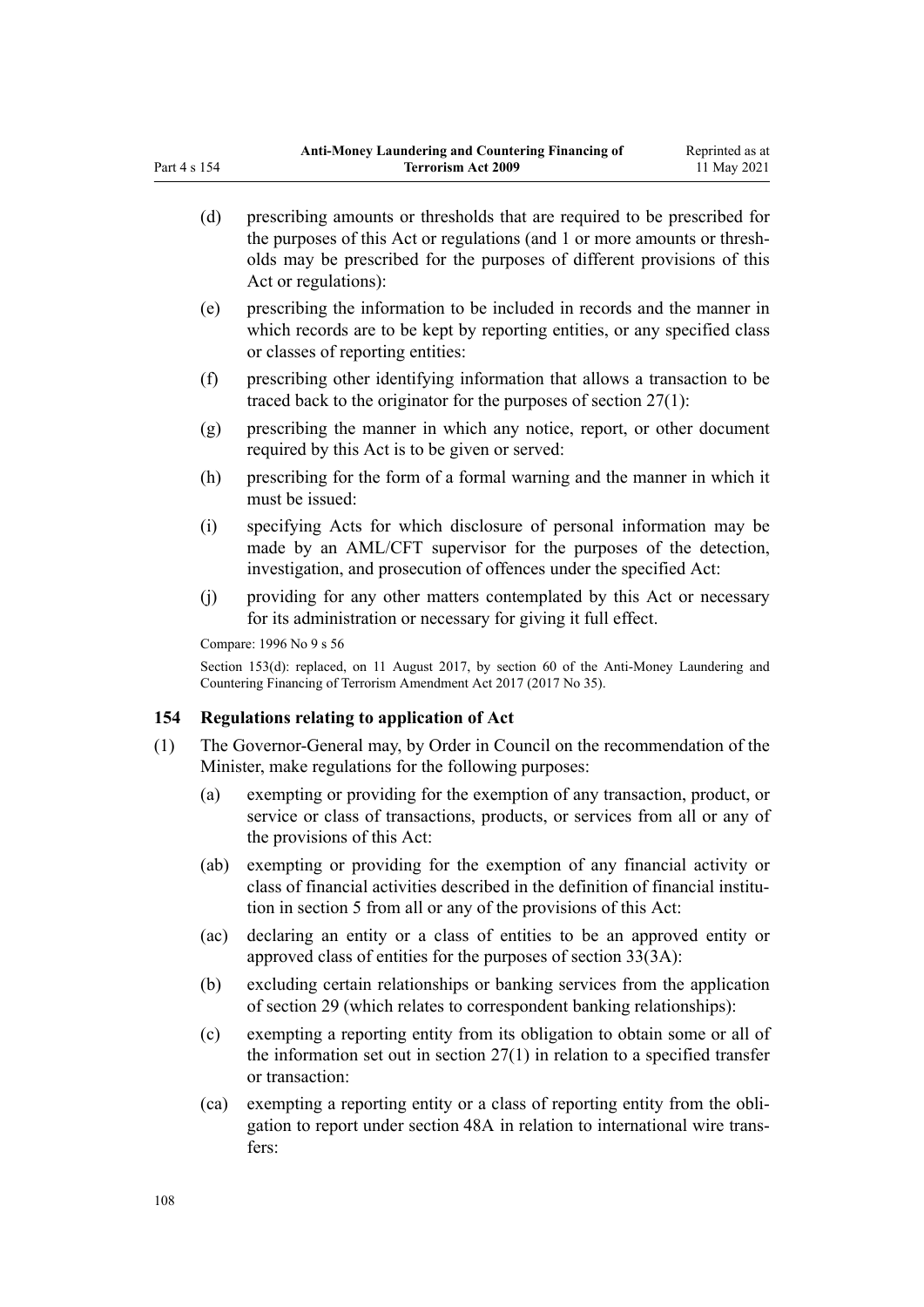- (d) exempting certain movements of cash from the application of [subpart 6](#page-68-0) of Part 2:
- (e) prescribing threshold values for the purposes of [sections 68](#page-68-0) and [69](#page-69-0) and the person or class of persons, transaction or class of transactions, finan‐ cial activity or class of financial activities to which that threshold value applies:
- (f) declaring an account or arrangement to be, or not to be, a facility and the circumstances and conditions in which an account or arrangement is to be, or not to be, a facility for the purposes of this Act:
- (g) declaring a person or class of persons to be, or not to be, a reporting entity and the circumstances and conditions in which a person or class of persons is to be, or not to be, a reporting entity for the purposes of this Act:
- (ga) declaring an activity or a class of activities to be, or not to be, an occasional activity and the circumstances and conditions in which an activity or a class of activities is to be, or not to be, an occasional activity for the purposes of the Act:
- (h) declaring a transaction or class of transactions to be, or not to be, an occasional transaction and the circumstances and conditions in which a transaction or class of transactions is to be, or not to be, an occasional transaction for the purposes of this Act:
- (ha) declaring an activity or a class of activities to be, or not to be, an occasional activity for the purposes of this Act:
- (i) declaring a transfer or transaction or a class of transfers or transactions not to be a wire transfer and the circumstances and conditions in which a transfer or transaction or class of transfers or transactions is not a wire transfer for the purposes of this Act:
- (j) declaring a person or class of persons to be, or not to be, a customer and the circumstances and conditions in which a person or class of persons is to be, or not to be, a customer for the purposes of this Act:
- (k) declaring an entity or class of entities (whether domestic or overseas) to be eligible for inclusion in a designated business group:
- (l) declaring a person or class of persons to be, or not to be, a financial institution for the purposes of this Act.
- (2) The Minister must, before making any recommendation, have regard to—
	- (a) the purposes of this Act; and
	- (b) the risk of money laundering and the financing of terrorism; and
	- (c) the impact on the prevention, detection, investigation, and prosecution of offences; and
	- (d) the level of regulatory burden on a reporting entity; and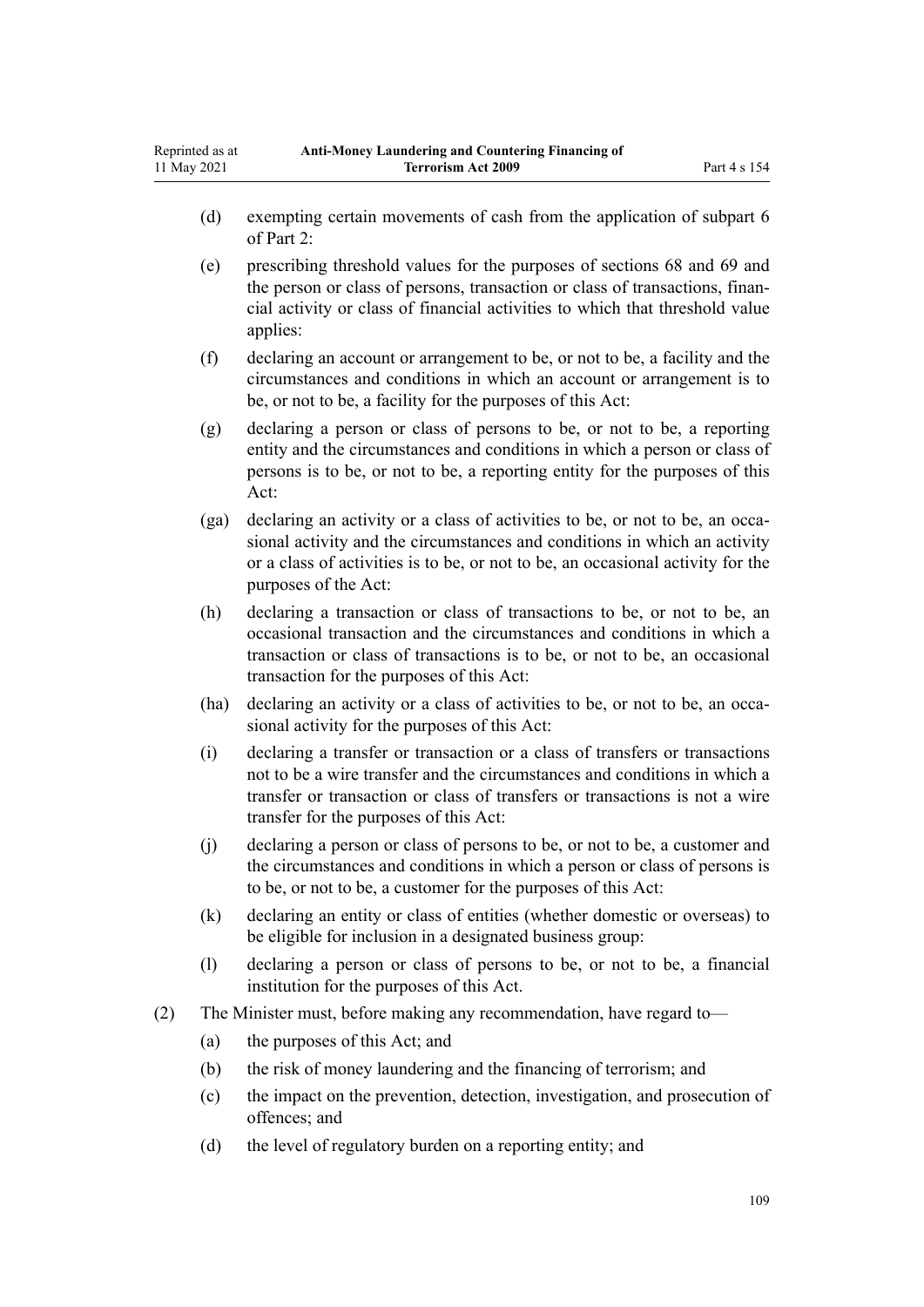- (f) the overall impact that making the regulation would have on the integrity of, and compliance with, the AML/CFT regulatory regime.
- (3) The Minister must also, before making any recommendation,—
	- (a) do everything reasonably possible on the Minister's part to advise all persons who in the Minister's opinion will be affected by any regulations made in accordance with the recommendation, or representatives of those persons, of the proposed terms of the recommendation and of the reasons for it; and
	- (b) give such persons or their representatives a reasonable opportunity to consider the recommendation and to make submissions on it to the Min‐ ister, and the Minister must consider those submissions; and
	- (c) *[Repealed]*
	- (d) make copies of the recommendation available for inspection by any person who so requests before any regulations are made in accordance with the recommendation.
- (4) Failure to comply with subsection (3) does not affect the validity of any regula‐ tions made under this section.
- (5) *[Repealed]*

Part 4 s 155

Section 154(1)(ab): inserted, on 11 August 2017, by [section 61\(1\)](http://legislation.govt.nz/pdflink.aspx?id=DLM7161344) of the Anti-Money Laundering and Countering Financing of Terrorism Amendment Act 2017 (2017 No 35).

Section 154(1)(ac): inserted, on 11 August 2017, by [section 61\(1\)](http://legislation.govt.nz/pdflink.aspx?id=DLM7161344) of the Anti-Money Laundering and Countering Financing of Terrorism Amendment Act 2017 (2017 No 35).

Section 154(1)(ca): inserted, on 1 July 2017, by [section 25](http://legislation.govt.nz/pdflink.aspx?id=DLM6602244) of the Anti-Money Laundering and Countering Financing of Terrorism Amendment Act 2015 (2015 No 96).

Section 154(1)(ga): inserted, on 11 August 2017, by [section 68](http://legislation.govt.nz/pdflink.aspx?id=DLM7340644) of the Anti-Money Laundering and Countering Financing of Terrorism Amendment Act 2017 (2017 No 35).

Section 154(1)(ha): inserted, on 11 August 2017, by [section 61\(2\)](http://legislation.govt.nz/pdflink.aspx?id=DLM7161344) of the Anti-Money Laundering and Countering Financing of Terrorism Amendment Act 2017 (2017 No 35).

Section 154(1)(k): amended, on 12 December 2012, by [section 8](http://legislation.govt.nz/pdflink.aspx?id=DLM4989306) of the Anti-Money Laundering and Countering Financing of Terrorism Amendment Act 2012 (2012 No 98).

Section 154(2)(a): amended, on 11 August 2017, by [section 61\(3\)](http://legislation.govt.nz/pdflink.aspx?id=DLM7161344) of the Anti-Money Laundering and Countering Financing of Terrorism Amendment Act 2017 (2017 No 35).

Section 154(3)(c): repealed, on 11 August 2017, by [section 61\(4\)](http://legislation.govt.nz/pdflink.aspx?id=DLM7161344) of the Anti-Money Laundering and Countering Financing of Terrorism Amendment Act 2017 (2017 No 35).

Section 154(5): repealed, on 11 August 2017, by [section 61\(4\)](http://legislation.govt.nz/pdflink.aspx?id=DLM7161344) of the Anti-Money Laundering and Countering Financing of Terrorism Amendment Act 2017 (2017 No 35).

## **155 Regulations relating to countermeasures**

(1) The Governor-General may, by Order in Council made on the recommendation of the Minister, make regulations for, or in relation to, prohibiting or regulating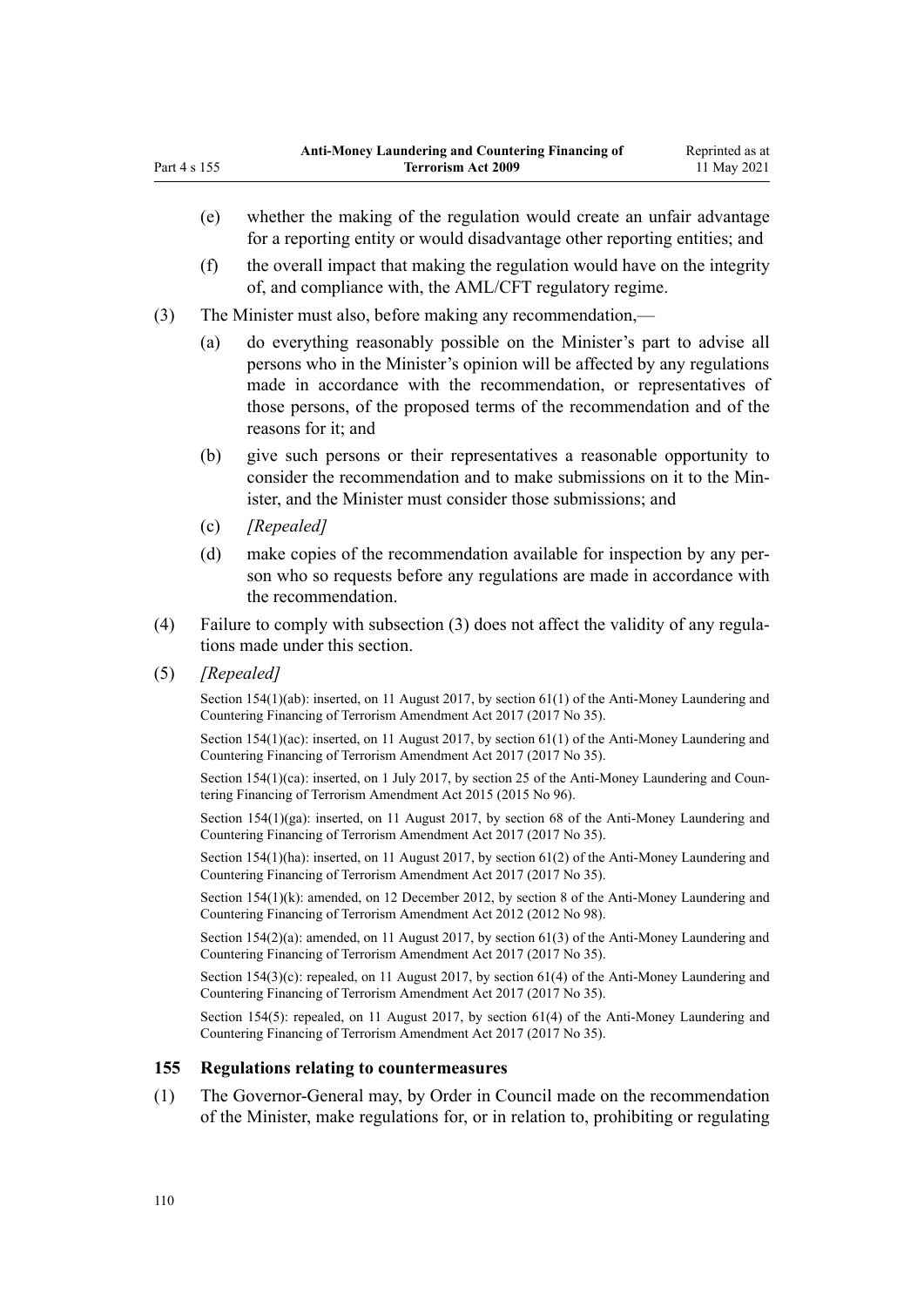the entering into of transactions or business relationships between a reporting entity and any other person.

- (2) Regulations made for the purposes of subsection (1)—
	- (a) may be of general application; or
	- (b) may be limited by reference to any or all of the following:
		- (i) a specified transaction:
		- (ii) a specified party:
		- (iii) a specified overseas country.
- (3) The Governor-General may, by Order in Council, declare a country outside New Zealand to be a prescribed overseas country for the purposes of this sec‐ tion.
- (4) Any regulations made under subsection (1) expire on the day that is 5 years after the date on which regulations come into force.

Compare: Anti-Money Laundering and Counter-Terrorism Financing Act 2006 s 102 (Aust)

# **156 Consultation not required for consolidation of certain regulations and minor amendments**

The Minister is not required to comply with [section 154\(3\)](#page-107-0) in respect of the making of any regulations to the extent that regulations—

- (a) revoke any regulations made under section 154 and, at the same time, consolidate the revoked regulations, so that they have the same effect as those revoked regulations; or
- (b) make minor amendments to regulations.

Compare: 1996 No 9 [s 56A](http://legislation.govt.nz/pdflink.aspx?id=DLM374192)

#### *Review provision*

Heading: inserted, on 11 August 2017, by [section 62](http://legislation.govt.nz/pdflink.aspx?id=DLM7161345) of the Anti-Money Laundering and Countering Financing of Terrorism Amendment Act 2017 (2017 No 35).

## **156A Review of operation of Act**

- (1) The Minister of Justice must, not later than 1 July 2021, refer to the Ministry of Justice for consideration the following matters:
	- (a) the operation of the provisions of this Act since the commencement of this section; and
	- (b) whether any amendments to this Act are necessary or desirable.
- (2) The Ministry must report on those matters to the Minister of Justice within 1 year of the date on which the reference occurs.
- (3) The Minister of Justice must present a copy of the report provided under this section to the House of Representatives as soon as practicable after receiving it. Section 156A: inserted, on 11 August 2017, by [section 62](http://legislation.govt.nz/pdflink.aspx?id=DLM7161345) of the Anti-Money Laundering and Countering Financing of Terrorism Amendment Act 2017 (2017 No 35).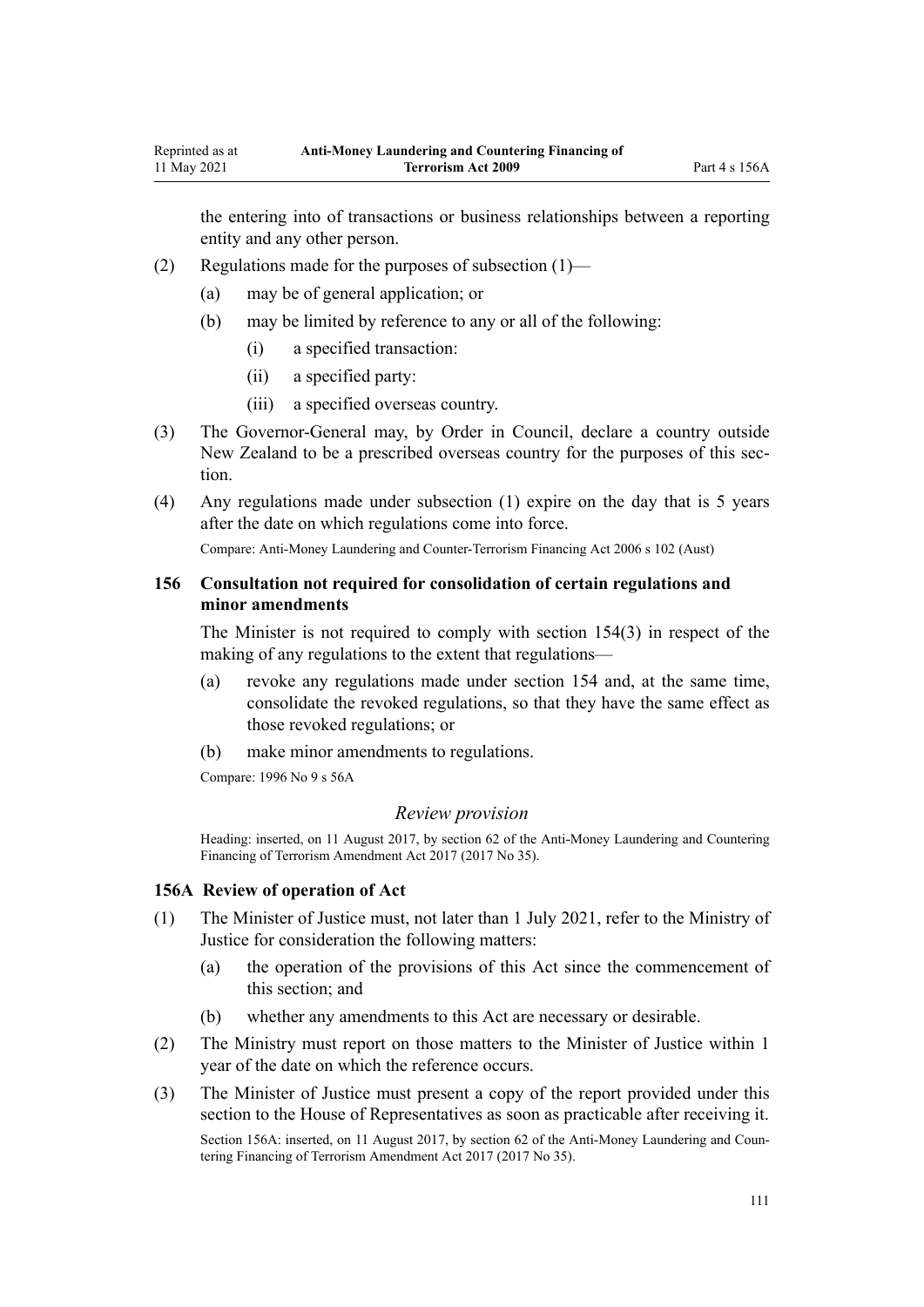#### *Ministerial exemptions*

### <span id="page-111-0"></span>**157 Minister may grant exemptions**

- (1) The Minister may exempt either or both of the following from the requirements of all or any of the provisions of this Act:
	- (a) a reporting entity or class of reporting entities:
	- (b) a transaction or class of transactions.
- (1A) The Minister may grant an exemption—
	- (a) to an individual reporting entity on application by that entity in a manner and form approved by the chief executive (if any):
	- (b) to a class of reporting entities on the Minister's own motion or on appli‐ cation by 1 or more reporting entities made in a manner or form approved by the chief executive (if any).
- (2) The Minister may grant the exemption—
	- (a) unconditionally; or
	- (b) subject to any conditions the Minister thinks fit.
- (3) Before deciding to grant an exemption and whether to attach any conditions to the exemption, the Minister must have regard to the following:
	- (a) *[Repealed]*
	- (b) the intent and purpose of this Act and any regulations:
	- (c) the risk of money laundering and the financing of terrorism associated with the reporting entity, including, where appropriate, the products and services offered by the reporting entity and the circumstances in which the products and services are provided:
	- (d) the impacts on prevention, detection, investigation, and prosecution of offences:
	- (e) the level of regulatory burden to which the reporting entity would be subjected in the absence of an exemption:
	- (f) whether the exemption would create an unfair advantage for the report‐ ing entity or disadvantage third party reporting entities:
	- (g) the overall impact that the exemption would have on the integrity of, and compliance with, the AML/CFT regulatory regime.
- (4) An exemption under this section is a disallowable instrument but not a legisla‐ tive instrument for the purposes of the [Legislation Act 2012](http://legislation.govt.nz/pdflink.aspx?id=DLM2997643) and must be presented to the House of Representatives under [section 41](http://legislation.govt.nz/pdflink.aspx?id=DLM2998573) of that Act.
- (5) A class exemption under this section is a legislative instrument and must be published under [section 6](http://legislation.govt.nz/pdflink.aspx?id=DLM2997696) of the Legislation Act 2012 and, for this purpose, **class exemption**—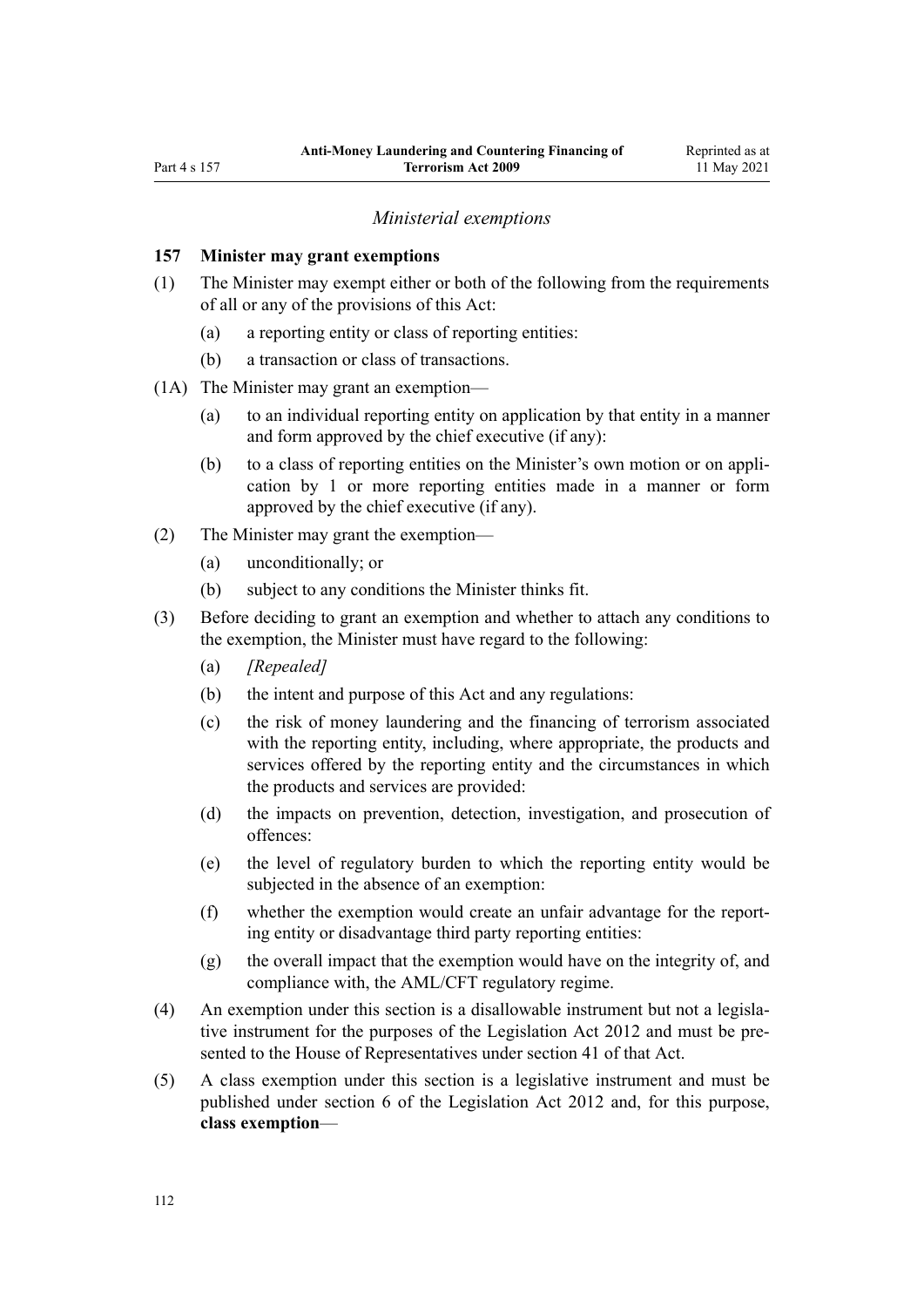- (a) means an exemption of general application that applies to a class of reporting entities or transactions; but
- (b) does not include an exemption granted in relation to a particular report‐ ing entity or transaction.
- (6) An exemption under this section that is not a class exemption under subsection (5) must, as soon as practicable after being granted, be—
	- (a) published on an Internet site maintained by or on behalf of the chief executive; and
	- (b) notified in the *Gazette*; and
	- (c) made available in printed form for purchase on request by members of the public.
- (7) A notification in the *Gazette* for the purpose of subsection (6)(b) does not have to incorporate the exemption.

Section 157(1): amended, on 11 August 2017, by [section 63\(1\)](http://legislation.govt.nz/pdflink.aspx?id=DLM7340637) of the Anti-Money Laundering and Countering Financing of Terrorism Amendment Act 2017 (2017 No 35).

Section 157(1)(a): amended, on 11 August 2017, by [section 63\(2\)](http://legislation.govt.nz/pdflink.aspx?id=DLM7340637) of the Anti-Money Laundering and Countering Financing of Terrorism Amendment Act 2017 (2017 No 35).

Section 157(1A): inserted, on 11 August 2017, by [section 63\(3\)](http://legislation.govt.nz/pdflink.aspx?id=DLM7340637) of the Anti-Money Laundering and Countering Financing of Terrorism Amendment Act 2017 (2017 No 35).

Section 157(3)(a): repealed, on 11 August 2017, by [section 63\(4\)](http://legislation.govt.nz/pdflink.aspx?id=DLM7340637) of the Anti-Money Laundering and Countering Financing of Terrorism Amendment Act 2017 (2017 No 35).

Section 157(4): replaced, on 5 August 2013, by [section 77\(3\)](http://legislation.govt.nz/pdflink.aspx?id=DLM2998633) of the Legislation Act 2012 (2012 No 119).

Section 157(4): amended, on 11 August 2017, by [section 63\(5\)](http://legislation.govt.nz/pdflink.aspx?id=DLM7340637) of the Anti-Money Laundering and Countering Financing of Terrorism Amendment Act 2017 (2017 No 35).

Section 157(5): inserted, on 5 August 2013, by [section 77\(3\)](http://legislation.govt.nz/pdflink.aspx?id=DLM2998633) of the Legislation Act 2012 (2012) No 119).

Section 157(5): amended, on 11 August 2017, by [section 63\(6\)](http://legislation.govt.nz/pdflink.aspx?id=DLM7340637) of the Anti-Money Laundering and Countering Financing of Terrorism Amendment Act 2017 (2017 No 35).

Section 157(6): inserted, on 5 August 2013, by [section 77\(3\)](http://legislation.govt.nz/pdflink.aspx?id=DLM2998633) of the Legislation Act 2012 (2012) No 119).

Section 157(7): inserted, on 5 August 2013, by [section 77\(3\)](http://legislation.govt.nz/pdflink.aspx?id=DLM2998633) of the Legislation Act 2012 (2012 No 119).

#### **158 Minister must consult before granting exemption**

Before granting an exemption under [section 157](#page-111-0), the Minister must consult with—

- (a) the Ministers responsible for the AML/CFT supervisors; and
- (b) any other persons the Minister considers appropriate having regard to those matters listed in section 157(3).

#### **159 Requirements relating to exemptions**

(1) The exemption must include an explanation of the reason for granting the exemption.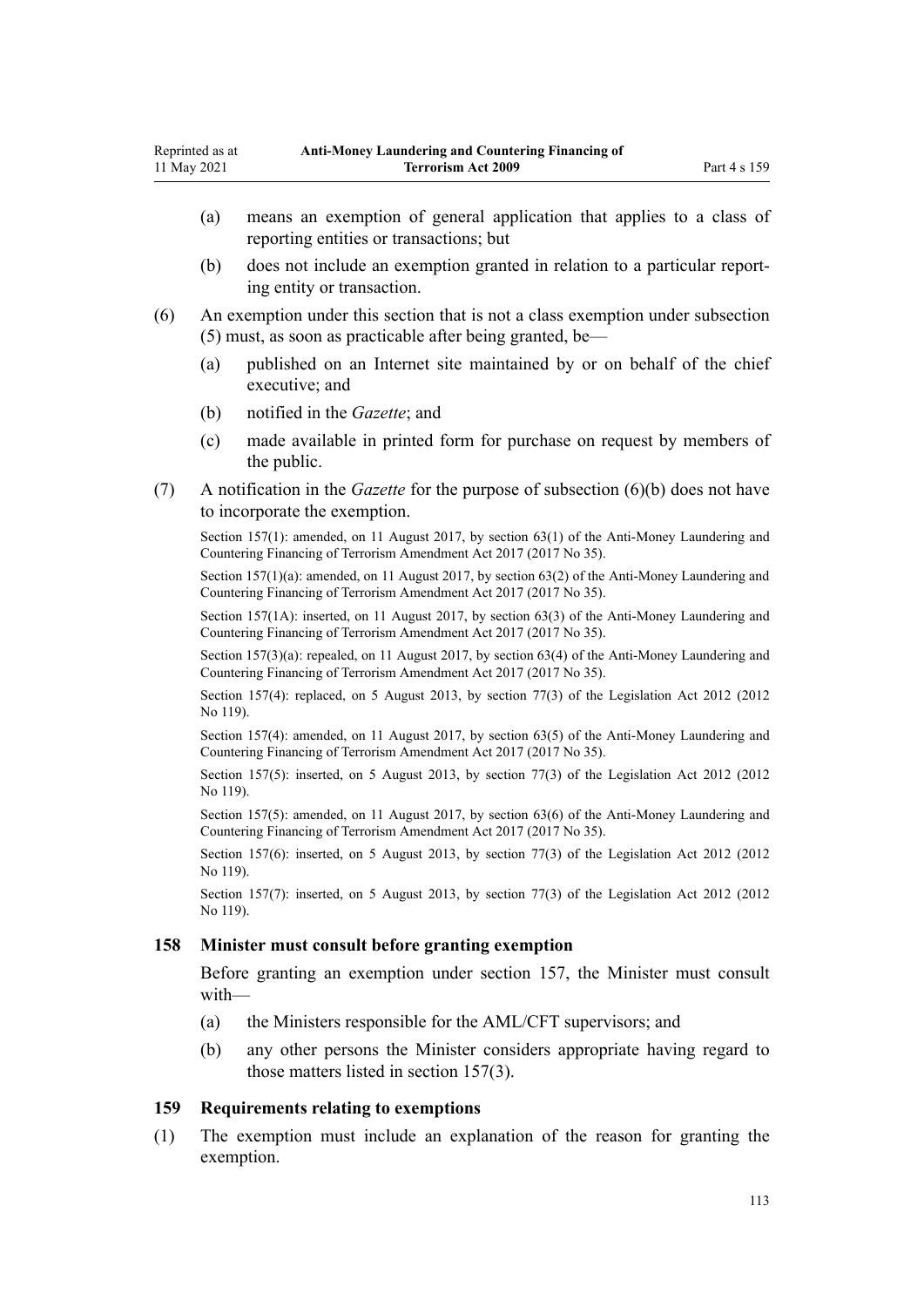## <span id="page-113-0"></span>(2) The exemption—

- (a) must be granted for a period specified by the Minister but that period must not be more than 5 years; and
- (b) may, at any time, be varied or revoked by the Minister.

#### (3) *[Repealed]*

Section 159(3): repealed, on 5 August 2013, by [section 77\(3\)](http://legislation.govt.nz/pdflink.aspx?id=DLM2998633) of the Legislation Act 2012 (2012 No 119).

# *Resolution of disputes about privilege*

Heading: inserted, on 11 August 2017, by [section 64](http://legislation.govt.nz/pdflink.aspx?id=DLM7340638) of the Anti-Money Laundering and Countering Financing of Terrorism Amendment Act 2017 (2017 No 35).

#### **159A Procedure for testing assertions that document privileged**

- (1) If any person refuses to disclose any information or document on the grounds that it is a privileged communication and that [section 132\(4\),](#page-92-0) [133\(5\),](#page-93-0) or [143\(3\)](#page-101-0) applies, the Commissioner, an AML/CFT supervisor, or that person may apply to a District Court Judge for an order determining whether or not the claim of privilege is valid.
- (2) For the purposes of determining that application, the District Court Judge may require the information or document to be produced to the District Court Judge.

Section 159A: inserted, on 11 August 2017, by [section 64](http://legislation.govt.nz/pdflink.aspx?id=DLM7340638) of the Anti-Money Laundering and Countering Financing of Terrorism Amendment Act 2017 (2017 No 35).

#### *Transitional and savings provisions*

## *[Repealed]*

Heading: repealed, on 11 August 2017, by [section 65](http://legislation.govt.nz/pdflink.aspx?id=DLM7340641) of the Anti-Money Laundering and Countering Financing of Terrorism Amendment Act 2017 (2017 No 35).

## **160 Transitional and savings provisions**

#### *[Repealed]*

Section 160: repealed, on 11 August 2017, by [section 65](http://legislation.govt.nz/pdflink.aspx?id=DLM7340641) of the Anti-Money Laundering and Countering Financing of Terrorism Amendment Act 2017 (2017 No 35).

## *Consequential amendments, repeals, and revocation*

#### **161 Amendments to other enactments**

- (1) The enactment specified in [Part 1](#page-118-0) of Schedule 2 is amended in the manner indi‐ cated in that part of that schedule (being consequential amendments relating to the bringing into force of provisions relating to cross-border transportation of cash).
- (2) The enactments specified in [Part 2](#page-118-0) of Schedule 2 are amended in the manner indicated in that schedule (being consequential amendments to other enactments).
- (3) The regulations specified in [Part 3](#page-120-0) of Schedule 2 are revoked.

114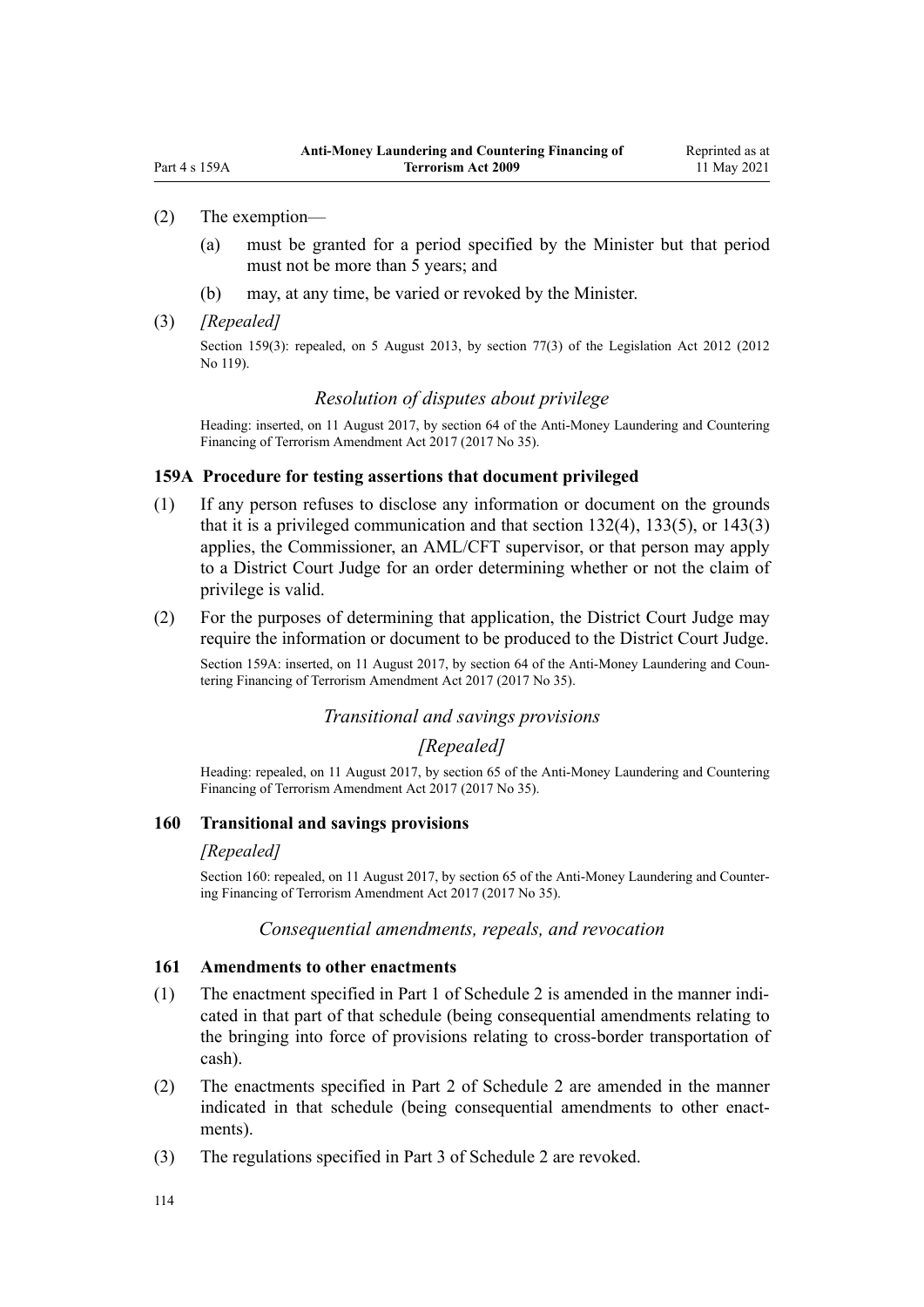# **162 Amendment to Financial Transactions Reporting Act 1996 consequential on bringing into force of Part 2**

# *[Repealed]*

Section 162: repealed, on 11 August 2017, by [section 66](http://legislation.govt.nz/pdflink.aspx?id=DLM7161354) of the Anti-Money Laundering and Countering Financing of Terrorism Amendment Act 2017 (2017 No 35).

# **163 Amendment to Financial Transactions Reporting Act 1996 relating to cross-border transportation of cash**

# *[Repealed]*

Section 163: repealed, on 11 August 2017, by [section 66](http://legislation.govt.nz/pdflink.aspx?id=DLM7161354) of the Anti-Money Laundering and Countering Financing of Terrorism Amendment Act 2017 (2017 No 35).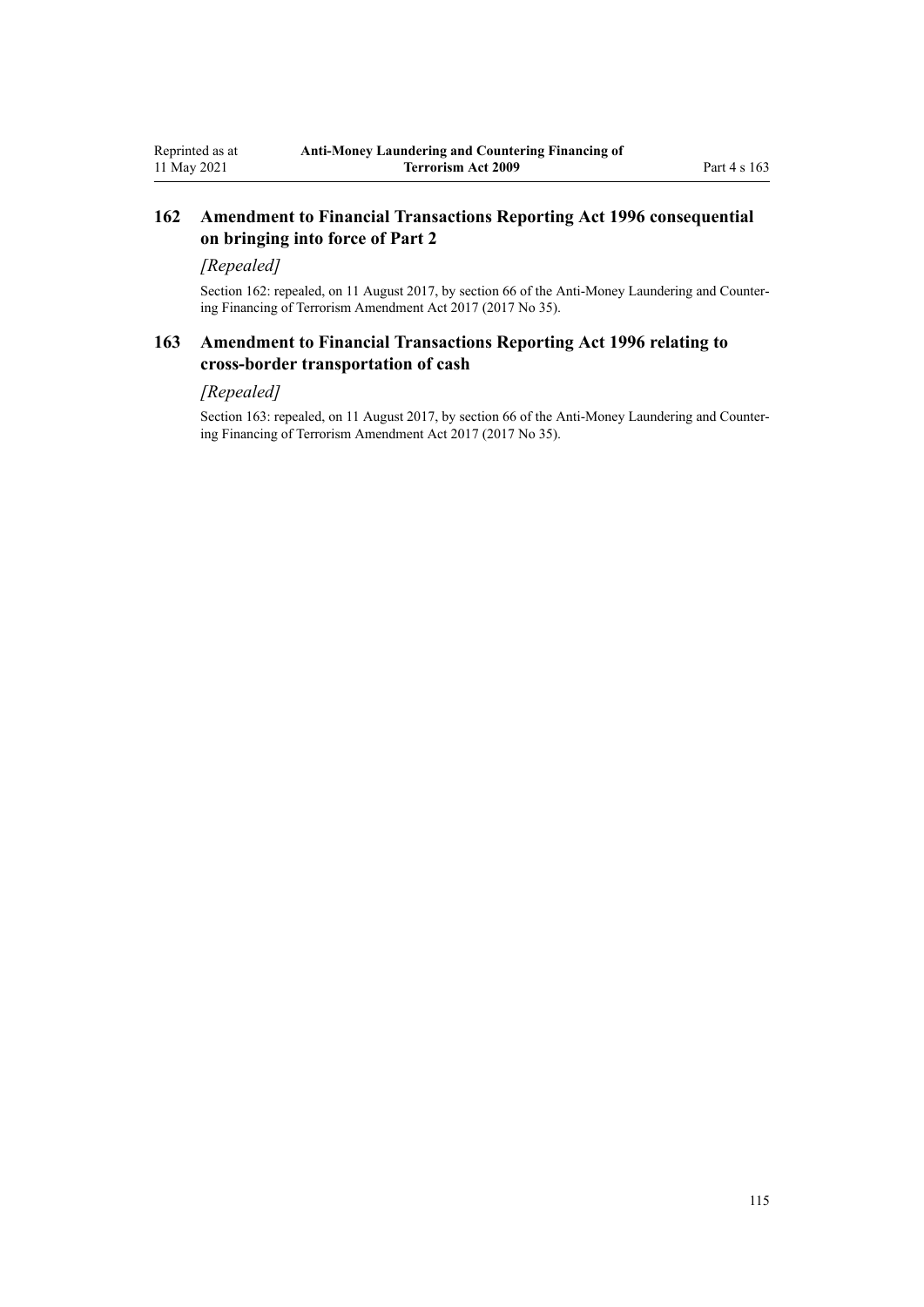# **Schedule 1**

# **Transitional savings, and related provisions**

[s 7A](#page-30-0)

Schedule 1 heading: amended, on 11 August 2017, by [section 67\(1\)](http://legislation.govt.nz/pdflink.aspx?id=DLM7340642) of the Anti-Money Laundering and Countering Financing of Terrorism Amendment Act 2017 (2017 No 35).

Schedule 1 heading: amended, on 11 August 2017, by [section 67\(2\)](http://legislation.govt.nz/pdflink.aspx?id=DLM7340642) of the Anti-Money Laundering and Countering Financing of Terrorism Amendment Act 2017 (2017 No 35).

# **Part 1**

# **Transitional, savings, and related provisions relating to Financial Transactions Reporting Act 1996**

Schedule 1 Part 1 heading: inserted, on 11 August 2017, by [section 67\(3\)](http://legislation.govt.nz/pdflink.aspx?id=DLM7340642) of the Anti-Money Laun– dering and Countering Financing of Terrorism Amendment Act 2017 (2017 No 35).

#### **1 Offences and breaches of Financial Transactions Reporting Act 1996**

- (1) This clause applies to an offence under, or a breach of, the [Financial Transac‐](http://legislation.govt.nz/pdflink.aspx?id=DLM373803) [tions Reporting Act 1996](http://legislation.govt.nz/pdflink.aspx?id=DLM373803) that was committed before the commencement of this Act.
- (2) If this clause applies, then for the purpose of doing the things specified in sub‐ clause (3), the [Financial Transactions Reporting Act 1996](http://legislation.govt.nz/pdflink.aspx?id=DLM373803) continues to have effect as if this Act had not been enacted.
- (3) The things referred to in subclause (2) are as follows:
	- (a) investigating the offence or breach:
	- (b) commencing, continuing, or completing proceedings for the offence or breach:
	- (c) imposing a penalty for the offence or breach (which, for the avoidance of doubt, must be the same as the penalty that applied to the offence or the breach before this Act was enacted).

#### **2 Barred proceedings**

Nothing in this Act enables any proceedings to be brought that were barred before the commencement of this Act.

#### **3 Pending proceedings**

Any proceedings that have been commenced under the [Financial Transactions](http://legislation.govt.nz/pdflink.aspx?id=DLM373803) [Reporting Act 1996](http://legislation.govt.nz/pdflink.aspx?id=DLM373803) before the commencement of this Act may be continued and completed after that commencement as if this Act had not been enacted, and the Financial Transactions Reporting Act 1996 applies accordingly.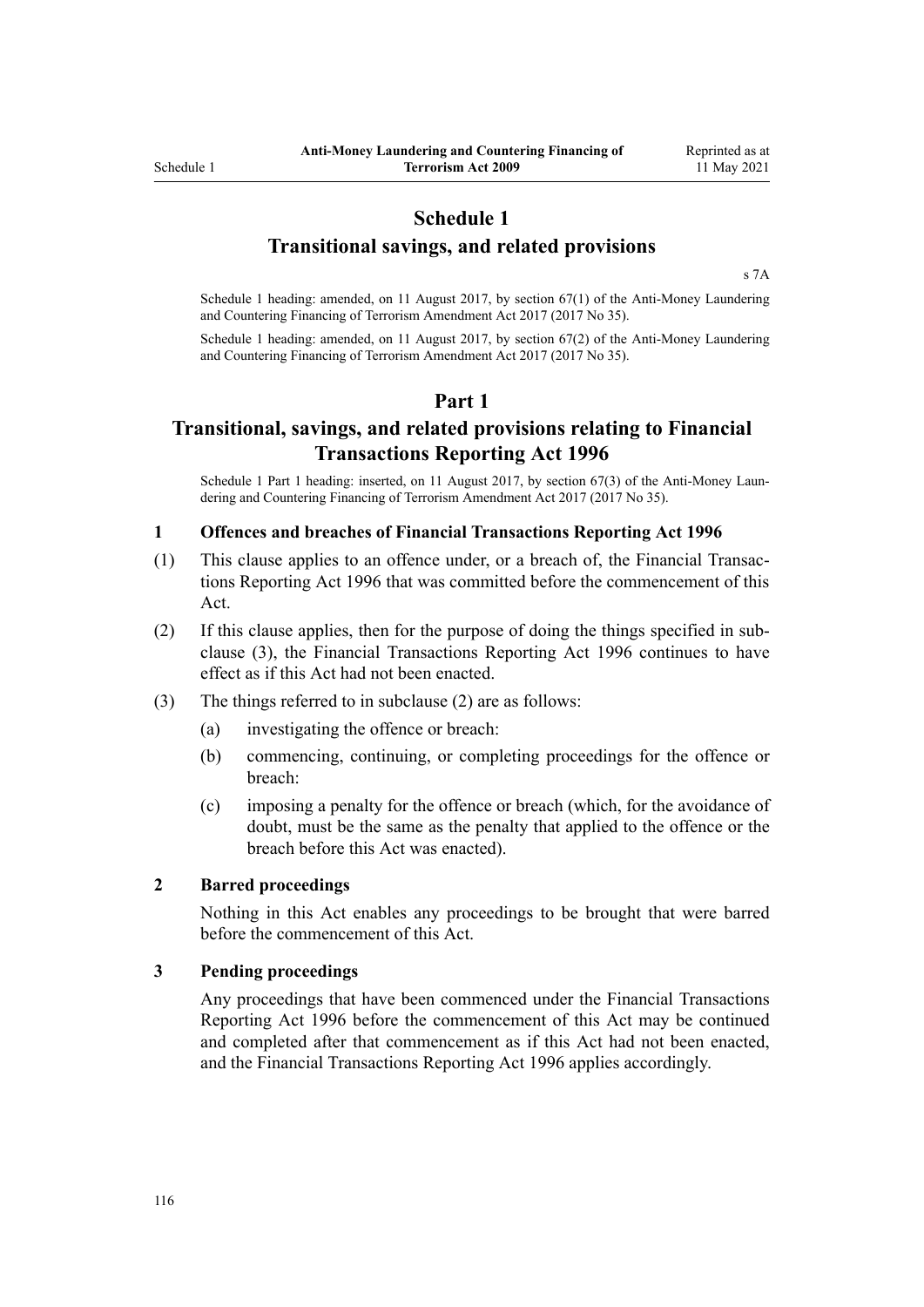# **Part 2**

# **Transitional provisions relating to Anti-Money Laundering and Countering Financing of Terrorism Amendment Act 2017**

Schedule 1 Part 2: inserted, on 11 August 2017, by [section 67\(4\)](http://legislation.govt.nz/pdflink.aspx?id=DLM7340642) of the Anti-Money Laundering and Countering Financing of Terrorism Amendment Act 2017 (2017 No 35).

## **4 Application for exemption**

Any application for an exemption under [section 157](#page-111-0) that has been lodged but not determined by the Minister, immediately before the commencement of this clause, must be determined by the Minister under section 157 (as amended by [section 63](http://legislation.govt.nz/pdflink.aspx?id=DLM7340637) of the Anti-Money Laundering and Countering Financing of Terrorism Amendment Act 2017 (the 2017 Act)).

*Suspicious transaction reports continue until 1 July 2018 or earlier date appointed by Order in Council*

#### **5 Reporting entity must continue to report suspicious transactions**

Despite [section 25](http://legislation.govt.nz/pdflink.aspx?id=DLM7161289) of the 2017 Act, in the period between the commencement of this clause and 1 July 2018 or an earlier date appointed by the Governor-General by Order in Council,—

- (a) a reporting entity must comply with [sections 40,](#page-50-0) [41,](#page-51-0) and [43 to 48](#page-52-0) (as they read before the commencement of [section 25](http://legislation.govt.nz/pdflink.aspx?id=DLM7161289) of the 2017 Act) (which relate to suspicious transaction reports); and
- (b) a reporting entity and any other person may rely on [section 42](#page-51-0) of the principal Act (as inserted by [section 25](http://legislation.govt.nz/pdflink.aspx?id=DLM7161289) of the 2017 Act); and
- (c) a reporting entity must not comply with [sections 39A,](#page-50-0) [41,](#page-51-0) and [43 to 48](#page-52-0) (as inserted by [section 25](http://legislation.govt.nz/pdflink.aspx?id=DLM7161289) of the 2017 Act); and
- (d) for the purposes of giving effect to paragraphs (a) and (c), [section 42](#page-51-0) (as inserted by [section 25](http://legislation.govt.nz/pdflink.aspx?id=DLM7161289) of the 2017 Act) and [sections 139,](#page-96-0) [140](#page-97-0), [142,](#page-99-0) [143](#page-101-0), [144](#page-101-0), [145,](#page-102-0) [146,](#page-103-0) [147,](#page-104-0) [148,](#page-104-0) [153,](#page-106-0) and [154](#page-107-0) (as amended or inserted by [sec‐](http://legislation.govt.nz/pdflink.aspx?id=DLM7161329) [tions 50 to 61](http://legislation.govt.nz/pdflink.aspx?id=DLM7161329) of the 2017 Act) apply with any necessary modifications; and
- (e) subject to paragraphs (b) and (d), for the purposes of, and to the extent necessary for, giving effect to paragraphs (a) and (c), this Act (as it read before the enactment of the 2017 Act) continues in force.

#### **6 Treatment of existing suspicious transaction reports**

If, on the commencement of [section 25](http://legislation.govt.nz/pdflink.aspx?id=DLM7161289), the Commissioner of Police holds 1 or more suspicious transaction reports given to the Commissioner before the commencement of [section 50](http://legislation.govt.nz/pdflink.aspx?id=DLM7161329), the provisions of this Act (as amended by the 2017 Act) apply to those reports as if they were suspicious activity reports.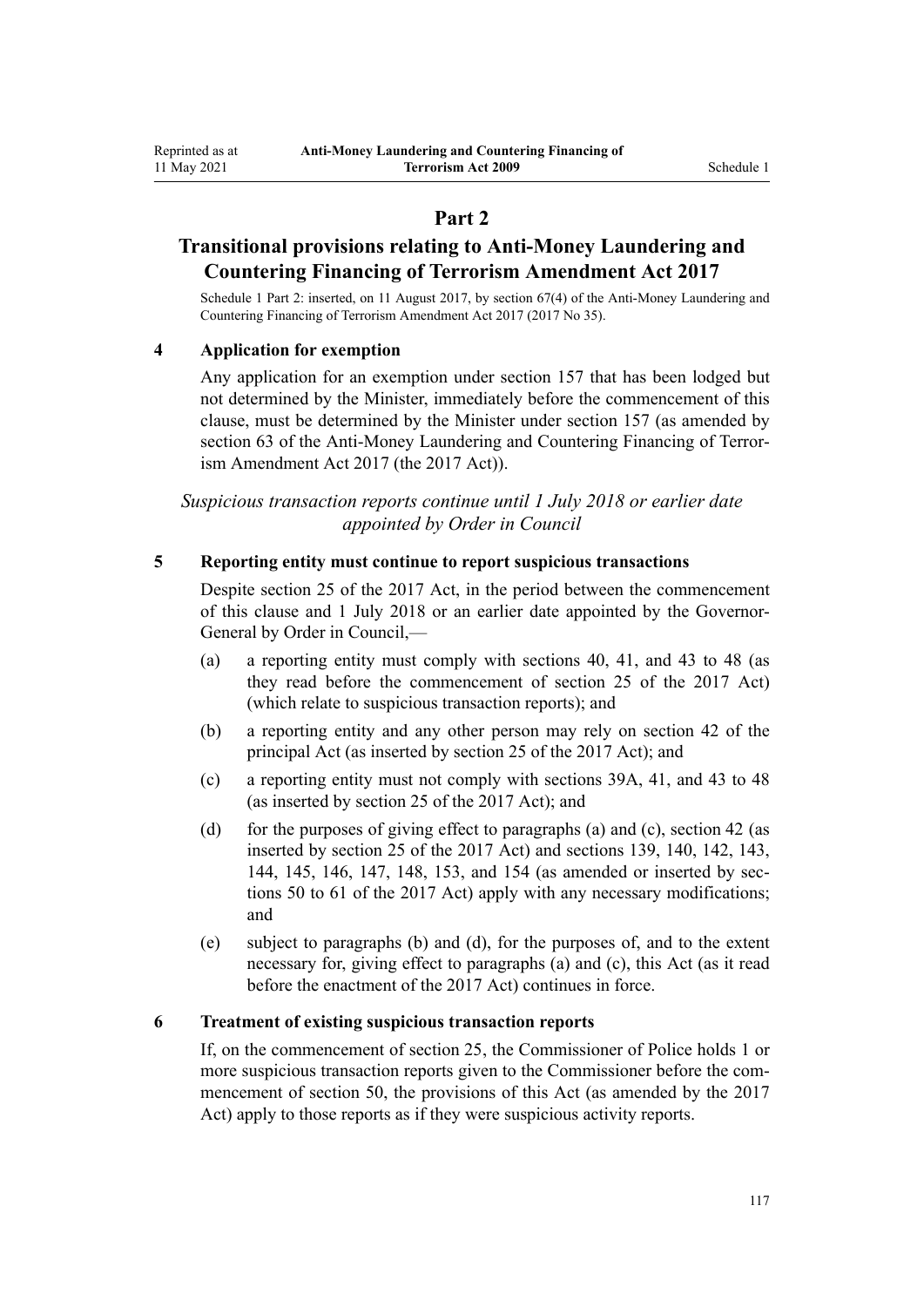# **7 Exemption powers apply immediately to new reporting entities**

Any reporting entity or class of reporting entity to which, under [section 6\(3\)](#page-28-0), this Act does not yet apply but will apply at a future date may, on or after the commencement of this clause, apply for an exemption under [section 157,](#page-111-0) and the powers and duties conferred by sections 157 to 159 in relation to applications for exemptions apply immediately.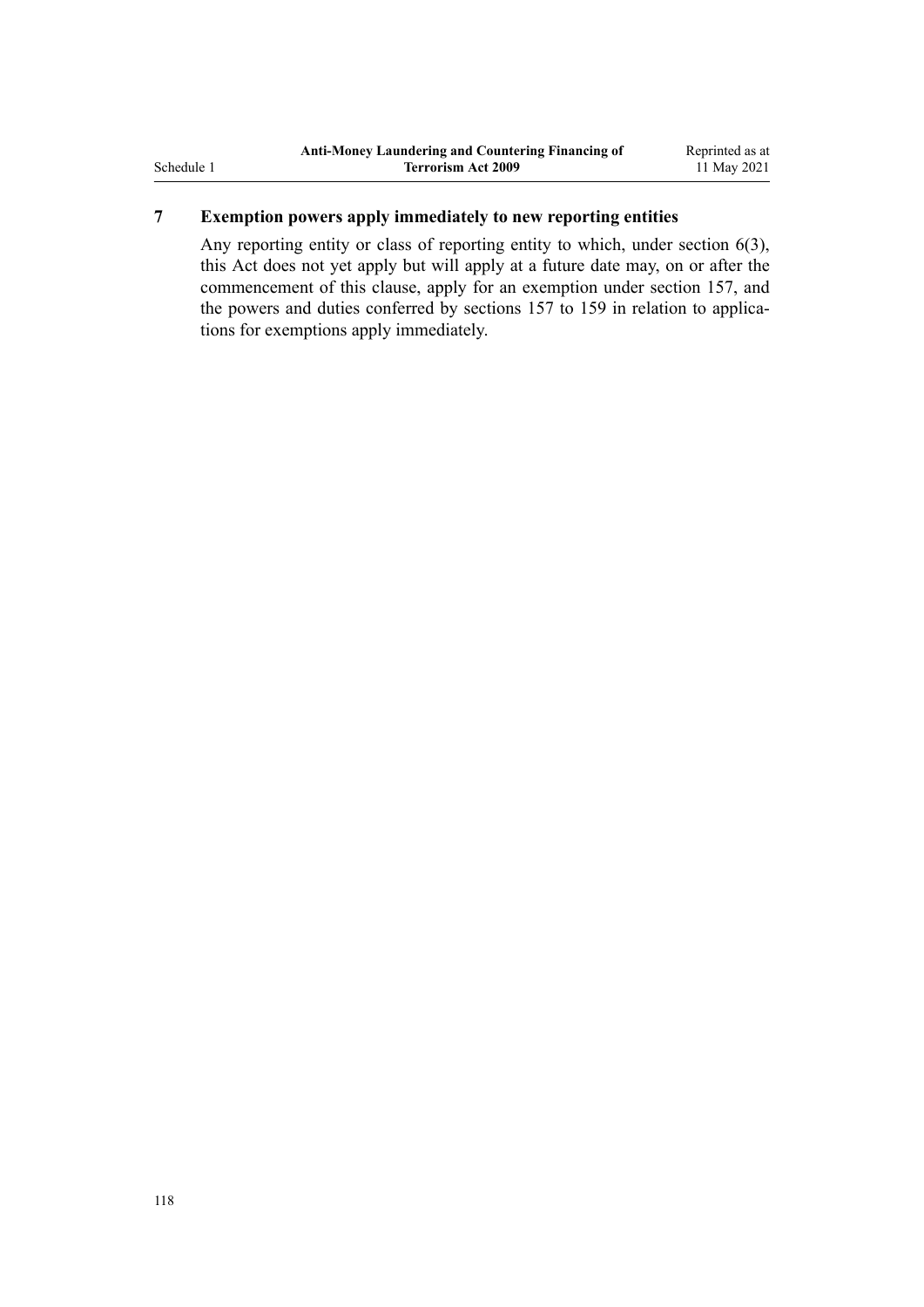# **Schedule 2**

# **Consequential amendments**

[s 161](#page-113-0)

# **Part 1**

# <span id="page-118-0"></span>**Amendments to Financial Transactions Reporting Act 1996 relating to cross-border transportation of cash**

### **Section 2(1)**

Definitions of **cash report** and **Customs officer**: repeal. Definition of **cash**: omit "except in Part 5 of this Act,".

# **Part 2**

# **Amendments to other enactments**

#### **Crimes Act 1961 (1961 No 43)**

[Section 244:](http://legislation.govt.nz/pdflink.aspx?id=DLM330403) insert after paragraph (b):

(ba) the enforcement or intended enforcement of the Anti-Money Laundering and Countering Financing of Terrorism Act 2009; or

#### **Criminal Proceeds (Recovery) Act 2009 (2009 No 8)**

Definition of **financial institution** in [section 5\(1\)](http://legislation.govt.nz/pdflink.aspx?id=DLM1451012): repeal and substitute:

**financial institution** means either a person within the meaning of financial institution as defined in section 3 of the Financial Transactions Reporting Act 1996 or as defined in section 5 of the Anti-Money Laundering and Countering Financing of Terrorism Act 2009

#### **Customs and Excise Act 1996 (1996 No 27)**

[Section 166A\(b\)\(ii\):](http://legislation.govt.nz/pdflink.aspx?id=DLM379246) repeal and substitute:

(ii) subpart 6 of Part 2 and sections 114 and 115 of the Anti-Money Laundering and Countering Financing of Terrorism Act 2009; and

[Section 166C\(4\):](http://legislation.govt.nz/pdflink.aspx?id=DLM379250) insert after paragraph (b):

(ba) Anti-Money Laundering and Countering Financing of Terrorism Act 2009:

## **Financial Transactions Reporting Act 1996 (1996 No 9)**

[Long Title:](http://legislation.govt.nz/pdflink.aspx?id=DLM373806) insert "**the Terrorism Suppression Act 2002 and**" after "**enforcement of**".

Paragraph (b) of the Long Title: repeal.

[Section 15\(1\)\(b\):](http://legislation.govt.nz/pdflink.aspx?id=DLM373899) insert after subparagraph (i):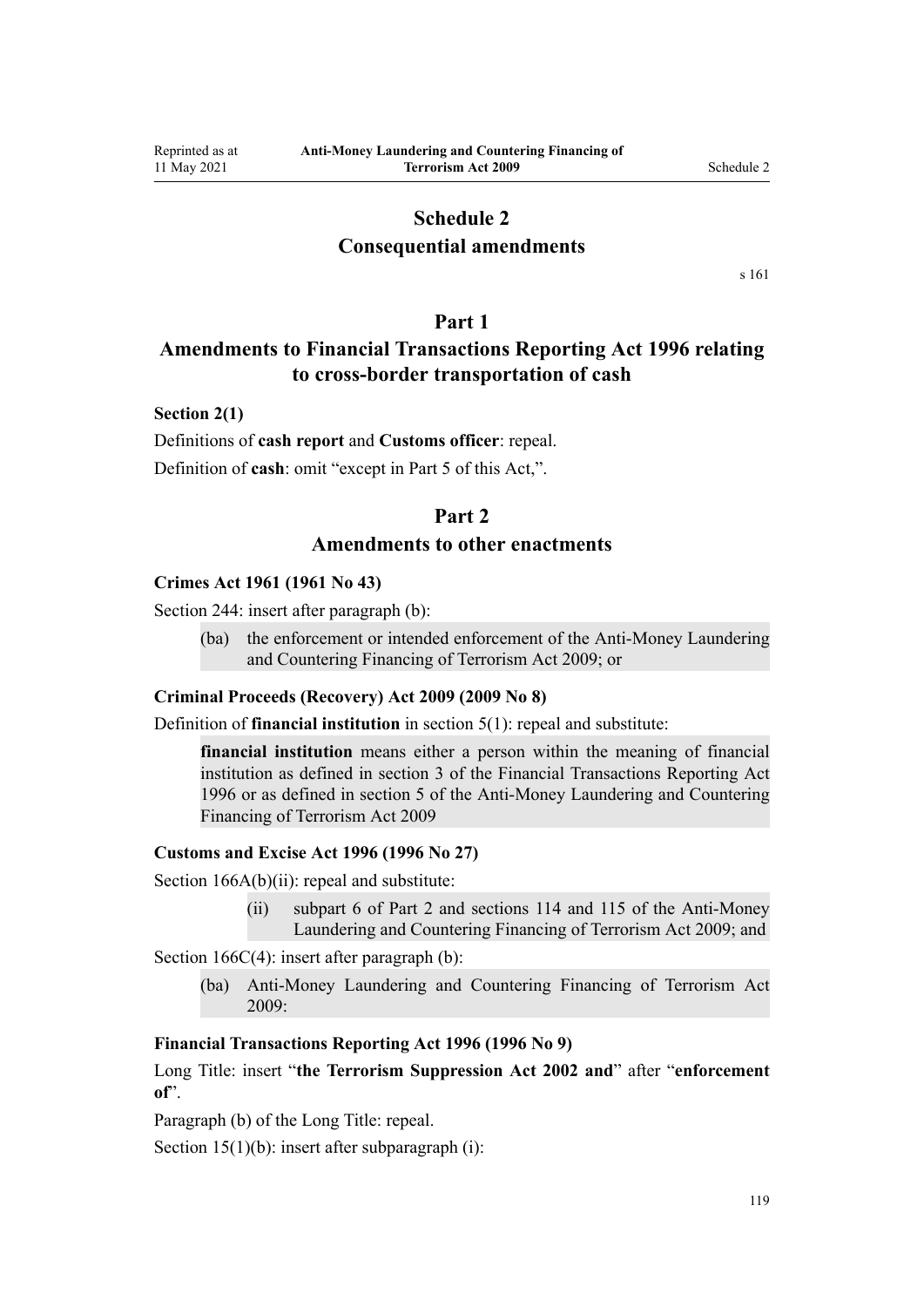### **Financial Transactions Reporting Act 1996 (1996 No 9)***—continued*

(ia) that the transaction or proposed transaction is or may be relevant to the enforcement of the Terrorism Suppression Act 2002; or

[Section 16](http://legislation.govt.nz/pdflink.aspx?id=DLM374103): insert after paragraph (a):

(ab) that the transaction or proposed transaction is or may be relevant to the enforcement of the Terrorism Suppression Act 2002; or

[Section 21\(2\)](http://legislation.govt.nz/pdflink.aspx?id=DLM374114): insert after paragraph (a):

(ab) the enforcement of the Terrorism Suppression Act 2002:

[Section 22\(1\)\(b\):](http://legislation.govt.nz/pdflink.aspx?id=DLM374118) insert after subparagraph (i):

(ia) that the transaction or proposed transaction is or may be relevant to the enforcement of the Terrorism Suppression Act 2002; or

[Section 24\(1\)\(a\)](http://legislation.govt.nz/pdflink.aspx?id=DLM374123): insert after subparagraph (i):

(ia) that the transaction or proposed transaction is or may be relevant to the enforcement of the Terrorism Suppression Act 2002; or

Section 28: insert after paragraph (d):

(da) the enforcement of the Terrorism Suppression Act 2002:

[Section 56\(1\)\(b\):](http://legislation.govt.nz/pdflink.aspx?id=DLM374191) omit "Parts 2 and 5 of this Act" and substitute "Part 2".

#### **Misuse of Drugs Act 1975 (1975 No 116)**

[Section 12B\(6\)](http://legislation.govt.nz/pdflink.aspx?id=DLM436285): insert after paragraph (b):

(ba) the enforcement or intended enforcement of the Anti-Money Laundering and Countering Financing of Terrorism Act 2009; or

#### **Mutual Assistance in Criminal Matters Act 1992 (1992 No 86)**

Definition of **financial institution** in [section 2\(1\)](http://legislation.govt.nz/pdflink.aspx?id=DLM273063): repeal and substitute:

**financial institution** means either a person within the meaning of financial institution as defined in section 3 of the Financial Transactions Reporting Act 1996 or as defined in section 5 of the Anti-Money Laundering and Countering Financing of Terrorism Act 2009

## **Reserve Bank of New Zealand Act 1989 (1989 No 157)**

[Section 41\(1\)](http://legislation.govt.nz/pdflink.aspx?id=DLM200032): add "and the Anti-Money Laundering and Countering Financing of Terrorism Act 2009".

[Section 41\(2\):](http://legislation.govt.nz/pdflink.aspx?id=DLM200032) insert ", or the Anti-Money Laundering and Countering Financing of Terrorism Act 2009," after "by this Act".

[Section 51\(5\):](http://legislation.govt.nz/pdflink.aspx?id=DLM200048) insert "or under the Anti-Money Laundering and Countering Financing of Terrorism Act 2009," after "by this Act".

[Section 51](http://legislation.govt.nz/pdflink.aspx?id=DLM200048): add: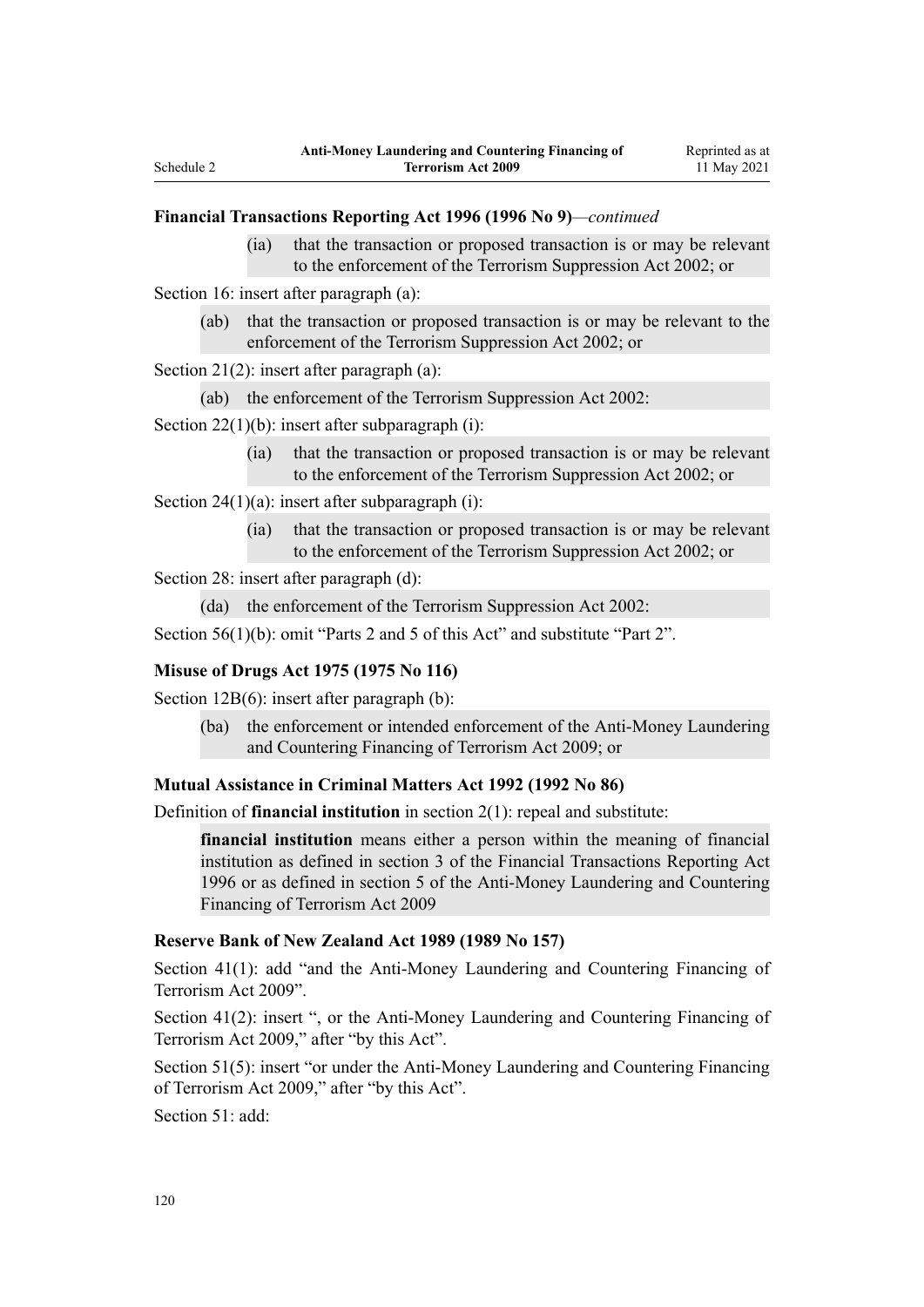## <span id="page-120-0"></span>**Reserve Bank of New Zealand Act 1989 (1989 No 157)***—continued*

(9) To avoid doubt, the Governor's functions and powers include his or her func‐ tions and powers under the Anti-Money Laundering and Countering Financing of Terrorism Act 2009.

## **Terrorism Suppression Act 2002 (2002 No 34)**

[Section 44\(1\)\(b\):](http://legislation.govt.nz/pdflink.aspx?id=DLM152784) insert "or by a reporting entity" after "by a financial institution".

[Section 44\(1\)\(b\):](http://legislation.govt.nz/pdflink.aspx?id=DLM152784) insert "or the reporting entity" after "the financial institution".

Section  $44(1)(d)(ii)$ : insert "or reporting entity, as the case may be," after "that Commissioner and the financial institution".

[Section 44\(2\)](http://legislation.govt.nz/pdflink.aspx?id=DLM152784): insert "or the reporting entity" after "the financial institution".

[Section 44\(4\):](http://legislation.govt.nz/pdflink.aspx?id=DLM152784) insert "or reporting entity" after "financial institution" in each place where it appears.

[Section 44\(5\)](http://legislation.govt.nz/pdflink.aspx?id=DLM152784): repeal and substitute:

- (5) In this section, section 47, and Schedule 5,—
	- (a) in the case of a financial institution to which the Financial Transactions Reporting Act 1996 applies, **facility**, **financial institution**, **suspicious transaction report**, and **transaction** have the meanings given to them in section 2(1) of that Act; and
	- (b) in the case of a reporting entity to which the Anti-Money Laundering and Countering Financing of Terrorism Act 2009 applies, **facility**, **reporting entity**, **suspicious transaction report**, and **transaction** have the meanings given to them in section 5 of that Act.

[Section 47\(1\)\(b\)\(i\):](http://legislation.govt.nz/pdflink.aspx?id=DLM152787) insert "or reporting entity" after "financial institution".

Section  $47A(1)(a)$ : insert after subparagraph (i):

(ia) subpart 6 of Part 2 and sections 114 and 115 of the Anti-Money Laundering and Countering Financing of Terrorism Act 2009; or

[Section 47C\(5\)](http://legislation.govt.nz/pdflink.aspx?id=DLM153305): insert after paragraph (a):

(ab) Anti-Money Laundering and Countering Financing of Terrorism Act 2009:

[Schedule 5:](http://legislation.govt.nz/pdflink.aspx?id=DLM154177) insert "or reporting entity" after "financial institution" in each place where it appears.

# **Part 3**

# **Regulations revoked**

## **Financial Transactions Reporting (Interpretation) Regulations 1997 (SR 1997/48)**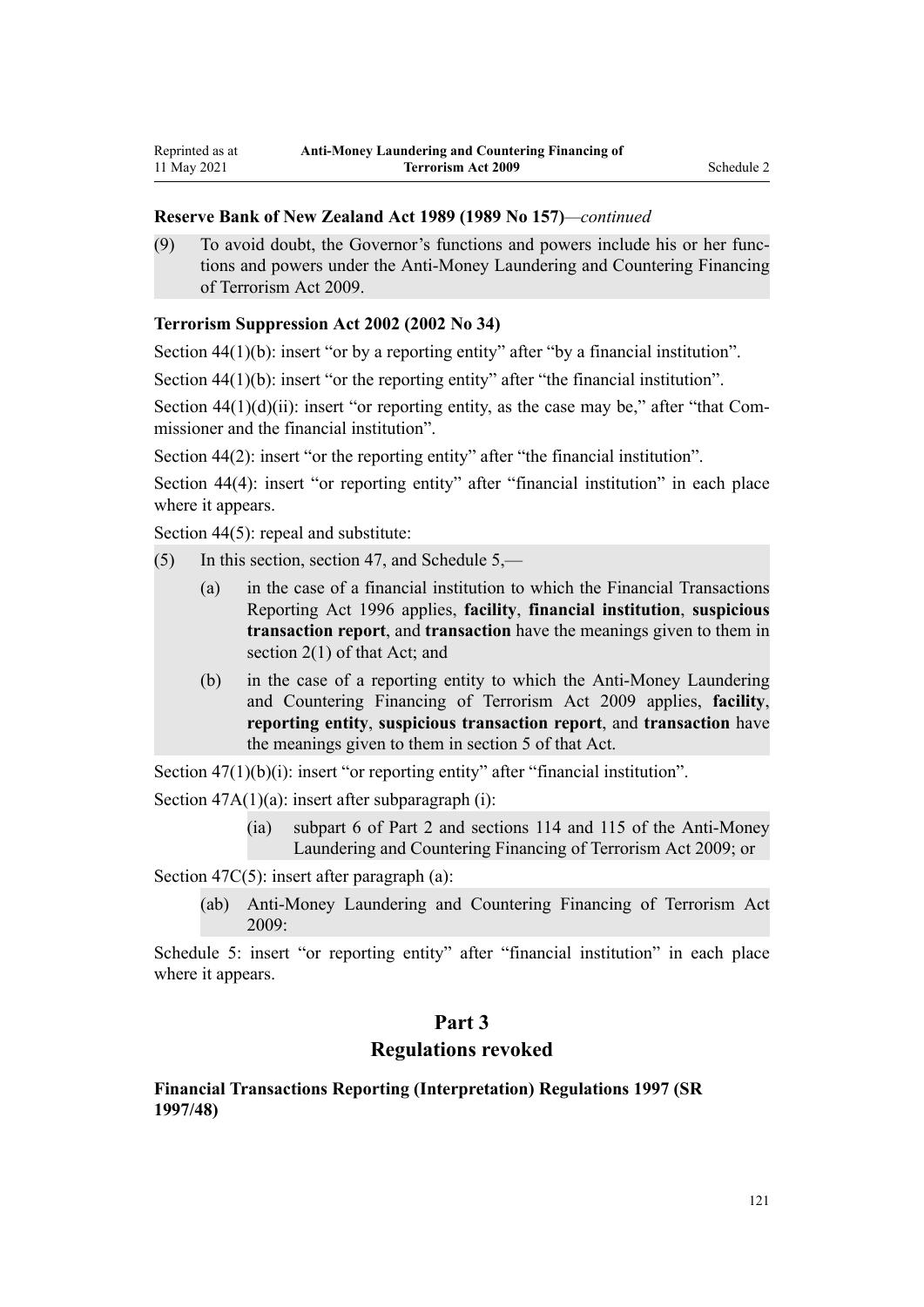#### **Reprints notes**

#### *1 General*

This is a reprint of the Anti-Money Laundering and Countering Financing of Terrorism Act 2009 that incorporates all the amendments to that Act as at the date of the last amendment to it.

### *2 Legal status*

Reprints are presumed to correctly state, as at the date of the reprint, the law enacted by the principal enactment and by any amendments to that enactment. [Section 18](http://legislation.govt.nz/pdflink.aspx?id=DLM2998516) of the Legislation Act 2012 provides that this reprint, published in electronic form, has the status of an official version under [section 17](http://legislation.govt.nz/pdflink.aspx?id=DLM2998515) of that Act. A printed version of the reprint produced directly from this official electronic version also has official status.

## *3 Editorial and format changes*

Editorial and format changes to reprints are made using the powers under sec[tions 24 to 26](http://legislation.govt.nz/pdflink.aspx?id=DLM2998532) of the Legislation Act 2012. See also [http://www.pco.parlia‐](http://www.pco.parliament.govt.nz/editorial-conventions/) [ment.govt.nz/editorial-conventions/](http://www.pco.parliament.govt.nz/editorial-conventions/).

#### *4 Amendments incorporated in this reprint*

Financial Market Infrastructures Act 2021 (2021 No 13): [section 162](http://legislation.govt.nz/pdflink.aspx?id=LMS464809) Public Service Act 2020 (2020 No 40): [section 135](http://legislation.govt.nz/pdflink.aspx?id=LMS176959) Privacy Act 2020 (2020 No 31): [section 217](http://legislation.govt.nz/pdflink.aspx?id=LMS23706) Racing Industry Act 2020 (2020 No 28): [section 129](http://legislation.govt.nz/pdflink.aspx?id=LMS292230) Overseas Investment (Urgent Measures) Amendment Act 2020 (2020 No 21): [section 58](http://legislation.govt.nz/pdflink.aspx?id=LMS342576) Statutes Amendment Act 2019 (2019 No 56): [Part 1](http://legislation.govt.nz/pdflink.aspx?id=LMS58874) Trusts Act 2019 (2019 No 38): [section 161](http://legislation.govt.nz/pdflink.aspx?id=DLM7383110) Financial Services Legislation Amendment Act 2019 (2019 No 8): [section 98](http://legislation.govt.nz/pdflink.aspx?id=DLM7386624) Statutes Amendment Act 2018 (2018 No 27): [Part 2](http://legislation.govt.nz/pdflink.aspx?id=LMS11629) Customs and Excise Act 2018 (2018 No 4): [section 443\(3\)](http://legislation.govt.nz/pdflink.aspx?id=DLM7039957) [Anti-Money Laundering and Countering Financing of Terrorism Amendment Act 2017](http://legislation.govt.nz/pdflink.aspx?id=DLM7161200) (2017 No 35) Intelligence and Security Act 2017 (2017 No 10): [section 335](http://legislation.govt.nz/pdflink.aspx?id=DLM6921475) [Anti-Money Laundering and Countering Financing of Terrorism Amendment Act 2015](http://legislation.govt.nz/pdflink.aspx?id=DLM6602202) (2015 No 96) [Anti-Money Laundering and Countering Financing of Terrorism Amendment Act 2013](http://legislation.govt.nz/pdflink.aspx?id=DLM5621500) (2013 No 106) Financial Markets (Repeals and Amendments) Act 2013 (2013 No 70): [section 150](http://legislation.govt.nz/pdflink.aspx?id=DLM5561603) Legislation Act 2012 (2012 No 119): [section 77\(3\)](http://legislation.govt.nz/pdflink.aspx?id=DLM2998633) [Anti-Money Laundering and Countering Financing of Terrorism Amendment Act 2012](http://legislation.govt.nz/pdflink.aspx?id=DLM4109800) (2012 No 98) Search and Surveillance Act 2012 (2012 No 24): [section 201](http://legislation.govt.nz/pdflink.aspx?id=DLM4355905) Criminal Procedure Act 2011 (2011 No 81): [section 413](http://legislation.govt.nz/pdflink.aspx?id=DLM3360714) [Anti-Money Laundering and Countering Financing of Terrorism Act Commencement Order 2011](http://legislation.govt.nz/pdflink.aspx?id=DLM3831000) (SR 2011/221)